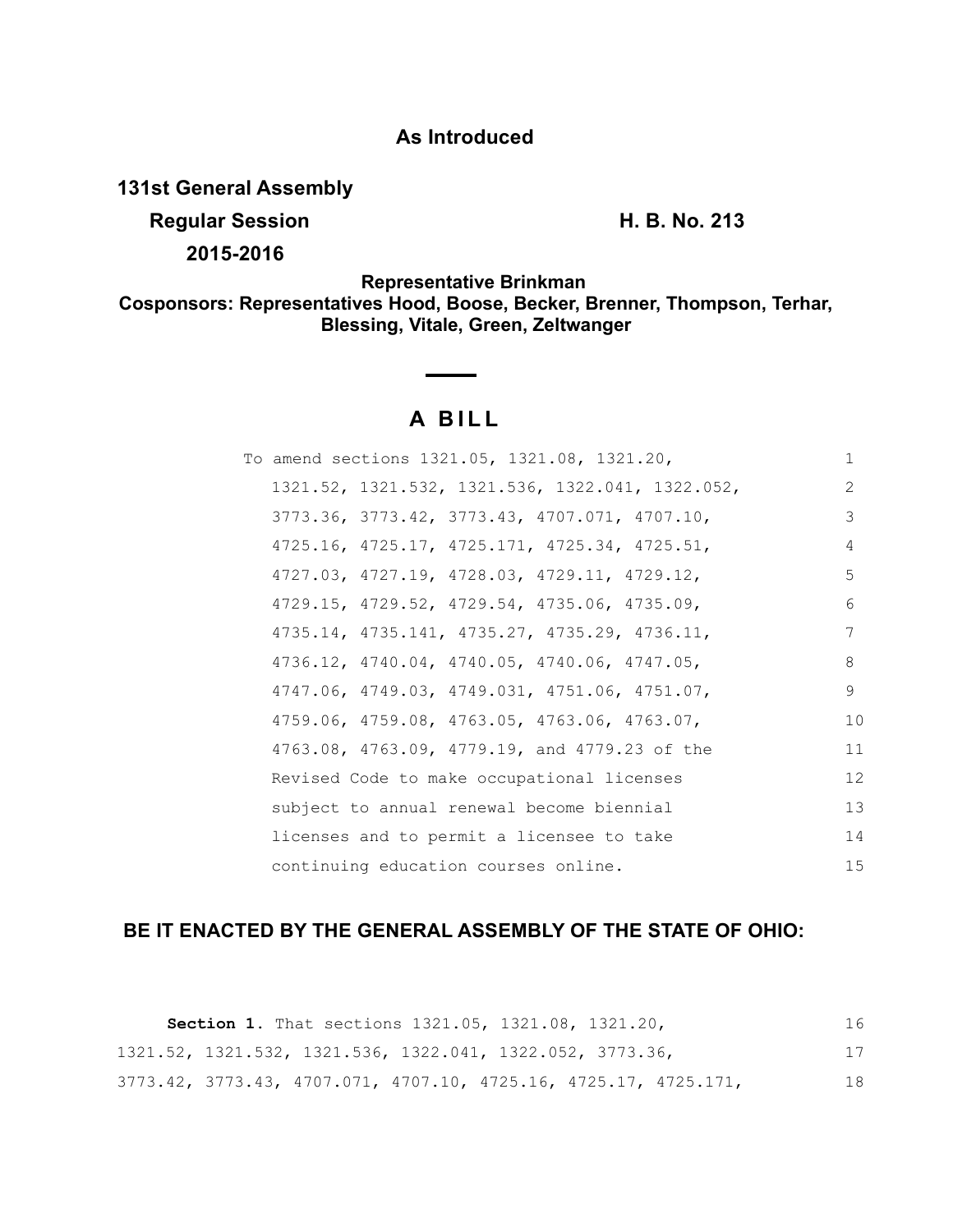4725.34, 4725.51, 4727.03, 4727.19, 4728.03, 4729.11, 4729.12, 4729.15, 4729.52, 4729.54, 4735.06, 4735.09, 4735.14, 4735.141, 4735.27, 4735.29, 4736.11, 4736.12, 4740.04, 4740.05, 4740.06, 4747.05, 4747.06, 4749.03, 4749.031, 4751.06, 4751.07, 4759.06, 4759.08, 4763.05, 4763.06, 4763.07, 4763.08, 4763.09, 4779.19, and 4779.23 of the Revised Code be amended to read as follows: 19 20 21 22 23 24

**Sec. 1321.05.** Each license shall state the address at which the business is to be conducted and shall state fully the name of the licensee. Each license shall be kept conspicuously posted in the place of business of the licensee and is not transferable or assignable. 25 26 27 28 29

Each license shall remain in effect until surrendered, revoked, or suspended under section 1321.08 or 3123.47 of the Revised Code. Every licensee shall each year biennially pay to the division of financial institutions a license fee and an assessment as determined by the superintendent pursuant to section 1321.20 of the Revised Code. Payment of such renewal fee shall be according to the provisions of this section and the standard renewal procedure of sections 4745.01 to 4745.03 of the Revised Code. No other or further license fee or assessment shall be required from any such licensee by the state or any political subdivision in the state. 30 31 32 33 34 35 36 37 38 39 40

Every licensee shall maintain for each license current assets of at least ten thousand dollars, either in use or readily available for use in the conduct of the business. 41 42 43

```
Sec. 1321.08. In accordance with Chapter 119. of the
Revised Code:
                                                                          44
                                                                          45
```
(A) The division of financial institutions shall, upon written notice to the licensee stating the contemplated action 46 47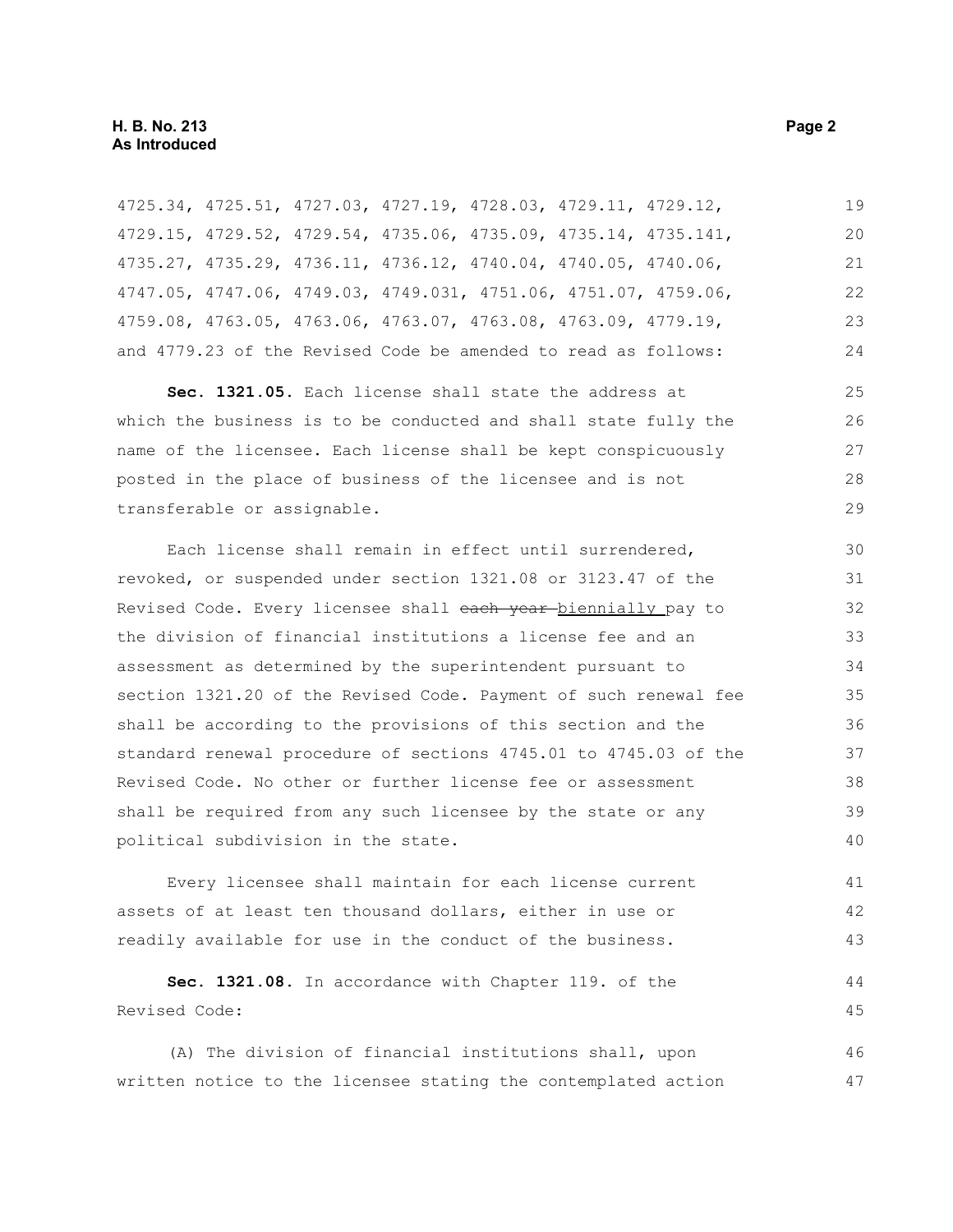and the grounds therefor, and upon reasonable opportunity to be heard, suspend or revoke any license issued by the division if it finds that:

(1) The licensee is in default in the payment of the annual-biennial license fee or assessment prescribed in section 1321.20 of the Revised Code or has failed to comply with any order of the division made and entered under division (A) of section 1321.10 of the Revised Code:

(2) The licensee has continued to violate any of the provisions of sections 1321.01 to 1321.19 of the Revised Code or any rule promulgated under division (A) of section 1321.10 of the Revised Code after receiving notice of such violation or violations from the division;

(3) Any fact or condition exists which if it had existed or had been known to exist at the time of the original application for such license, which fact or condition was not then known to the division, clearly would have warranted the division in refusing originally to issue such license. 61 62 63 64 65

(B) If the division finds that there exists probable cause for the suspension or revocation of any license under division (A) of this section and that enforcement of sections 1321.01 to 1321.19 of the Revised Code requires immediate suspension of the license pending complete investigation, it may, upon three days' written notice, and hearing, enter an order suspending the license for a period not exceeding thirty days, during which period of suspension no loans may be made under the license, but the licensee may receive payments on existing loans. Upon completion of such investigation the division shall either reinstate the license or further suspend the license for a further period or give the licensee notice of the contemplated 66 67 68 69 70 71 72 73 74 75 76 77

48 49 50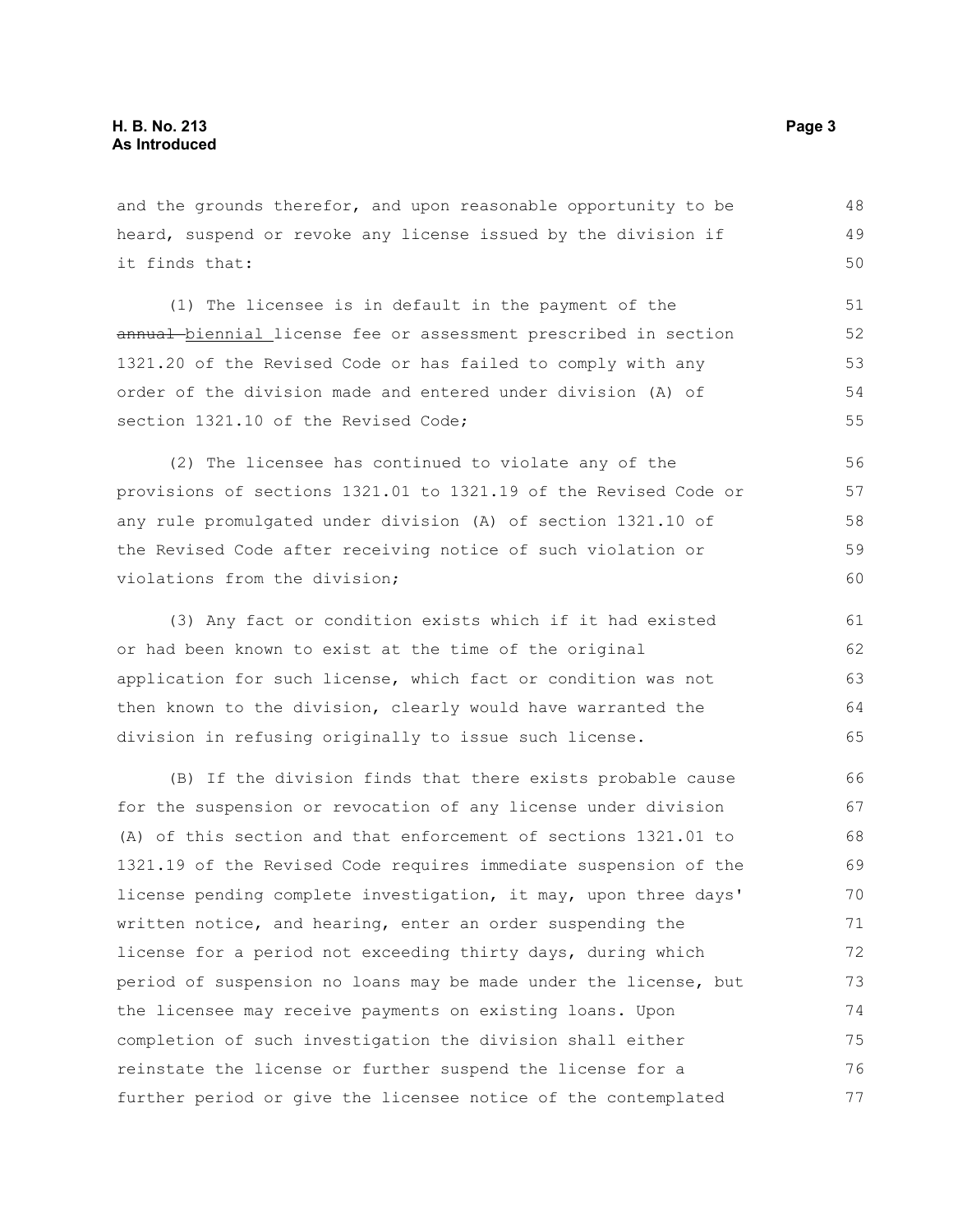revocation of the license, the grounds for the revocation, and the licensee's reasonable opportunity to be heard on the action in accordance with Chapter 119. of the Revised Code. 78 79 80

(C) Any licensee may surrender any license by delivering it to the division with written notice of its surrender. Such surrender shall not affect the licensee's civil or criminal liability for acts committed prior to the surrender. 81 82 83 84

(D) No revocation or suspension of any license shall impair or affect the obligation of any pre-existing lawful contract between the licensee and any borrower nor shall such action affect the right of the licensee to collect the amounts due under the contract, or to enforce the contract. 85 86 87 88 89

(E) The division may reinstate or issue a new license to a person whose license has been revoked if no fact or condition then exists which clearly would have warranted the division in refusing originally to issue the license.

**Sec. 1321.20.** (A) Every person licensed or registered under this chapter shall pay to the superintendent of financial institutions, prior to the last day of June, an annual a license or certificate of registration fee. A license under this chapter shall be renewed biennially prior to the last day of June of the expiration year and a certificate of registration under this chapter shall be renewed annually prior to the last day of June each year. On or about the fifteenth day of April of each-the expiration year, the superintendent shall determine the license or certificate fees to be charged, pursuant to sections 1321.03, 1321.05, and 1321.73 of the Revised Code. Such determination shall be made by dividing the appropriation for the consumer finance section of the division of financial institutions for the current fiscal year by the number of licenses and 94 95 96 97 98 99 100 101 102 103 104 105 106 107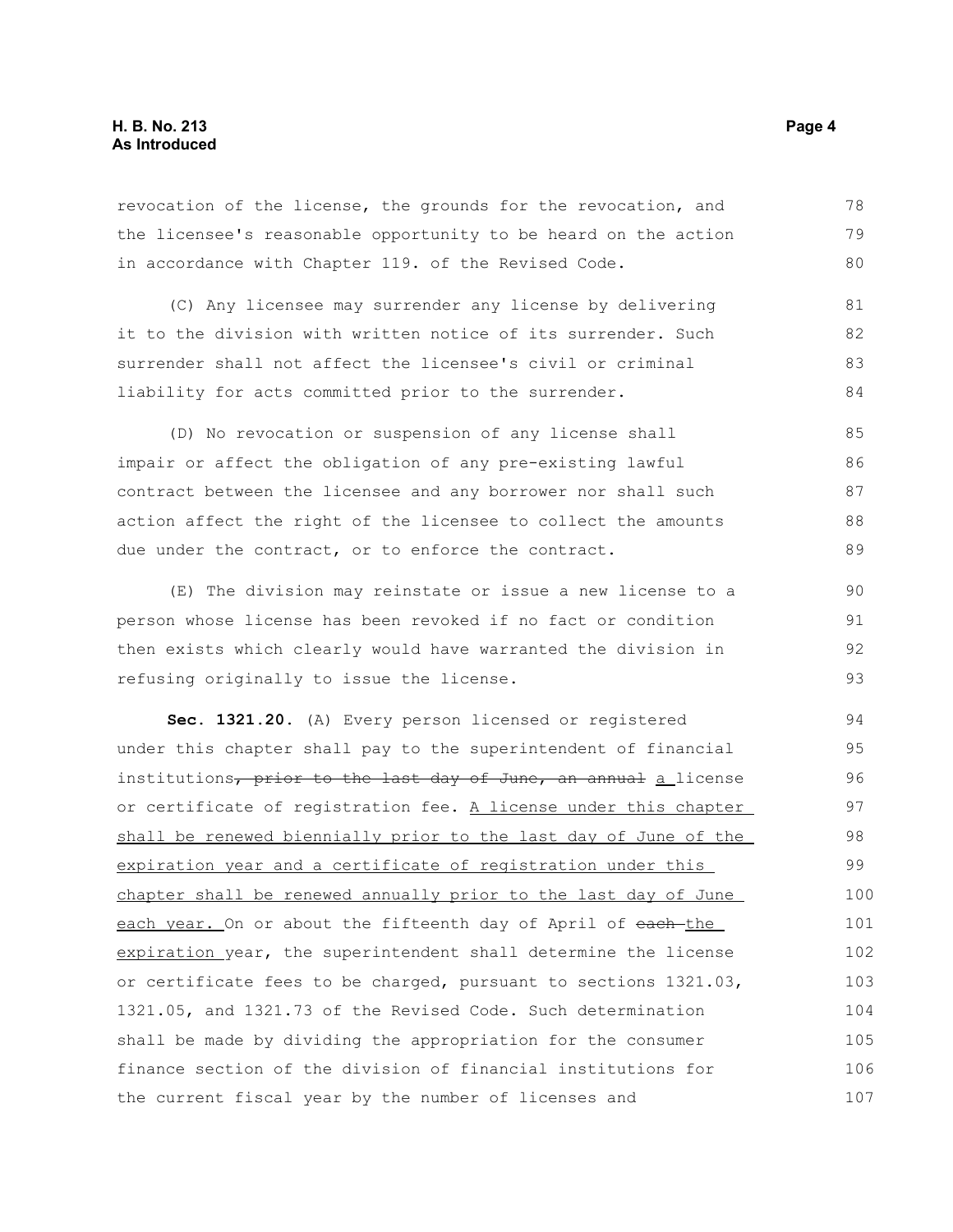| certificates issued as of the date of the computation. In no     | 108 |
|------------------------------------------------------------------|-----|
| event shall the amount of the fee relating to a license exceed   | 109 |
| three six hundred dollars, except that the maximum fee which may | 110 |
| be charged insurance premium finance companies licensed under    | 111 |
| section 1321.73 of the Revised Code shall not exceed three seven | 112 |
| hundred seventy-five-fifty_dollars. In no event shall the amount | 113 |
| of the fee for a certificate of registration exceed three        | 114 |
| hundred dollars. Prior to the first day of June of each-the      | 115 |
| expiration year, the superintendent shall inform each person     | 116 |
| licensed or registered under this chapter of the amount of the   | 117 |
| license or certificate fee for the succeeding fiscal year-       | 118 |
| license or registration period as determined by this section.    | 119 |
| (B) (1) Each person licensed under Chapter 4727. of the          | 120 |
| Revised Code who is subject to annual license renewal under-     | 121 |
| $division$ (E)(1) of section 4727.03 of the Revised Code shall,  | 122 |
| prior to the last day of June, pay to the superintendent a fee-  | 123 |
| equal to twice the amount of the fee determined by the-          | 124 |
| superintendent pursuant to division (A) of this section.         | 125 |
| However, in no event shall the amount of the fee exceed three-   | 126 |
| hundred dollars.                                                 | 127 |
| $\{2\}$ Each person licensed under Chapter 4727. of the          | 128 |
| Revised Code who is subject to biennial license renewal under    | 129 |
| division (E) $(2)$ of section 4727.03 of the Revised Code shall, | 130 |
| prior to the date the license expires, pay to the superintendent | 131 |
| a fee equal to four times the amount of the fee determined by    | 132 |
| the superintendent pursuant to division (A) of this section.     | 133 |
| However, in no event shall the amount of the fee exceed six      | 134 |
| hundred dollars.                                                 | 135 |
| (C) The fee for a license or certificate issued pursuant         | 136 |

to Chapter 4727. or 4728. of the Revised Code after the first 137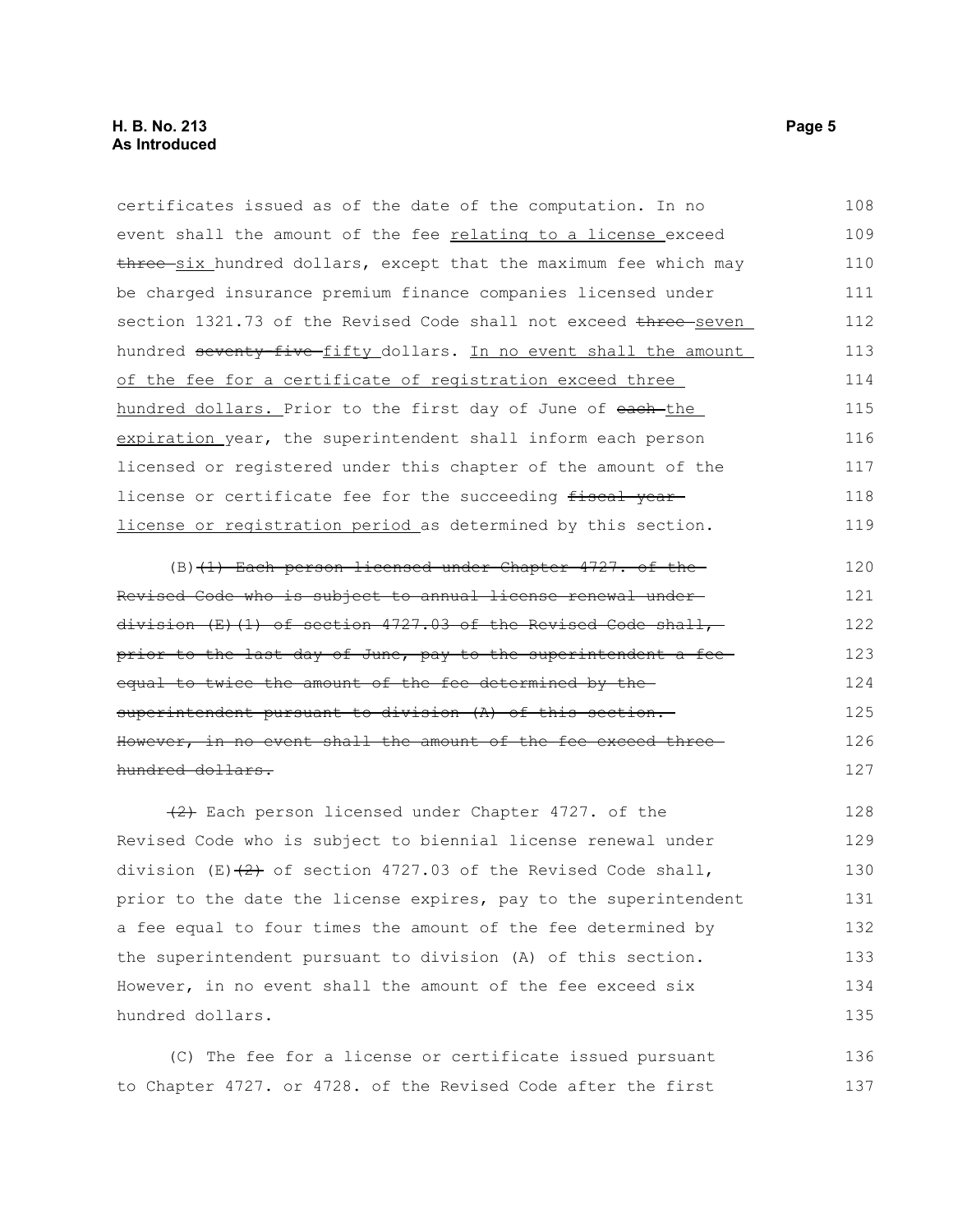#### **H. B. No. 213 Page 6 As Introduced**

day of January of the year the license or certificate expires shall be equal to one-half the amount determined according to divisions (A) and (B) of this section or in accordance with section 4728.03 of the Revised Code. 138 139 140 141

(D) If the renewal fees billed by the superintendent pursuant to divisions (A) and (B) of this section are less than the estimated expenditures of the consumer finance section of the division of financial institutions, as determined by the superintendent, for the following fiscal year, the superintendent may assess each person licensed pursuant to section 1321.04 of the Revised Code at a rate sufficient to equal in the aggregate the difference between the renewal fees billed and the estimated expenditures. Each person shall pay the assessed amount to the superintendent prior to the last day of June. In no case shall the assessment exceed ten cents per each one hundred dollars of interest (excluding charge-off recoveries), points, loan origination charges, and credit line charges collected by that person during the previous calendar year. If an assessment is imposed under this division, it shall not be less than two hundred fifty dollars per licensee or registrant and shall not exceed thirty thousand dollars less the total renewal fees paid pursuant to division (A) of this section by each licensee or registrant. 142 143 144 145 146 147 148 149 150 151 152 153 154 155 156 157 158 159 160

**Sec. 1321.52.** (A)(1) No person, on that person's own behalf or on behalf of any other person, shall do any of the following without having first obtained a certificate of registration from the division of financial institutions: 161 162 163 164

(a) Advertise, solicit, or hold out that the person is engaged in the business of making residential mortgage loans secured by a mortgage on a borrower's real estate which is other 165 166 167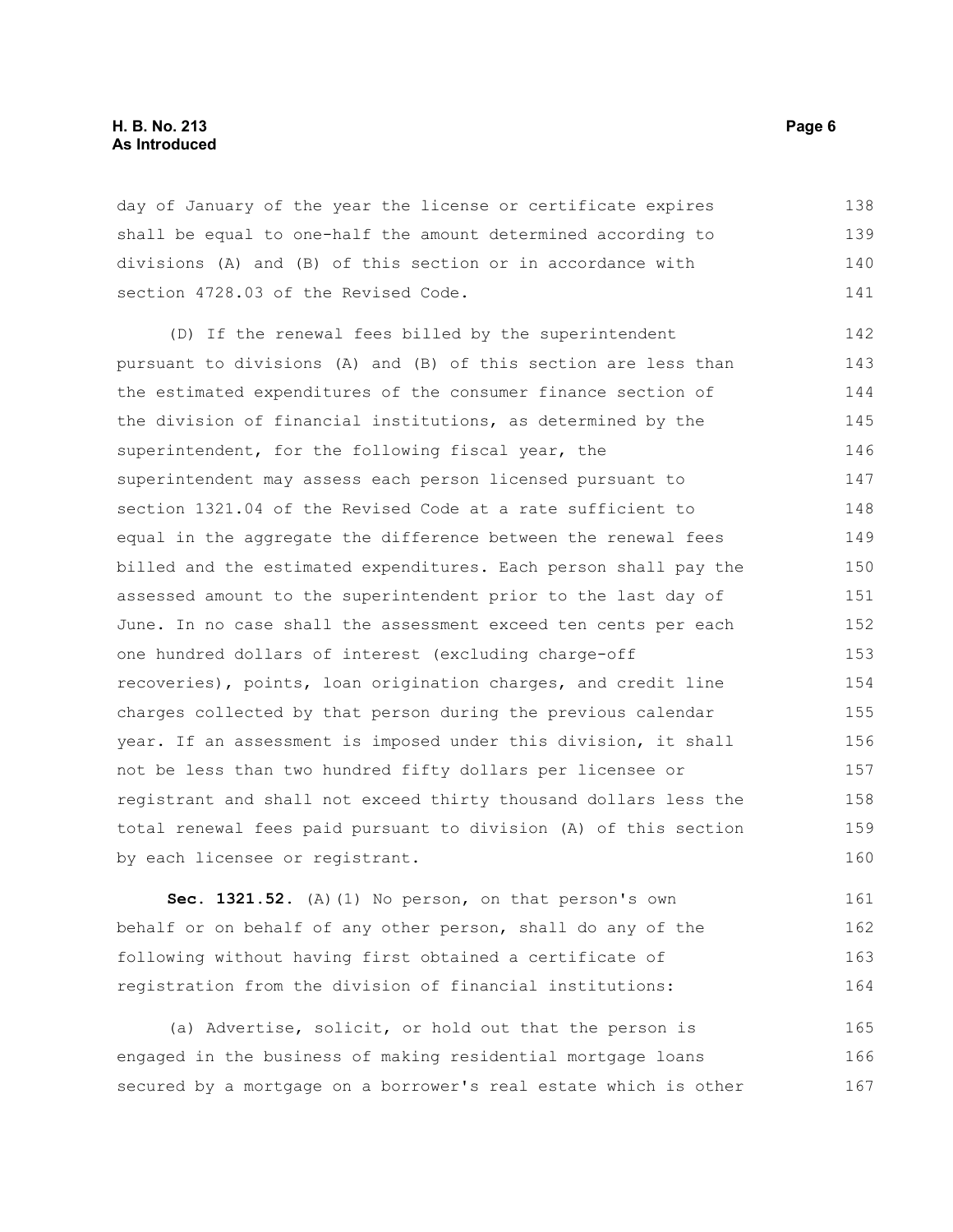than a first lien on the real estate; (b) Engage in the business of lending or collecting the person's own or another person's money, credit, or choses in action for non-first lien residential mortgage loans; (c) Employ or compensate mortgage loan originators licensed or who should be licensed under sections 1321.51 to 1321.60 of the Revised Code to conduct the business of making residential mortgage loans; (d) Make loans in this state of the type set forth in 169 170 171 172 173 174 175 176

division (C) of this section that are unsecured or are secured by other than real property, which loans are for more than five thousand dollars at a rate of interest greater than permitted by section 1343.01 or other specific provisions of the Revised Code. 177 178 179 180 181

(2) Each person issued a certificate of registration or license is subject to all the rules prescribed under sections 1321.51 to 1321.60 of the Revised Code. 182 183 184

(B)(1) All loans made to persons who at the time are residents of this state are considered as made within this state and subject to the laws of this state, regardless of any statement in the contract or note to the contrary, except as follows: 185 186 187 188 189

(a) If the loan is primarily secured by a lien on real property in another state and is arranged by a mortgage loan originator licensed by that state, the borrower may by choice of law designate that the transaction be governed by the law where the real property is located if the other state has consumer protection laws covering the borrower that are applicable to the transaction. 190 191 192 193 194 195 196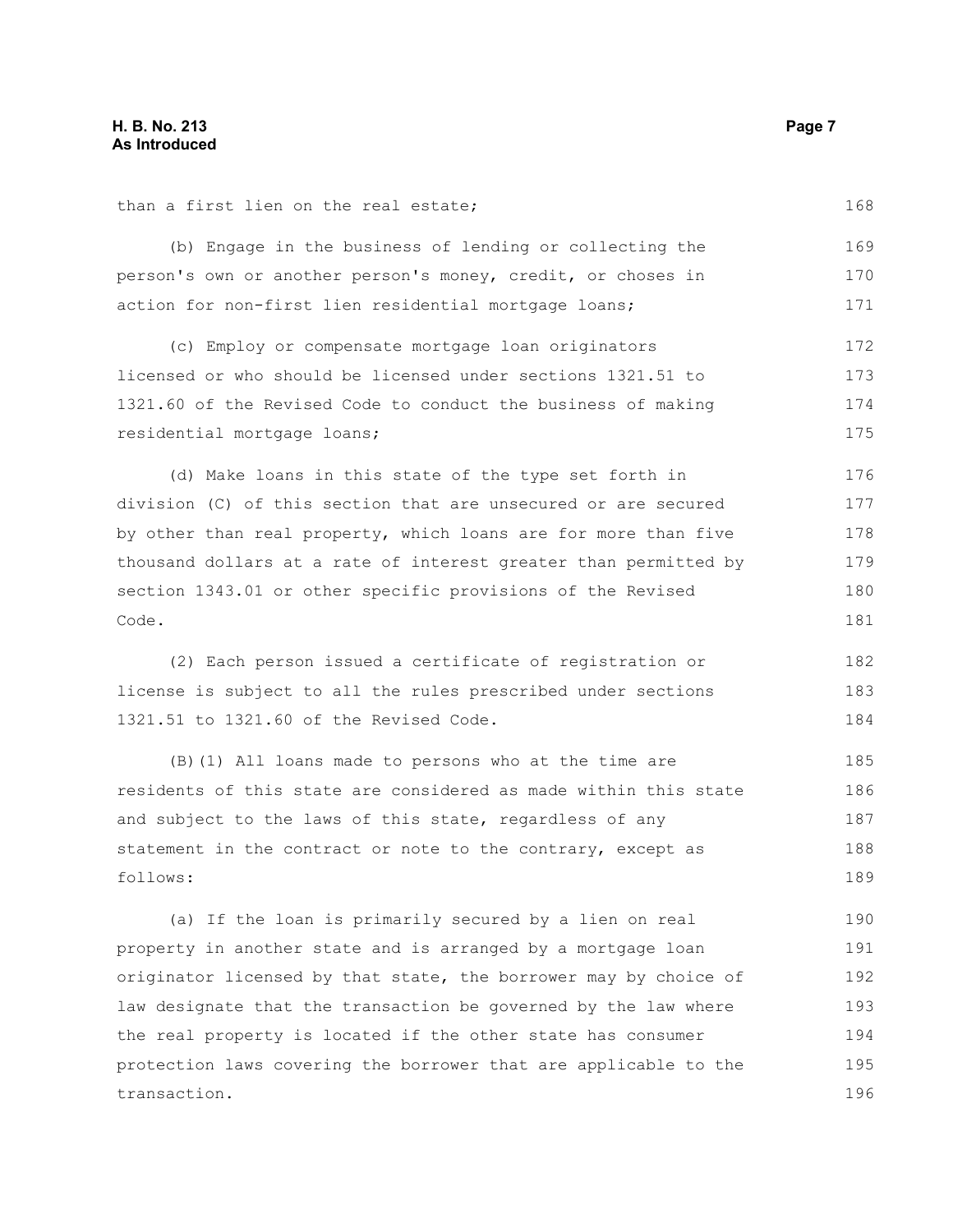# **H. B. No. 213 Page 8 As Introduced**

(b) If the loan is for the purpose of purchasing goods acquired by the borrower when the borrower is outside of this state, the loan may be governed by the laws of the other state. 197 198 199

(2) Nothing in division (B)(1) of this section prevents a choice of law or requires registration or licensure of persons outside of this state in a transaction involving the solicitation of residents of this state to obtain non-real estate secured loans that require the borrowers to physically visit a lender's out-of-state office to apply for and obtain the disbursement of loan funds. 200 201 202 203 204 205 206

(C) A registrant may make unsecured loans, loans secured by a mortgage on a borrower's real estate which is a first lien or other than a first lien on the real estate, loans secured by other than real estate, and loans secured by any combination of mortgages and security interests, on terms and conditions provided by sections 1321.51 to 1321.60 of the Revised Code. 207 208 209 210 211 212

(D)(1) If a lender that is subject to sections 1321.51 to 1321.60 of the Revised Code makes a loan in violation of division (A)(1) of this section, the lender has no right to collect, receive, or retain any interest or charges on that loan. 213 214 215 216 217

(2) If a registrant applies to the division for a renewal of the registrant's certificate after the date required by division (A)(7) of section 1321.53 of the Revised Code, but prior to the first day of February of that year, and the division approves the application, division (D)(1) of this section does not apply with respect to any loan made by the registrant while the registrant's certificate was expired. 218 219 220 221 222 223 224

(3) If a person's registration under sections 1321.51 to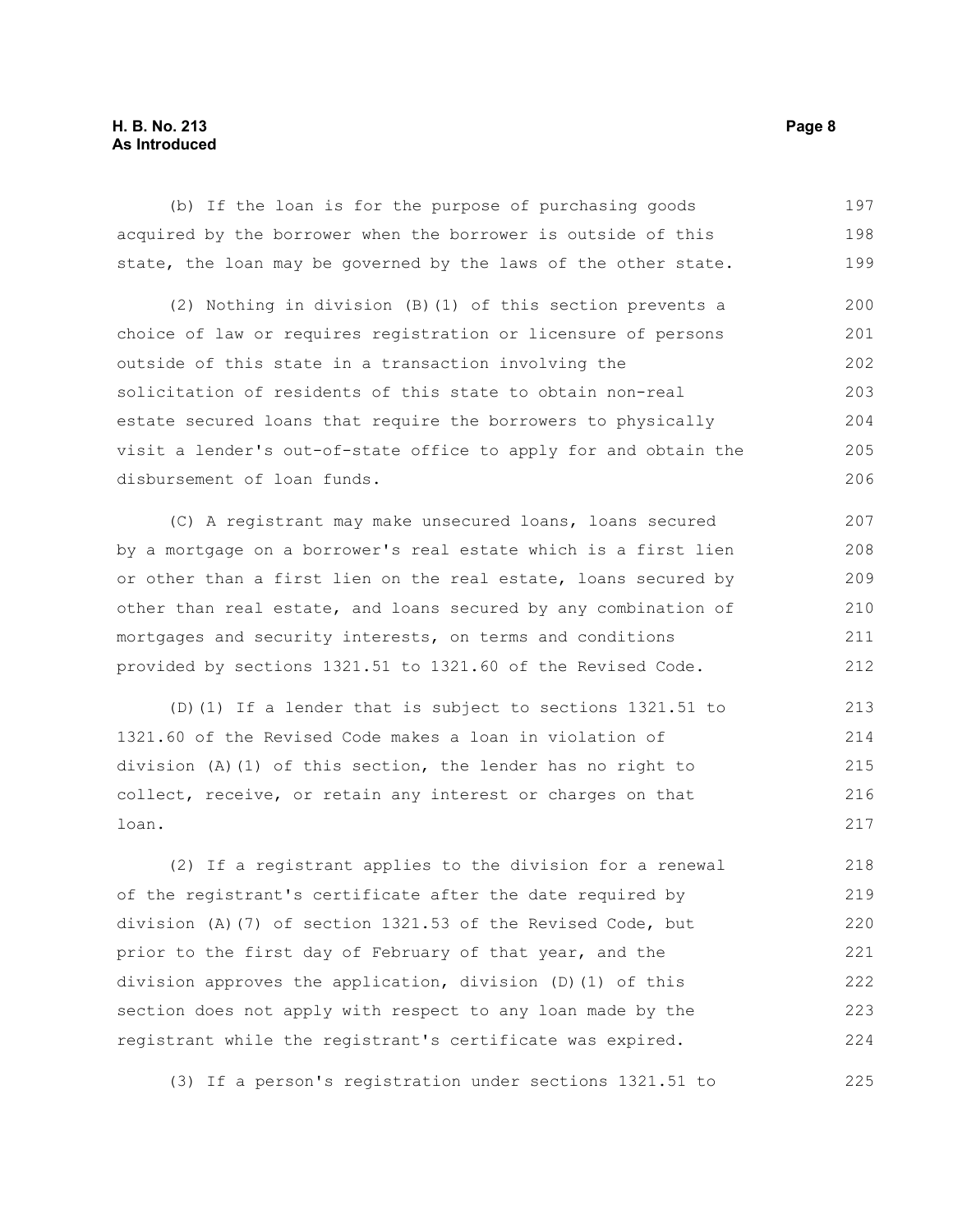## **H. B. No. 213 Page 9 As Introduced**

1321.60 of the Revised Code terminates due to nonrenewal or otherwise but the person continues to engage in the business of collecting or servicing non-first lien residential mortgage loans in violation of division (A)(1) of this section, the superintendent of financial institutions may take administrative action, including action on any subsequent application for a certificate of registration. In addition, no late fee, bad check charge except as incurred, charge related to default or cost to realize on its security interest, or prepayment penalty on nonfirst lien residential mortgage loans shall be collected or retained by a person who is in violation of division (A)(1)(b) of this section for the period of time in which the person was in violation. Nothing in division (D)(3) of this section prevents or otherwise precludes any other actions or penalties provided by law or modifies a defense of holder in due course that a subsequent purchaser servicing the residential mortgage loan may raise. 226 227 228 229 230 231 232 233 234 235 236 237 238 239 240 241 242

(E)(1) No individual shall engage in the business of a mortgage loan originator without first obtaining and maintaining annually biennially a license pursuant to section 1321.532 of the Revised Code from the division of financial institutions. A mortgage loan originator shall be employed or associated with a registrant or entity exempt from registration under sections 1321.51 to 1321.60 of the Revised Code, but shall not be employed by or associated with more than one registrant or exempt entity at any one time. 243 244 245 246 247 248 249 250 251

(2) An individual acting under the individual's authority as a registered mortgage loan originator shall not be required to be licensed under division (E)(1) of this section. 252 253 254

(3) An individual who holds a valid temporary mortgage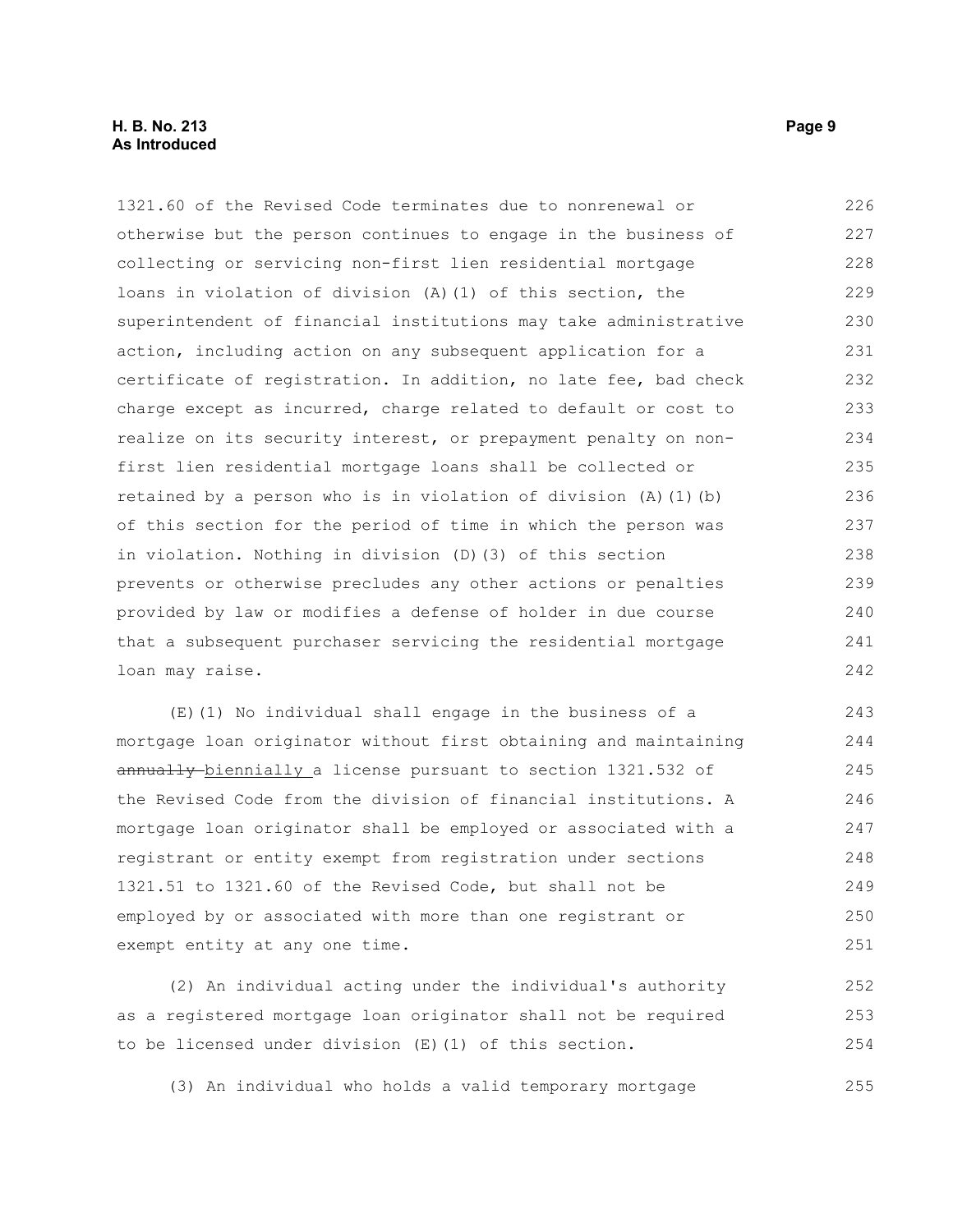loan originator license issued pursuant to section 1321.537 of the Revised Code may engage in the business of a mortgage loan originator in accordance with sections 1321.51 to 1321.60 of the Revised Code during the term of the temporary license. 256 257 258 259

(F)(1) Each licensee shall register with, and maintain a valid unique identifier issued by, the nationwide mortgage licensing system and registry. 260 261 262

(2) No person shall use a licensee's unique identifier for any purpose other than as set forth in the "Secure and Fair Enforcement for Mortgage Licensing Act of 2008," 122 Stat. 2810, 12 U.S.C. 5101. 263 264 265 266

(G)(1) If a person that is subject to sections 1321.51 to 1321.60 of the Revised Code makes a loan in violation of division (A)(1)(d) of this section and subsequently sells or assigns that loan, the person is liable to the borrower for any interest paid on that loan to the holder or assignee in excess of the rate that would be applicable in the absence of sections 1321.51 to 1321.60 of the Revised Code, in addition to any interest or charges paid on that loan to the unauthorized lender as provided by division (D)(1) of this section. 267 268 269 270 271 272 273 274 275

(2) If a person that is subject to sections 1321.51 to 1321.60 of the Revised Code makes a residential mortgage loan in violation of division (A)(1)(b) or (c) of this section and subsequently sells or assigns that loan, the lender is liable to the borrower for any interest paid on that loan to the holder or assignee in excess of the rate set forth in division (B)(4) of section 1343.01 of the Revised Code, in addition to any interest or charges paid on that loan to the unauthorized lender as provided by division (D)(1) of this section. 276 277 278 279 280 281 282 283 284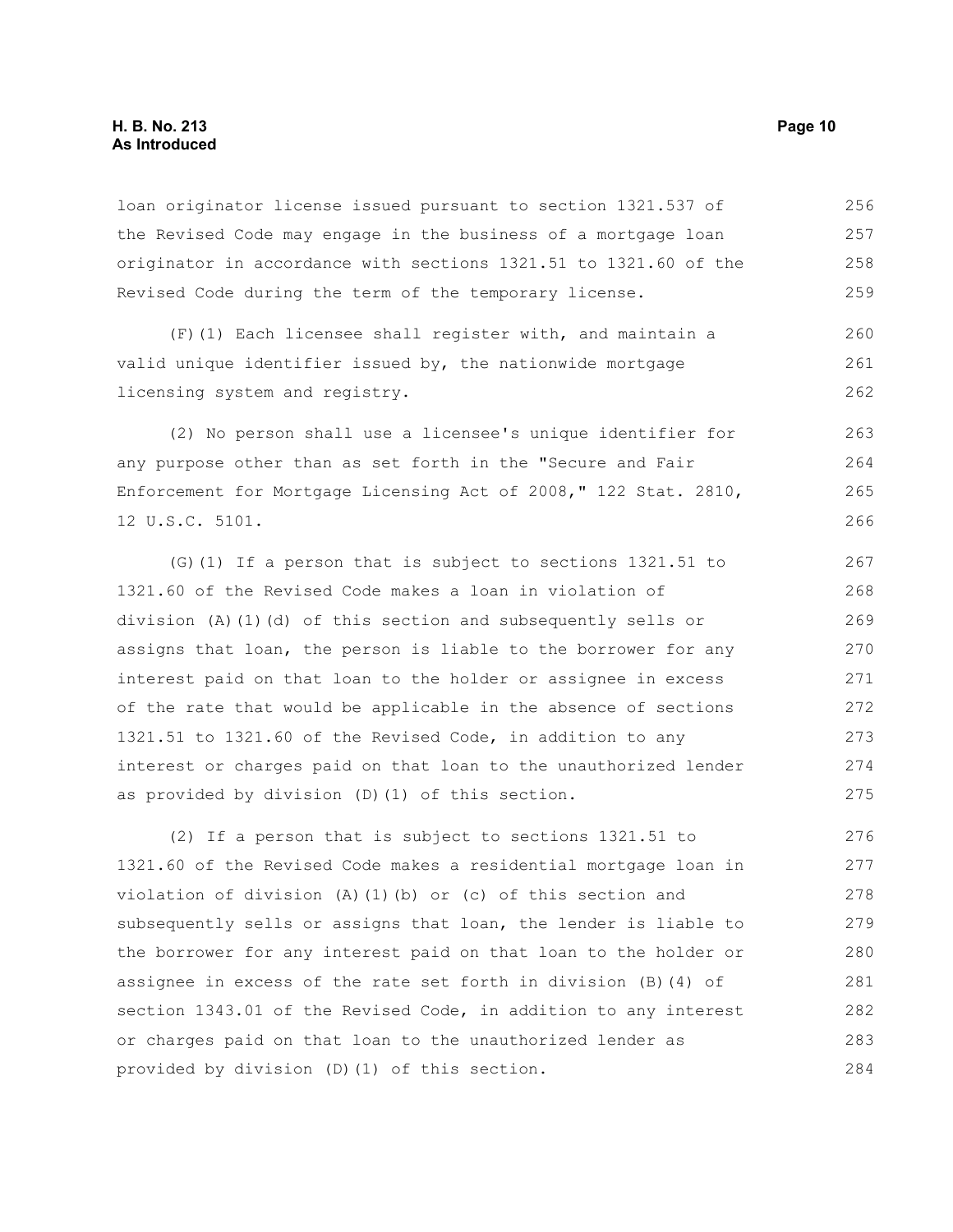**Sec. 1321.532.** (A) Upon the conclusion of the investigation required under division (E) of section 1321.531 of the Revised Code, the superintendent of financial institutions shall issue a mortgage loan originator license to the applicant if the superintendent finds that all of the following conditions are met: 285 286 287 288 289 290

(1) The application is accompanied by the application fee and any additional fee required by the nationwide mortgage licensing system and registry. 291 292 293

If a check or other draft instrument is returned to the superintendent for insufficient funds, the superintendent shall notify the licensee by certified mail, return receipt requested, that the license issued in reliance on the check or other draft instrument will be canceled unless the licensee, within thirty days after receipt of the notice, submits the application fee and a one-hundred-dollar penalty to the superintendent. If the licensee does not submit the application fee and penalty within that time period, or if any check or other draft instrument used to pay the fee or penalty is returned to the superintendent for insufficient funds, the license shall be canceled immediately without a hearing, and the licensee shall cease activity as a mortgage loan originator. 294 295 296 297 298 299 300 301 302 303 304 305 306

(2) The applicant complies with sections 1321.51 to 1321.60 of the Revised Code. 307 308

(3) The applicant has not had a mortgage loan originator license, or comparable authority, revoked in any governmental jurisdiction. 309 310 311

(4) The applicant has not been convicted of, or pleaded guilty or nolo contendere to, any of the following in a 312 313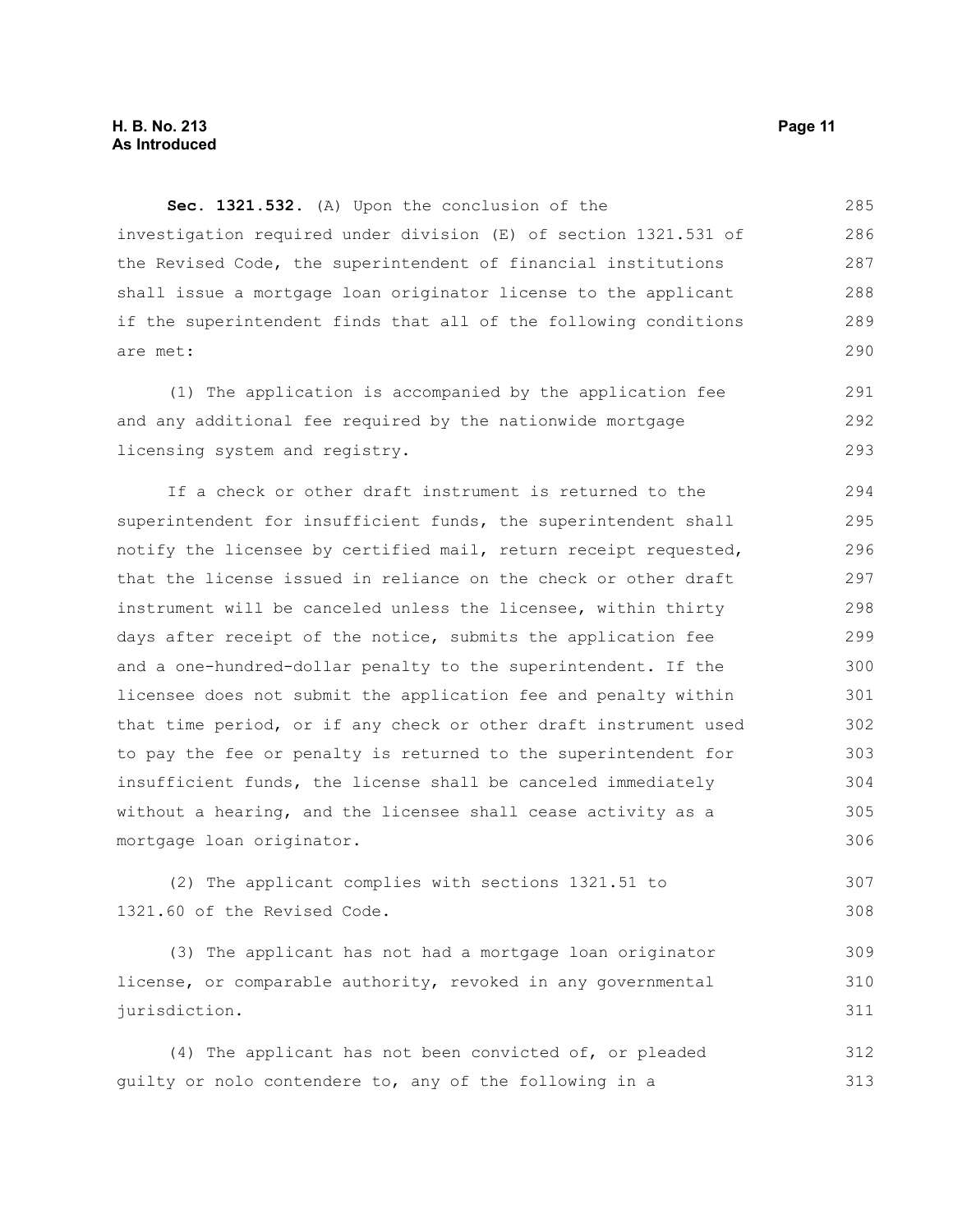domestic, foreign, or military court: (a) During the seven-year period immediately preceding the date of application for licensure, a misdemeanor involving theft or any felony; (b) At any time prior to the date of application for licensure, a felony involving an act of fraud, dishonesty, a breach of trust, theft, or money laundering. (5) Based on the totality of the circumstances and (6) The applicant successfully completed the written test (7) The applicant is covered under a valid bond in (8) The applicant's financial responsibility, character, 314 315 316 317 318 319 320 321 322 323 324 325 326 327 328 329 330 331 332 333 334 335 336

information submitted in the application, the applicant has proven to the division of financial institutions, by a preponderance of the evidence, that the applicant is of good business repute, appears qualified to act as a mortgage loan originator, and has fully complied with sections 1321.51 to 1321.60 of the Revised Code and rules adopted thereunder, and that the applicant meets all of the conditions for issuing a mortgage loan originator license.

required under section 1321.535 of the Revised Code and the education requirements set forth in section 1321.534 of the Revised Code.

compliance with section 1321.533 of the Revised Code.

and general fitness command the confidence of the public and warrant the belief that the mortgage loan originator will operate honestly and fairly in compliance with the purposes of sections 1321.51 to 1321.60 of the Revised Code. The superintendent shall not use a credit score as the sole basis for a license denial. 337 338 339 340 341 342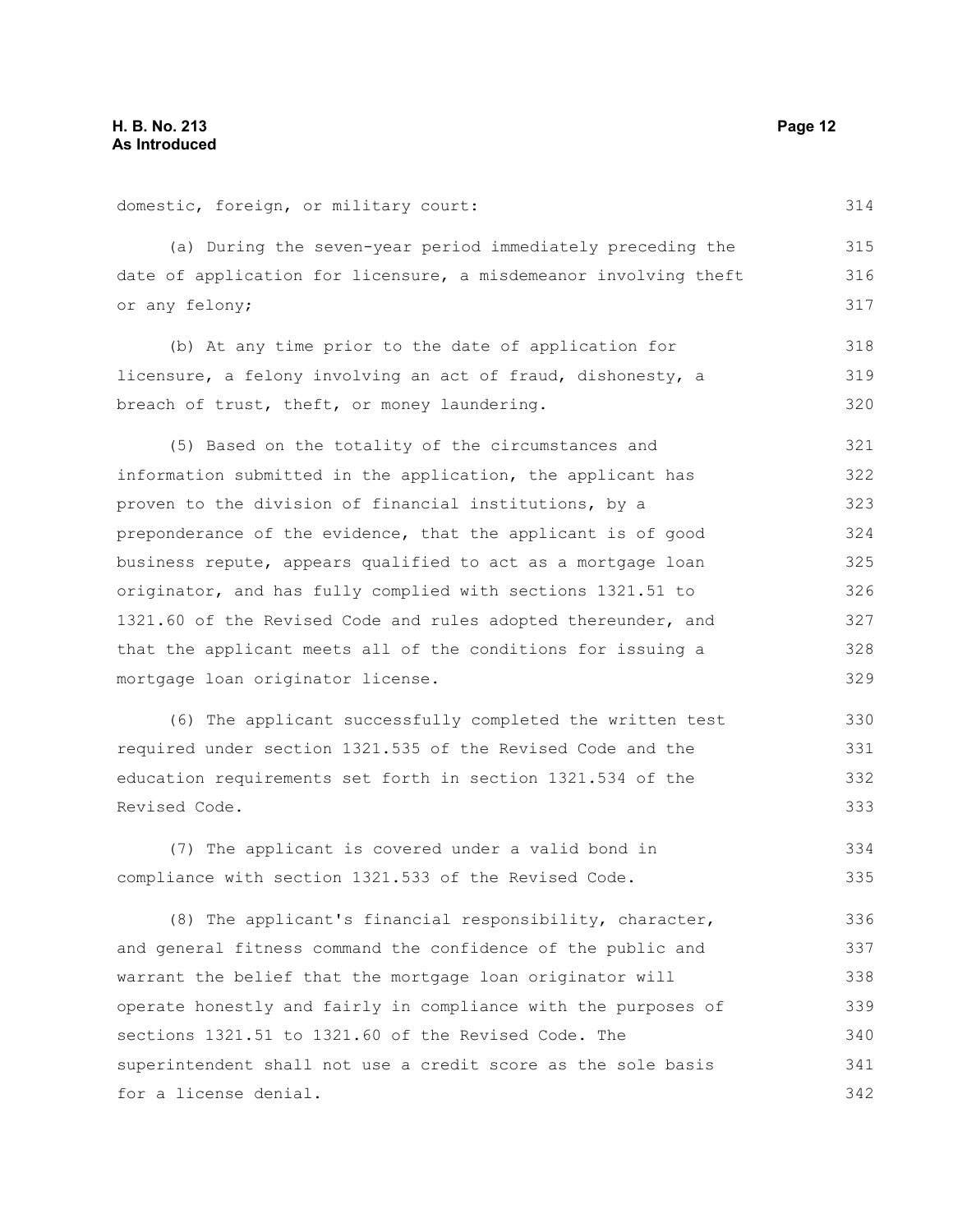# **H. B. No. 213 Page 13 As Introduced**

(B) The license issued under division (A) of this section may be renewed annually biennially on or before the thirty-first day of December of the expiration year if the superintendent finds that all of the following conditions are met: 343 344 345 346

(1) The renewal application is accompanied by a nonrefundable renewal fee of one-three hundred fifty-dollars, and any additional fee required by the nationwide mortgage licensing system and registry. If a check or other draft instrument is returned to the superintendent for insufficient funds, the superintendent shall notify the licensee by certified mail, return receipt requested, that the license renewed in reliance on the check or other draft instrument will be canceled unless the licensee, within thirty days after receipt of the notice, submits the renewal fee and a one-hundred-dollar penalty to the superintendent. If the licensee does not submit the renewal fee and penalty within that time period, or if any check or other draft instrument used to pay the fee or penalty is returned to the superintendent for insufficient funds, the license shall be canceled immediately without a hearing, and the licensee shall cease activity as a mortgage loan originator. 347 348 349 350 351 352 353 354 355 356 357 358 359 360 361 362

(2) The applicant has completed at least eight-sixteen hours of continuing education as required under section 1321.536 of the Revised Code. 363 364 365

(3) The applicant meets the conditions set forth in divisions (A)(2) to (8) of this section. 366 367

(4) The applicant's license is not subject to an order of suspension or an unpaid and past due fine imposed by the superintendent. 368 369 370

(C)(1) Subject to division (C)(2) of this section, if a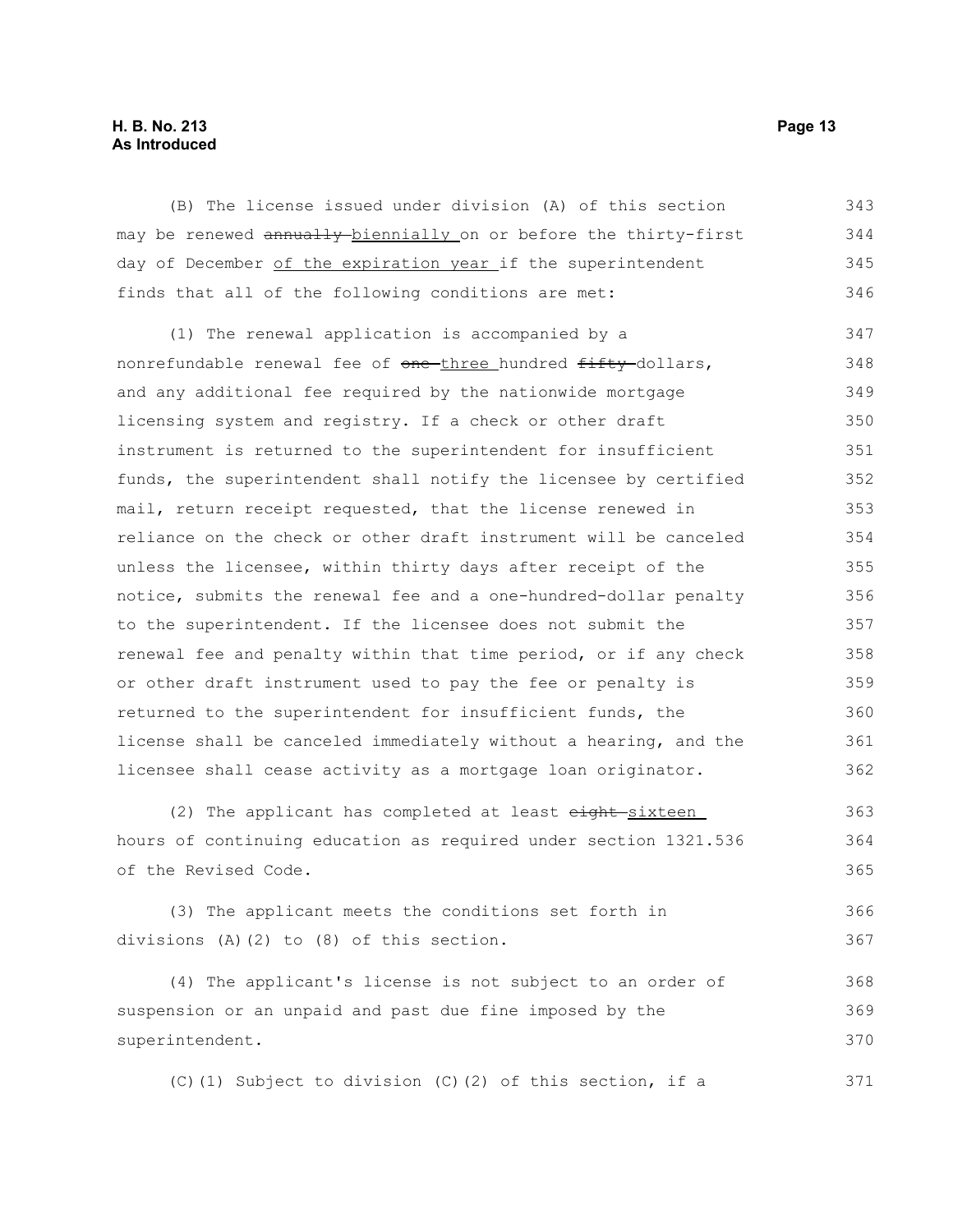license renewal application or fee, including any additional fee required by nationwide mortgage licensing system and registry, is received by the superintendent after the thirty-first day of December of the expiration year, the license shall not be considered renewed, and the applicant shall cease activity as a mortgage loan originator. 372 373 374 375 376 377

(2) Division (C)(1) of this section shall not apply if the applicant, no later than the thirty-first day of January immediately following the expiration year, submits the renewal application and fee, including any additional fee required by nationwide mortgage licensing system and registry, and a onehundred-dollar penalty to the superintendent. 378 379 380 381 382 383

(D) Mortgage loan originator licenses issued on or after July 1, 2010, shall annually expire on the thirty-first day of December biennially.

(E) If a renewal application does not contain all of the information required under this section, and if that information is not submitted to the superintendent or to the nationwide mortgage licensing system and registry within ninety days after the superintendent or the nationwide mortgage licensing system and registry requests the information in writing, including by electronic transmission or facsimile, the superintendent may consider the application withdrawn. 387 388 389 390 391 392 393 394

**Sec. 1321.536.** (A) Each mortgage loan originator licensee shall complete at least eight-sixteen hours of continuing education every calendar year two years. To fulfill this requirement, the eight-sixteen hours of continuing education must be offered in a course or program of study that includes all of the following: 395 396 397 398 399 400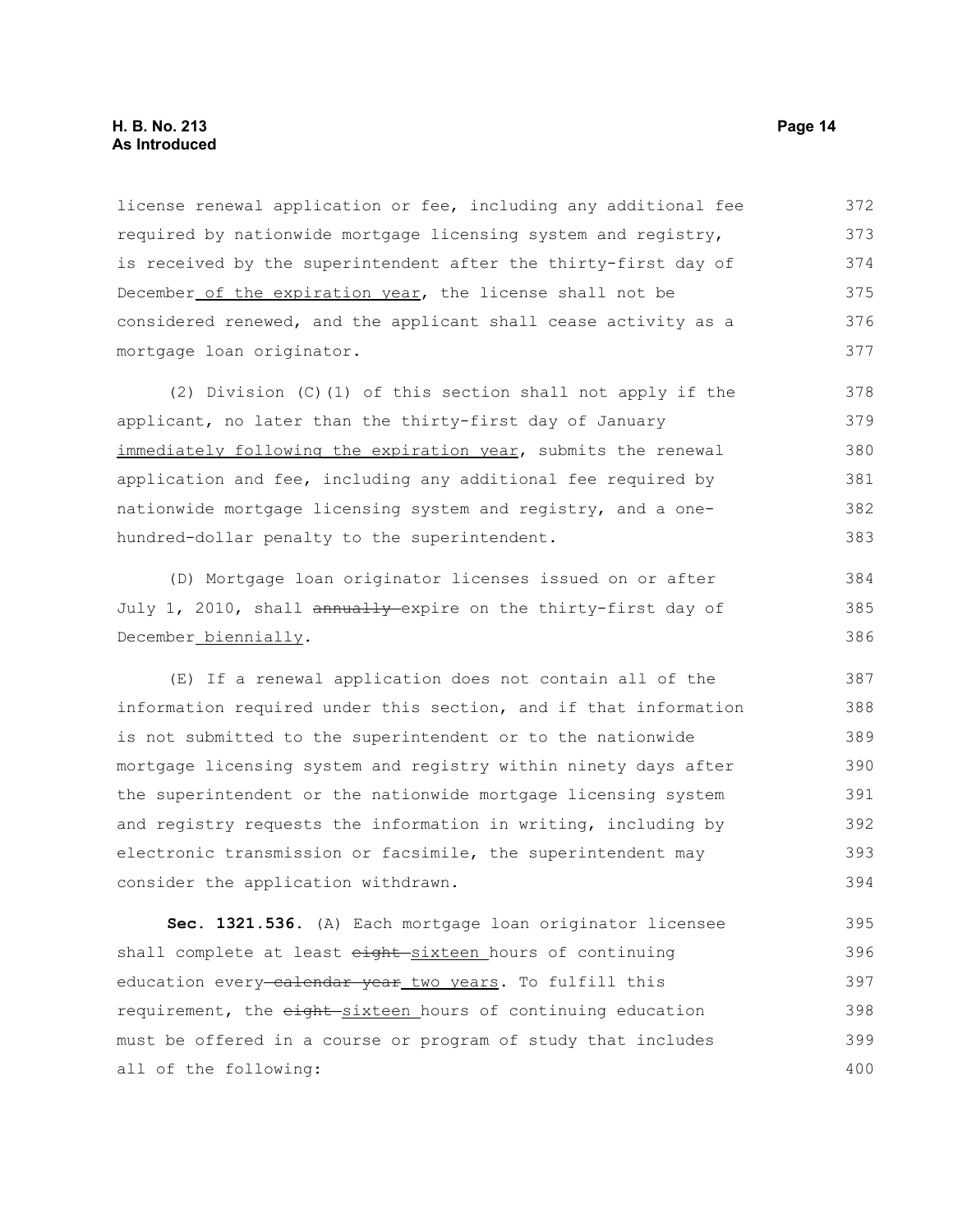(1) Three-Six hours of applicable federal law and regulations; (2) Two Four hours of ethics, which shall include instruction on fraud, consumer protection, and fair lending issues; (3) Two-Four hours of training related to lending standards for the nontraditional mortgage product marketplace. (B) Continuing education courses shall be reviewed and approved by the nationwide mortgage licensing system and registry based upon reasonable standards. (C) The following conditions shall apply to the continuing education required by this section: (1) An individual cannot take the same approved course in the same or successive years to meet the annual-requirement for continuing education. (2) An individual can only receive credit for a continuing education course in the vear-license period in which the course is taken, unless the individual is making up a deficiency in continuing education as permitted by rule or order of the superintendent of financial institutions. (3) An individual who subsequently becomes unlicensed must complete the continuing education requirement for the last year license period in which the license was held prior to the issuance of a new or renewed license. (4) A licensee who is approved as an instructor of an approved continuing education course may receive credit for the licensee's own annual-continuing education requirement at the rate of two credit hours for every one hour taught. 401 402 403 404 405 406 407 408 409 410 411 412 413 414 415 416 417 418 419 420 421 422 423 424 425 426 427 428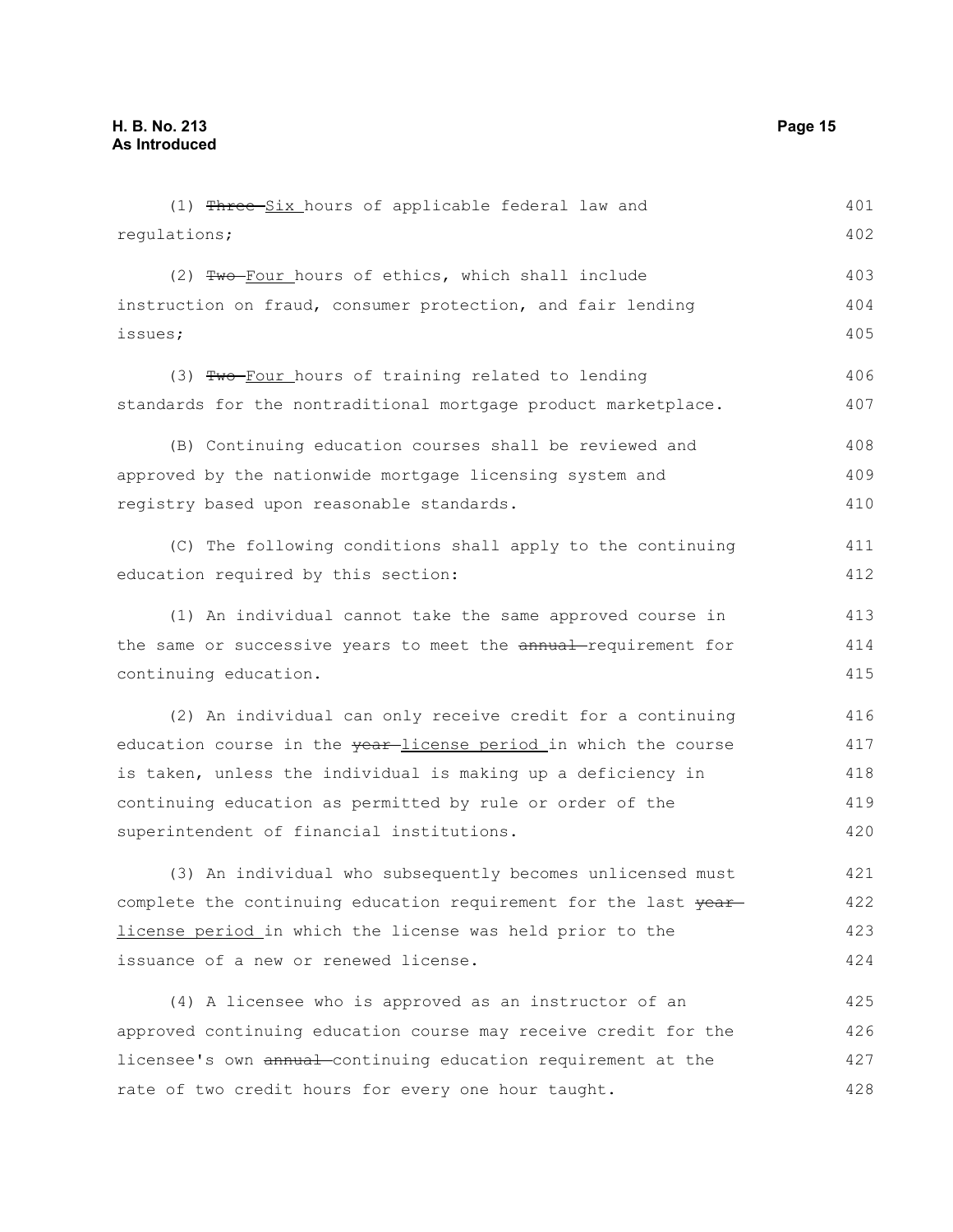(5) A person having successfully completed a continuing education course approved by the nationwide mortgage licensing system and registry for any state shall receive credit toward completion of the continuing education requirement of this state. (D) Notwithstanding division (B) of this section, until the nationwide mortgage licensing system and registry implements 429 430 431 432 433 434 435

a review and approval process, the superintendent shall require evidence that the licensee has successfully completed at least eight-sixteen hours of continuing education in a course or program of study approved by the superintendent. 436 437 438 439

(E)(1) Unless online continuing education is prohibited by the superintendent in rule, a licensee may take up to half of the required continuing education hours online. 440 441 442

(2) A licensee may take more than half of the required continuing education hours online if permitted by the superintendent. 443 444 445

(3) Nothing in this section requires the superintendent to offer or permit online continuing education courses. 446 447

**Sec. 1322.041.** (A) Upon the conclusion of the investigation required under division (D) of section 1322.031 of the Revised Code, the superintendent of financial institutions shall issue a loan originator license to the applicant if the superintendent finds that the following conditions are met: 448 449 450 451 452

(1) The application is accompanied by the application fee and any fee required by the nationwide mortgage licensing system and registry. 453 454 455

(a) If a check or other draft instrument is returned to the superintendent for insufficient funds, the superintendent 456 457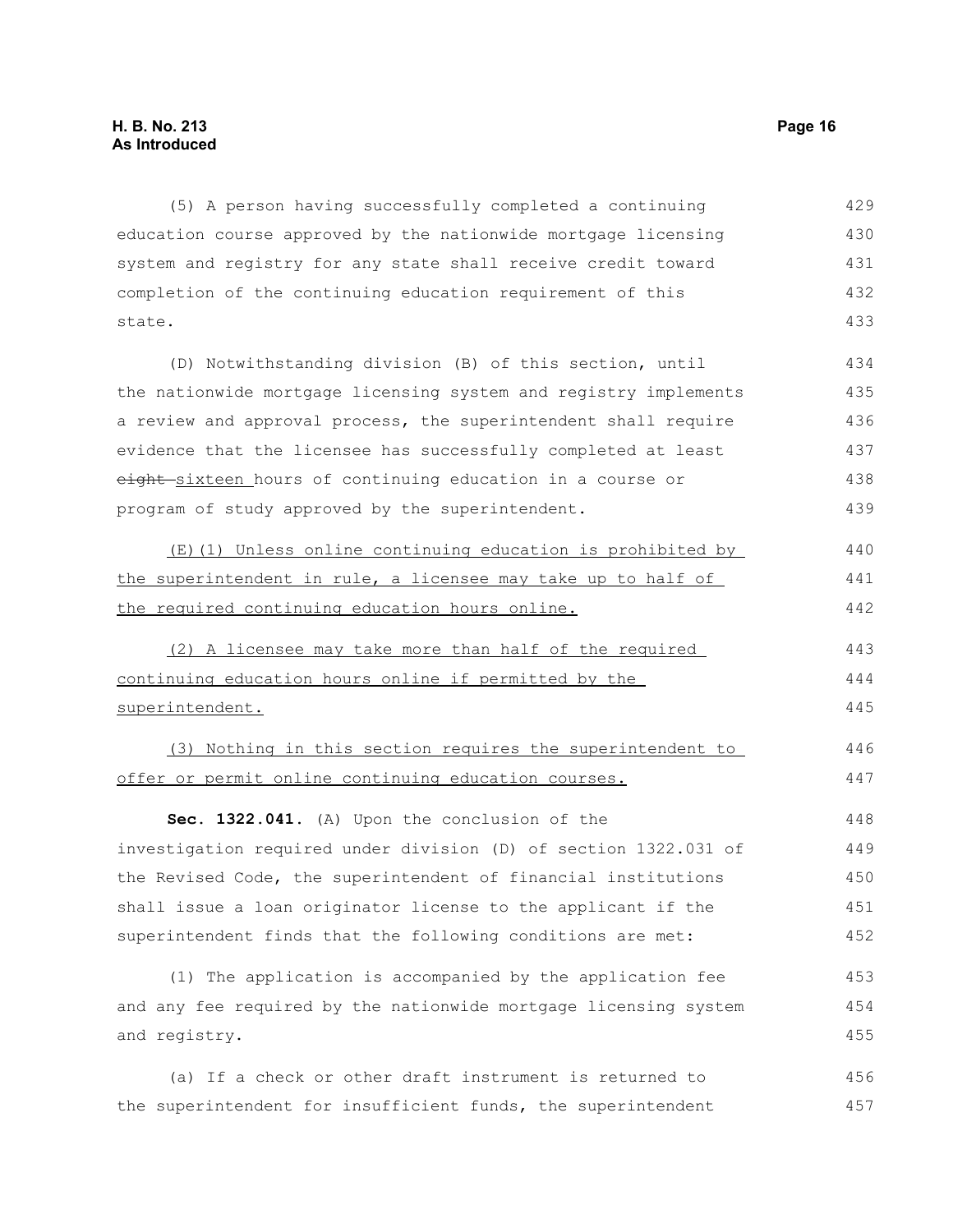## **H. B. No. 213 Page 17 As Introduced**

shall notify the applicant by certified mail, return receipt requested, that the application will be withdrawn unless the applicant, within thirty days after receipt of the notice, submits the application fee and a one-hundred-dollar penalty to the superintendent. If the applicant does not submit the application fee and penalty within that time period, or if any check or other draft instrument used to pay the fee or penalty is returned to the superintendent for insufficient funds, the application shall be withdrawn. 458 459 460 461 462 463 464 465 466

(b) If a check or other draft instrument is returned to the superintendent for insufficient funds after the license has been issued, the superintendent shall notify the licensee by certified mail, return receipt requested, that the license issued in reliance on the check or other draft instrument will be canceled unless the licensee, within thirty days after receipt of the notice, submits the application fee and a onehundred-dollar penalty to the superintendent. If the licensee does not submit the application fee and penalty within that time period, or if any check or other draft instrument used to pay the fee or penalty is returned to the superintendent for insufficient funds, the license shall be canceled immediately without a hearing, and the licensee shall cease activity as a loan originator. 467 468 469 470 471 472 473 474 475 476 477 478 479 480

(2) The applicant complies with sections 1322.01 to 1322.12 of the Revised Code and the rules adopted thereunder. 481 482

(3) The applicant has not been convicted of or pleaded guilty or nolo contendere to any of the following in a domestic, foreign, or military court: 483 484 485

(a) During the seven-year period immediately preceding the date of application for the license, a misdemeanor involving 486 487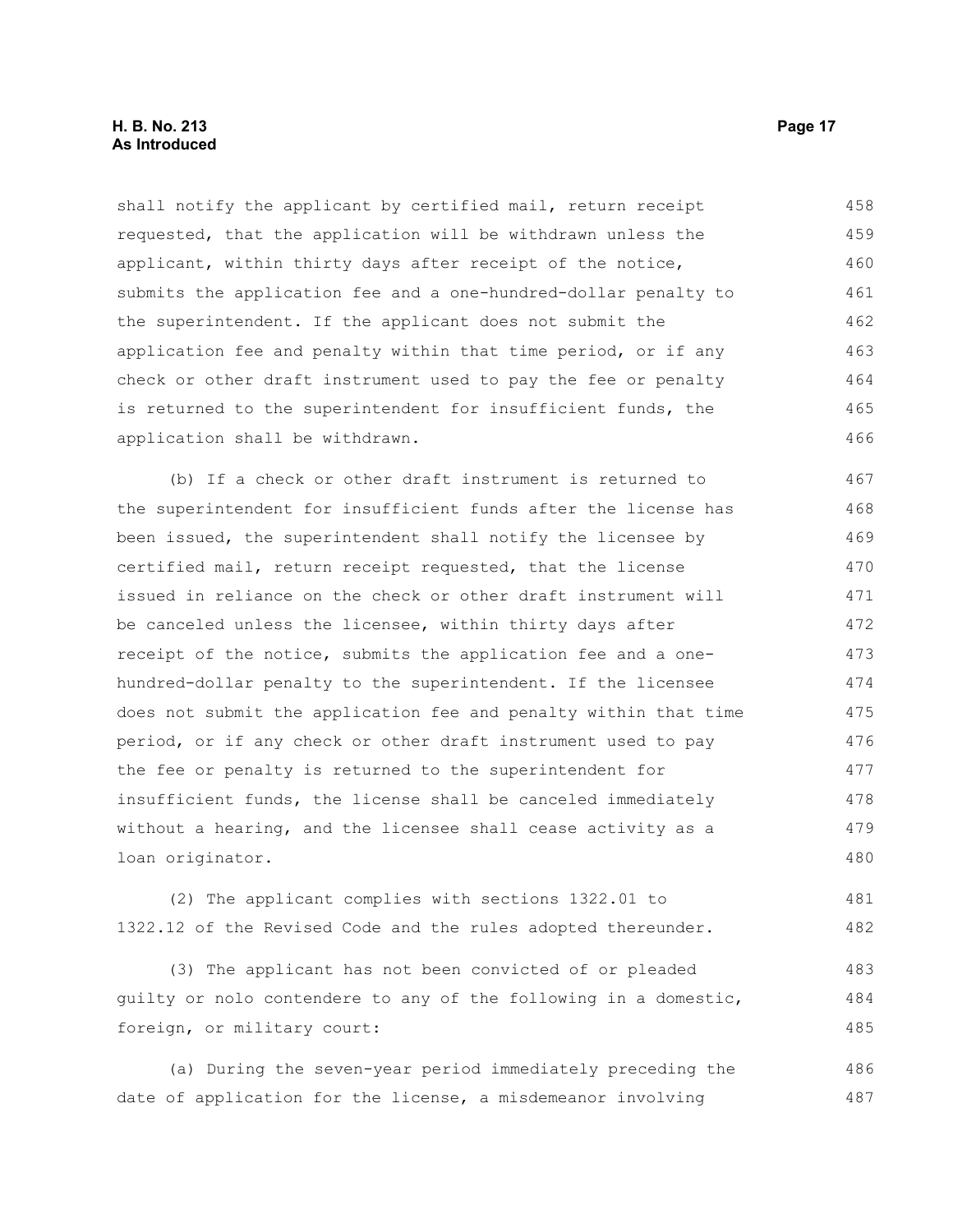theft or any felony;

(b) At any time prior to the date the application for the license is approved, a felony involving an act of fraud, dishonesty, a breach of trust, theft, or money laundering. 489 490 491

(4) Based on the totality of the circumstances and information submitted in the application, the applicant has proven to the superintendent, by a preponderance of the evidence, that the applicant is of good business repute, appears qualified to act as a loan originator, has fully complied with sections 1322.01 to 1322.12 of the Revised Code and the rules adopted thereunder, and meets all of the conditions for issuing a loan originator license. 492 493 494 495 496 497 498 499

(5) The applicant successfully completed the written test required by section 1322.051 of the Revised Code and completed the prelicensing instruction set forth in division (B) of section 1322.031 of the Revised Code. 500 501 502 503

(6) The applicant's financial responsibility, character, and general fitness command the confidence of the public and warrant the belief that the business will be operated honestly and fairly in compliance with the purposes of sections 1322.01 to 1322.12 of the Revised Code. The superintendent shall not use a credit score as the sole basis for a license denial. 504 505 506 507 508 509

(7) The applicant is in compliance with the surety bond requirements of section 1322.05 of the Revised Code. 510 511

(8) The applicant has not had a loan originator license, or comparable authority, revoked in any governmental jurisdiction. 512 513 514

(B) The license issued under division (A) of this section may be renewed annually biennially on or before the thirty-first 515 516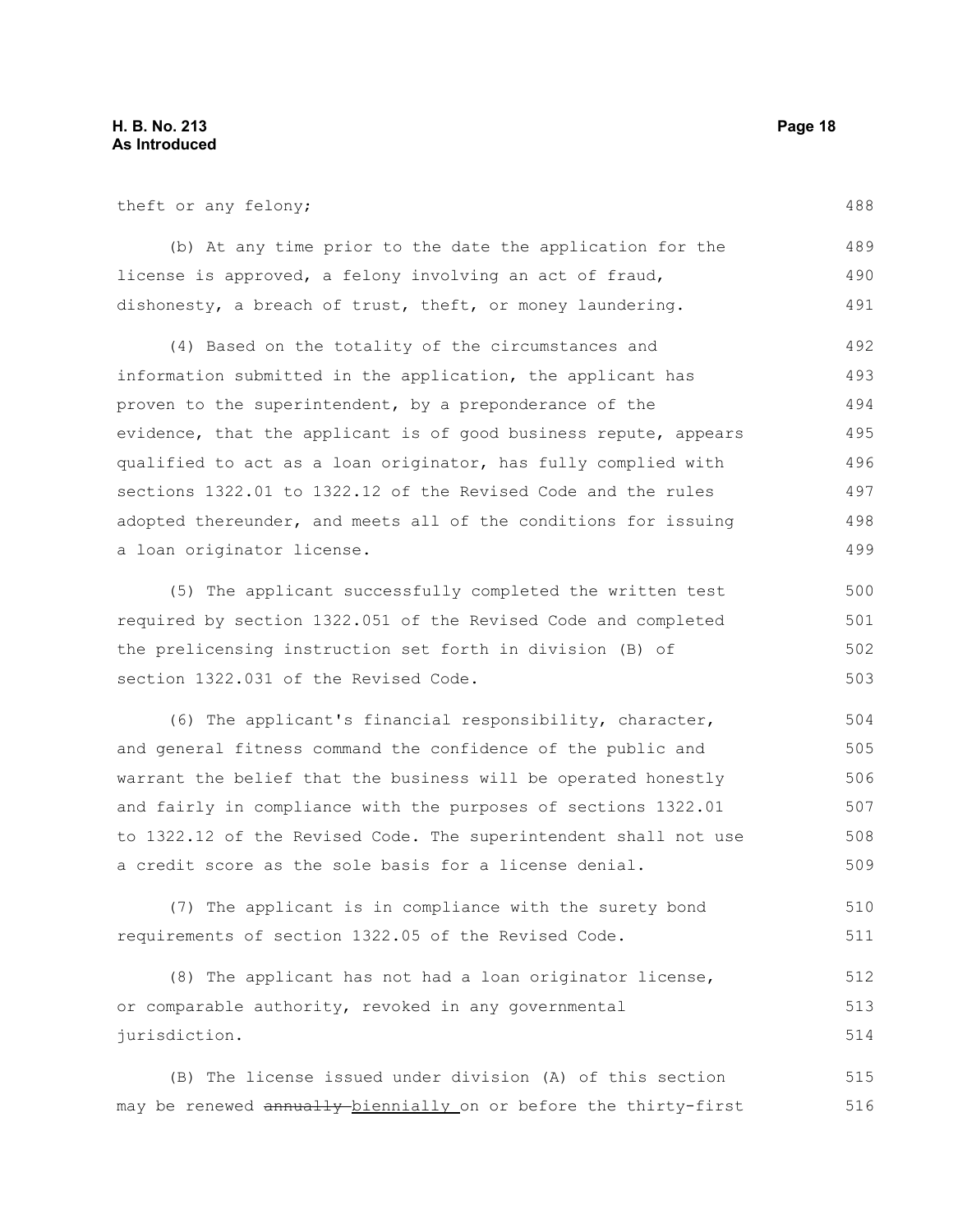| day of December of the expiration year if the superintendent     | 517 |
|------------------------------------------------------------------|-----|
| finds that all of the following conditions are met:              | 518 |
| (1) The renewal application is accompanied by a                  | 519 |
| nonrefundable renewal fee of one-three hundred fifty-dollars and | 520 |
| any fee required by the nationwide mortgage licensing system and | 521 |
| registry. If a check or other draft instrument is returned to    | 522 |
| the superintendent for insufficient funds, the superintendent    | 523 |
| shall notify the licensee by certified mail, return receipt      | 524 |
| requested, that the license renewed in reliance on the check or  | 525 |
| other draft instrument will be canceled unless the licensee,     | 526 |
| within thirty days after receipt of the notice, submits the      | 527 |
| renewal fee and a one-hundred-dollar penalty to the              | 528 |
| superintendent. If the licensee does not submit the renewal fee  | 529 |
| and penalty within that time period, or if any check or other    | 530 |
| draft instrument used to pay the fee or penalty is returned to   | 531 |
| the superintendent for insufficient funds, the license shall be  | 532 |
| canceled immediately without a hearing, and the licensee shall   | 533 |
| cease activity as a loan originator.                             | 534 |
| (2) The applicant has completed at least eight-sixteen           | 535 |
| hours of continuing education as required under section 1322.052 | 536 |
| of the Revised Code.                                             | 537 |
| (3) The applicant meets the conditions set forth in              | 538 |
| divisions (A)(2) to (8) of this section; provided, however, that | 539 |
| an applicant who was issued a loan officer license prior to      | 540 |
| January 1, 2010, and has continuously maintained that license    | 541 |
| shall not be required to meet the condition described in         | 542 |
| division (B)(1)(b) of section 1322.031 of the Revised Code.      | 543 |
| (4) The applicant's license is not subject to an order of        | 544 |
| suspension or an unpaid and past due fine imposed by the         | 545 |

superintendent.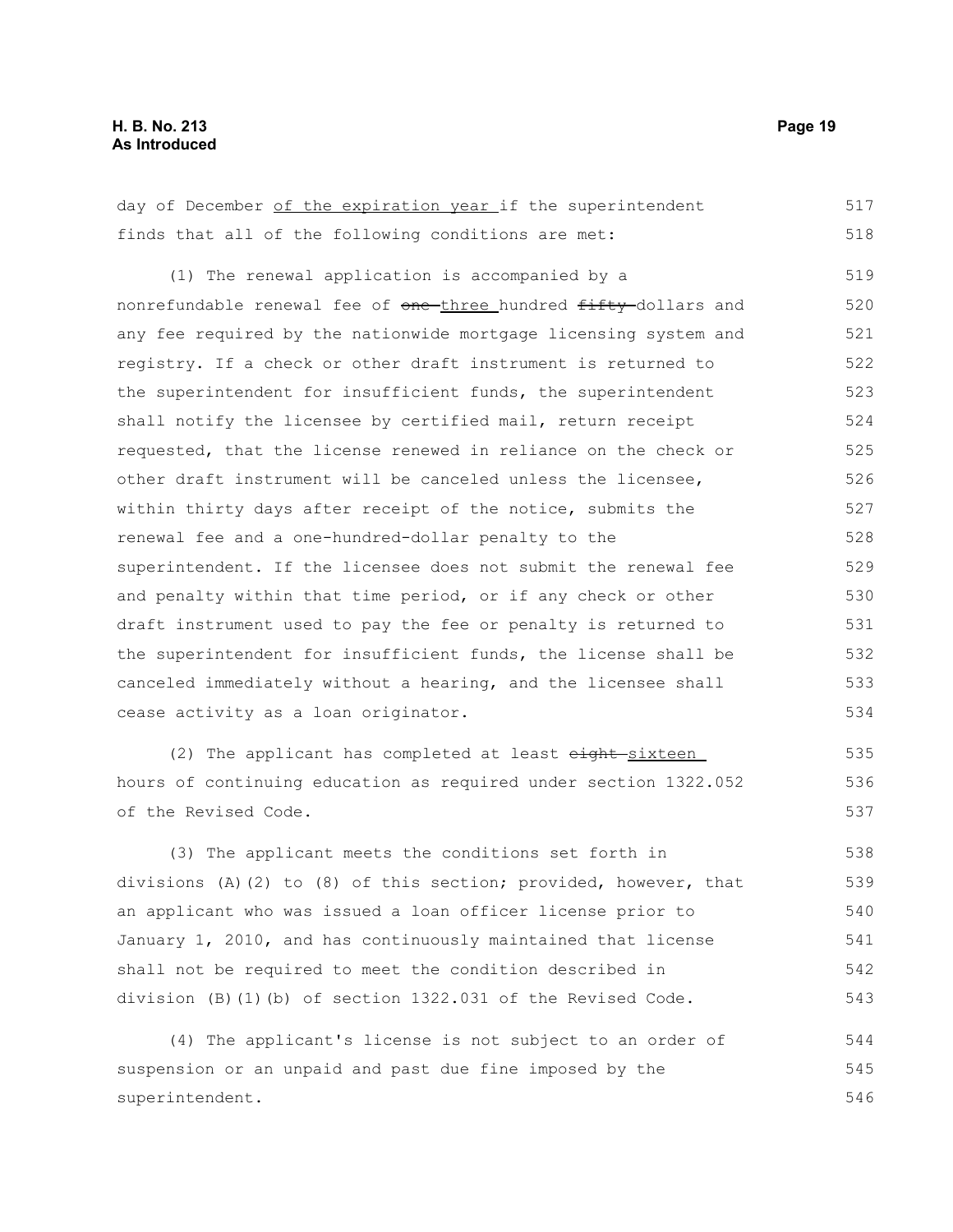## **H. B. No. 213 Page 20 As Introduced**

(C)(1) Subject to division (C)(2) of this section, if a license renewal application or renewal fee, including any fee required by the nationwide mortgage licensing system and registry, is received by the superintendent after the thirtyfirst day of December of the expiration year, the license shall not be considered renewed, and the applicant shall cease activity as a loan originator. 547 548 549 550 551 552 553

(2) Division (C)(1) of this section shall not apply if the applicant, no later than the thirty-first day of January immediately following the expiration year, submits the renewal application and fees and a one-hundred-dollar penalty to the superintendent. 554 555 556 557 558

(D) Loan originator licenses issued on or after May 1, 2010, annually-biennially expire on the thirty-first day of December of the expiration year. 559 560 561

**Sec. 1322.052.** (A) Each licensee and each person designated under division (A)(3) of section 1322.03 of the Revised Code to act as operations manager for a mortgage broker business shall complete at least eight-sixteen hours of continuing education every calendar year two years. To fulfill this requirement, the eight-sixteen hours of continuing education must be offered in a course or program of study reviewed and approved by the nationwide mortgage licensing system and registry. The course or program of study shall include all of the following: 562 563 564 565 566 567 568 569 570 571

(1) Three Six hours of applicable federal law and regulations; 572 573

(2) Two-Four hours of ethics, which shall include instruction on fraud, consumer protection, and fair lending 574 575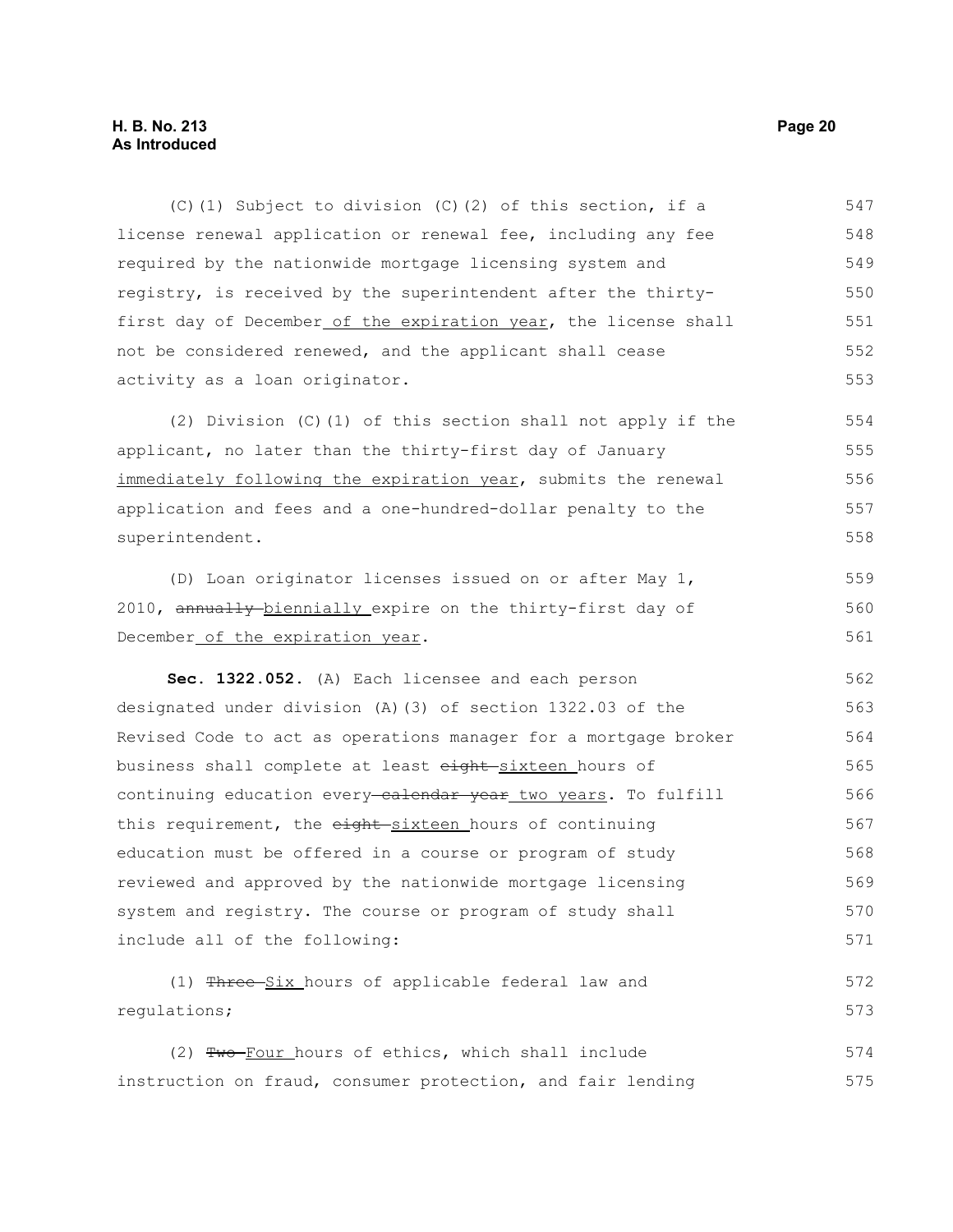issues; (3) Two-Four hours of training related to lending standards for the nontraditional mortgage product marketplace. (B) Continuing education courses shall be reviewed and approved by the nationwide mortgage licensing system and registry based upon reasonable standards. (C) The following conditions shall apply to the continuing education required by this section: (1) An individual cannot take the same approved course in the same or successive years to meet the annual biennial requirement for continuing education. (2) An individual can only receive credit for a continuing education course in the year-license period in which the course is taken, unless the individual is making up a deficiency in continuing education as permitted by rule or order of the superintendent of financial institutions. (3) A licensee who subsequently becomes unlicensed must complete the continuing education requirement for the last year license period in which the license was held prior to the issuance of a new or renewed license. (4) A licensee who is approved as an instructor of a continuing education course receives credit for the licensee's own annual continuing education requirement at the rate of two credit hours for every one hour taught. (5) If an individual successfully completed a continuing education course reviewed and approved by the nationwide mortgage licensing system and registry as required by another state, the individual can receive credit toward completion of 576 577 578 579 580 581 582 583 584 585 586 587 588 589 590 591 592 593 594 595 596 597 598 599 600 601 602 603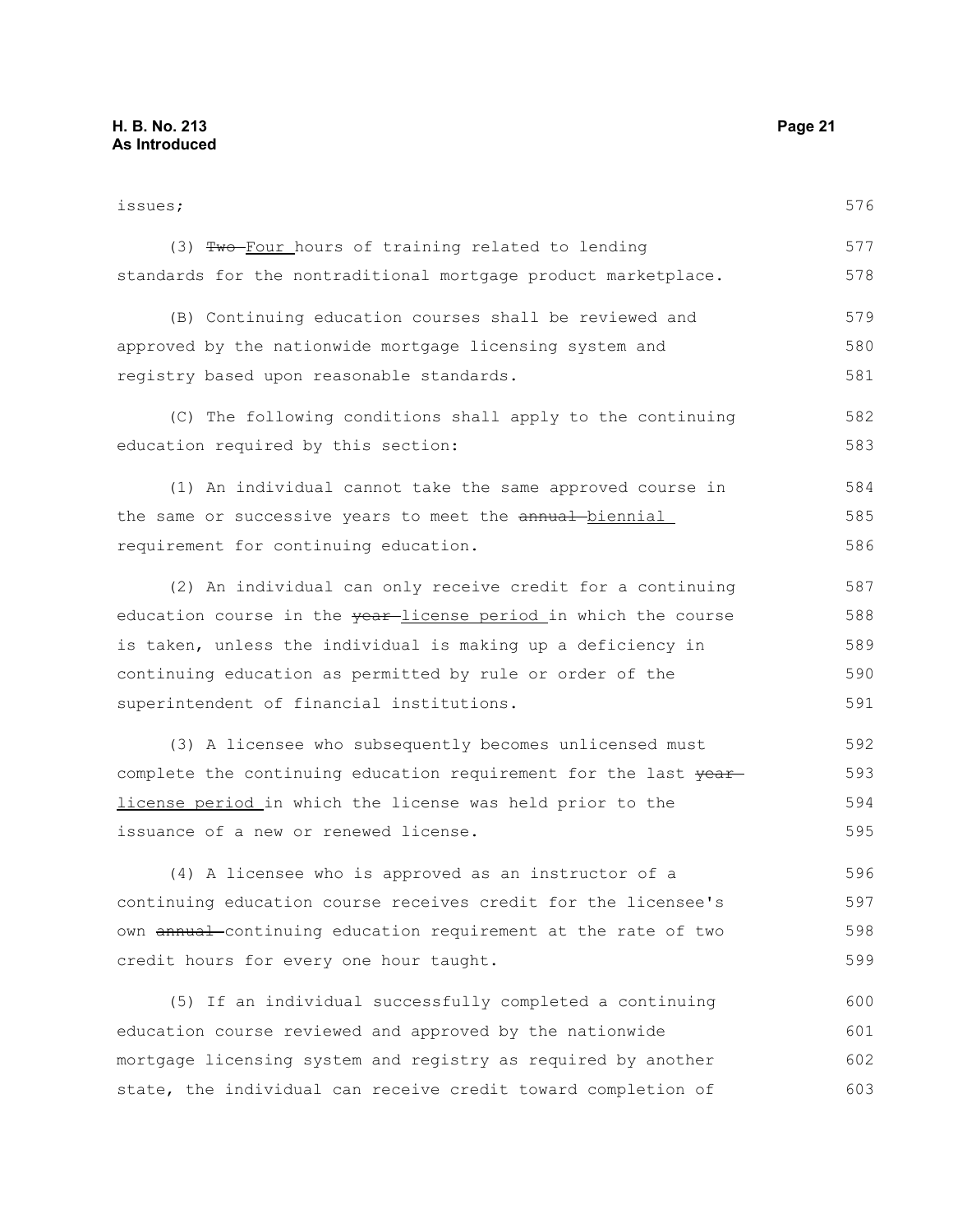604

the continuing education requirement of this state.

(D) Notwithstanding division (A) of this section, until the nationwide mortgage licensing system and registry implements a review and approval process, each licensee or person designated under division (A)(3) of section 1322.03 of the Revised Code shall provide evidence that the licensee or person has successfully completed at least eight-sixteen hours of continuing education in a course or program of study approved by the superintendent of financial institutions. 605 606 607 608 609 610 611 612

(E)(1) Unless online continuing education is prohibited by the superintendent in rule, a licensee may take up to half of the required continuing education hours online. 613 614 615

(2) A licensee may take more than half of the required continuing education hours online if permitted by the superintendent. 616 617 618

(3) Nothing in this section requires the superintendent to offer or permit online continuing education courses. 619 620

**Sec. 3773.36.** Upon the proper filing of an application to conduct any public or private competition that involves boxing, mixed martial arts, kick boxing, tough man contests, tough guy contests, or any other form of boxing or martial arts, accompanied by the surety bond and the application fee, or upon the proper filing of an application to conduct any public or private competition that involves wrestling accompanied by the application fee, the Ohio athletic commission shall issue a promoter's license to the applicant if it finds that the applicant is not in default on any payment, obligation, or debt payable to the state under sections 3773.31 to 3773.57 of the Revised Code, is financially responsible, and is knowledgeable 621 622 623 624 625 626 627 628 629 630 631 632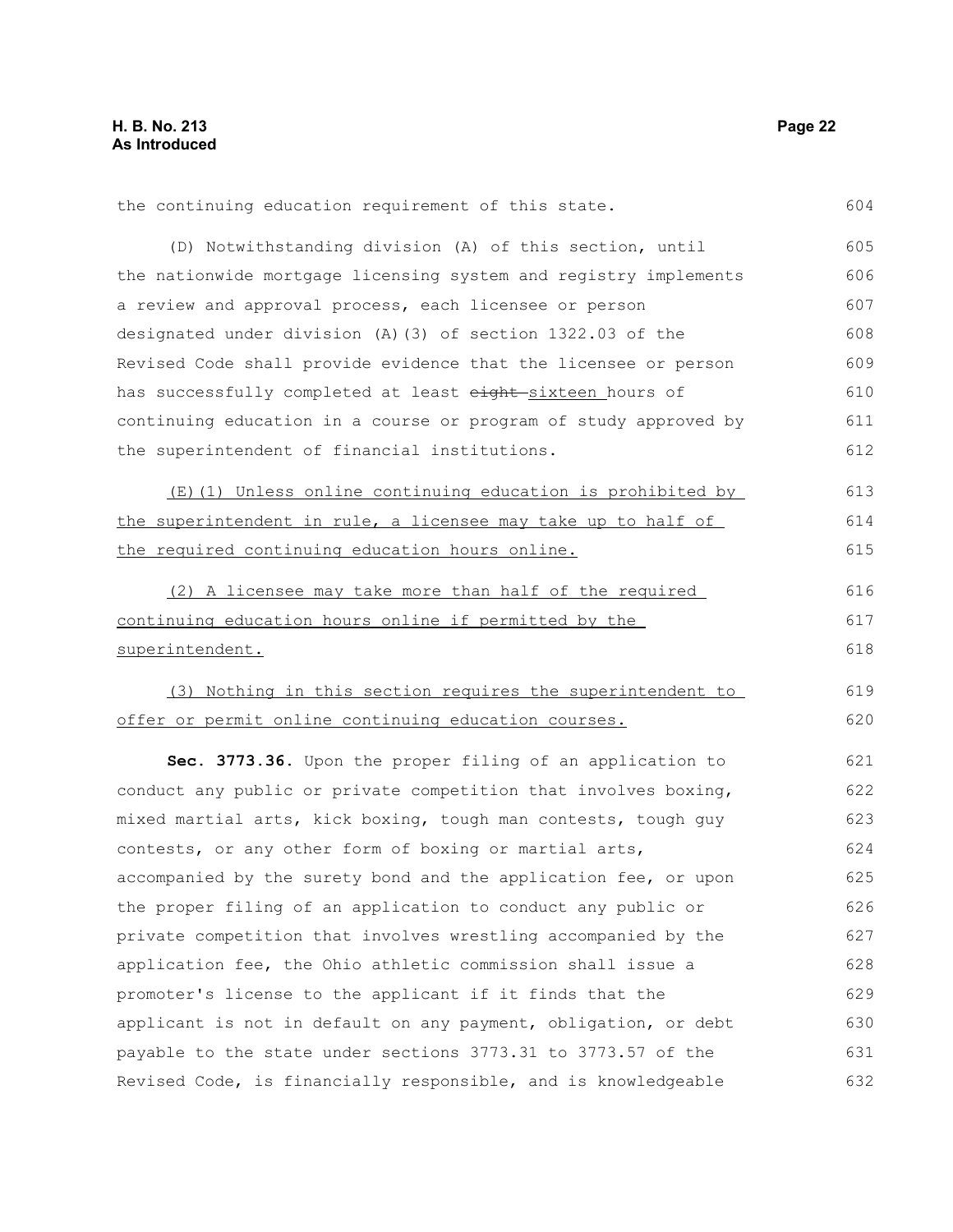in the proper conduct of such matches or exhibitions.

Each license issued pursuant to this section shall bear the name of the licensee, the post office address of the licensee, the date of expiration, an identification number designated by the commission, and the seal of the commission. 634 635 636 637

A promoter's license shall expire twelve-twenty-four months after its date of issuance and shall become invalid on that date unless renewed. A promoter's license may be renewed upon application to the commission and upon payment of the renewal fee prescribed in section 3773.43 of the Revised Code. The commission shall renew the license unless it denies the application for renewal for one or more reasons stated in section 3123.47 or 3773.53 of the Revised Code. 638 639 640 641 642 643 644 645

**Sec. 3773.42.** Upon the proper filing of an application for a referee's, judge's, matchmaker's, timekeeper's, manager's, trainer's, contestant's, or second's license and payment of the applicable application fee, the Ohio athletic commission shall issue the license to the applicant if it determines that the applicant is of good moral character, is not likely to engage in acts detrimental to the fair and honest conduct of public boxing matches or exhibitions, and is qualified to hold such a license by reason of the applicant's knowledge and experience. 646 647 648 649 650 651 652 653 654

A person shall not be determined to possess the knowledge and experience necessary to qualify that person to hold a referee's license unless all of the following conditions are met: 655 656 657 658

(A) The person has completed such referee training requirements as the commission prescribes by rule; 659 660

(B) The person possesses such experience requirements as 661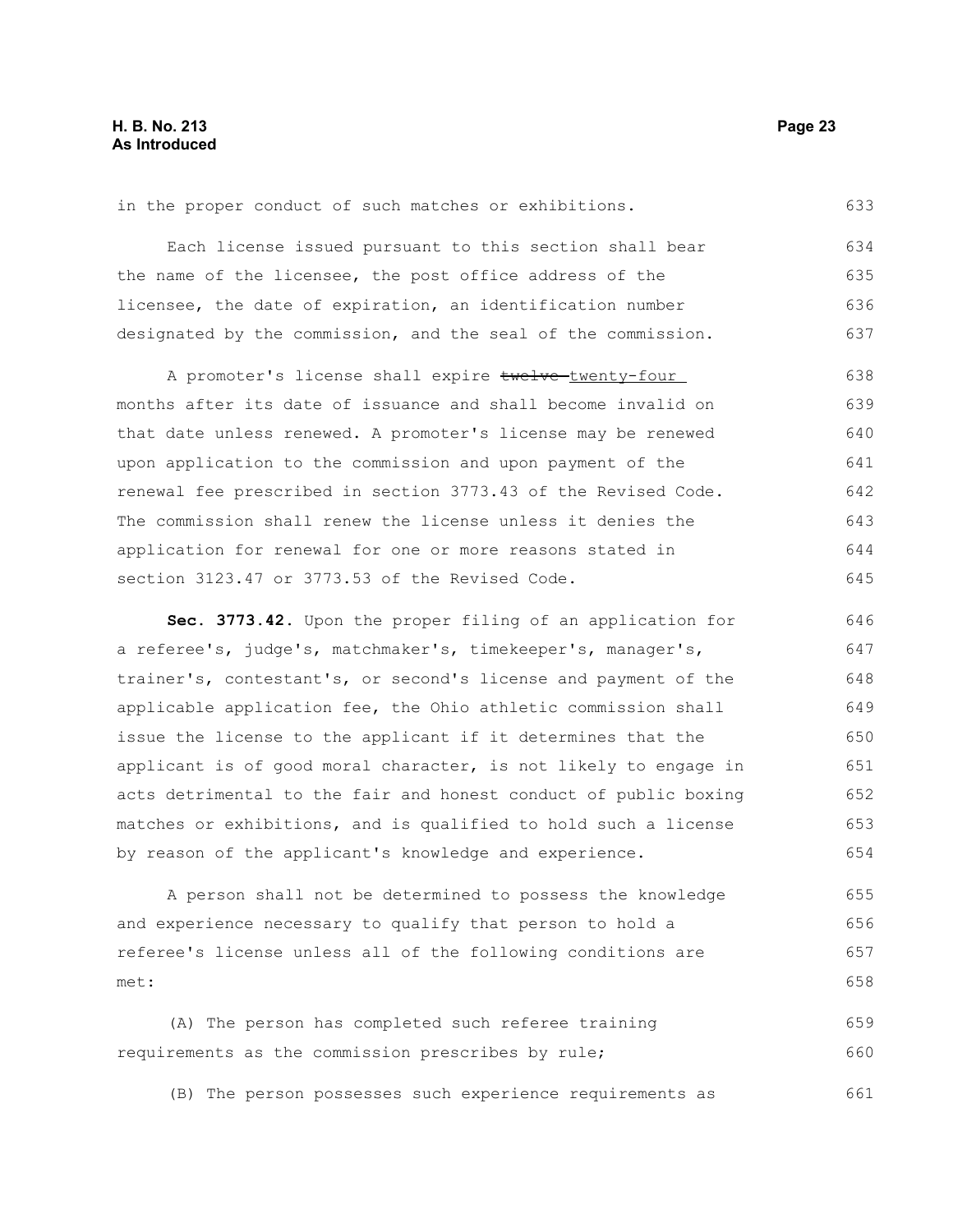the commission prescribes by rule;

(C) The person has obtained a passing grade on an examination administered by the commission and designed to test the examinee's knowledge of the rules of the particular sport that the person seeks to referee, the commission's rules applicable to the conduct of matches and exhibitions in the particular sport that the person seeks to referee, and such other aspects of officiating as the commission determines appropriate to its determination as to whether the applicant possesses the qualifications and capabilities to act as a referee. 663 664 665 666 667 668 669 670 671 672

The commission shall issue a referee's license to each person who meets the requirements of divisions (A) to (C) of this section. 673 674 675

If upon the proper filing of an application for a contestant's license the commission determines that the applicant is of good moral character, is not likely to engage in acts detrimental to the conduct of public boxing matches or exhibitions, and possesses sufficient knowledge and experience and, in the opinion of the licensed physician, physician assistant, clinical nurse specialist, certified nurse practitioner, or certified nurse-midwife who examined the applicant pursuant to section 3773.41 of the Revised Code, is physically fit to engage in public boxing matches or exhibitions, the commission shall issue the license to the applicant. 676 677 678 679 680 681 682 683 684 685 686 687

Each license issued pursuant to this section shall bear the correct name and ring or assumed name, if any, of the licensee, the address of the licensee, the date of issue, a serial number designated by the commission, the seal of the 688 689 690 691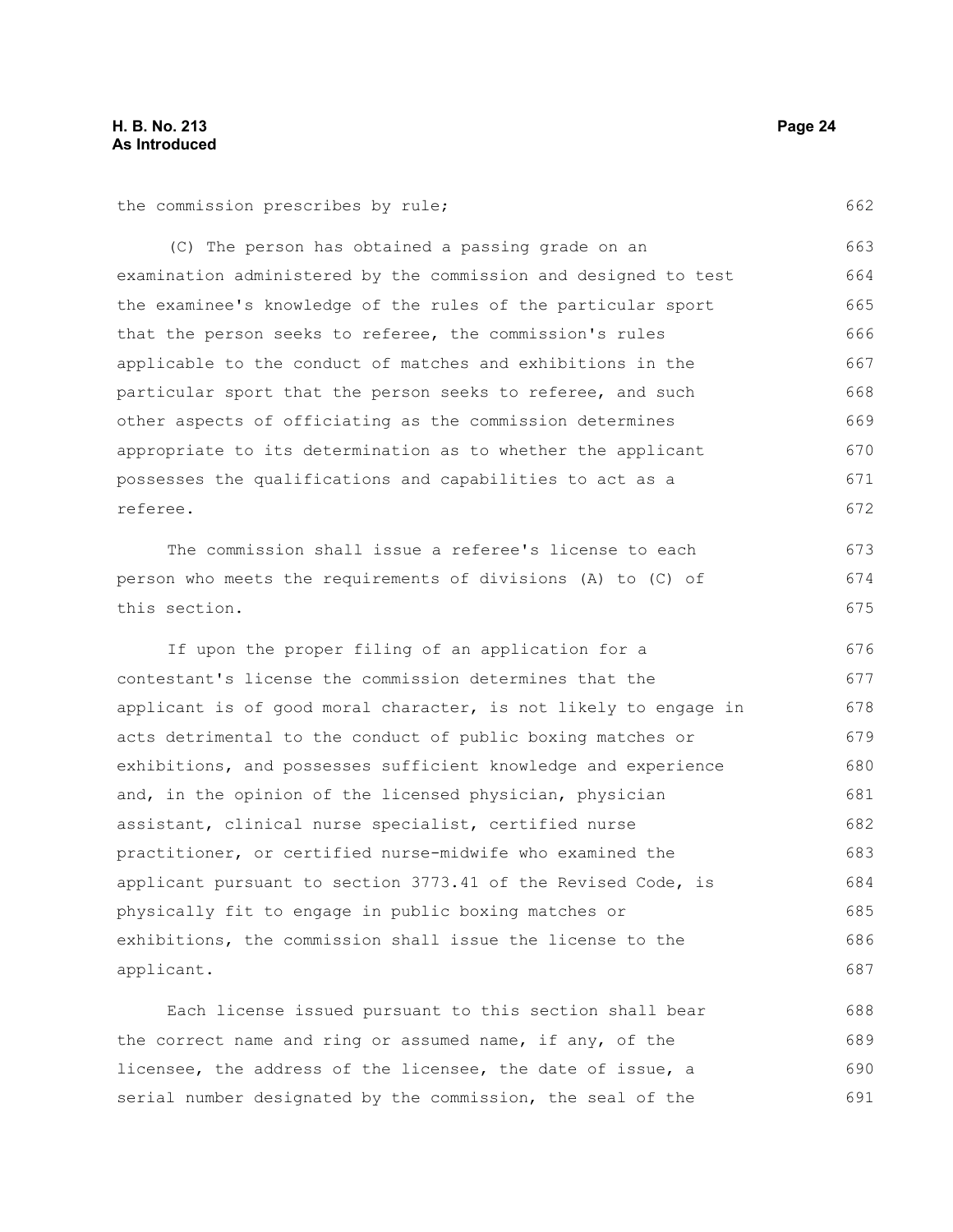| commission, and the signature of the commission chairperson.     | 692 |
|------------------------------------------------------------------|-----|
| A license issued pursuant to this section shall expire           | 693 |
| twelve-twenty-four months after its date of issue unless         | 694 |
| renewed. Upon application for renewal and payment of the renewal | 695 |
| fee prescribed in section 3773.43 of the Revised Code, the       | 696 |
| commission shall renew the license unless it denies the          | 697 |
| application for one or more reasons stated in section 3123.47 or | 698 |
| 3773.53 of the Revised Code. If the application is for renewal   | 699 |
| of a contestant's license, the commission shall also require the | 700 |
| applicant to submit the results of a physical examination that a | 701 |
| licensed physician, physician assistant, clinical nurse          | 702 |
| specialist, certified nurse practitioner, or certified nurse-    | 703 |
| midwife conducted not more than sixty days prior to the date of  | 704 |
| the application.                                                 | 705 |
| Sec. 3773.43. The Ohio athletic commission shall charge          | 706 |
|                                                                  |     |
| the following fees:                                              | 707 |
| (A) For an application for or renewal of a promoter's            | 708 |
| license for a public or private competition that involves        | 709 |
| boxing, mixed martial arts, kick boxing, tough man contests,     | 710 |
| tough guy contests, or any other form of boxing or martial arts, | 711 |
| one-two hundred dollars.                                         | 712 |
| (B) For an application for or renewal of a license to            | 713 |
| participate in a public boxing match or exhibition as a          | 714 |
| contestant, or as a referee, judge, matchmaker, manager,         | 715 |
| timekeeper, trainer, or second of a contestant, twenty-forty     | 716 |
| dollars.                                                         | 717 |
| (C) For a permit to conduct a public boxing match or             | 718 |
| exhibition, fifty dollars.                                       | 719 |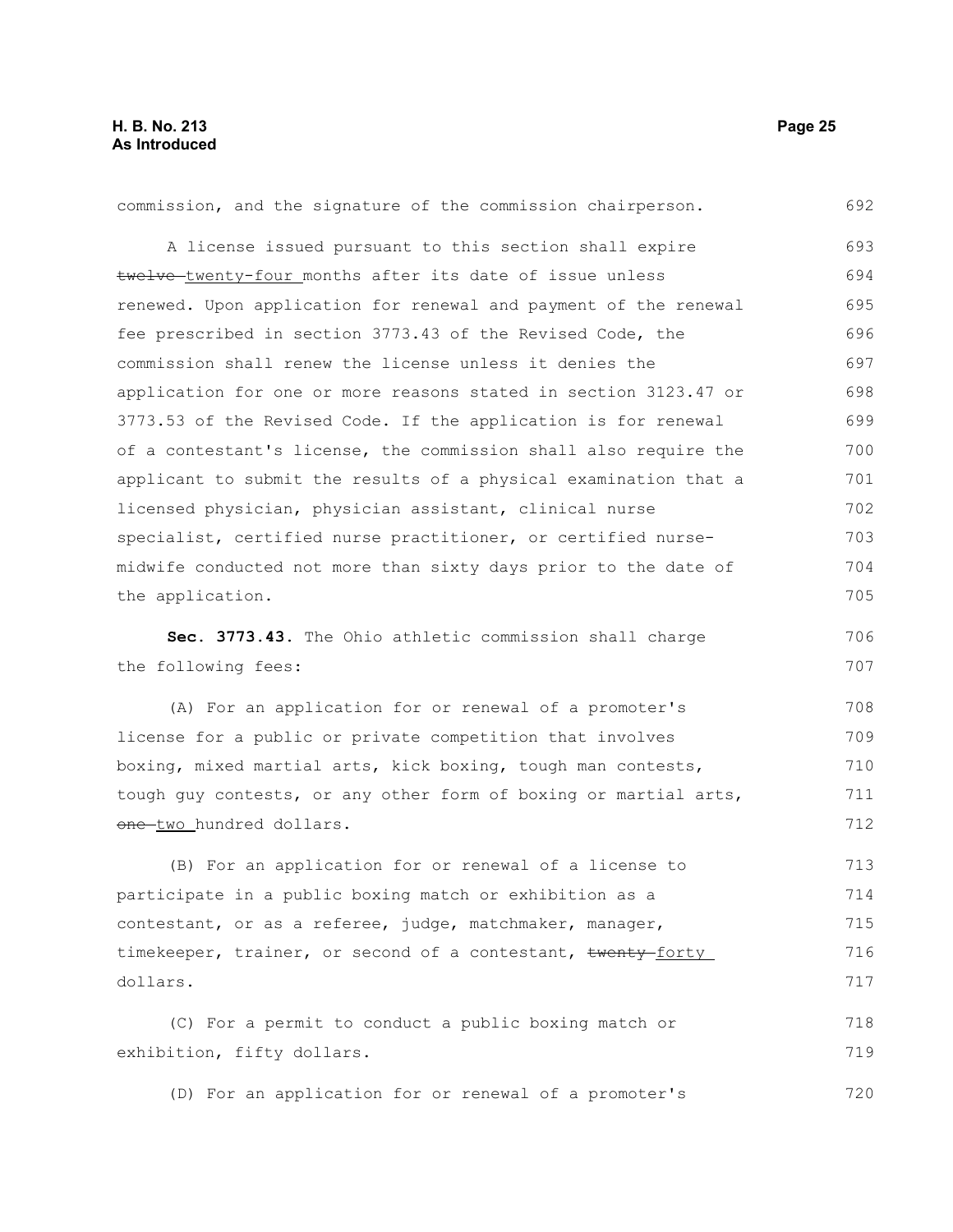# **H. B. No. 213 Page 26 As Introduced**

license for a public or private competition that involves wrestling, two-four hundred dollars. 721 722

(E) For a permit to conduct a professional wrestling match or exhibition, one hundred dollars. 723 724

The commission, subject to the approval of the controlling board, may establish fees in excess of the amounts provided in this section, provided that such fees do not exceed the amounts permitted by this section by more than fifty per cent. 725 726 727 728

The fees prescribed by this section shall be paid to the treasurer of state, who shall deposit the fees in the occupational licensing and regulatory fund. 729 730 731

**Sec. 4707.071.** (A) On May 1, 1991, all persons licensed as auction companies under former section 4707.071 of the Revised Code shall comply with all provisions of this chapter that are applicable to auctioneers except as provided in divisions (B) and (C) of this section. Such persons, however, do not have to serve an apprenticeship or attend a course of study under section 4707.09 of the Revised Code or submit to an examination under section 4707.08 of the Revised Code as long as they do not engage in the calling for, recognition of, and the acceptance of, offers for the purchase of personal property at auction and do not conduct auctions at any location other than the definite place of business required in section 4707.14 of the Revised Code. 732 733 734 735 736 737 738 739 740 741 742 743 744

(B) The principal owner of each auction company that is licensed as of May 1, 1991, who pays the annual biennial renewal fee specified in division (B) of section 4707.10 of the Revised Code during the first renewal period following May 1, 1991, shall be issued a special auctioneer's license, for the auction 745 746 747 748 749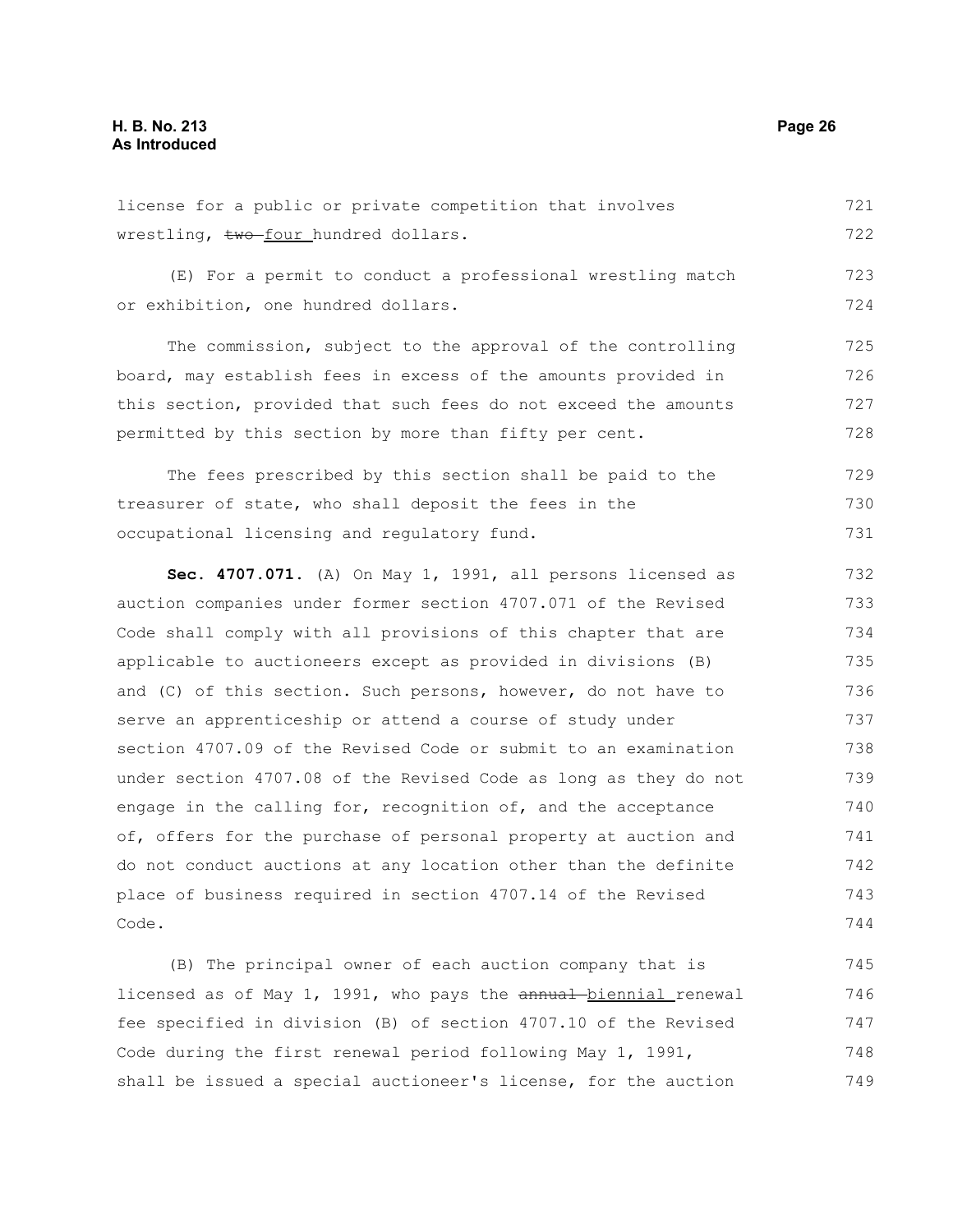# **H. B. No. 213 Page 27 As Introduced**

of personal property subject to division (A) of this section. Each principal owner shall apply for an annual a biennial license. In applying for an annual a biennial license, each person licensed as an auction company on May 1, 1991, shall designate an individual as principal owner by submitting documentation substantiating that the individual is in fact the principal owner and shall identify a definite place of business as required in section 4707.14 of the Revised Code. A person licensed as an auctioneer shall not be entitled to a special auctioneer's license. 750 751 752 753 754 755 756 757 758 759

(C) A special auctioneer's license issued under this section to the principal owner of a former auction company does not entitle the principal owner or former auction company to conduct auctions at any location other than the definite place of business required in section 4707.14 of the Revised Code. Notwithstanding section 4707.10 of the Revised Code, the department of agriculture shall not issue a new special auctioneer's license if the definite place of business identified by the licensee in the licensee's initial application for a special-auctioneer\_auctioneer's license has changed or if the name under which the licensee is doing business has changed. No person other than an owner, officer, member, or agent of the former auction company who personally has passed the examination prescribed in section 4707.08 of the Revised Code and been licensed as an auctioneer shall engage in the calling for, recognition of, and the acceptance of, offers for the purchase of real or personal property, goods, or chattels at auction in connection with a former auction company that has been issued a special auctioneer's license. 760 761 762 763 764 765 766 767 768 769 770 771 772 773 774 775 776 777 778

(D) A person licensed as a special auctioneer shall not engage in the sale of real property at auction. 779 780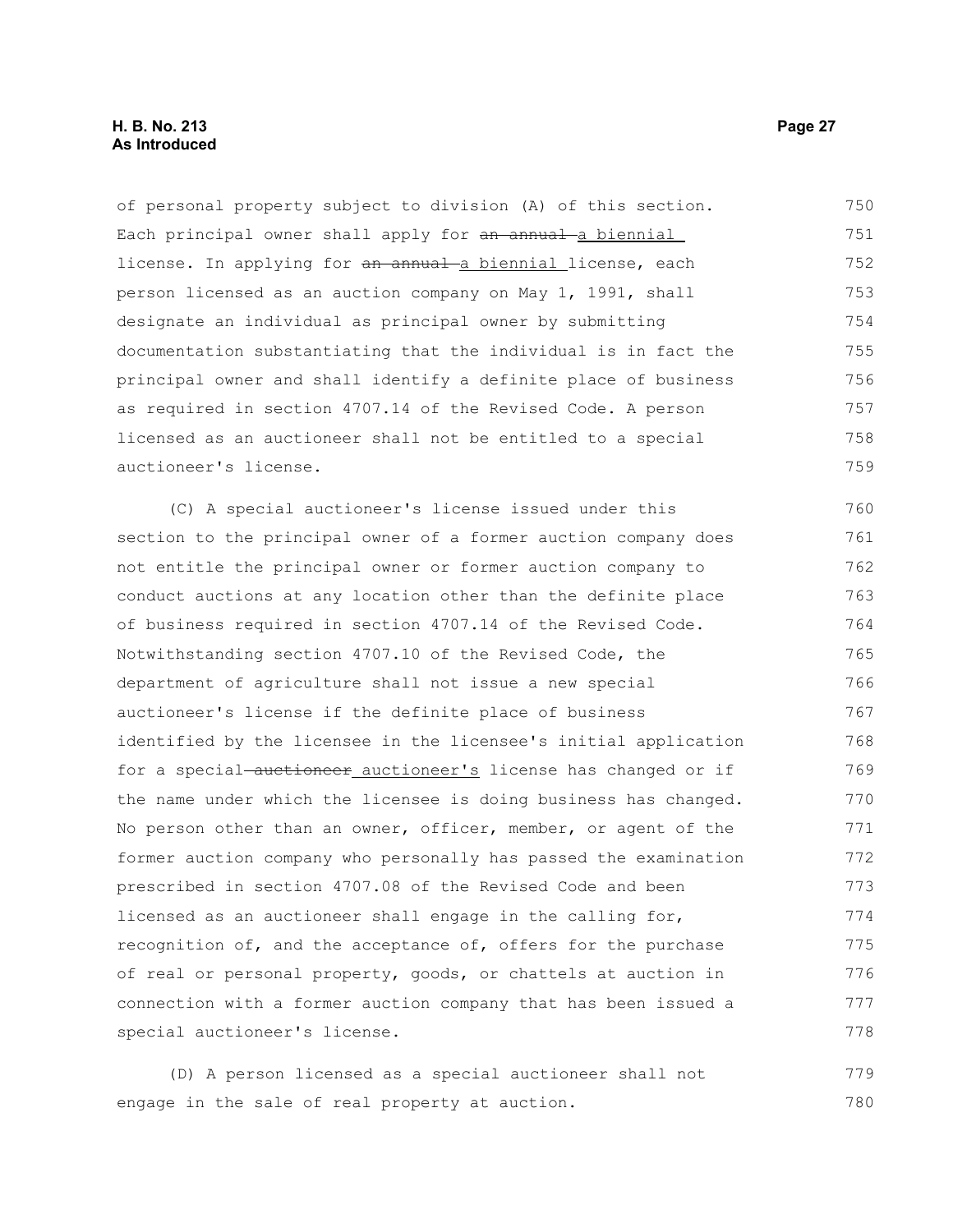(E) As used in this section, "auction company" means "auction company" as defined in section 4707.01 of the Revised Code prior to its amendment by Sub. S.B. 209 of the 125th general assembly. 781 782 783 784

Sec. 4707.10. (A) (1) The fee for each apprentice auctioneer's or license issued by the department of agriculture is two hundred dollars. The renewal fee for any apprentice auctioneer's license is two hundred dollars and shall be renewed biennially. 785 786 787 788 789

(2) The fee for each auction firm license issued by the department of agriculture is one hundred dollars, and theannual. The renewal fee for any such-auction firm license is one hundred dollars and shall be renewed annually. All licenses 790 791 792 793

 (3) The auction firm license shall expire annually on the last day of June of each year, and the apprentice auctioneer's license shall expire biennially on the last day of June. All licenses shall be renewed according to the standard renewal procedures of Chapter 4745. of the Revised Code, or the procedures of this section. Any licensee under this chapter who wishes to renew the licensee's license, but fails to do so before the first day of July following the license's expiration, shall reapply for licensure in the same manner and pursuant to the same requirements as for initial licensure, unless before the first day of September of the year of expiration, the former licensee pays to the department, in addition to the regular renewal fee, a late renewal penalty of one hundred dollars. 794 795 796 797 798 799 800 801 802 803 804 805 806

(B)(1) Each person to whom the department issues an auctioneer's license or special auctioneer's license shall pay a licensure fee. Those licenses are biennial and expire in accordance with the schedule established in division (B)(2) of 807 808 809 810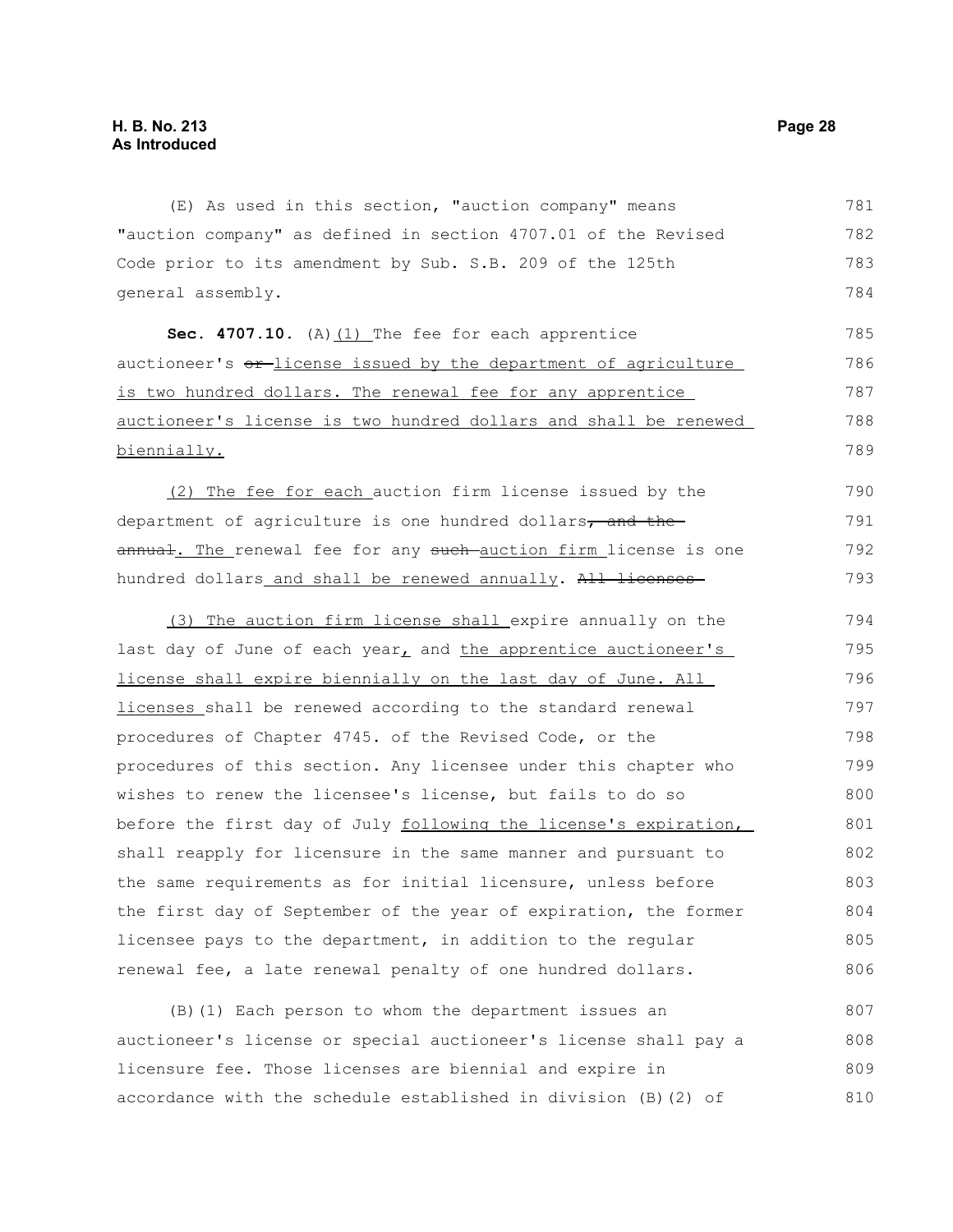#### **H. B. No. 213 Page 29 As Introduced**

this section. If such a license is issued during the first year of a biennium, the licensee shall pay a fee in the amount of two hundred dollars. If the license is issued during the second year of a biennium, the licensee shall pay a fee in the amount of one hundred dollars. With respect to an auctioneer's license, the fees apply regardless of whether the license is issued to an individual under section 4707.07 of the Revised Code or to a corporation, limited liability company, partnership, or association under section 4707.073 of the Revised Code. 811 812 813 814 815 816 817 818 819

All auctioneer's licenses and special auctioneer's licenses expire on the last day of June of the biennium. The licenses shall be renewed in accordance with the standard renewal procedures of Chapter 4745. of the Revised Code or the procedures in this section and upon the licensee's payment to the department of a renewal fee of two hundred dollars. A licensee who wishes to renew the licensee's license, but who fails to do so before the first day of July following the license's expiration, shall reapply for licensure in the same manner and pursuant to the same requirements as for the initial licensure unless before the first day of September following the expiration, the former licensee pays to the department, in addition to the regular renewal fee, a late renewal penalty of one hundred dollars. 820 821 822 823 824 825 826 827 828 829 830 831 832 833

(2) The biennial expiration of an auctioneer's license or special auctioneer's license shall occur in accordance with the following schedule: 834 835 836

(a) The license shall expire in odd-numbered years if the business name or last name, as applicable, of the licensee begins with the letters "A" through "J" or with the letters "X" through "Z." 837 838 839 840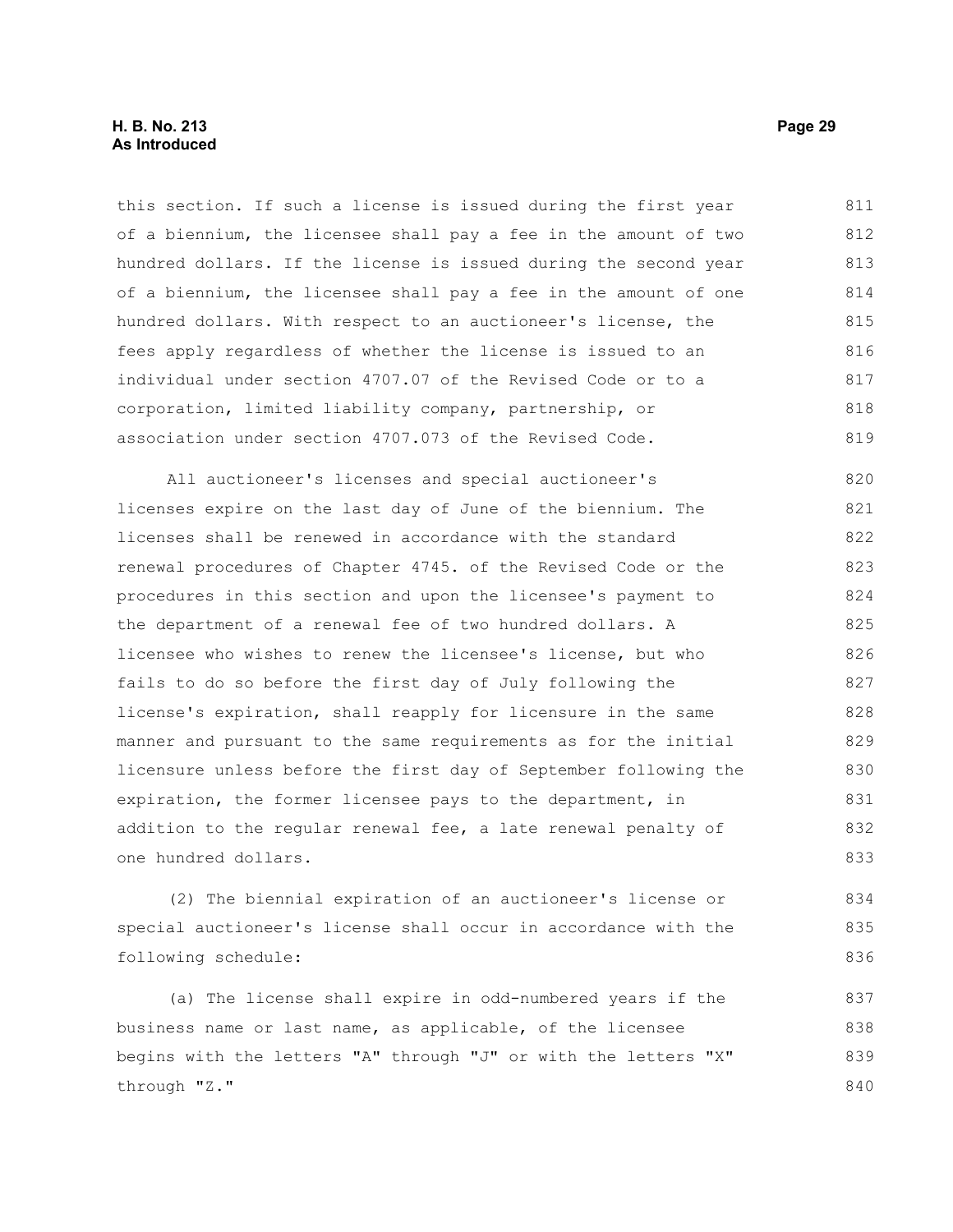# **H. B. No. 213 Page 30 As Introduced**

(b) The license shall expire in even-numbered years if the business name or last name, as applicable, of the licensee begins with the letters "K" through "W." 841 842 843

(C) Any person who fails to renew the person's license before the first day of July is prohibited from engaging in any activity specified or comprehended in section 4707.01 of the Revised Code until such time as the person's license is renewed or a new license is issued. Renewal of a license between the first day of July and the first day of September does not relieve any person from complying with this division. The department may refuse to renew the license of or issue a new license to any person who violates this division. 844 845 846 847 848 849 850 851 852

(D) The department shall prepare and deliver to each licensee a permanent license certificate and an identification card, the appropriate portion of which shall be carried on the person of the licensee at all times when engaged in any type of auction activity, and part of which shall be posted with the permanent certificate in a conspicuous location at the licensee's place of business. 853 854 855 856 857 858 859

(E) Notice in writing shall be given to the department by each auctioneer or apprentice auctioneer licensee of any change of principal business location or any change or addition to the name or names under which business is conducted, whereupon the department shall issue a new license for the unexpired period. Any change of business location or change or addition of names without notification to the department shall automatically cancel any license previously issued. For each new auctioneer's or apprentice auctioneer's license issued upon the occasion of a change in business location or a change in or an addition of names under which business is conducted, the department may 860 861 862 863 864 865 866 867 868 869 870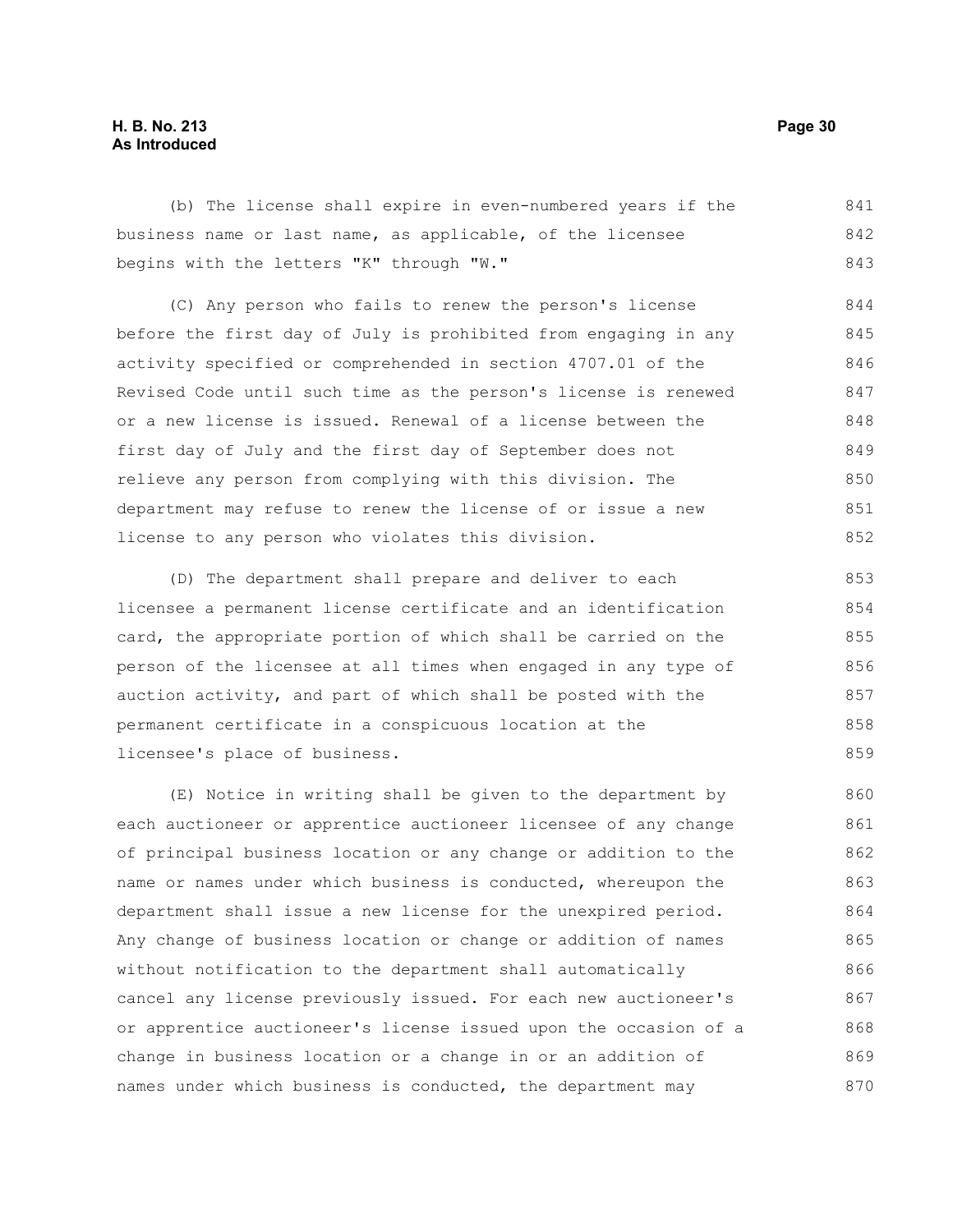# **H. B. No. 213 Page 31 As Introduced**

collect a fee of ten dollars for each change in location, or name or each added name unless the notification of the change occurs concurrently with the renewal application or unless otherwise provided in section 4707.07 of the Revised Code. 871 872 873 874

Sec. 4725.16. (A)(1) Each certificate of licensure<sub>7</sub> issued by the state board of optometry shall expire biennially on the last day of December. Each topical ocular pharmaceutical agents certificate, and therapeutic pharmaceutical agents certificate issued by the state board of optometry shall expire annually on the last day of December, and . All certificates and licenses may be renewed in accordance with this section and the standard renewal procedure established under Chapter 4745. of the Revised Code. 875 876 877 878 879 880 881 882 883

(2) An optometrist seeking to continue to practice optometry shall file with the board an application for license renewal. The application shall be in such form and require such pertinent professional biographical data as the board may require. 884 885 886 887 888

(3)(a) Except as provided in division (A)(3)(b) of this section, in the case of an optometrist seeking renewal who holds a therapeutic pharmaceutical agents certificate and who prescribes or personally furnishes analgesic controlled substances authorized pursuant to section 4725.091 of the Revised Code that are opioid analgesics, as defined in section 3719.01 of the Revised Code, the optometrist shall certify to the board whether the optometrist has been granted access to the drug database established and maintained by the state board of pharmacy pursuant to section 4729.75 of the Revised Code. 889 890 891 892 893 894 895 896 897 898

(b) The requirement in division (A)(3)(a) of this section does not apply if any of the following is the case: 899 900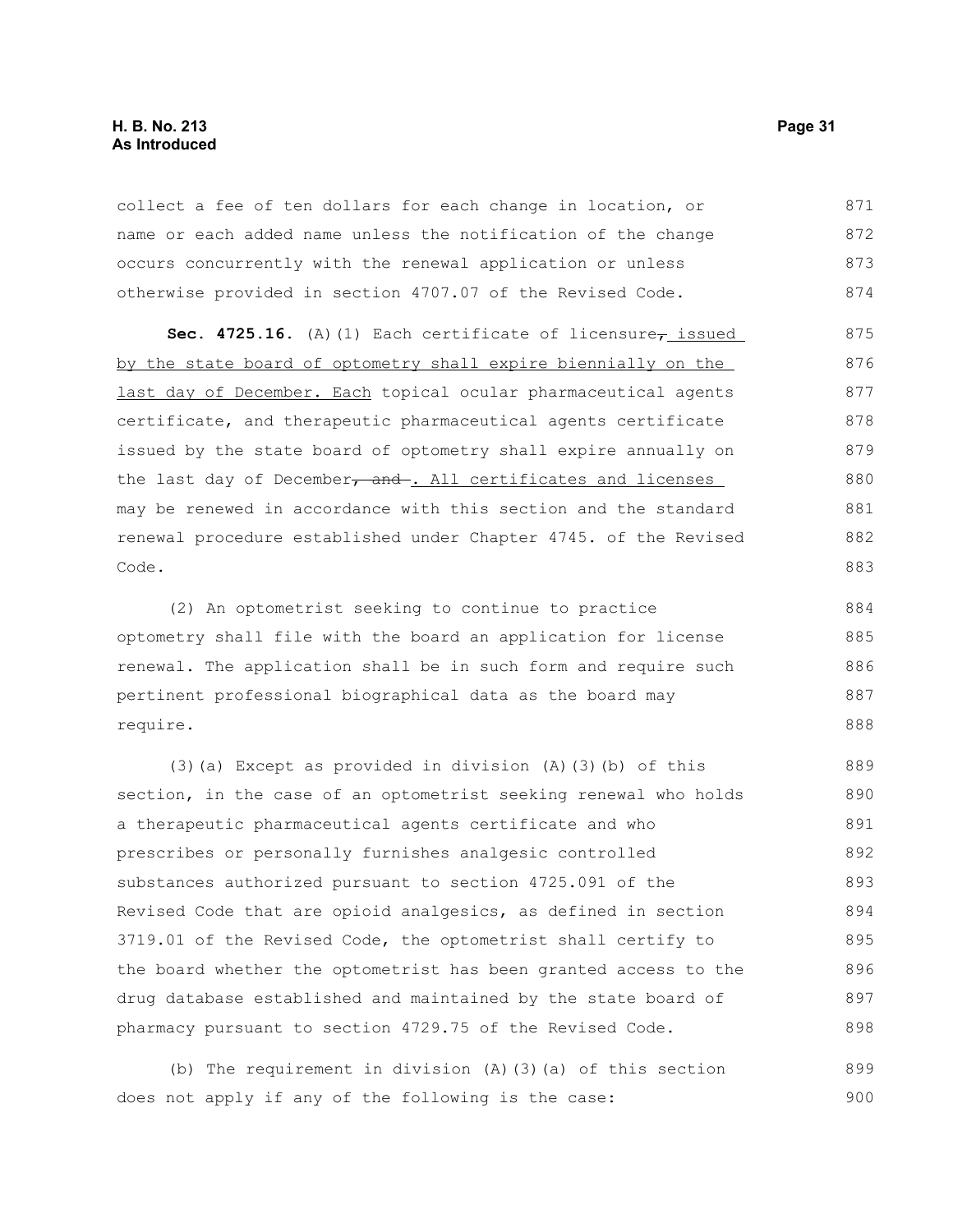(i) The state board of pharmacy notifies the state board of optometry pursuant to section 4729.861 of the Revised Code that the certificate holder has been restricted from obtaining further information from the drug database. (ii) The state board of pharmacy no longer maintains the drug database. (iii) The certificate holder does not practice optometry in this state. (c) If an optometrist certifies to the state board of optometry that the optometrist has been granted access to the drug database and the board finds through an audit or other means that the optometrist has not been granted access, the 901 902 903 904 905 906 907 908 909 910 911 912

(B)(1) All licensed optometrists shall annually biennially complete continuing education in subjects relating to the practice of optometry, to the end that the utilization and application of new techniques, scientific and clinical advances, and the achievements of research will assure comprehensive care to the public. The board shall prescribe by rule the continuing optometric education that licensed optometrists must complete. The length of study shall be twenty-five-fifty\_clock hours each yeartwo-year period, including ten-twenty clock hours of instruction in pharmacology to be completed by all licensed optometrists. 914 915 916 917 918 919 920 921 922 923 924

board may take action under section 4725.19 of the Revised Code.

Unless the continuing education required under this division is waived or deferred under division (D) of this section, the continuing education must be completed during the twelve-month twenty-four-month period beginning on the first day of October and ending on the last day of September of the 925 926 927 928 929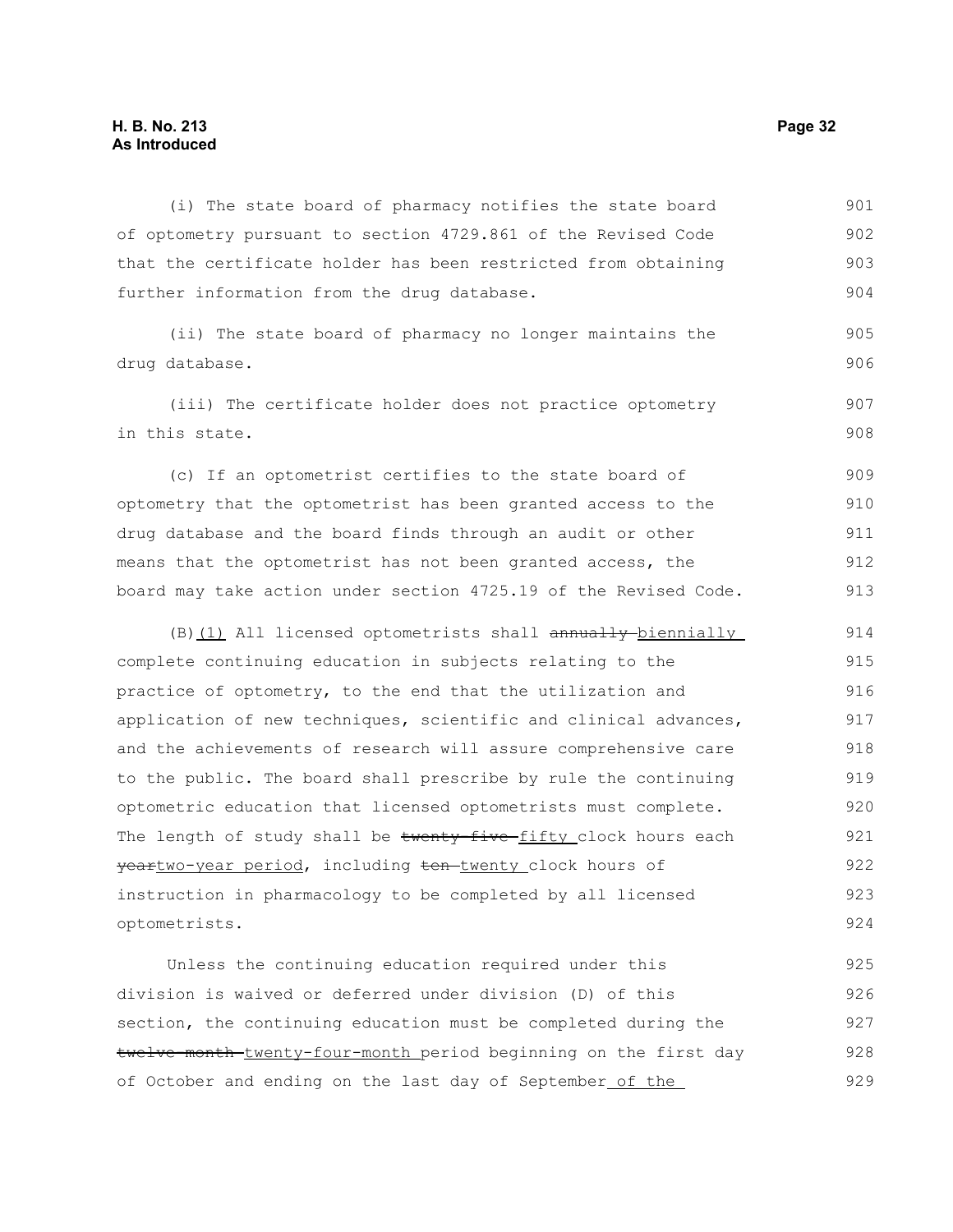optometrist's expiration year. If the board receives notice from a continuing education program indicating that an optometrist completed the program after the last day of September, and the optometrist wants to use the continuing education completed after that day to renew the license that expires on the last day of December of that year, the optometrist shall pay the penalty specified under section 4725.34 of the Revised Code for late completion of continuing education. At least once annually, the board shall post on its web site and shall mail, or send by electronic mail, to each licensed optometrist a list of courses approved in accordance with standards prescribed by board rule. Upon the request of a licensed optometrist, the executive director of the board shall supply a list of additional courses that the board has approved subsequent to the most recent web site posting, electronic mail transmission, or mailing of the list of approved courses. (2) Unless online continuing education is prohibited by board rule, a licensee may take up to half of the required continuing education hours online. (3) A licensee may take more than half of the required continuing education hours online if permitted by the board. (3) Nothing in this section requires the board to offer or permit online continuing education courses. 930 931 932 933 934 935 936 937 938 939 940 941 942 943 944 945 946 947 948 949 950 951 952

 $(C)$ (1) Annually, not later than the first day of November, the board shall mail or send by electronic mail a notice regarding license renewal to each licensed optometrist who may be eligible for renewal. The notice shall be sent to the optometrist's most recent electronic mail or mailing address shown in the board's records. If the board knows that the 953 954 955 956 957 958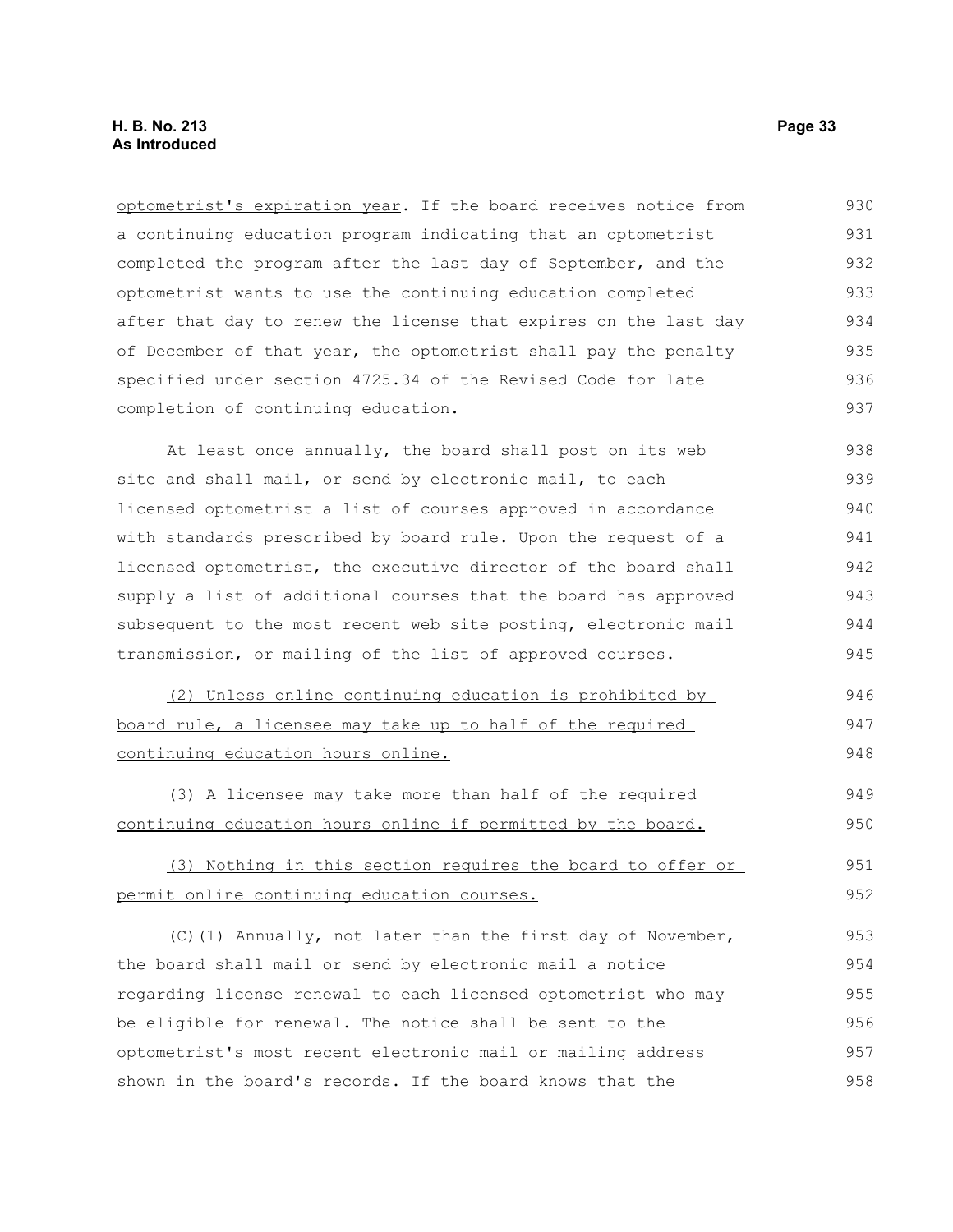optometrist has completed the required continuing optometric education for the yearbiennium, the board may include with the notice an application for license renewal. 959 960 961

(2) Filing a license renewal application with the board shall serve as notice by the optometrist that the continuing optometric education requirement has been successfully completed. If the board finds that an optometrist has not completed the required continuing optometric education, the board shall disapprove the optometrist's application. The board's disapproval of renewal is effective without a hearing, unless a hearing is requested pursuant to Chapter 119. of the Revised Code. 962 963 964 965 966 967 968 969 970

(3) The board shall refuse to accept an application for renewal from any applicant whose license is not in good standing or who is under disciplinary review pursuant to section 4725.19 of the Revised Code. 971 972 973 974

(4) Notice of an applicant's failure to qualify for renewal shall be served upon the applicant by mail. The notice shall be sent not later than the fifteenth day of November of the expiration year to the applicant's last address shown in the board's records. 975 976 977 978 979

(D) In cases of certified illness or undue hardship, the board may waive or defer for up to twelve months the requirement of continuing optometric education, except that in such cases the board may not waive or defer the continuing education in pharmacology required to be completed by optometrists who hold topical ocular pharmaceutical agents certificates or therapeutic pharmaceutical agents certificates. The board shall waive the requirement of continuing optometric education for any optometrist who is serving on active duty in the armed forces of 980 981 982 983 984 985 986 987 988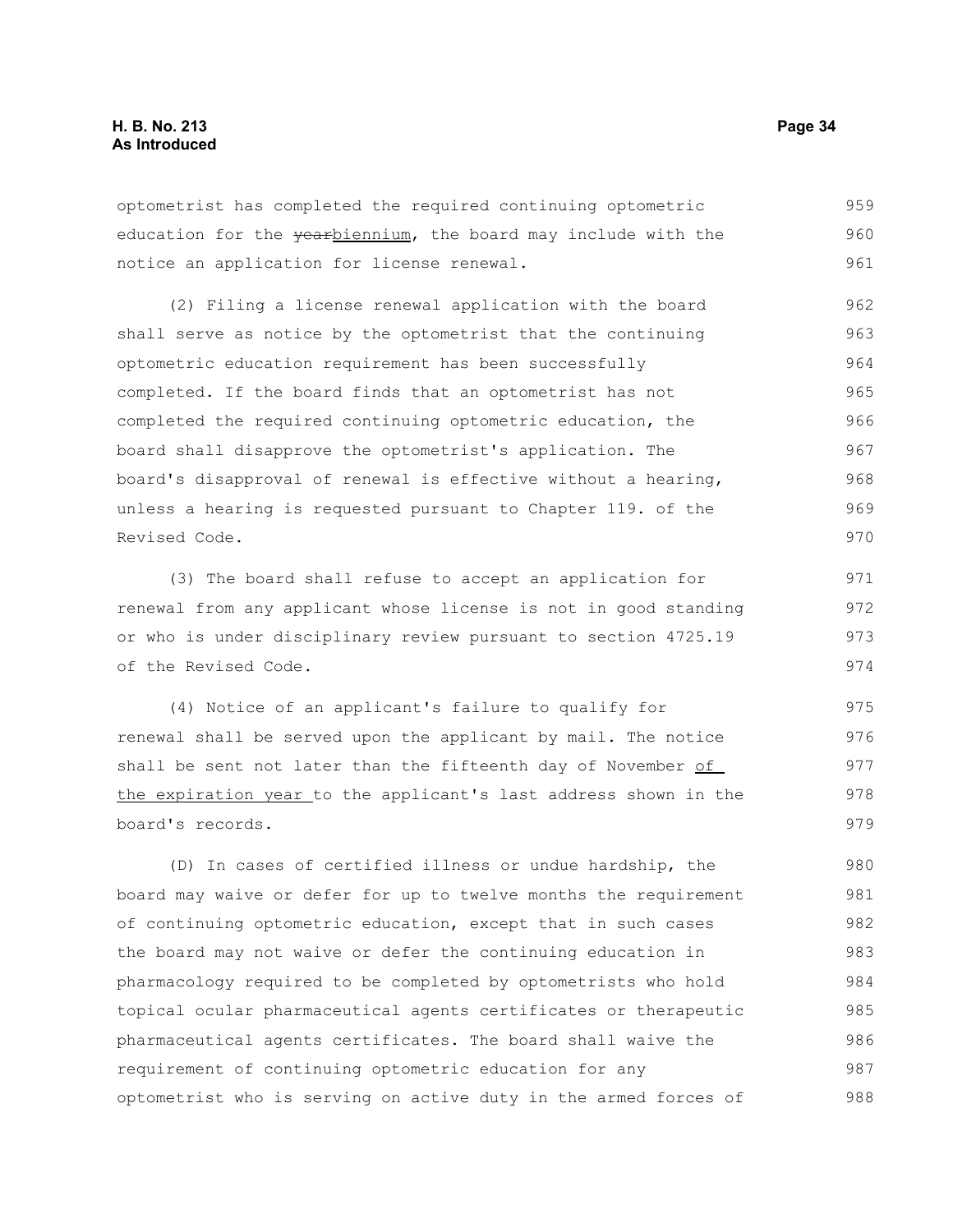#### **H. B. No. 213 Page 35 As Introduced**

the United States or a reserve component of the armed forces of the United States, including the Ohio national guard or the national guard of any other state or who has received an initial certificate of licensure during the nine-month period which ended on the last day of September. 989 990 991 992 993

(E) An optometrist whose renewal application has been approved may renew each certificate held by paying to the treasurer of state the fees for renewal specified under section 4725.34 of the Revised Code. On payment of all applicable fees, the board shall issue a renewal of the optometrist's certificate of licensure, topical ocular pharmaceutical agents certificate, and therapeutic pharmaceutical agents certificate, as appropriate. 994 995 996 997 998 999 1000 1001

(F) Not later than the fifteenth day of December of the expiration year, the board shall mail or send by electronic mail a second notice regarding license renewal to each licensed optometrist who may be eligible for renewal but did not respond to the notice sent under division (C)(1) of this section. The notice shall be sent to the optometrist's most recent electronic mail or mailing address shown in the board's records. If an optometrist fails to file a renewal application after the second notice is sent, the board shall send a third notice regarding license renewal prior to any action under division (I) of this section to classify the optometrist's certificates as delinquent. 1002 1003 1004 1005 1006 1007 1008 1009 1010 1011 1012 1013

(G) The failure of an optometrist to apply for license renewal or the failure to pay the applicable annual biennial renewal fees on or before the date of expiration, shall automatically work a forfeiture of the optometrist's authority to practice optometry in this state. 1014 1015 1016 1017 1018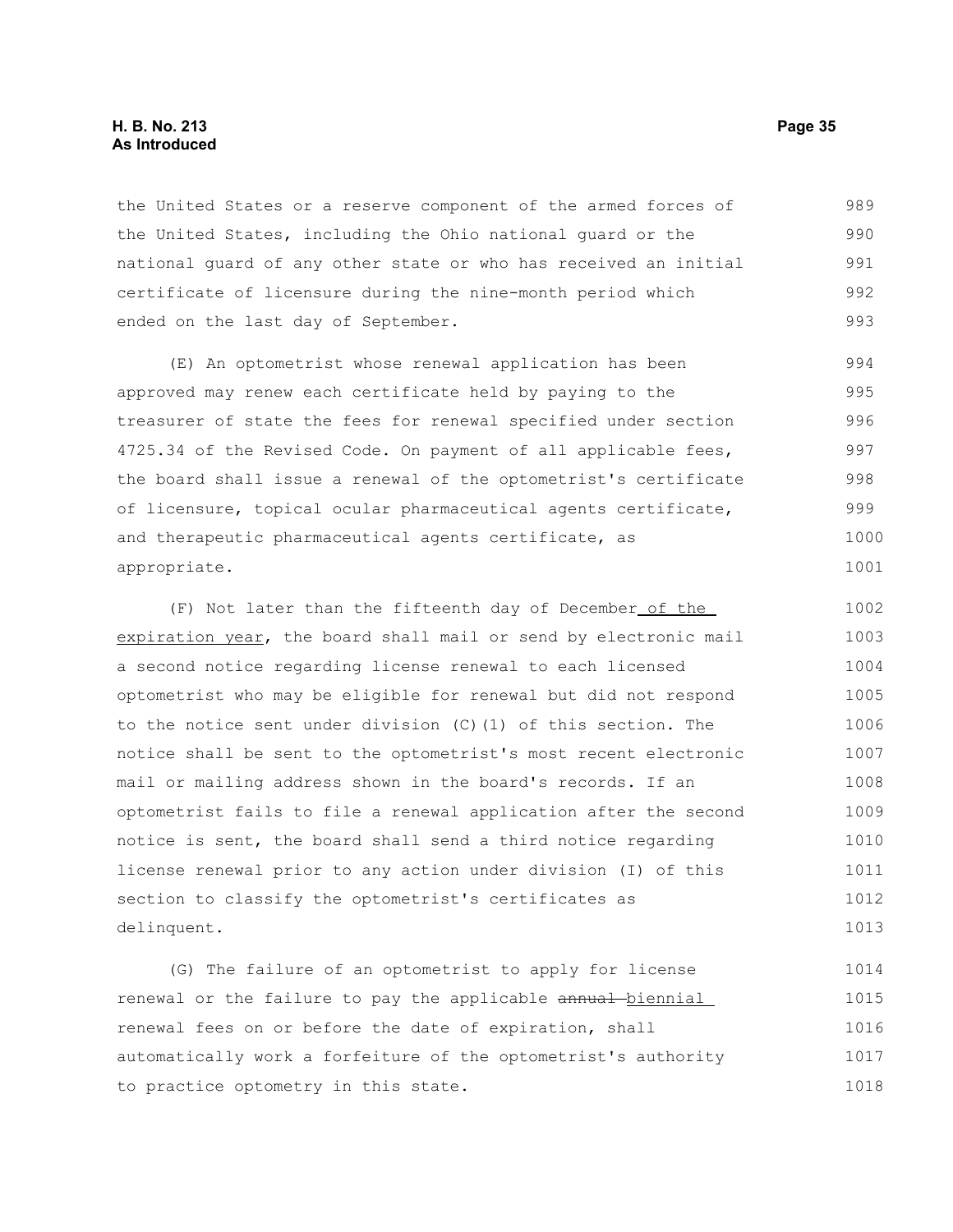# **H. B. No. 213 Page 36 As Introduced**

(H) The board shall accept renewal applications and renewal fees that are submitted from the first day of January to the last day of April of the year next succeeding the date of expiration. An individual who submits such a late renewal application or fee shall pay the late renewal fee specified in section 4725.34 of the Revised Code. 1019 1020 1021 1022 1023 1024

(I)(1) If the certificates issued by the board to an individual have expired and the individual has not filed a complete application during the late renewal period, the individual's certificates shall be classified in the board's records as delinquent. 1025 1026 1027 1028 1029

(2) Any optometrist subject to delinquent classification may submit a written application to the board for reinstatement. For reinstatement to occur, the applicant must meet all of the following conditions: 1030 1031 1032 1033

(a) Submit to the board evidence of compliance with board rules requiring continuing optometric education in a sufficient number of hours to make up for any delinquent compliance; 1034 1035 1036

(b) Pay the renewal fees for the year-biennium in which application for reinstatement is made and the reinstatement fee specified under division (A)(8) of section 4725.34 of the Revised Code; 1037 1038 1039 1040

(c) Pass all or part of the licensing examination accepted by the board under section 4725.11 of the Revised Code as the board considers appropriate to determine whether the application for reinstatement should be approved; 1041 1042 1043 1044

(d) If the applicant has been practicing optometry in another state or country, submit evidence that the applicant's license to practice optometry in the other state or country is 1045 1046 1047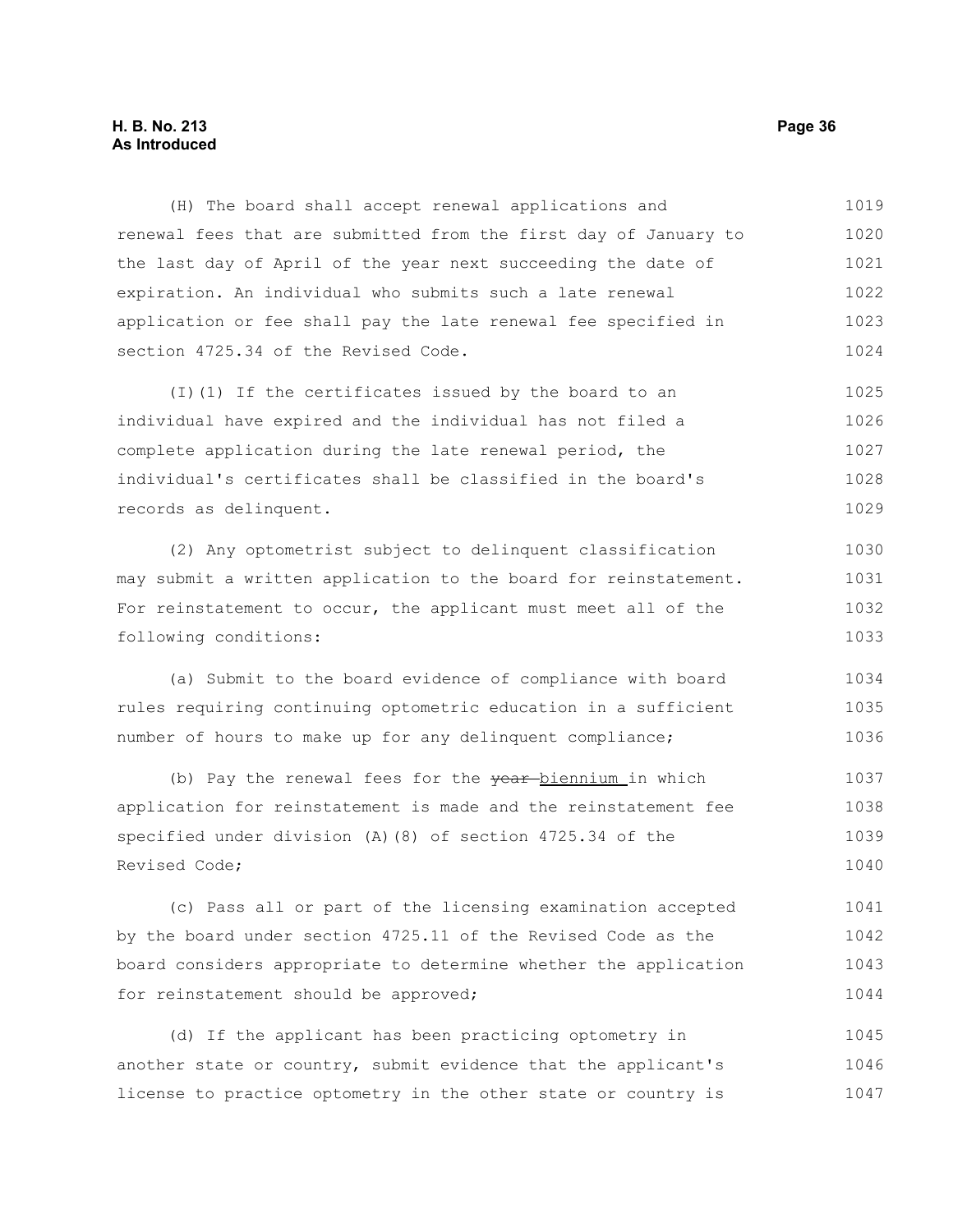1072

| in good standing.                                                | 1048 |
|------------------------------------------------------------------|------|
| (3) The board shall approve an application for                   | 1049 |
| reinstatement if the conditions specified in division (I) (2) of | 1050 |
| this section are met. An optometrist who receives reinstatement  | 1051 |
| is subject to the continuing education requirements specified    | 1052 |
| under division (B) of this section for the year in which         | 1053 |
| reinstatement occurs.                                            | 1054 |
| Sec. 4725.17. (A) An optometrist who intends not to              | 1055 |
| continue practicing optometry in this state due to retirement or | 1056 |
| a decision to practice in another state or country may apply to  | 1057 |
| the state board of optometry to have the certificates issued to  | 1058 |
| the optometrist placed on inactive status. Application for       | 1059 |
| inactive status shall consist of a written notice to the board   | 1060 |
| of the optometrist's intention to no longer practice in this     | 1061 |
| state. The board may not accept an application submitted after   | 1062 |
| the applicant's certificate of licensure and any other           | 1063 |
| certificates have expired. The board may approve an application  | 1064 |
| for placement on inactive status only if the applicant's         | 1065 |
| certificates are in good standing and the applicant is not under | 1066 |
| disciplinary review pursuant to section 4725.19 of the Revised   | 1067 |
| Code.                                                            | 1068 |
| (B) An individual whose certificates have been placed on         | 1069 |
| inactive status may submit a written application to the board    | 1070 |
| for reinstatement. For reinstatement to occur, the applicant     | 1071 |

(1) Pay the renewal fees for the year-biennium in which application for reinstatement is made and the reinstatement fee specified under division (A)(9) of section 4725.34 of the Revised Code; 1073 1074 1075 1076

must meet all of the following conditions: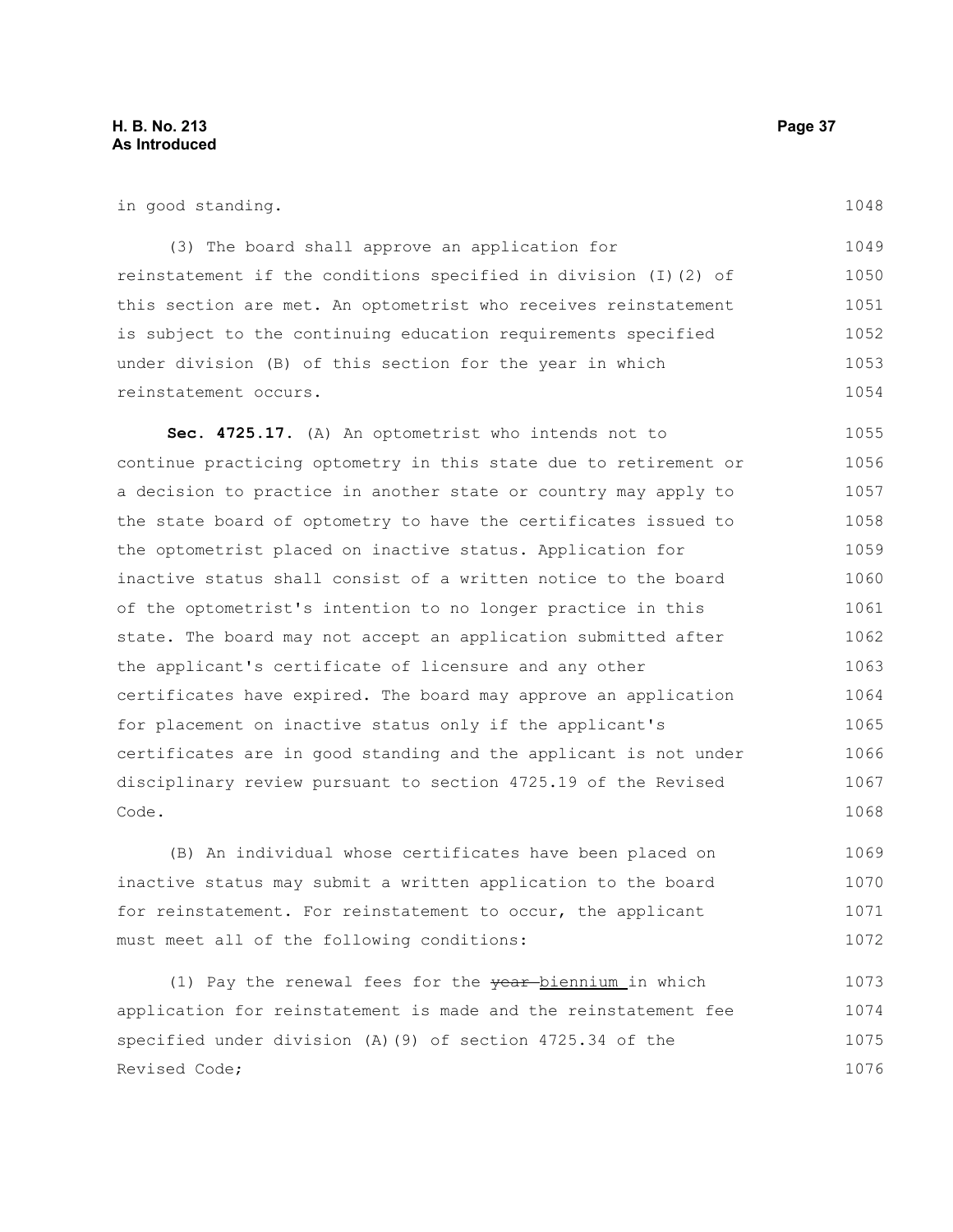# **H. B. No. 213 Page 38 As Introduced**

(2) Pass all or part of the licensing examination accepted by the board under section 4725.11 of the Revised Code as the board considers appropriate, if the board considers examination necessary to determine whether the application for reinstatement should be approved; 1077 1078 1079 1080 1081

(3) If the applicant has been practicing optometry in another state or country, submit evidence of being in the active practice of optometry in the other state or country and evidence that the applicant's license to practice in the other state or country is in good standing. 1082 1083 1084 1085 1086

(C) The board shall approve an application for reinstatement if the conditions specified in division (B) of this section are met. An optometrist who receives reinstatement is subject to the continuing education requirements specified under section 4725.16 of the Revised Code for the vear-biennium in which reinstatement occurs. 1087 1088 1089 1090 1091 1092

**Sec. 4725.171.** (A) An optometrist who discontinued practicing optometry in this state due to retirement or a decision to practice in another state or country before the state board of optometry accepted applications for placement of certificates to practice on inactive status pursuant to section 4725.17 of the Revised Code may apply to the board to have the optometrist's certificates reinstated. The board may accept an application for reinstatement only if, at the time the optometrist's certificates expired, the certificates were in good standing and the optometrist was not under disciplinary review by the board. 1093 1094 1095 1096 1097 1098 1099 1100 1101 1102 1103

(B) For reinstatement to occur, the applicant must meet all of the following conditions: 1104 1105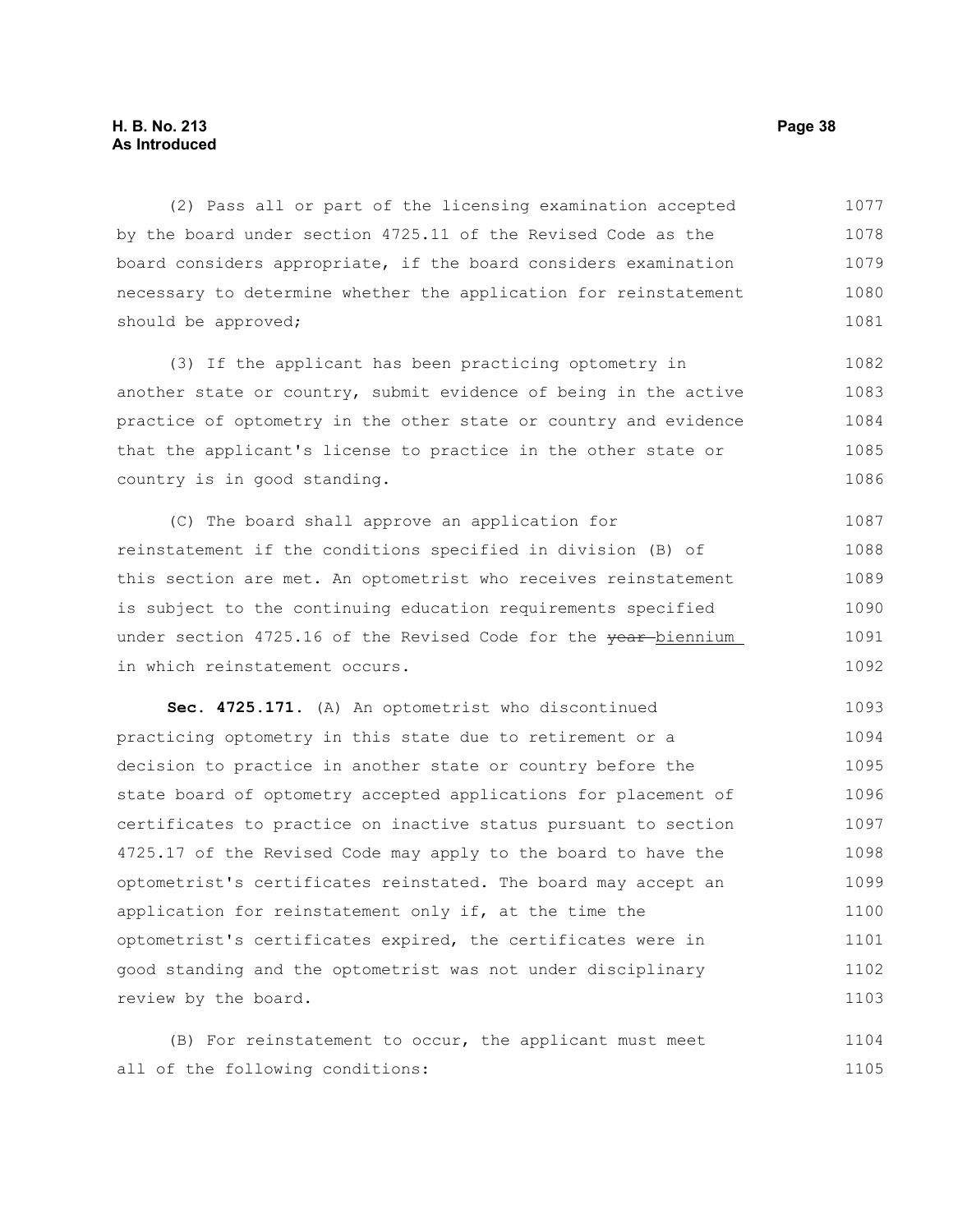should be approved;

(1) Pay the renewal fees for the vear-period in which application for reinstatement is made and the reinstatement fee specified under division (A)(10) of section 4725.34 of the Revised Code; (2) Pass all or part of the licensing examination accepted by the board under section 4725.11 of the Revised Code as the board considers appropriate, if the board considers examination necessary to determine whether the application for reinstatement 1106 1107 1108 1109 1110 1111 1112 1113

(3) If the applicant has been practicing optometry in another state or country, submit evidence of being in the active practice of optometry in the other state or country and evidence that the applicant's license to practice in the other state or country is in good standing. 1115 1116 1117 1118 1119

(C) The board shall approve an application for reinstatement if the conditions specified in division (B) of this section are met. An optometrist who receives reinstatement is subject to the continuing education requirements specified under section 4725.16 of the Revised Code for the year-biennium in which reinstatement occurs. 1120 1121 1122 1123 1124 1125

**Sec. 4725.34.** (A) The state board of optometry shall charge the following nonrefundable fees: 1126 1127

(1) One Two hundred thirty sixty dollars for application for a certificate of licensure; 1128 1129

(2) Forty-five dollars for application for a therapeutic pharmaceutical agents certificate, except when the certificate is to be issued pursuant to division (A)(3) of section 4725.13 of the Revised Code, in which case the fee shall be thirty-five dollars; 1130 1131 1132 1133 1134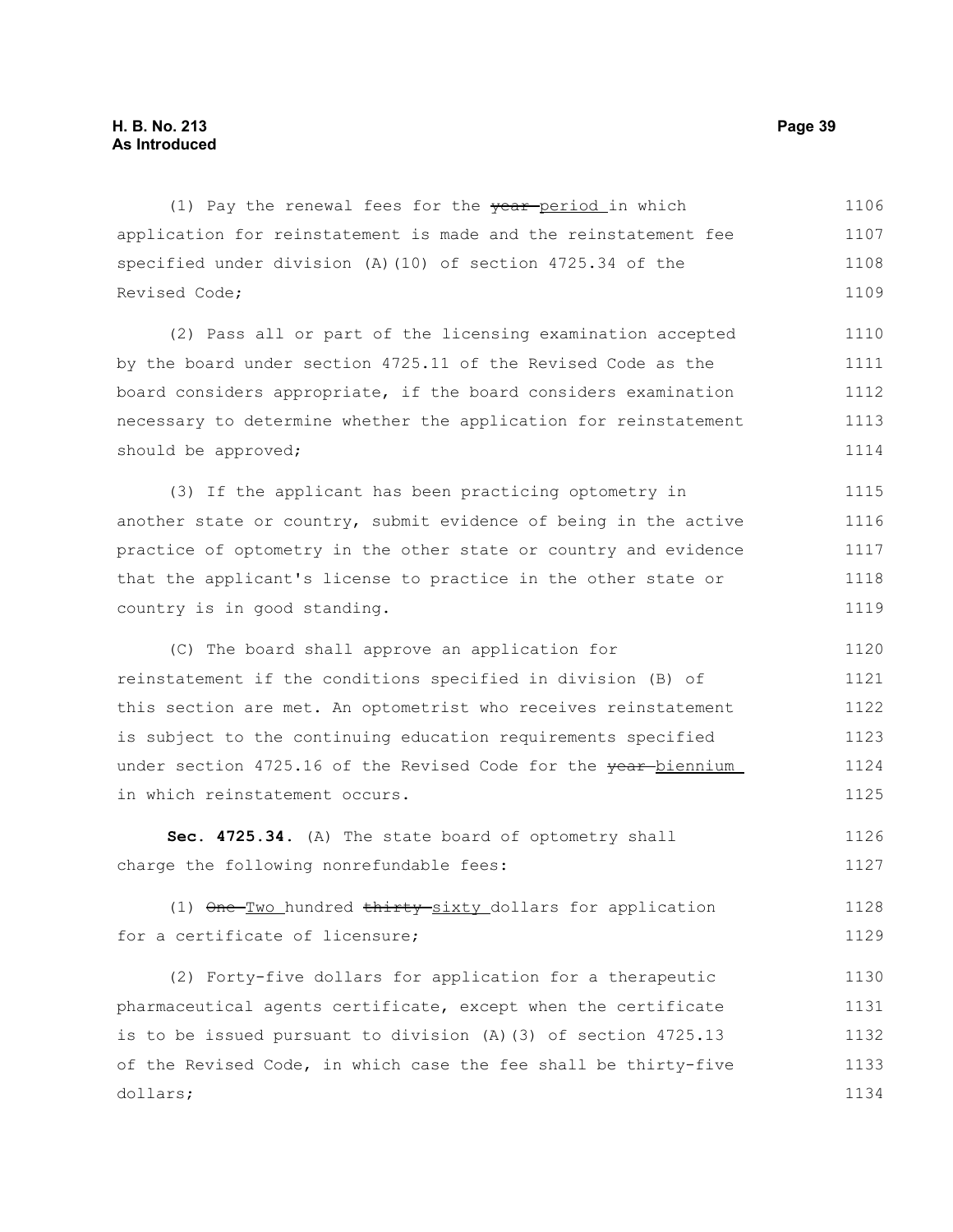(3) One-Two hundred thirty-sixty dollars for renewal of a certificate of licensure; (4) Forty-five dollars for renewal of a topical ocular pharmaceutical agents certificate; (5) Forty-five dollars for renewal of a therapeutic pharmaceutical agents certificate; (6) One hundred twenty-five dollars for late completion or submission, or both, of continuing optometric education; (7) One hundred twenty-five dollars for late renewal of one or more certificates that have expired; (8) Seventy-five dollars for reinstatement of one or more certificates classified as delinquent under section 4725.16 of the Revised Code, multiplied by the number of years the one or more certificates have been classified as delinquent; (9) Seventy-five dollars for reinstatement of one or more certificates placed on inactive status under section 4725.17 of the Revised Code; (10) Seventy-five dollars for reinstatement under section 4725.171 of the Revised Code of one or more expired certificates; (11) Additional fees to cover administrative costs incurred by the board, including fees for replacing licenses issued by the board and providing rosters of currently licensed optometrists. Such fees shall be established at a regular meeting of the board and shall comply with any applicable guidelines or policies set by the department of administrative services or the office of budget and management. 1135 1136 1137 1138 1139 1140 1141 1142 1143 1144 1145 1146 1147 1148 1149 1150 1151 1152 1153 1154 1155 1156 1157 1158 1159 1160 1161

(B) The board, subject to the approval of the controlling 1162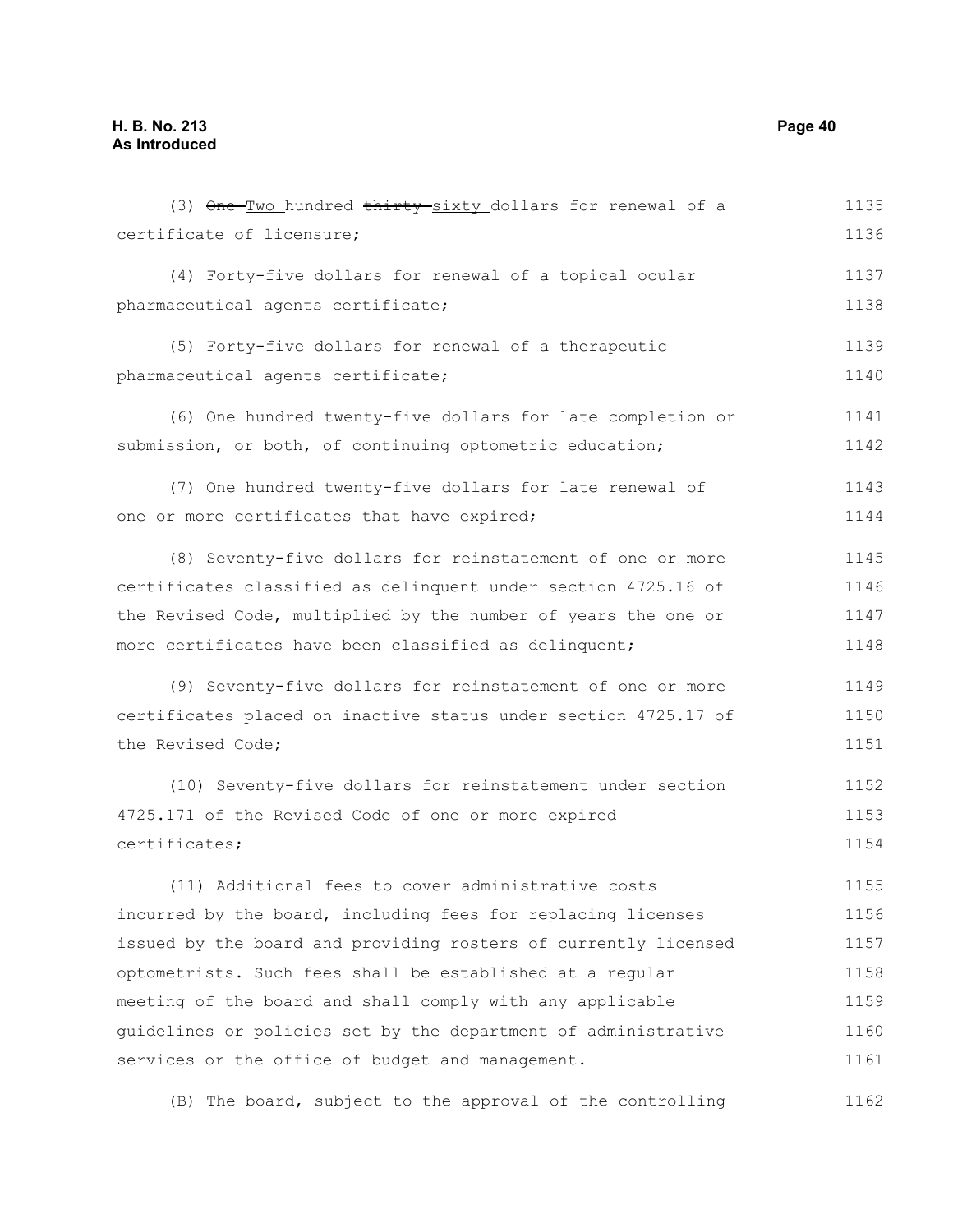board, may establish fees in excess of the amounts specified in division (A) of this section if the fees do not exceed the amounts specified by more than fifty per cent. (C) All receipts of the board, from any source, shall be deposited in the state treasury to the credit of the occupational licensing and regulatory fund. **Sec. 4725.51.** (A) Each license issued under sections 1163 1164 1165 1166 1167 1168 1169

4725.40 to 4725.59 of the Revised Code shall expire on the first day of January in the second year after it was issued. Each person holding a valid, current license may apply to the Ohio optical dispensers board for the extension of the license under the standard renewal procedures of Chapter 4745. of the Revised Code. Each application for renewal shall be accompanied by a renewal fee the board shall establish by rule. In addition, the application shall contain evidence that the applicant has completed continuing education within the immediately preceding one-year-two-year period as follows: 1170 1171 1172 1173 1174 1175 1176 1177 1178 1179

(1) Licensed spectacle dispensing opticians shall have pursued both of the following, approved by the board: 1180 1181

(a) Four-Eight hours of study in spectacle dispensing; 1182

(b) Two-Four hours of study in the form of contact lens dispensing described in section 4725.411 of the Revised Code. 1183 1184

(2) Licensed contact lens dispensing opticians shall have pursued eight sixteen hours of study in contact lens dispensing, approved by the board. 1185 1186 1187

(3) Licensed spectacle-contact lens dispensing opticians shall have pursued both of the following, approved by the board: 1188 1189

(a) Four-Eight hours of study in spectacle dispensing; 1190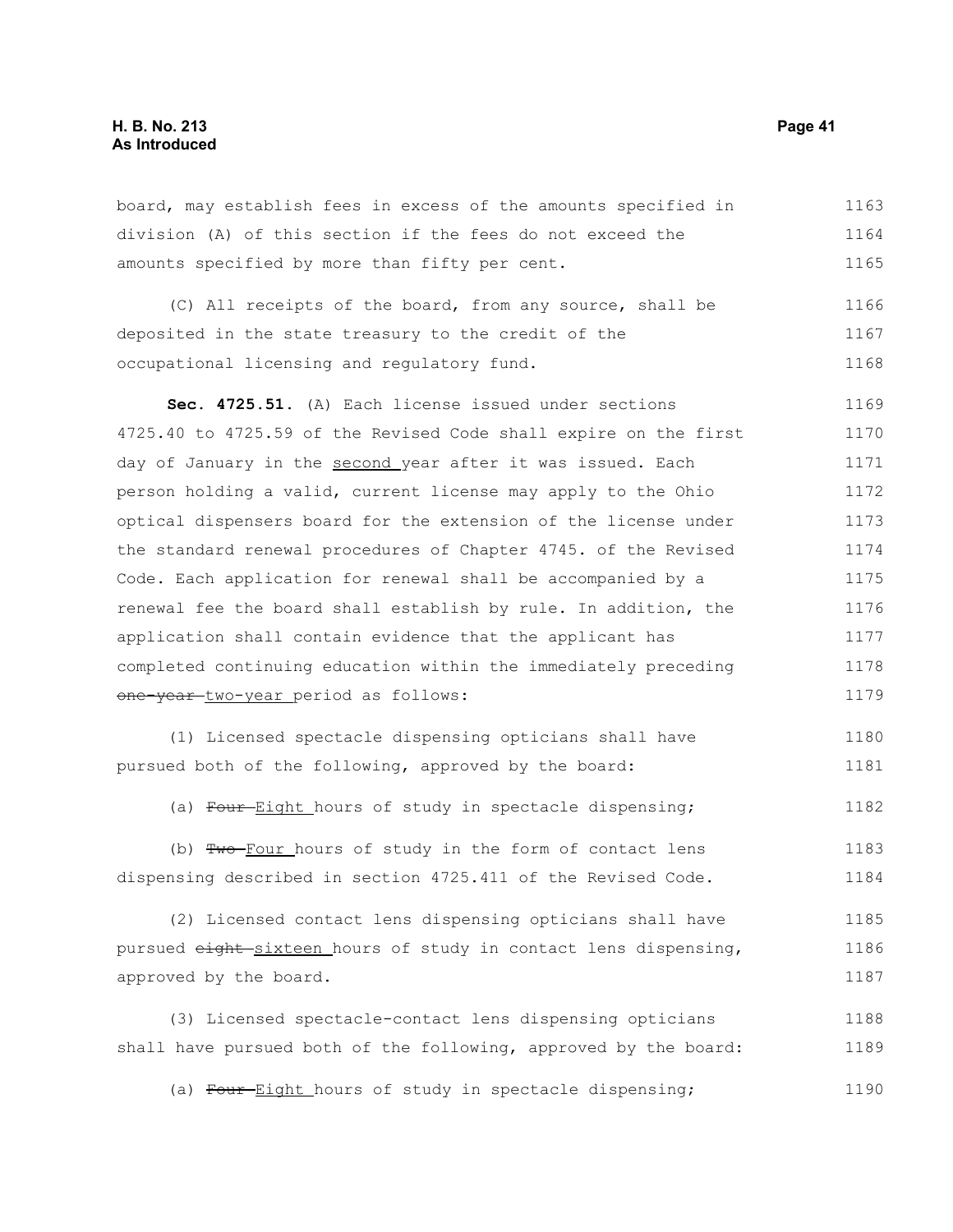(b) Eight-Sixteen hours of study in contact lens dispensing. (4) Licensed ocularists shall have pursued courses of study as prescribed by rule of the board. (5)(a) Unless online continuing education is prohibited by board rule, a licensee may take up to half of the required continuing education hours online. (b) A licensee may take more than half of the required continuing education hours online if permitted by the board. (c) Nothing in this section requires the board to offer or permit online continuing education courses. (B) No person who fails to renew the person's license under division (A) of this section shall be required to take a qualifying examination under section 4725.48 of the Revised Code as a condition of renewal, provided that the application for renewal and proof of the requisite continuing education hours are submitted within ninety days from the date the license expired and the applicant pays the annual-biennial renewal fee and a penalty of seventy-five dollars. The board may provide, by rule, for an extension of the grace period for licensed dispensing opticians who are serving in the armed forces of the United States or a reserve component of the armed forces of the United States, including the Ohio national guard or the national guard of any other state and for waiver of the continuing education requirements or the penalty in cases of hardship or illness. (C) The board shall approve continuing education programs 1191 1192 1193 1194 1195 1196 1197 1198 1199 1200 1201 1202 1203 1204 1205 1206 1207 1208 1209 1210 1211 1212 1213 1214 1215 1216 1217

and shall adopt rules as necessary for approving the programs. Approved programs shall be scheduled, sponsored, and conducted 1218 1219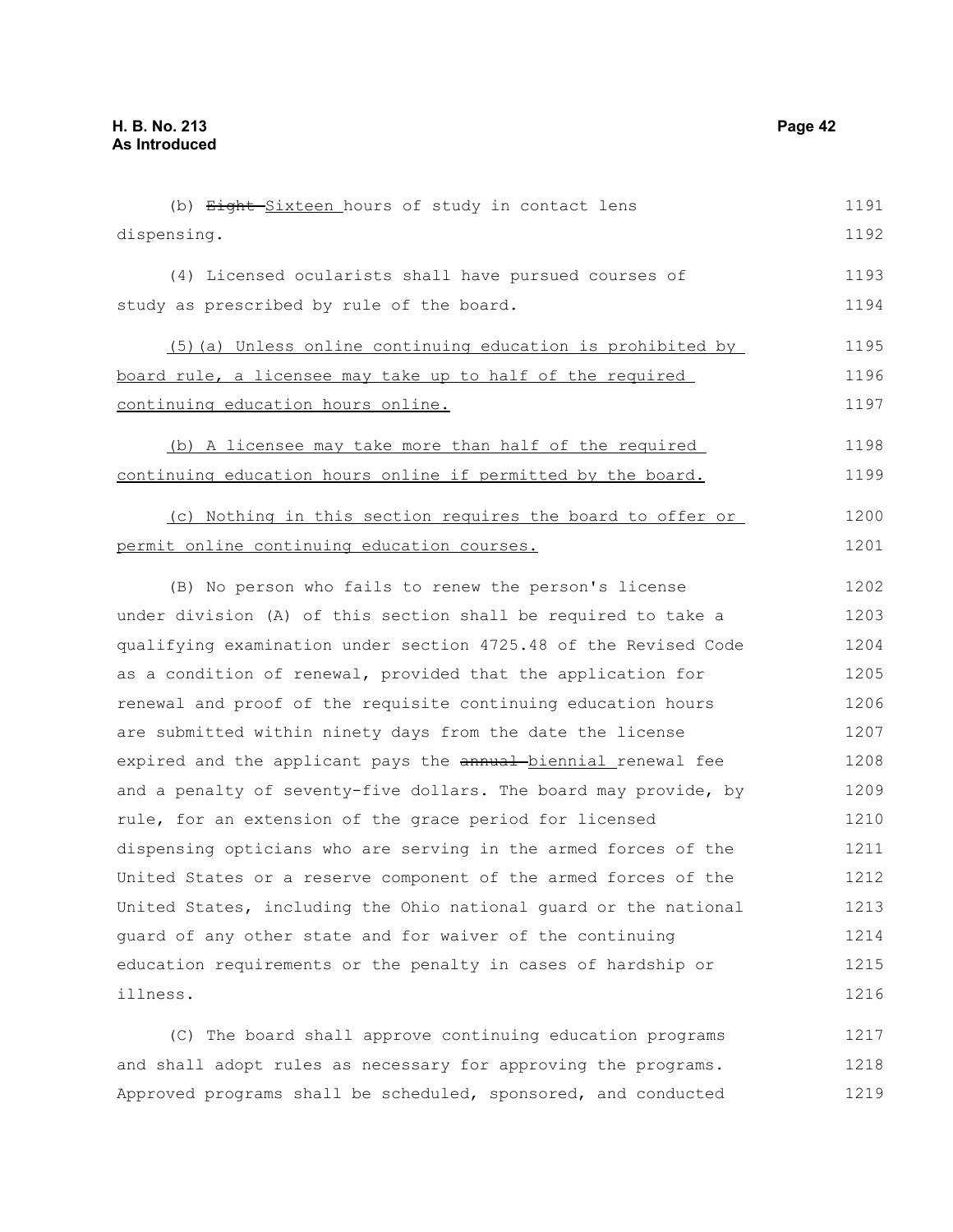in accordance with the board's rules.

| in accordance with the board's rules.                            | 1220 |
|------------------------------------------------------------------|------|
| Sec. 4727.03. (A) As used in this section, "experience and       | 1221 |
| fitness in the capacity involved" means that the applicant for a | 1222 |
| pawnbroker's license demonstrates sufficient financial           | 1223 |
| responsibility, reputation, and experience in the pawnbroker     | 1224 |
| business, or in a related business, to act as a pawnbroker in    | 1225 |
| compliance with this chapter. "Experience and fitness in the     | 1226 |
| capacity involved" shall be determined by:                       | 1227 |
| (1) Prior or current ownership or management of, or              | 1228 |
| employment in, a pawnshop;                                       | 1229 |
| (2) Demonstration to the satisfaction of the                     | 1230 |
| superintendent of financial institutions of a thorough working   | 1231 |
| knowledge of all pawnbroker laws and rules as they relate to the | 1232 |
| actual operation of a pawnshop.                                  | 1233 |
| A demonstration shall include a demonstration of an              | 1234 |
| ability to properly complete forms, knowledge of how to properly | 1235 |
| calculate interest and storage charges, and knowledge of legal   | 1236 |
| notice and forfeiture procedures. The final determination of     | 1237 |
| whether an applicant's demonstration is adequate rests with the  | 1238 |
| superintendent.                                                  | 1239 |
| (3) A submission by the applicant and any stockholders,          | 1240 |
| owners, managers, directors, or officers of the pawnshop, and    | 1241 |
| employees of the applicant to a police record check; and         | 1242 |
| (4) Liquid assets in a minimum amount of one hundred             | 1243 |
| thousand dollars at the time of applying for initial licensure   | 1244 |
| and demonstration of the ability to maintain the liquid assets   | 1245 |
| at a minimum amount of fifty thousand dollars for the duration   | 1246 |
| of holding a valid pawnbroker's license.                         | 1247 |
| (B) The superintendent may grant a license to act as a           | 1248 |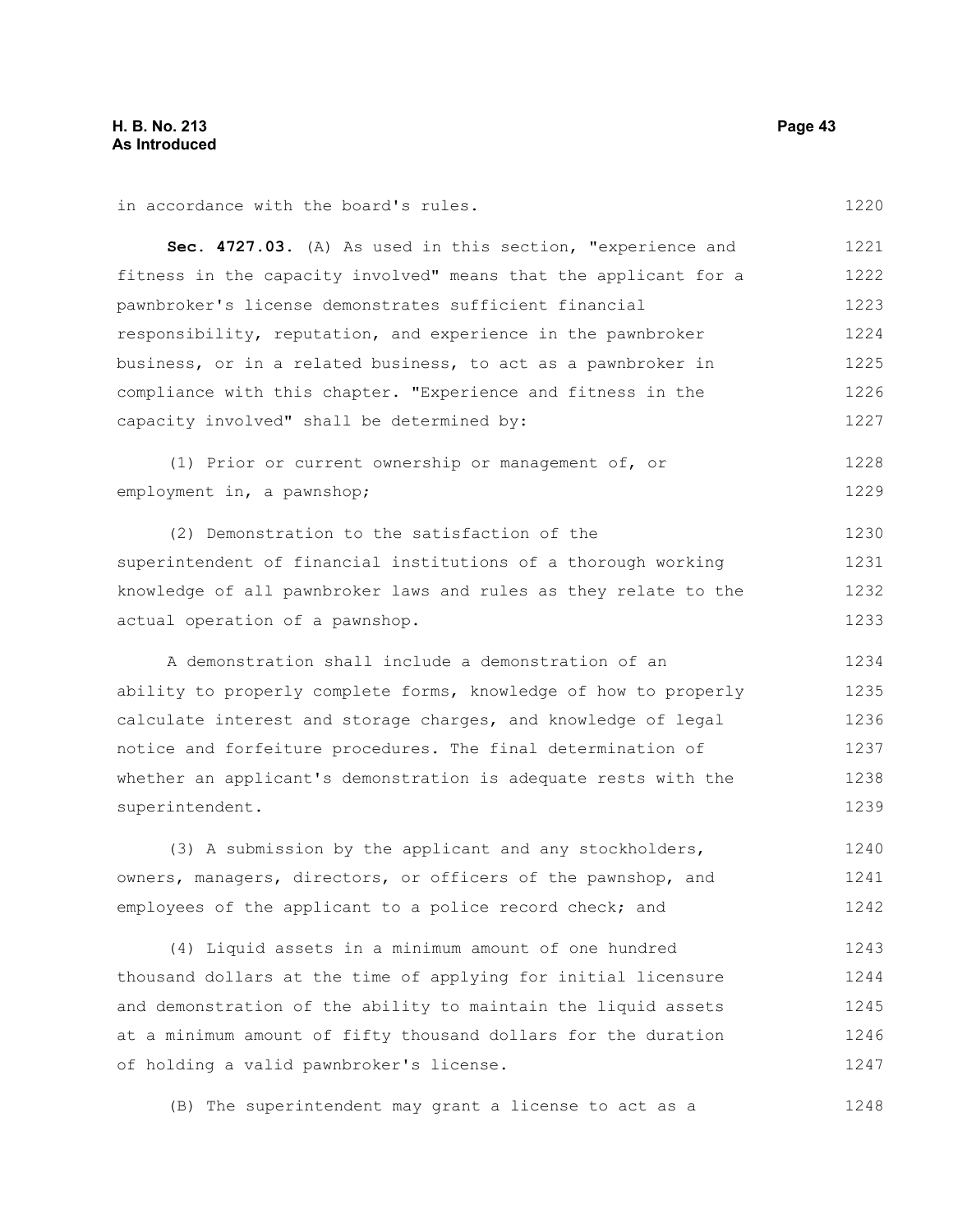# **H. B. No. 213 Page 44 As Introduced**

pawnbroker to any person of good character and having experience and fitness in the capacity involved to engage in the business of pawnbroking upon the payment to the superintendent of a license fee determined by the superintendent pursuant to section 1321.20 of the Revised Code. A license is not transferable or assignable. 1249 1250 1251 1252 1253 1254

(C) The superintendent may consider an application withdrawn and may retain the investigation fee required under division (D) of this section if both of the following are true: 1255 1256 1257

(1) An application for a license does not contain all of the information required under division (B) of this section. 1258 1259

(2) The information is not submitted to the superintendent within ninety days after the superintendent requests the information from the applicant in writing. 1260 1261 1262

(D) The superintendent shall require an applicant for a pawnbroker's license to pay to the superintendent a nonrefundable initial investigation fee of two hundred dollars, which is for the exclusive use of the state. 1263 1264 1265 1266

(E) $(1)$  Except as otherwise provided in division  $(E)$  (2) of this section, a pawnbroker's license issued by the superintendent expires on the thirtieth day of June nextfollowing the date of its issuance, and may be renewed annually by the thirtieth day of June in accordance with the standard renewal procedure set forth in Chapter 4745. of the Revised Code. Fifty per cent of the annual license fee shall be for the use of the state, and fifty per cent shall be paid by the stateto the municipal corporation, or if outside the limits of any municipal corporation, to the county, in which the office of thelicensee is located. All such fees payable to municipal 1267 1268 1269 1270 1271 1272 1273 1274 1275 1276 1277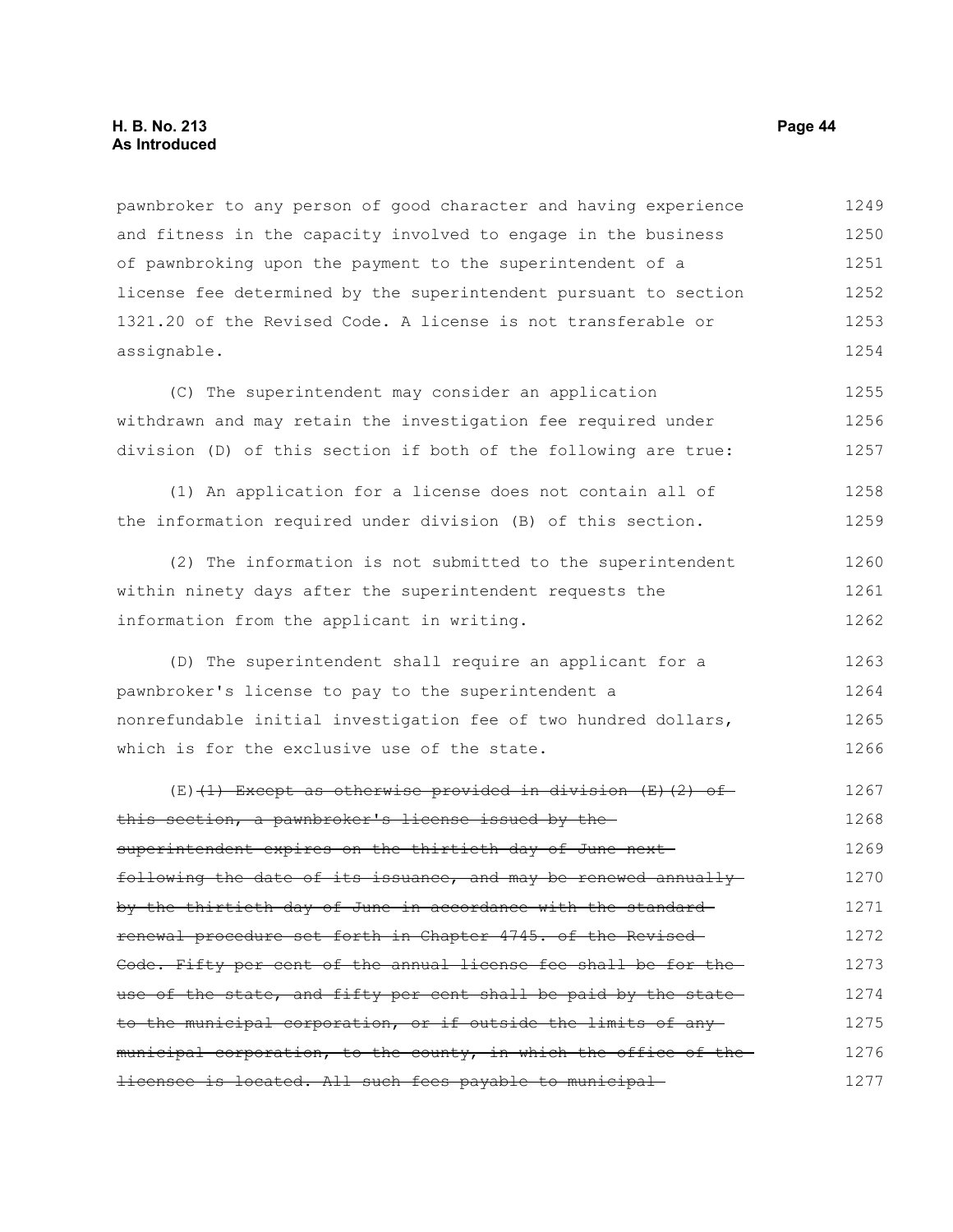1278

#### corporations or counties shall be paid annually.

(2) A pawnbroker's license issued or renewed by the superintendent on or after January 1, 2006, expires on the thirtieth day of June in the even-numbered year next following the date of its issuance or renewal, as applicable, and may be renewed biennially by the thirtieth day of June in accordance with the standard renewal procedure set forth in Chapter 4745. of the Revised Code. Fifty per cent of the biennial license fee shall be for the use of the state, and fifty per cent shall be paid by the state to the municipal corporation, or if outside the limits of any municipal corporation, to the county, in which the office of the licensee is located. All such fees payable to municipal corporations or counties shall be paid biennially. 1279 1280 1281 1282 1283 1284 1285 1286 1287 1288 1289 1290

(F) The fee for renewal of a license shall be equivalent to the fee for an initial license established by the superintendent pursuant to section 1321.20 of the Revised Code. Any licensee who wishes to renew the pawnbroker's license but who fails to do so on or before the date the license expires shall reapply for licensure in the same manner and pursuant to the same requirements as for initial licensure, unless the licensee pays to the superintendent on or before the thirtyfirst day of August of the year the license expires, a late renewal penalty of one hundred dollars in addition to the regular renewal fee. Any licensee who fails to renew the license on or before the date the license expires is prohibited from acting as a pawnbroker until the license is renewed or a new license is issued under this section. Any licensee who renews a license between the first day of July and the thirty-first day of August of the year the license expires is not relieved from complying with this division. The superintendent may refuse to issue to or renew the license of any licensee who violates this 1291 1292 1293 1294 1295 1296 1297 1298 1299 1300 1301 1302 1303 1304 1305 1306 1307 1308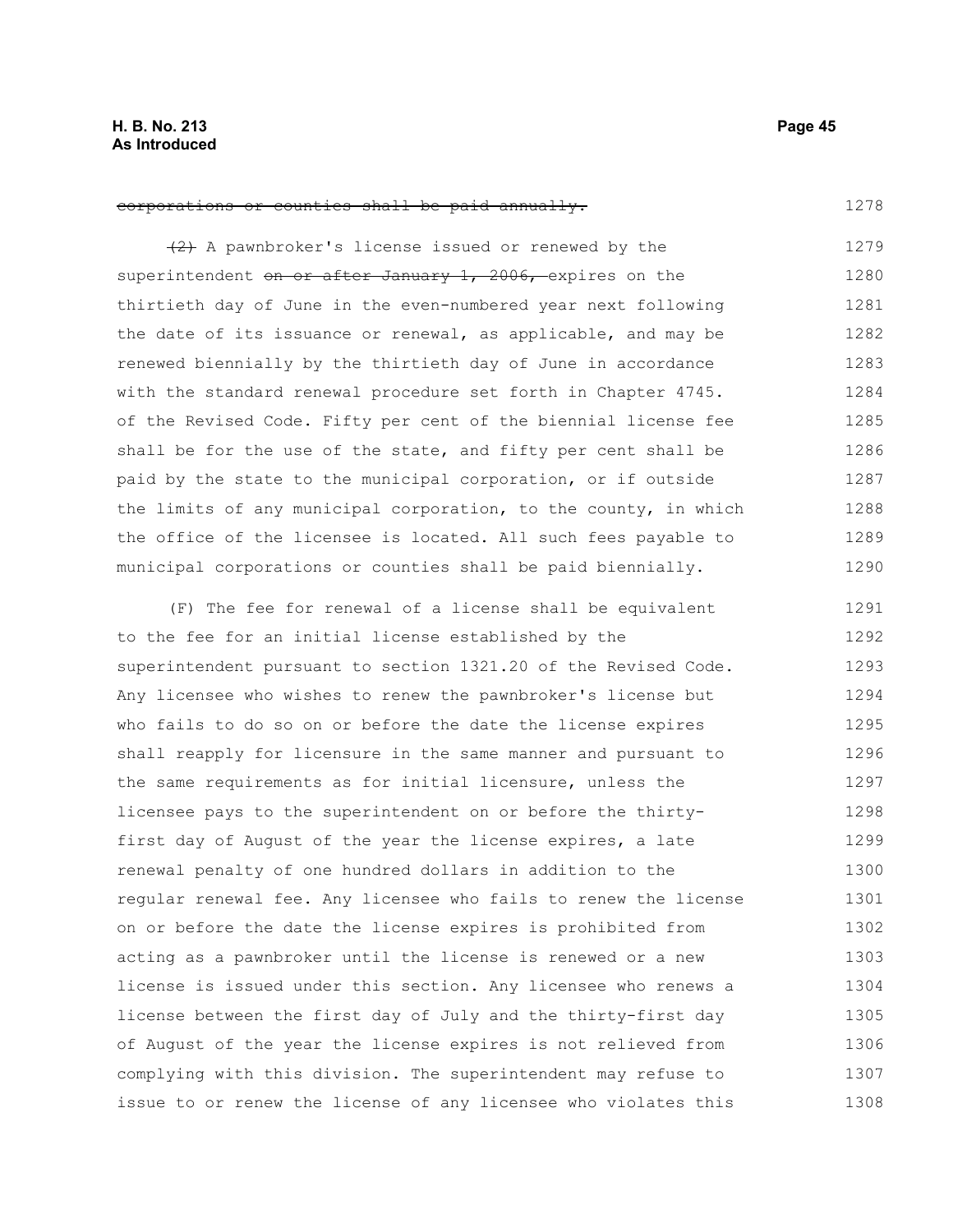division.

(G) No license shall be granted to any person not a resident of or the principal office of which is not located in the municipal corporation or county designated in such license unless that applicant, in writing and in due form approved by and filed with the superintendent, first appoints an agent, a resident of the state, and city or county where the office is to be located, upon whom all judicial and other process, or legal notice, directed to the applicant may be served. In case of the death, removal from the state, or any legal disability or any disqualification of any such agent, service of such process or notice may be made upon the superintendent. 1310 1311 1312 1313 1314 1315 1316 1317 1318 1319 1320

The superintendent may, upon notice to the licensee and reasonable opportunity to be heard, suspend or revoke any license or assess a penalty against the licensee if the licensee, or the licensee's officers, agents, or employees, has violated this chapter. Any penalty shall be appropriate to the violation but in no case shall the penalty be less than two hundred nor more than two thousand dollars. Whenever, for any cause, a license is suspended or revoked, the superintendent shall not issue another license to the licensee nor to the legal spouse of the licensee, nor to any business entity of which the licensee is an officer or member or partner, nor to any person employed by the licensee, until the expiration of at least two years from the date of revocation or suspension of the license. The superintendent shall deposit all penalties allocated pursuant to this section into the state treasury to the credit of the consumer finance fund. 1321 1322 1323 1324 1325 1326 1327 1328 1329 1330 1331 1332 1333 1334 1335 1336

Any proceedings for the revocation or suspension of a license or to assess a penalty against a licensee are subject to 1337 1338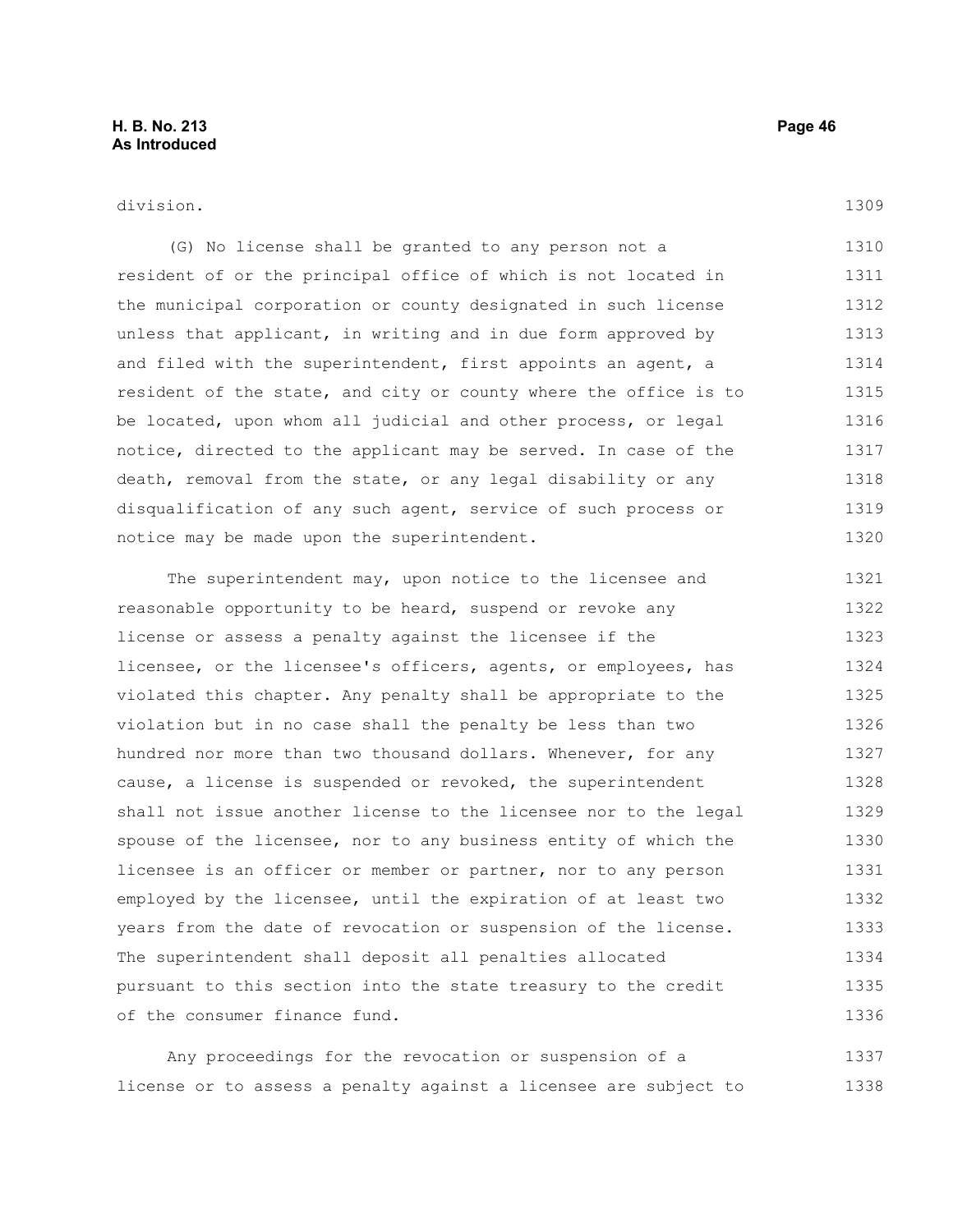Chapter 119. of the Revised Code.

1339

| (H) If a licensee surrenders or chooses not to renew the       | 1340 |
|----------------------------------------------------------------|------|
| pawnbroker's license, the licensee shall notify the            | 1341 |
| superintendent thirty days prior to the date on which the      | 1342 |
| licensee intends to close the licensee's business as a         | 1343 |
| pawnbroker. Prior to the date, the licensee shall do either of | 1344 |
| the following with respect to all active loans:                | 1345 |

(1) Dispose of an active loan by selling the loan to another person holding a valid pawnbroker's license issued under this section; 1346 1347 1348

(2) Reduce the rate of interest on pledged articles held as security for a loan to eight per cent per annum or less effective on the date that the pawnbroker's license is no longer valid. 1349 1350 1351 1352

**Sec. 4727.19.** (A) Effective with the two-year period that begins June 30, 2000, and every two-year period thereafter, each person licensed as a pawnbroker under this chapter shall complete by the end of the period at least twelve hours of continuing education instruction offered in a course or program approved by the superintendent of financial institutions after consultation with an industry representative selected by the superintendent. 1353 1354 1355 1356 1357 1358 1359 1360

(B) Any person licensed under this chapter who has more than three employees shall designate an individual to the superintendent as a salesperson. Effective with the two-year period that begins June 30, 2000, and every two-year period thereafter, a salesperson shall complete by the end of the period at least eight hours of continuing education instruction offered in a course or program approved by the superintendent in 1361 1362 1363 1364 1365 1366 1367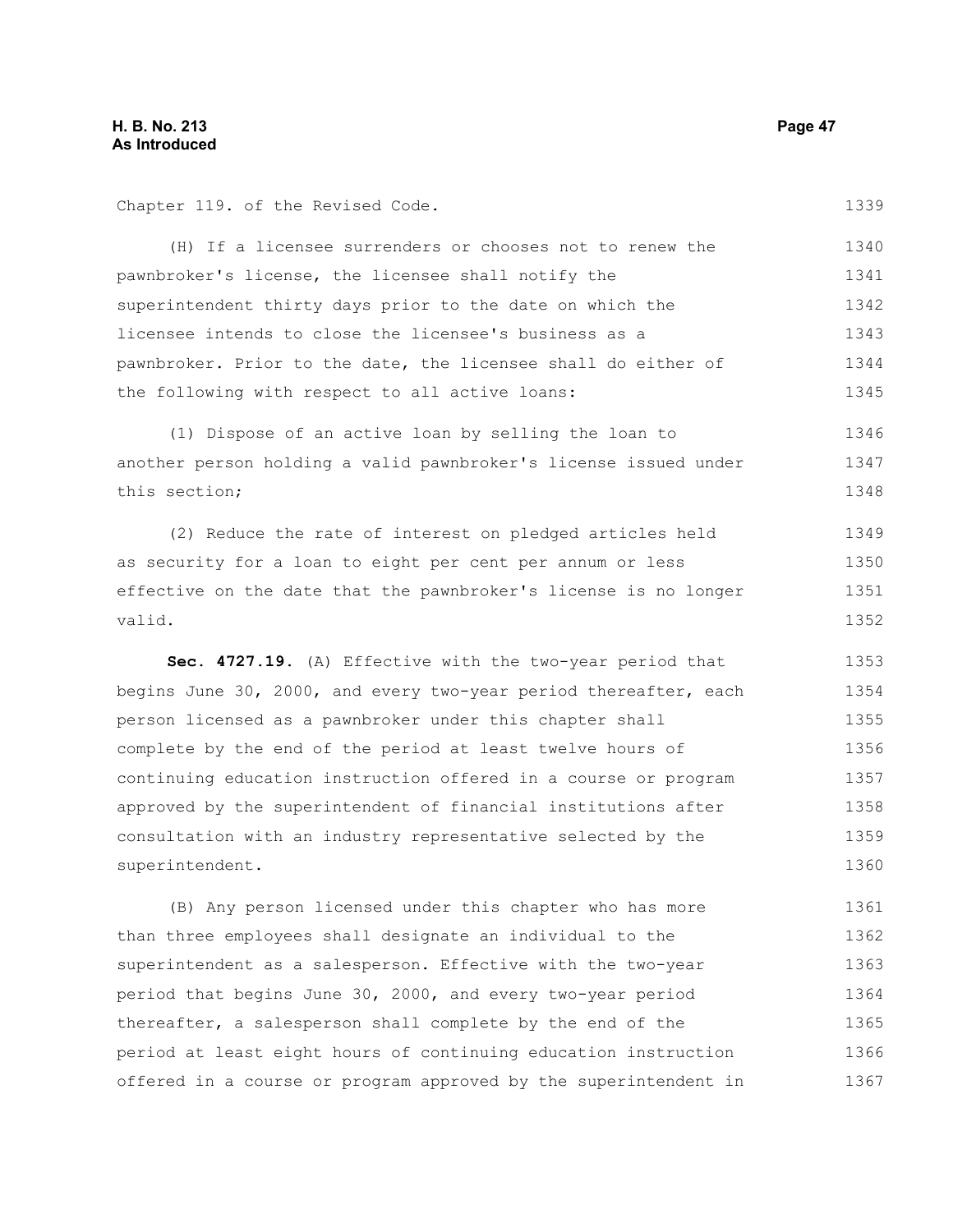consultation with a designated industry representative. (C) Each location of those persons licensed under this chapter who have three or more employees shall have at least one salesperson who meets the continuing education requirements of this section. (D) The superintendent, in accordance with-chapter Chapter 119. of the Revised Code, may suspend, revoke, or refuse to renew the license of any licensee who fails to comply with this section. (E) The superintendent, in accordance with-chapter Chapter 119. of the Revised Code, may adopt rules regarding continuing education fees, locations, times, frequency, and waivers of requirements. (F)(1) Unless online continuing education is prohibited by the superintendent of financial institutions in rule, a licensed pawnbroker may take up to half of the required continuing education hours online. (2) A licensed pawnbroker may take more than half of the required continuing education hours online if permitted by the superintendent. (3) Nothing in this section requires the superintendent to offer or permit online continuing education courses. **Sec. 4728.03.** (A) As used in this section, "experience and fitness in the capacity involved" means that the applicant for a precious metals dealer's license has had sufficient financial responsibility, reputation, and experience in the business of precious metals dealer, or a related business, to act as a 1368 1369 1370 1371 1372 1373 1374 1375 1376 1377 1378 1379 1380 1381 1382 1383 1384 1385 1386 1387 1388 1389 1390 1391 1392 1393 1394

precious metals dealer in compliance with this chapter.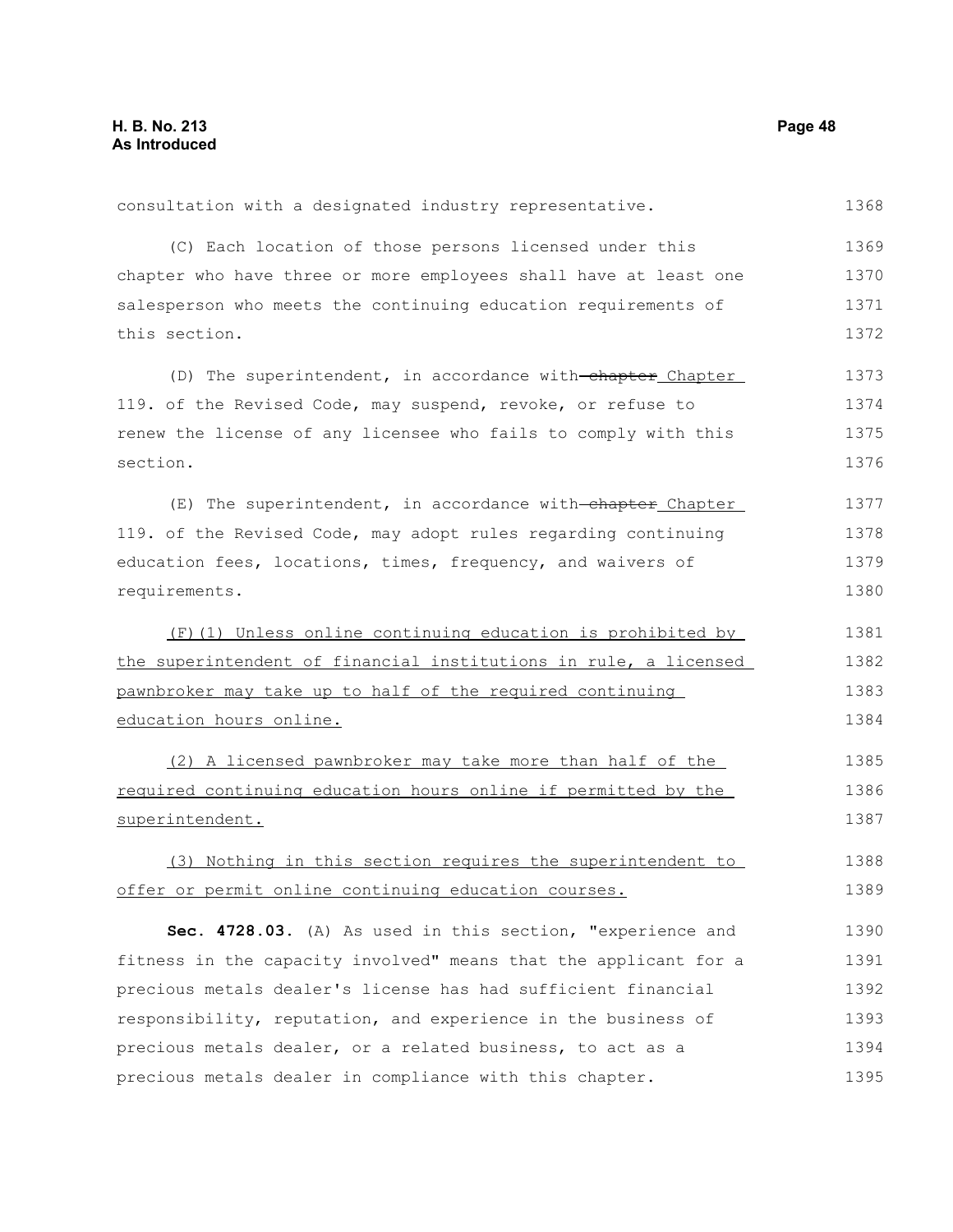# **H. B. No. 213 Page 49 As Introduced**

(B)(1) The division of financial institutions in the department of commerce may grant a precious metals dealer's license to any person of good character, having experience and fitness in the capacity involved, who demonstrates a net worth of at least ten thousand dollars and the ability to maintain that net worth during the licensure period. The superintendent of financial institutions shall compute the applicant's net worth according to generally accepted accounting principles. 1396 1397 1398 1399 1400 1401 1402 1403

(2) In place of the demonstration of net worth required by division (B)(1) of this section, an applicant may obtain a surety bond issued by a surety company authorized to do business in this state if all of the following conditions are met: 1404 1405 1406 1407

(a) A copy of the surety bond is filed with the division; 1408

(b) The bond is in favor of any person, and of the state for the benefit of any person, injured by any violation of this chapter; 1409 1410 1411

(c) The bond is in the amount of not less than ten thousand dollars. 1412 1413

(3) Before granting a license under this division, the division shall determine that the applicant meets the requirements of division (B)(1) or (2) of this section. 1414 1415 1416

(C) The division shall require an applicant for a precious metals dealer's license to pay to the division a nonrefundable, initial investigation fee of two hundred dollars which shall be for the exclusive use of the state. The license fee for a precious metals dealer's license and the renewal fee shall be determined by the superintendent, provided that the fee may not exceed three-six hundred dollars. A license issued by the division shall expire on the last day of June next on the second 1417 1418 1419 1420 1421 1422 1423 1424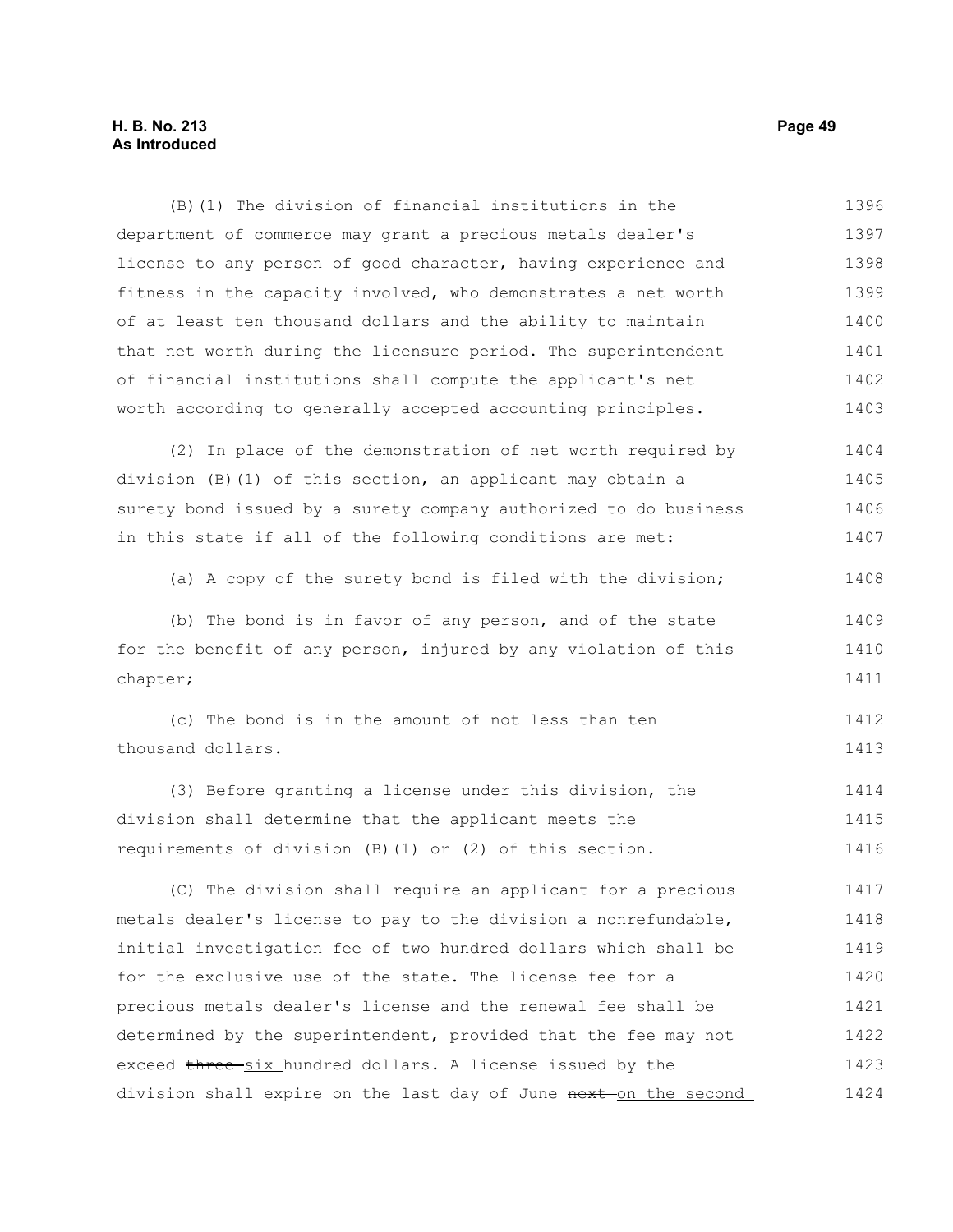# **H. B. No. 213 Page 50 As Introduced**

year following the date of its issuance. Fifty per cent of license fees shall be for the use of the state, and fifty per cent shall be paid to the municipal corporation, or if outside the limits of any municipal corporation, to the county in which the office of the licensee is located. All portions of license fees payable to municipal corporations or counties shall be paid as they accrue, by the treasurer of state, on vouchers issued by the director of budget and management. 1425 1426 1427 1428 1429 1430 1431 1432

(D) Every such license shall be renewed annually biennially by the last day of June of the expiration year according to the standard renewal procedure of Chapter 4745. of the Revised Code. No license shall be granted to any person not a resident of or the principal office of which is not located in the municipal corporation or county designated in such license, unless, and until such applicant shall, in writing and in due form, to be first approved by and filed with the division, appoint an agent, a resident of the state, and city or county where the office is to be located, upon whom all judicial and other process, or legal notice, directed to the applicant may be served; and in case of the death, removal from the state, or any legal disability or any disqualification of any agent, service of process or notice may be made upon the superintendent. 1433 1434 1435 1436 1437 1438 1439 1440 1441 1442 1443 1444 1445 1446

(E) The division may, pursuant to Chapter 119. of the Revised Code, upon notice to the licensee and after giving the licensee reasonable opportunity to be heard, revoke or suspend any license, if the licensee or the licensee's officers, agents, or employees violate this chapter. Whenever, for any cause, the license is revoked or suspended, the division shall not issue another license to the licensee nor to the husband or wife of the licensee, nor to any copartnership or corporation of which the licensee is an officer, nor to any person employed by the 1447 1448 1449 1450 1451 1452 1453 1454 1455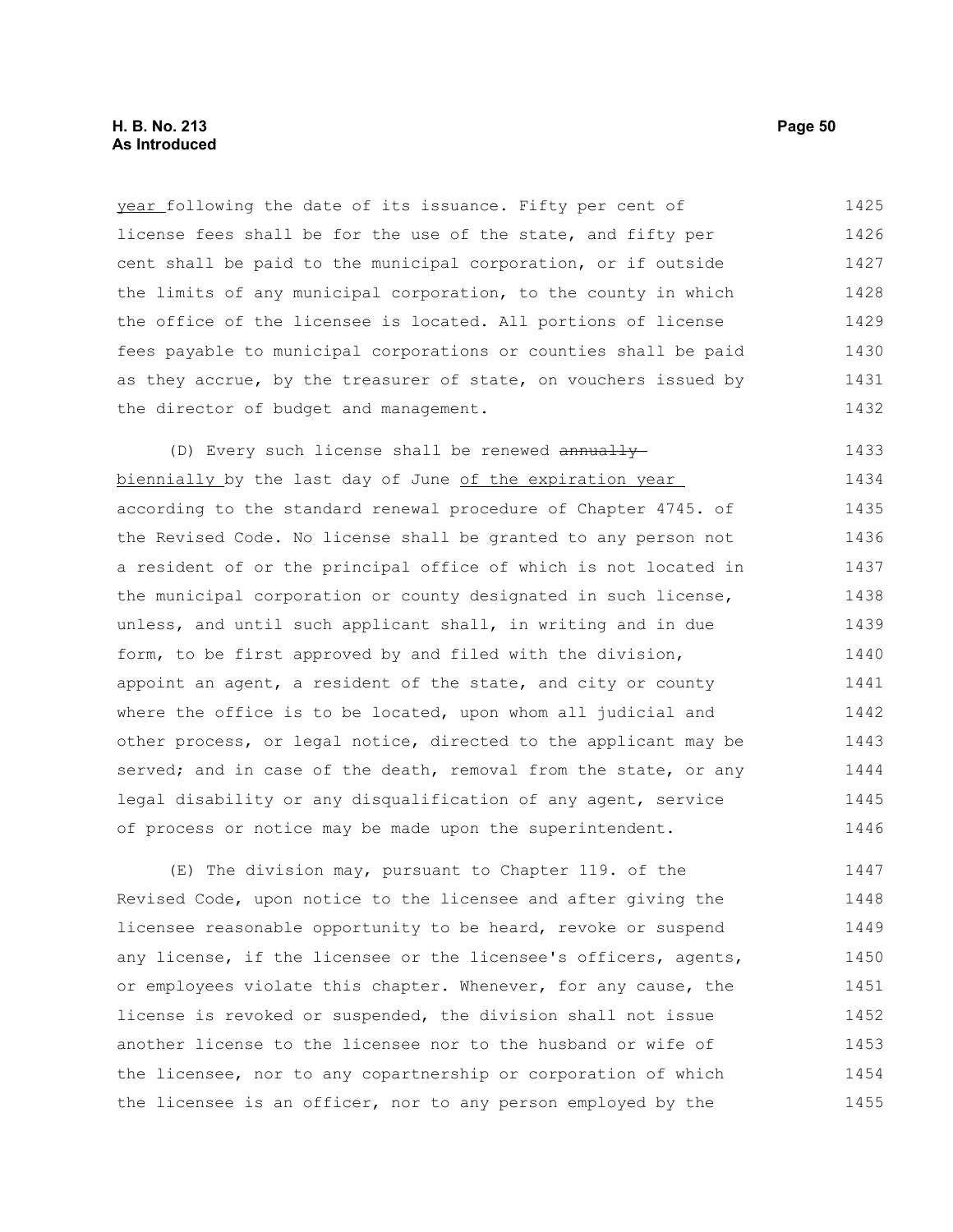licensee, until the expiration of at least one year from the date of revocation of the license. 1456 1457

(F) In conducting an investigation to determine whether an applicant satisfies the requirements for licensure under this section, the superintendent may request that the superintendent of the bureau of criminal identification and investigation investigate and determine whether the bureau has procured any information pursuant to section 109.57 of the Revised Code pertaining to the applicant. 1458 1459 1460 1461 1462 1463 1464

If the superintendent of financial institutions determines that conducting an investigation to determine whether an applicant satisfies the requirements for licensure under this section will require procuring information outside the state, then, in addition to the fee established under division (C) of this section, the superintendent may require the applicant to pay any of the actual expenses incurred by the division to conduct such an investigation, provided that the superintendent shall assess the applicant a total no greater than one thousand dollars for such expenses. The superintendent may require the applicant to pay in advance of the investigation, sufficient funds to cover the estimated cost of the actual expenses. If the superintendent requires the applicant to pay investigation expenses, the superintendent shall provide to the applicant an itemized statement of the actual expenses incurred by the division to conduct the investigation. 1465 1466 1467 1468 1469 1470 1471 1472 1473 1474 1475 1476 1477 1478 1479 1480

(G)(1) Except as otherwise provided in division (G)(2) of this section a precious metals dealer licensed under this section shall maintain a net worth of at least ten thousand dollars, computed as required under division (B)(1) of this section, for as long as the licensee holds a valid precious 1481 1482 1483 1484 1485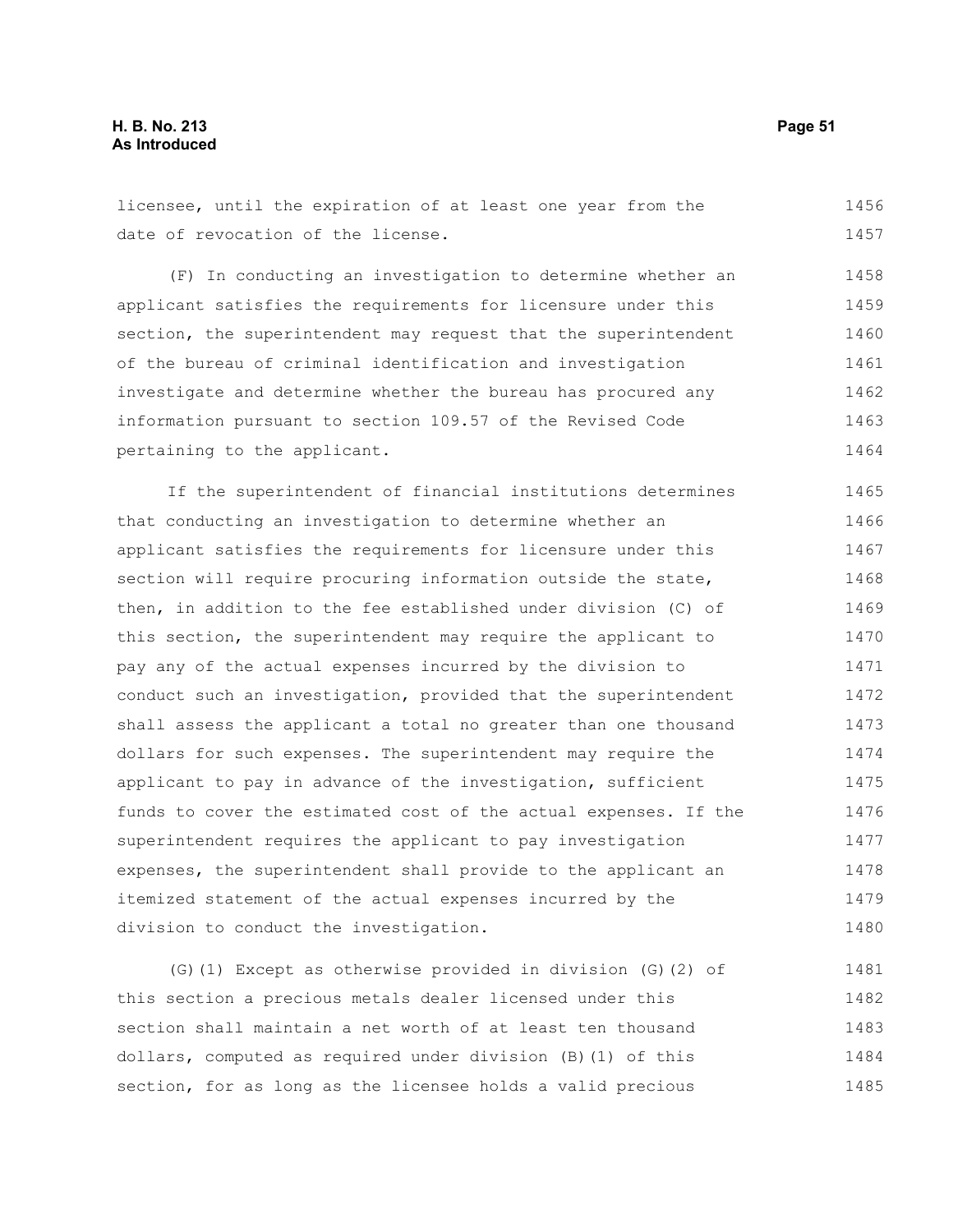metals dealer's license issued pursuant to this section.

(2) A licensee who obtains a surety bond under division (B)(2) of this section is exempt from the requirement of division (G)(1) of this section, but shall maintain the bond for at least two years after the date on which the licensee ceases to conduct business in this state. 1487 1488 1489 1490 1491

**Sec. 4729.11.** The state board of pharmacy shall establish a pharmacy internship program for the purpose of providing the practical experience necessary to practice as a pharmacist. Any individual who desires to become a pharmacy intern shall apply for licensure to the board. An application filed under this section may not be withdrawn without the approval of the board. 1492 1493 1494 1495 1496 1497

Each applicant shall be issued an identification card and license as a pharmacy intern if in the opinion of the board the applicant is actively pursuing an educational program in preparation for licensure as a pharmacist and meets the other requirements as determined by the board. An identification card and license shall be valid until the next annual-biennial renewal date and shall be renewed only if the intern is meeting the requirements and rules of the board. 1498 1499 1500 1501 1502 1503 1504 1505

The state board of pharmacy may appoint a director of pharmacy internship who is a licensed pharmacist and who is not directly or indirectly connected with a school or college of pharmacy or department of pharmacy of a university. The director of pharmacy internship shall be responsible to the board for the operation and direction of the pharmacy internship program established by the board under this section, and for such other duties as the board may assign. 1506 1507 1508 1509 1510 1511 1512 1513

**Sec. 4729.12.** An identification card issued by the state

1486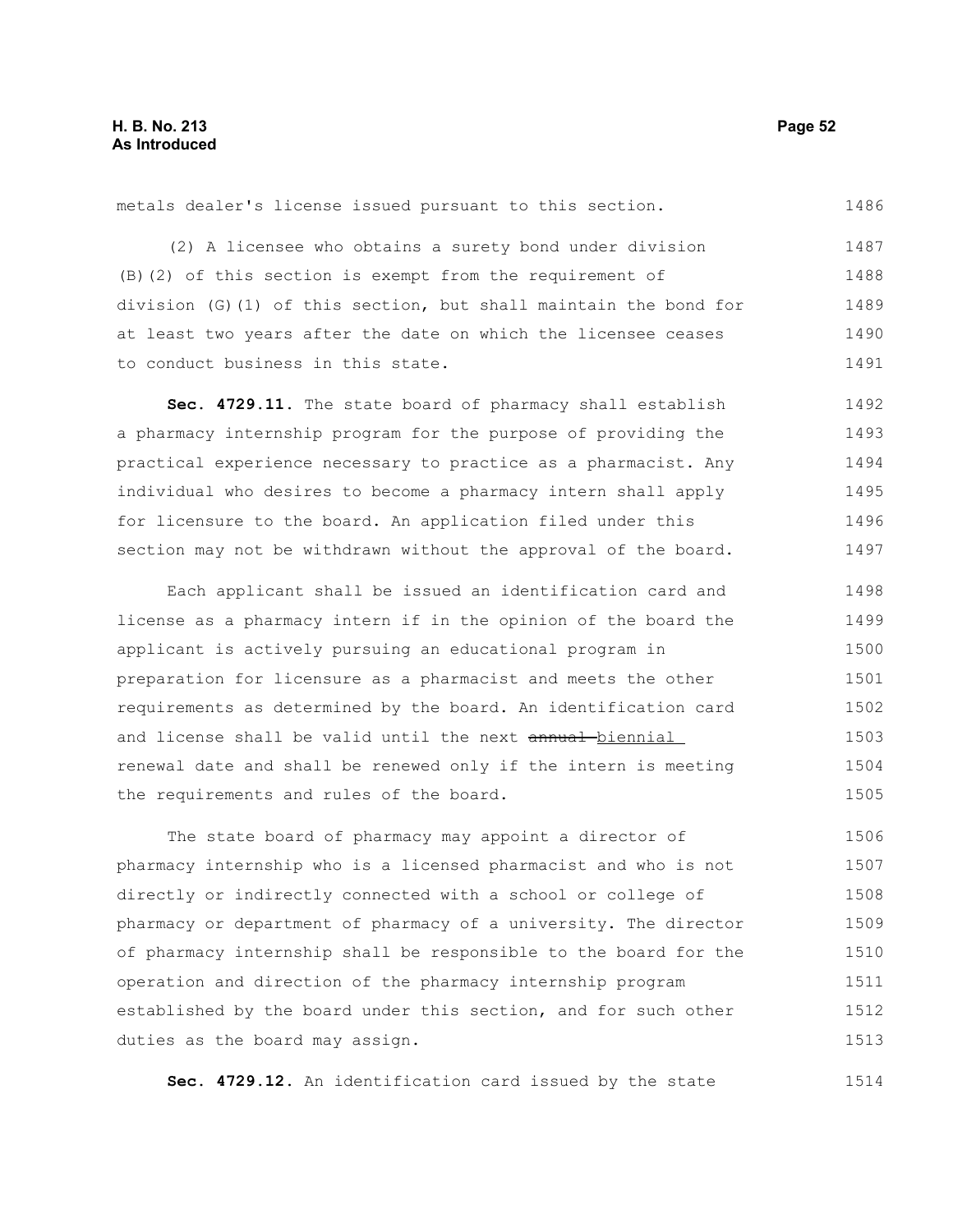board of pharmacy under section 4729.08 of the Revised Code entitles the individual to whom it is issued to practice as a pharmacist or as a pharmacy intern in this state until the next annual biennial renewal date. 1515 1516 1517 1518

Identification cards shall be renewed annually biennially on the fifteenth day of September of the expiration year, according to the standard renewal procedure of Chapter 4745. of the Revised Code.

Each pharmacist and pharmacy intern shall carry the identification card or renewal identification card while engaged in the practice of pharmacy. The license shall be conspicuously exposed at the principal place where the pharmacist or pharmacy intern practices pharmacy.

A pharmacist or pharmacy intern who desires to continue in the practice of pharmacy shall file with the board an application in such form and containing such data as the board may require for renewal of an identification card. In the case of a pharmacist who dispenses or plans to dispense controlled substances in this state, the pharmacist shall certify, as part of the application, that the pharmacist has been granted access to the drug database established and maintained by the board pursuant to section 4729.75 of the Revised Code, unless the board has restricted the pharmacist from obtaining further information from the database or the board no longer maintains the database. If the pharmacist certifies to the board that the applicant has been granted access to the drug database and the board finds through an audit or other means that the pharmacist has not been granted access, the board may take action under section 4729.16 of the Revised Code. 1528 1529 1530 1531 1532 1533 1534 1535 1536 1537 1538 1539 1540 1541 1542 1543

An application filed under this section for renewal of an 1544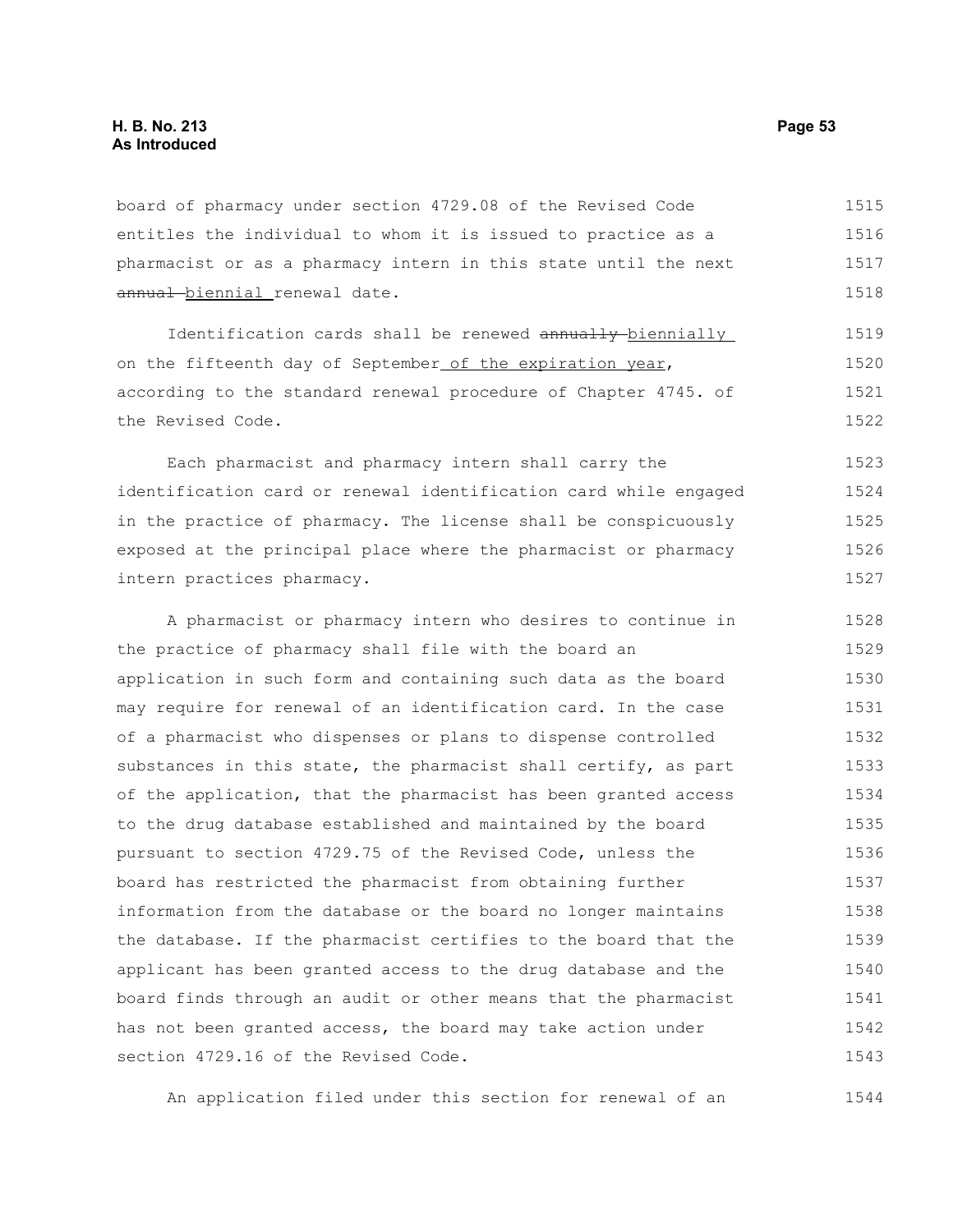1545

the board. If the board finds that an applicant's identification card has not been revoked or placed under suspension and that the applicant has paid the renewal fee, has continued pharmacy education in accordance with the rules of the board, and is entitled to continue in the practice of pharmacy, the board shall issue a renewal identification card to the applicant. When an identification card has lapsed for more than sixty days but application is made within three years after the expiration of the card, the applicant shall be issued a renewal identification card without further examination if the applicant meets the requirements of this section and pays the fee designated under division (A)(5) of section 4729.15 of the Revised Code. **Sec. 4729.15.** (A) Except as provided in division (B) of this section, the state board of pharmacy shall charge the following fees: (1) For applying for a license to practice as a pharmacist, an amount adequate to cover all rentals, compensation for proctors, and other expenses of the board related to examination except the expenses of procuring and grading the examination, which fee shall not be returned if the applicant fails to pass the examination; (2) For the examination of an applicant for licensure as a pharmacist, an amount adequate to cover any expenses to the board of procuring and grading the examination or any part 1546 1547 1548 1549 1550 1551 1552 1553 1554 1555 1556 1557 1558 1559 1560 1561 1562 1563 1564 1565 1566 1567 1568 1569 1570 1571

identification card may not be withdrawn without the approval of

thereof, which fee shall not be returned if the applicant fails to pass the examination; 1572 1573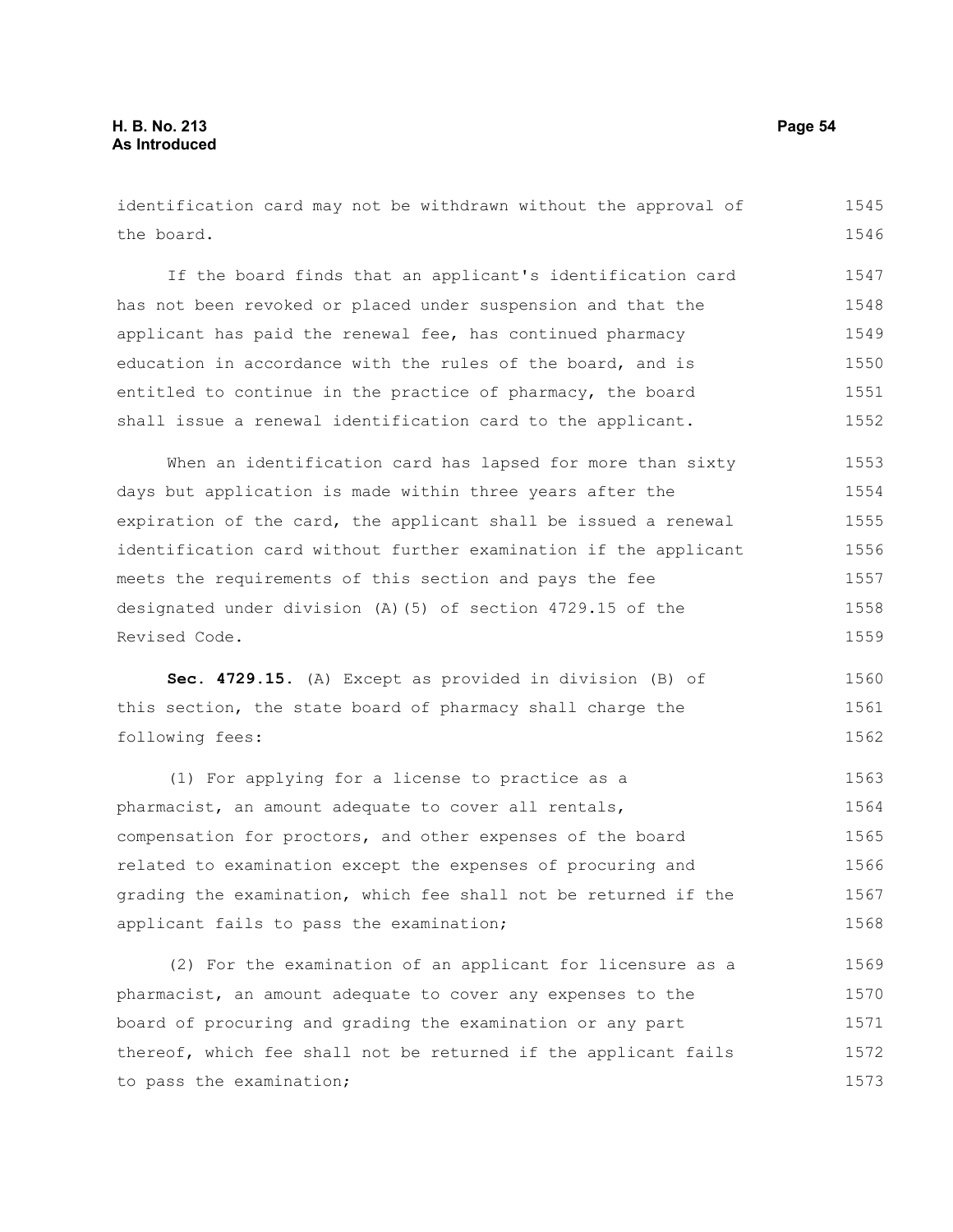(3) For issuing a license and an identification card to an individual who passes the examination described in section 4729.07 of the Revised Code, an amount that is adequate to cover the expense; 1574 1575 1576 1577

(4) For a pharmacist applying for renewal of an identification card within sixty days after the expiration date, ninety-seven one hundred ninety-five dollars-and fifty cents, which fee shall not be returned if the applicant fails to qualify for renewal; 1578 1579 1580 1581 1582

(5) For a pharmacist applying for renewal of an identification card that has lapsed for more than sixty days, but for less than three years, one-two hundred thirty-fiveseventy dollars, which fee shall not be returned if the applicant fails to qualify for renewal; 1583 1584 1585 1586 1587

(6) For a pharmacist applying for renewal of an identification card that has lapsed for more than three years, three six hundred thirty seven seventy-five dollars and fifty eents, which fee shall not be returned if the applicant fails to qualify for renewal; 1588 1589 1590 1591 1592

(7) For a pharmacist applying for a license and identification card, on presentation of a pharmacist license granted by another state, three hundred thirty-seven dollars and fifty cents, which fee shall not be returned if the applicant fails to qualify for licensure. 1593 1594 1595 1596 1597

(8) For a license and identification card to practice as a pharmacy intern, twenty two forty-five dollars and fifty cents, which fee shall not be returned if the applicant fails to qualify for licensure; 1598 1599 1600 1601

(9) For the renewal of a pharmacy intern identification 1602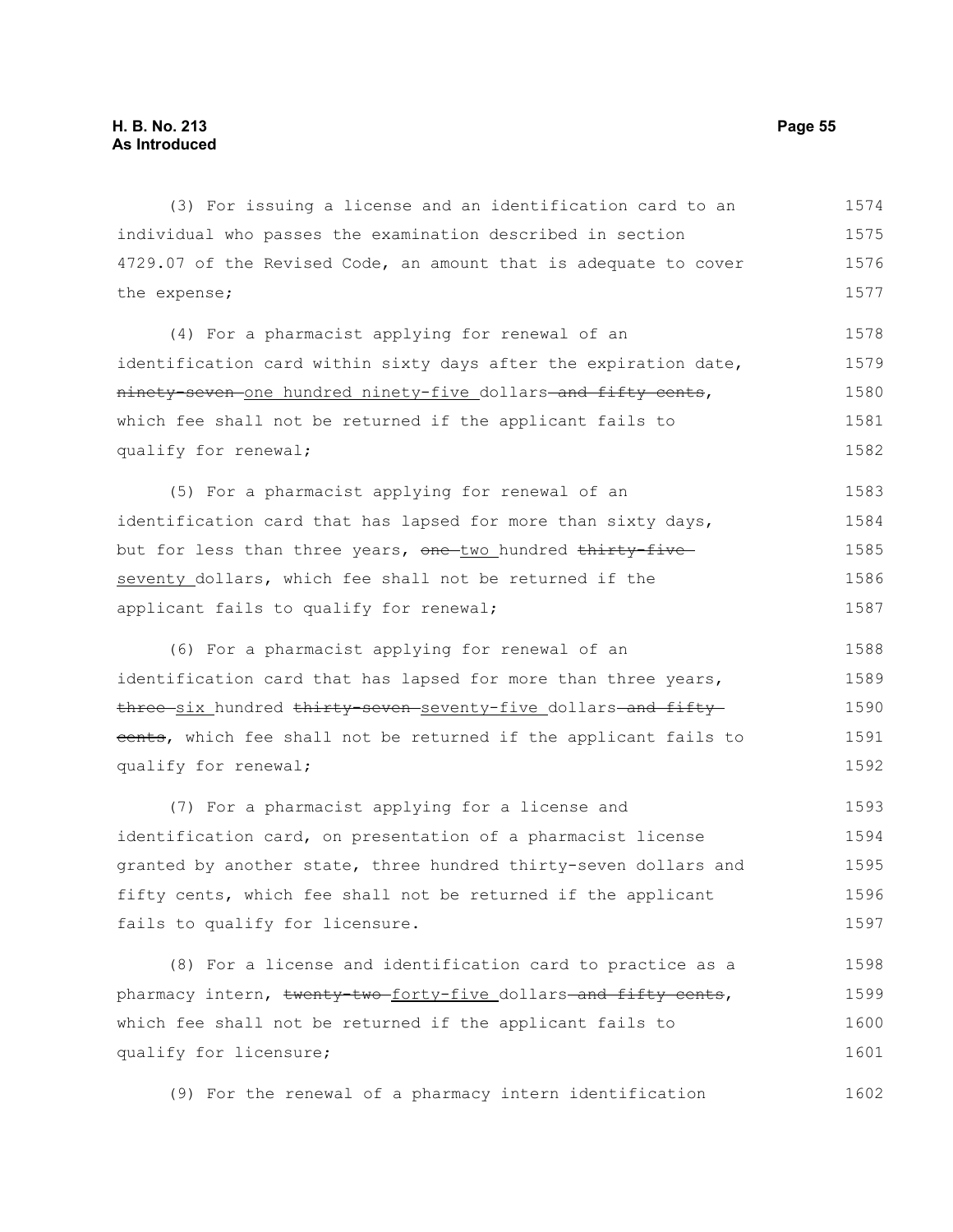shall not be returned if the applicant fails to qualify for renewal; (10) For issuing a replacement license to a pharmacist, twenty-two dollars and fifty cents; (11) For issuing a replacement license to a pharmacy intern, seven dollars and fifty cents; (12) For issuing a replacement identification card to a pharmacist, thirty-seven dollars and fifty cents, or pharmacy intern, seven dollars and fifty cents; (13) For certifying licensure and grades for reciprocal licensure, ten dollars; (14) For making copies of any application, affidavit, or other document filed in the state board of pharmacy office, an amount fixed by the board that is adequate to cover the expense, except that for copies required by federal or state agencies or law enforcement officers for official purposes, no charge need be made; (15) For certifying and affixing the seal of the board, an amount fixed by the board that is adequate to cover the expense, except that for certifying and affixing the seal of the board to a document required by federal or state agencies or law enforcement officers for official purposes, no charge need be made; (16) For each copy of a book or pamphlet that includes laws administered by the state board of pharmacy, rules adopted 1604 1605 1606 1607 1608 1609 1610 1611 1612 1613 1614 1615 1616 1617 1618 1619 1620 1621 1622 1623 1624 1625 1626 1627 1628

card, twenty two forty-five dollars and fifty cents, which fee

by the board, and chapters of the Revised Code with which the board is required to comply, an amount fixed by the board that is adequate to cover the expense of publishing and furnishing 1629 1630 1631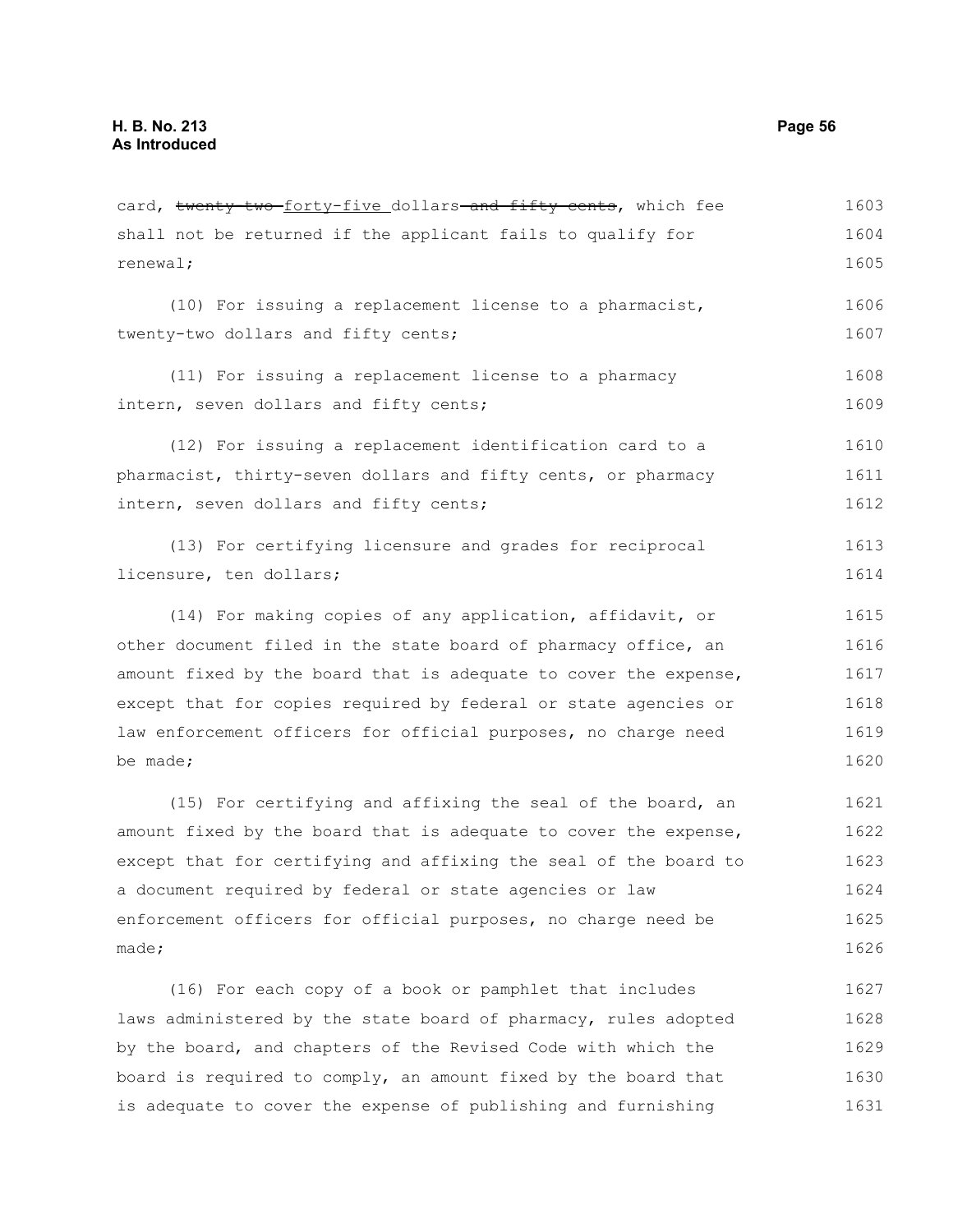the book or pamphlet.

(B)(1) Subject to division (B)(2) of this section, the fees described in divisions (A)(1) to (13) of this section do not apply to an individual who is on active duty in the armed forces of the United States or to an individual who served in the armed forces of the United States and presents a valid copy of the individual's DD-214 form or an equivalent document issued by the United States department of defense indicating that the individual is an honorably discharged veteran. 1633 1634 1635 1636 1637 1638 1639 1640

(2) The state board of pharmacy may establish limits with respect to the individuals for whom fees are not applicable under division (B)(1) of this section. 1641 1642 1643

**Sec. 4729.52.** (A) A person desiring to be registered as a wholesale distributor of dangerous drugs shall file with the executive director of the state board of pharmacy a verified application containing such information as the board requires of the applicant relative to the qualifications to be registered as a wholesale distributor of dangerous drugs set forth in section 4729.53 of the Revised Code and the rules adopted under that section. The board shall register as a wholesale distributor of dangerous drugs each applicant who has paid the required registration fee, if the board determines that the applicant meets the qualifications to be registered as a wholesale distributor of dangerous drugs set forth in section 4729.53 of the Revised Code and the rules adopted under that section. 1644 1645 1646 1647 1648 1649 1650 1651 1652 1653 1654 1655 1656

(B) The board may register and issue to a person who does not reside in this state a registration certificate as a wholesale distributor of dangerous drugs if the person possesses a current and valid wholesale distributor of dangerous drugs registration certificate or license issued by another state that 1657 1658 1659 1660 1661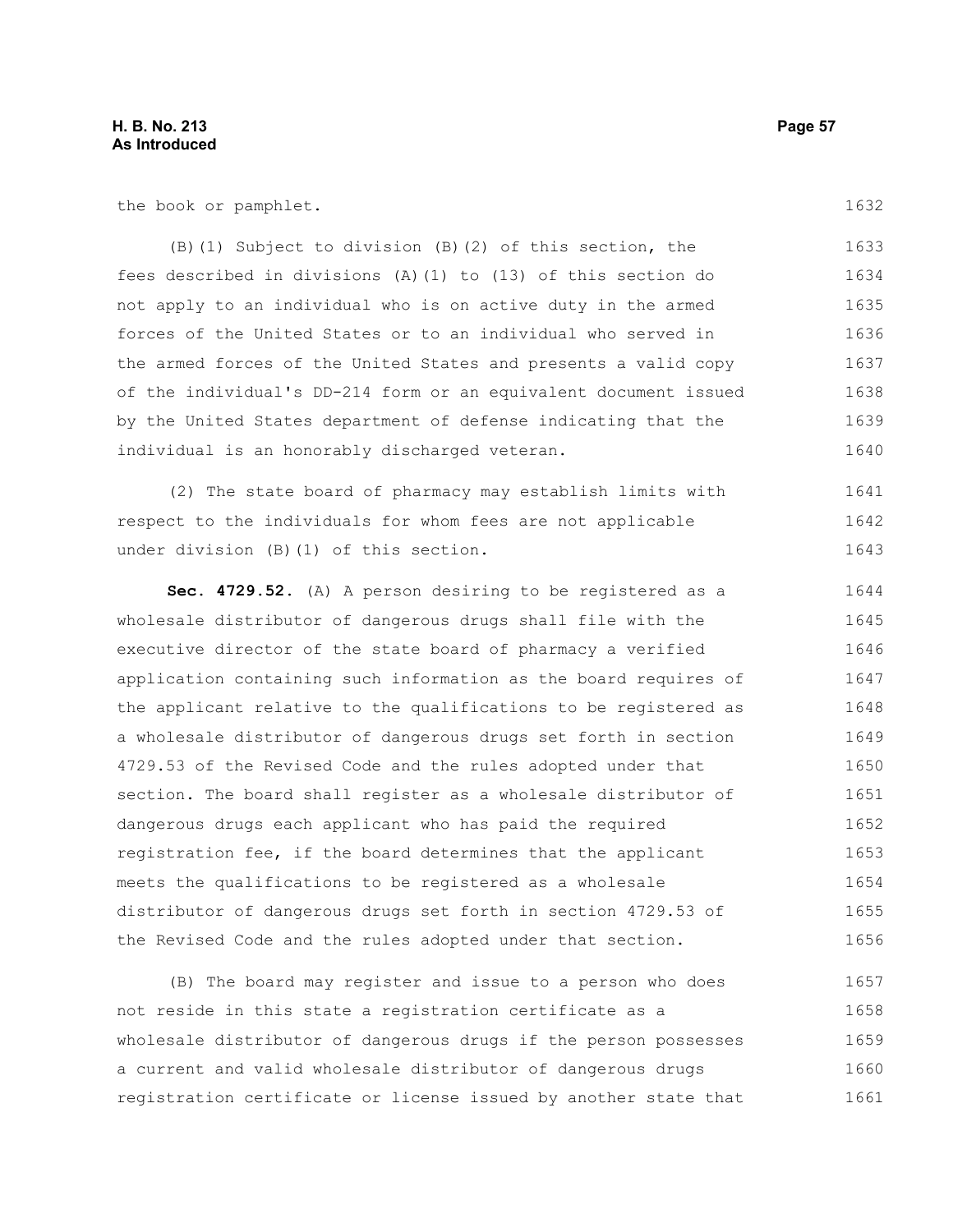has qualifications for licensure or registration comparable to the registration requirements in this state and pays the required registration fee. 1662 1663 1664

(C) All registration certificates issued pursuant to this section are effective for a period of twelve-twenty-four months from the first day of July of each year. A registration certificate shall be renewed annually biennially by the board for a like period, pursuant to this section and the standard renewal procedure of Chapter 4745. of the Revised Code. A person desiring to renew a registration certificate shall submit an application for renewal and pay the required renewal fee before the first day of July each-of the expiration year. 1665 1666 1667 1668 1669 1670 1671 1672 1673

(D) Each registration certificate and its application shall describe not more than one establishment or place where the registrant or applicant may engage in the sale of dangerous drugs at wholesale. No registration certificate shall authorize or permit the wholesale distributor of dangerous drugs named therein to engage in the sale of drugs at wholesale or to maintain possession, custody, or control of dangerous drugs for any purpose other than for the registrant's own use and consumption at any establishment or place other than that described in the certificate. 1674 1675 1676 1677 1678 1679 1680 1681 1682 1683

 $(E)$ (1) The registration fee is seven hundred fifty one thousand five hundred dollars and shall accompany each application for registration. The registration renewal fee is seven hundred fifty-one thousand five hundred dollars and shall accompany each renewal application. 1684 1685 1686 1687 1688

A registration certificate that has not been renewed in any an expiration year by the first day of August may be reinstated upon payment of the renewal fee and a penalty of one 1689 1690 1691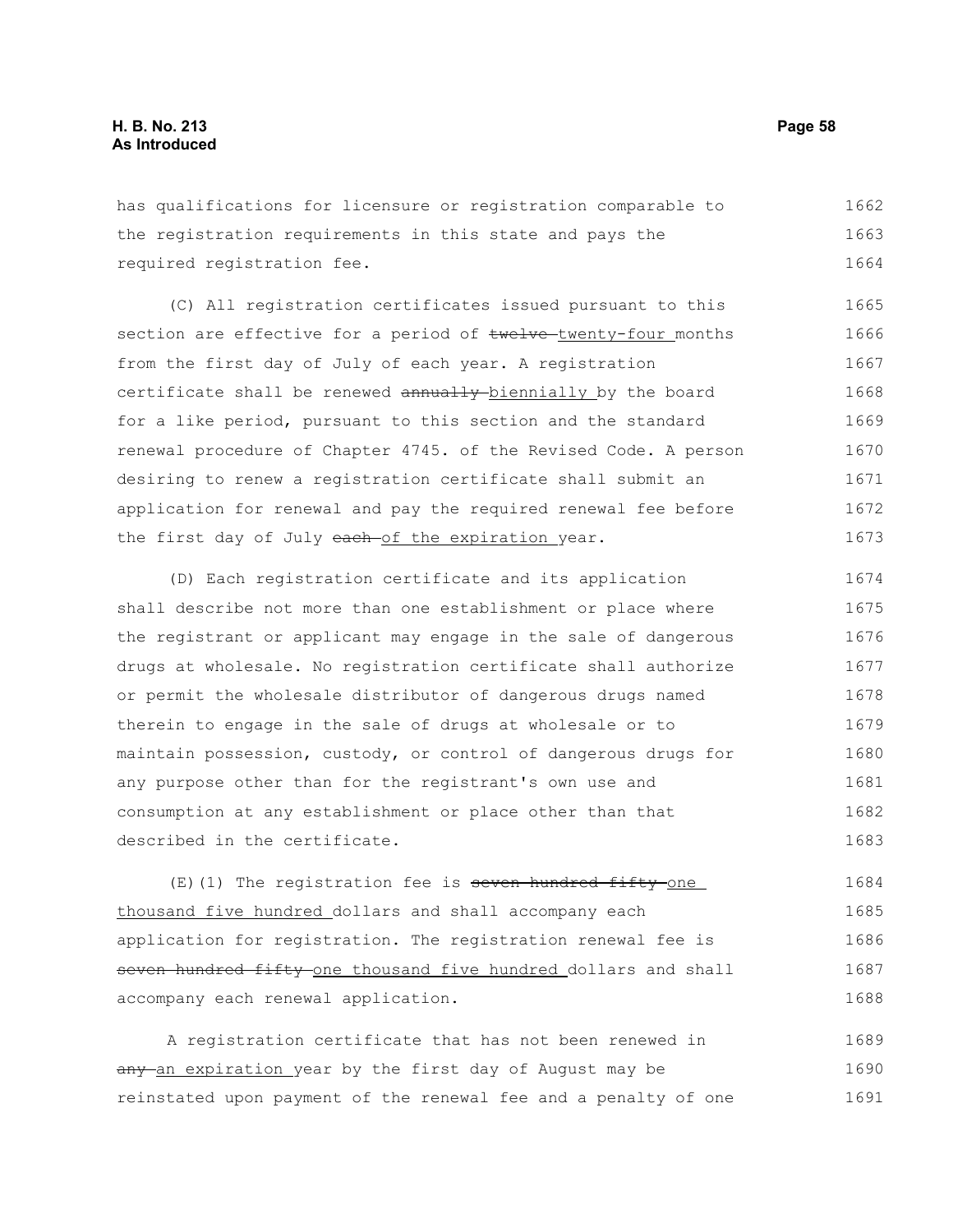hundred fifty dollars.

(2) Renewal fees and penalties assessed under division (E) (1) of this section shall not be returned if the applicant fails to qualify for renewal. 1693 1694 1695

(F) The registration of any person as a wholesale distributor of dangerous drugs subjects the person and the person's agents and employees to the jurisdiction of the board and to the laws of this state for the purpose of the enforcement of this chapter and the rules of the board. However, the filing of an application for registration as a wholesale distributor of dangerous drugs by, or on behalf of, any person or the registration of any person as a wholesale distributor of dangerous drugs shall not, of itself, constitute evidence that the person is doing business within this state. 1696 1697 1698 1699 1700 1701 1702 1703 1704 1705

**Sec. 4729.54.** (A) As used in this section:

(1) "Category I" means single-dose injections of intravenous fluids, including saline, Ringer's lactate, five per cent dextrose and distilled water, and other intravenous fluids or parenteral solutions included in this category by rule of the state board of pharmacy, that have a volume of one hundred milliliters or more and that contain no added substances, or single-dose injections of epinephrine to be administered pursuant to sections 4765.38 and 4765.39 of the Revised Code. 1707 1708 1709 1710 1711 1712 1713 1714

```
(2) "Category II" means any dangerous drug that is not
included in category I or III.
                                                                           1715
                                                                           1716
```
(3) "Category III" means any controlled substance that is contained in schedule I, II, III, IV, or V. 1717 1718

(4) "Emergency medical service organization" has the same meaning as in section 4765.01 of the Revised Code. 1719 1720

1692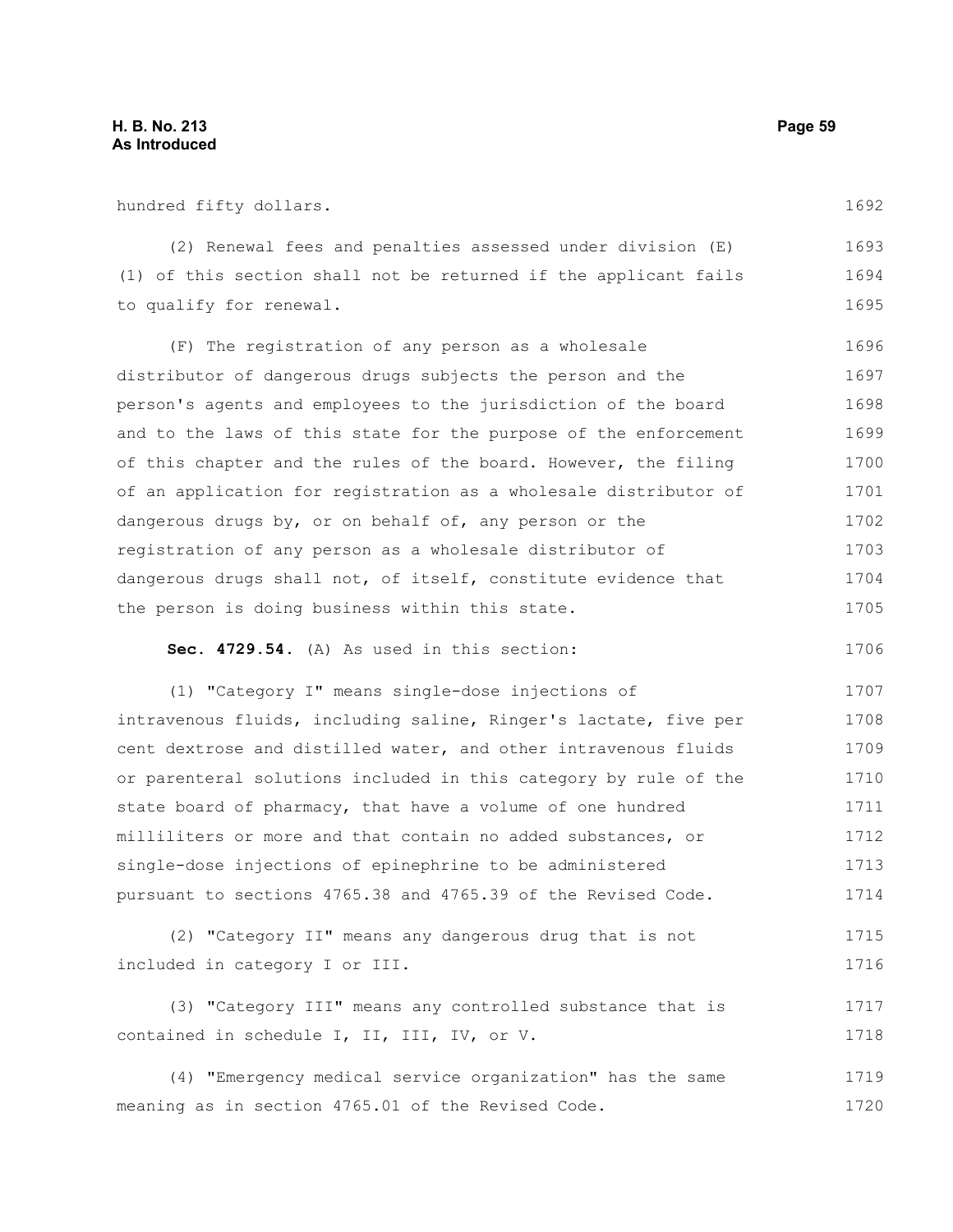| (5) "Person" includes an emergency medical service               | 1721 |
|------------------------------------------------------------------|------|
| organization.                                                    | 1722 |
| (6) "Schedule I, schedule II, schedule III, schedule IV,         | 1723 |
| and schedule V" mean controlled substance schedules I, II, III,  | 1724 |
| IV, and V, respectively, as established pursuant to section      | 1725 |
| 3719.41 of the Revised Code and as amended.                      | 1726 |
| (B) (1) A person who desires to be licensed as a terminal        | 1727 |
| distributor of dangerous drugs shall file with the executive     | 1728 |
| director of the state board of pharmacy a verified application.  | 1729 |
| After it is filed, the application may not be withdrawn without  | 1730 |
| approval of the board.                                           | 1731 |
| (2) An application shall contain all the following that          | 1732 |
| apply in the applicant's case:                                   | 1733 |
| (a) Information that the board requires relative to the          | 1734 |
| qualifications of a terminal distributor of dangerous drugs set  | 1735 |
| forth in section 4729.55 of the Revised Code;                    | 1736 |
| (b) A statement that the person wishes to be licensed as a       | 1737 |
| category I, category II, category III, limited category I,       | 1738 |
| limited category II, or limited category III terminal            | 1739 |
| distributor of dangerous drugs;                                  | 1740 |
| (c) If the person wishes to be licensed as a limited             | 1741 |
| category I, limited category II, or limited category III         | 1742 |
| terminal distributor of dangerous drugs, a notarized list of the | 1743 |
| dangerous drugs that the person wishes to possess, have custody  | 1744 |
| or control of, and distribute, which list shall also specify the | 1745 |
| purpose for which those drugs will be used and their source;     | 1746 |
| (d) If the person is an emergency medical service                | 1747 |
| organization, the information that is specified in division (C)  | 1748 |
| (1) of this section;                                             | 1749 |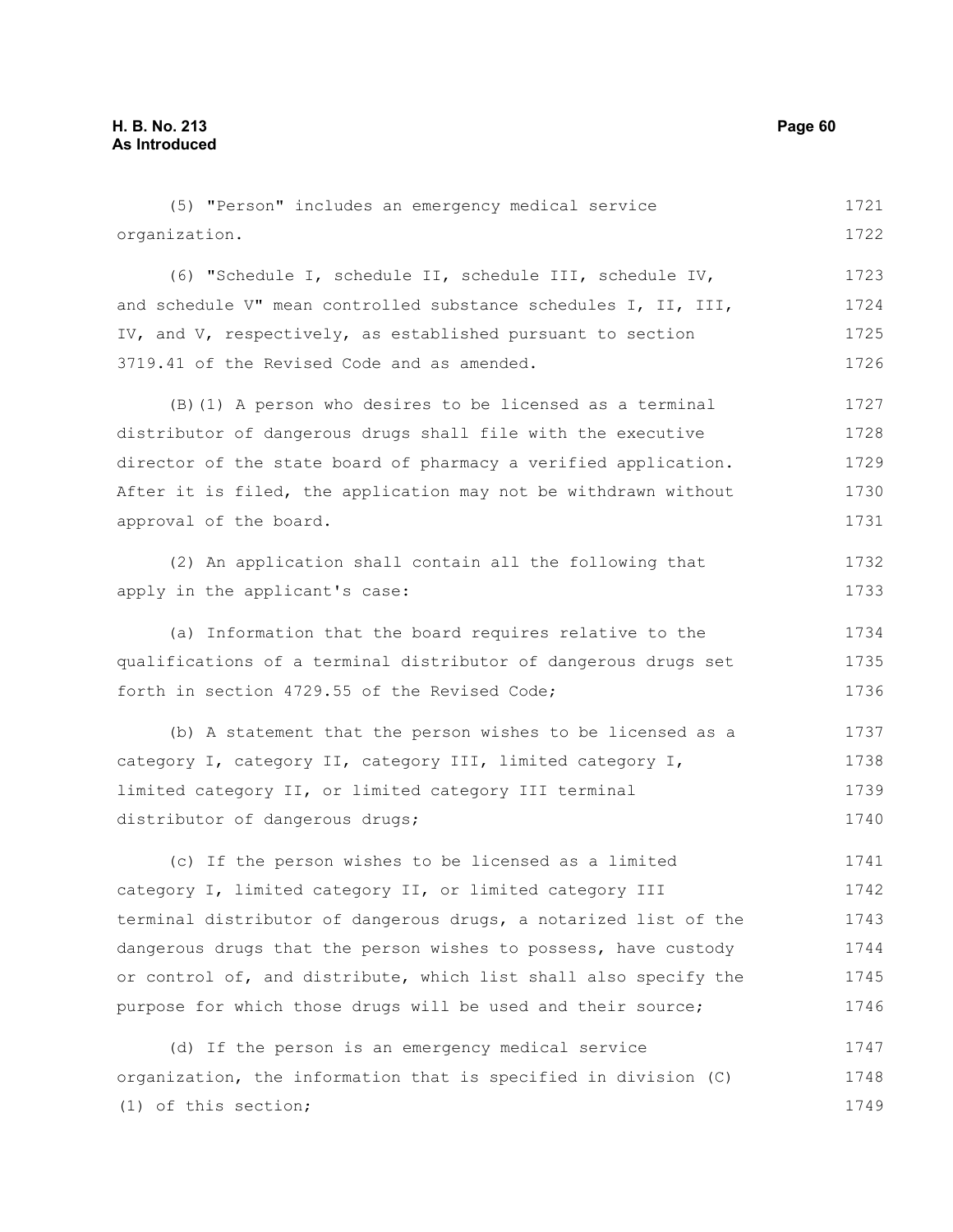# **H. B. No. 213 Page 61 As Introduced**

(e) Except for an emergency medical service organization, the identity of the one establishment or place at which the person intends to engage in the sale or other distribution of dangerous drugs at retail, and maintain possession, custody, or control of dangerous drugs for purposes other than the person's own use or consumption; 1750 1751 1752 1753 1754 1755

(f) If the application pertains to a pain management clinic, information that demonstrates, to the satisfaction of the board, compliance with division (A) of section 4729.552 of the Revised Code. 1756 1757 1758 1759

(C)(1) An emergency medical service organization that wishes to be licensed as a terminal distributor of dangerous drugs shall list in its application for licensure the following additional information: 1760 1761 1762 1763

(a) The units under its control that the organization determines will possess dangerous drugs for the purpose of administering emergency medical services in accordance with Chapter 4765. of the Revised Code; 1764 1765 1766 1767

(b) With respect to each such unit, whether the dangerous drugs that the organization determines the unit will possess are in category I, II, or III. 1768 1769 1770

(2) An emergency medical service organization that is licensed as a terminal distributor of dangerous drugs shall file a new application for such licensure if there is any change in the number, or location of, any of its units or any change in the category of the dangerous drugs that any unit will possess. 1771 1772 1773 1774 1775

(3) A unit listed in an application for licensure pursuant to division (C)(1) of this section may obtain the dangerous drugs it is authorized to possess from its emergency medical 1776 1777 1778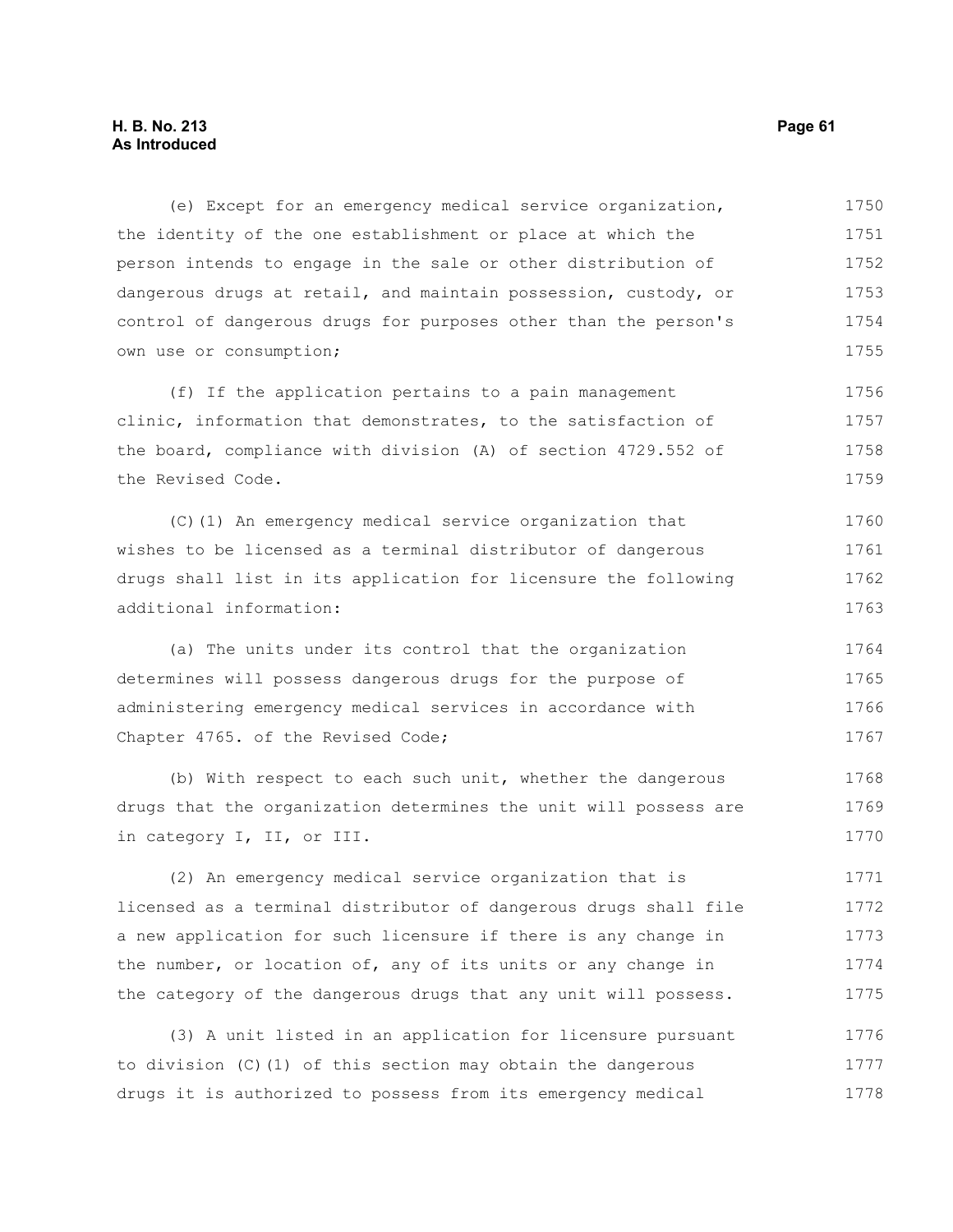# **H. B. No. 213 Page 62 As Introduced**

service organization or, on a replacement basis, from a hospital pharmacy. If units will obtain dangerous drugs from a hospital pharmacy, the organization shall file, and maintain in current form, the following items with the pharmacist who is responsible for the hospital's terminal distributor of dangerous drugs license: 1779 1780 1781 1782 1783 1784

(a) A copy of its standing orders or protocol; 1785

(b) A list of the personnel employed or used by the organization to provide emergency medical services in accordance with Chapter 4765. of the Revised Code, who are authorized to possess the drugs, which list also shall indicate the personnel who are authorized to administer the drugs. 1786 1787 1788 1789 1790

(D) Each emergency medical service organization that applies for a terminal distributor of dangerous drugs license shall submit with its application the following: 1791 1792 1793

(1) A notarized copy of its standing orders or protocol, which orders or protocol shall be signed by a physician and specify the dangerous drugs that its units may carry, expressed in standard dose units; 1794 1795 1796 1797

(2) A list of the personnel employed or used by the organization to provide emergency medical services in accordance with Chapter 4765. of the Revised Code. 1798 1799 1800

An emergency medical service organization that is licensed as a terminal distributor shall notify the board immediately of any changes in its standing orders or protocol. 1801 1802 1803

(E) There shall be six categories of terminal distributor of dangerous drugs licenses, which categories shall be as follows: 1804 1805 1806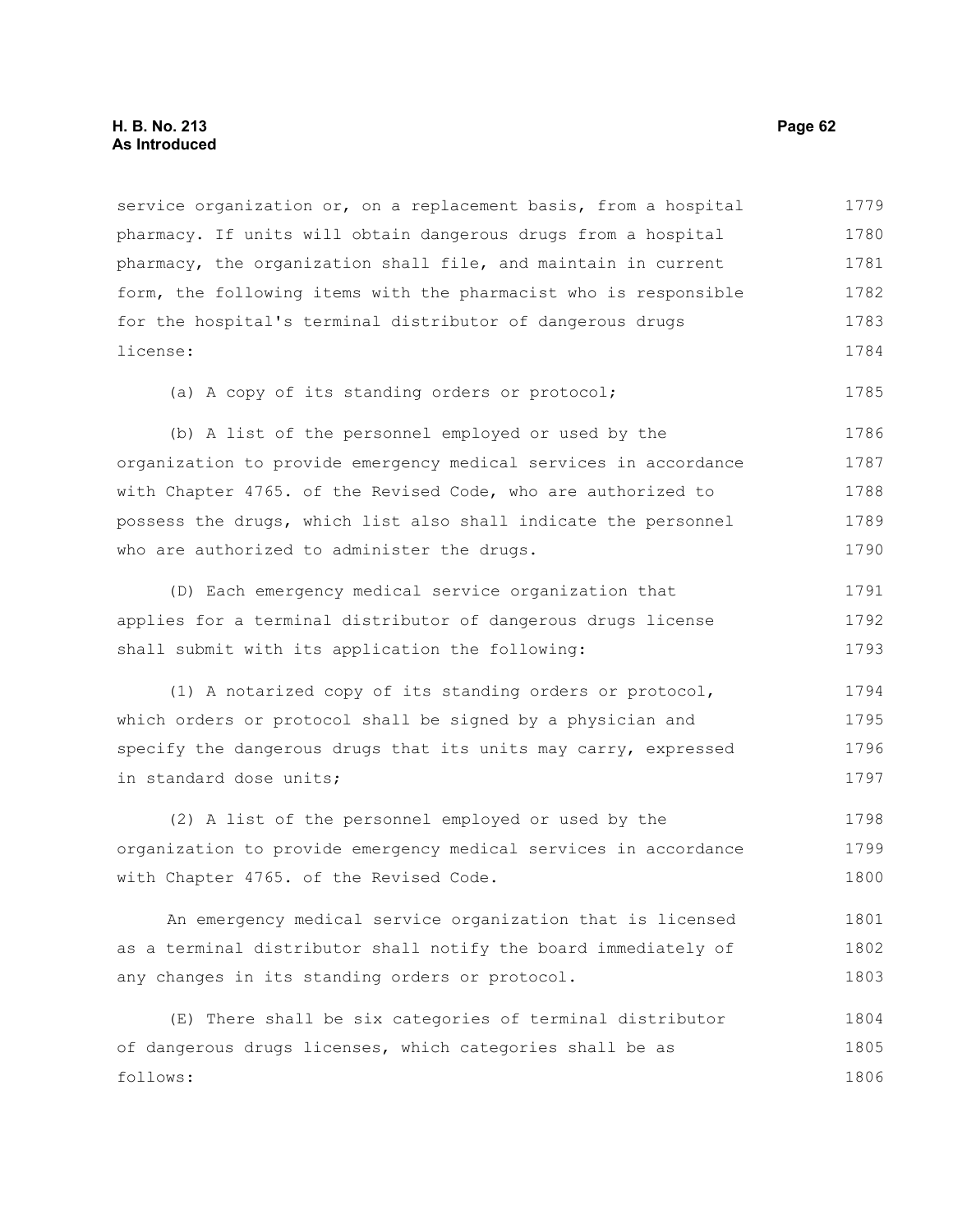# **H. B. No. 213 Page 63 As Introduced**

(1) Category I license. A person who obtains this license 1807

dangerous drugs described in category I. (2) Limited category I license. A person who obtains this license may possess, have custody or control of, and distribute 1809 1810 1811

may possess, have custody or control of, and distribute only the

only the dangerous drugs described in category I that were listed in the application for licensure. 1812 1813

(3) Category II license. A person who obtains this license may possess, have custody or control of, and distribute only the dangerous drugs described in category I and category II. 1814 1815 1816

(4) Limited category II license. A person who obtains this license may possess, have custody or control of, and distribute only the dangerous drugs described in category I or category II that were listed in the application for licensure. 1817 1818 1819 1820

(5) Category III license, which may include a pain management clinic classification issued under section 4729.552 of the Revised Code. A person who obtains this license may possess, have custody or control of, and distribute the dangerous drugs described in category I, category II, and category III. If the license includes a pain management clinic classification, the person may operate a pain management clinic. 1821 1822 1823 1824 1825 1826 1827

(6) Limited category III license. A person who obtains this license may possess, have custody or control of, and distribute only the dangerous drugs described in category I, category II, or category III that were listed in the application for licensure. 1828 1829 1830 1831 1832

(F) Except for an application made on behalf of an animal shelter, if an applicant for licensure as a limited category I, II, or III terminal distributor of dangerous drugs intends to 1833 1834 1835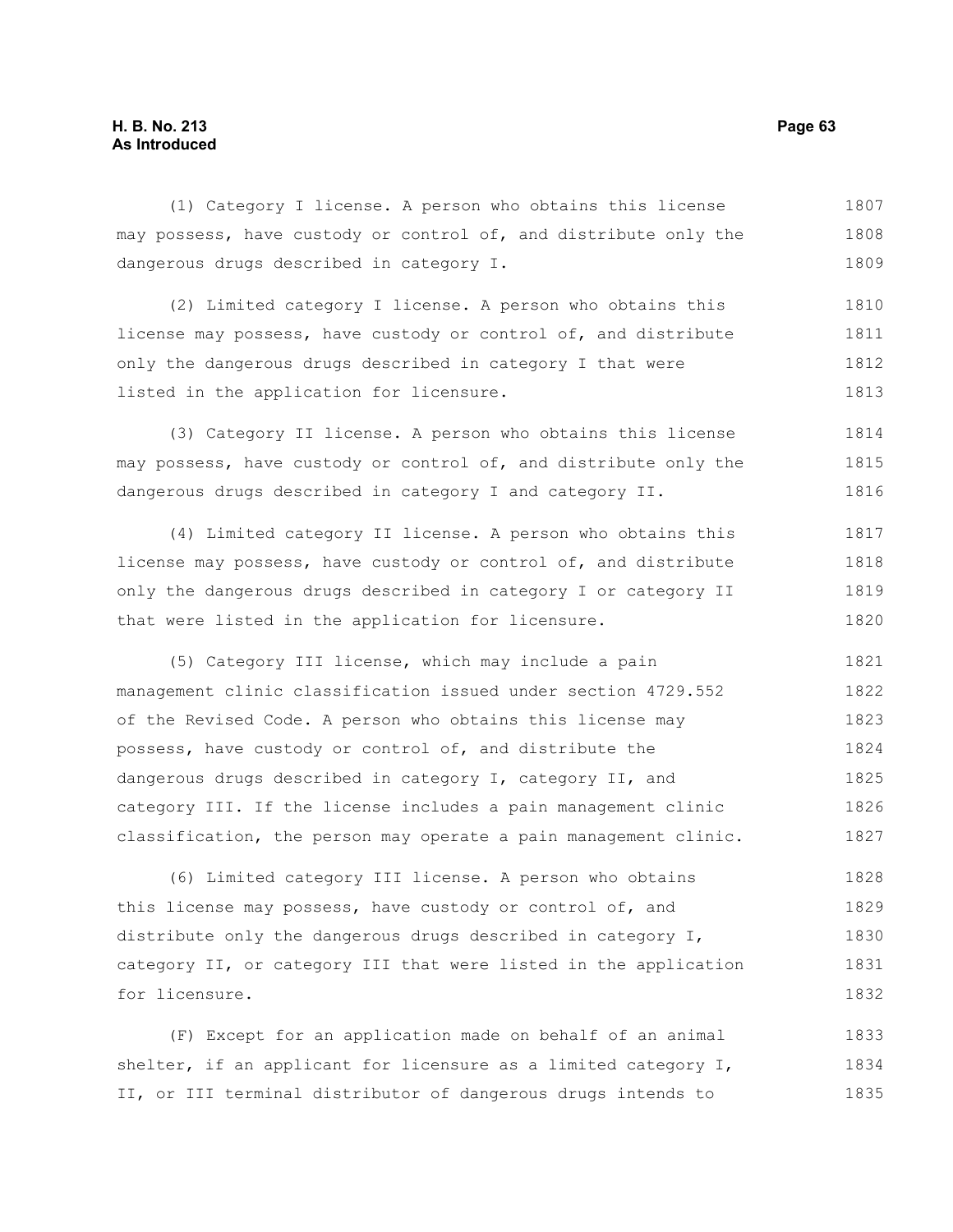# **H. B. No. 213 Page 64 As Introduced**

administer dangerous drugs to a person or animal, the applicant shall submit, with the application, a notarized copy of its protocol or standing orders, which protocol or orders shall be signed by a licensed health professional authorized to prescribe drugs, specify the dangerous drugs to be administered, and list personnel who are authorized to administer the dangerous drugs in accordance with federal law or the law of this state. An application made on behalf of an animal shelter shall include a notarized list of the dangerous drugs to be administered to animals and the personnel who are authorized to administer the drugs to animals in accordance with section 4729.532 of the Revised Code. After obtaining a terminal distributor license, a licensee shall notify the board immediately of any changes in its protocol or standing orders, or in such personnel. 1836 1837 1838 1839 1840 1841 1842 1843 1844 1845 1846 1847 1848 1849

(G)(1) Except as provided in division (G)(2) of this section, each applicant for licensure as a terminal distributor of dangerous drugs shall submit, with the application, a license fee determined as follows: 1850 1851 1852 1853

(a) For a category I or limited category I license, fortyfive ninety dollars; 1854 1855

(b) For a category II or limited category II license, onetwo hundred twelve twenty-five dollars and fifty cents; 1856 1857

(c) For a category III license, including a license with a pain management clinic classification issued under section 4729.552 of the Revised Code, or a limited category III license, one-three hundred fifty-dollars. 1858 1859 1860 1861

(2) For a professional association, corporation, partnership, or limited liability company organized for the purpose of practicing veterinary medicine, the fee shall be 1862 1863 1864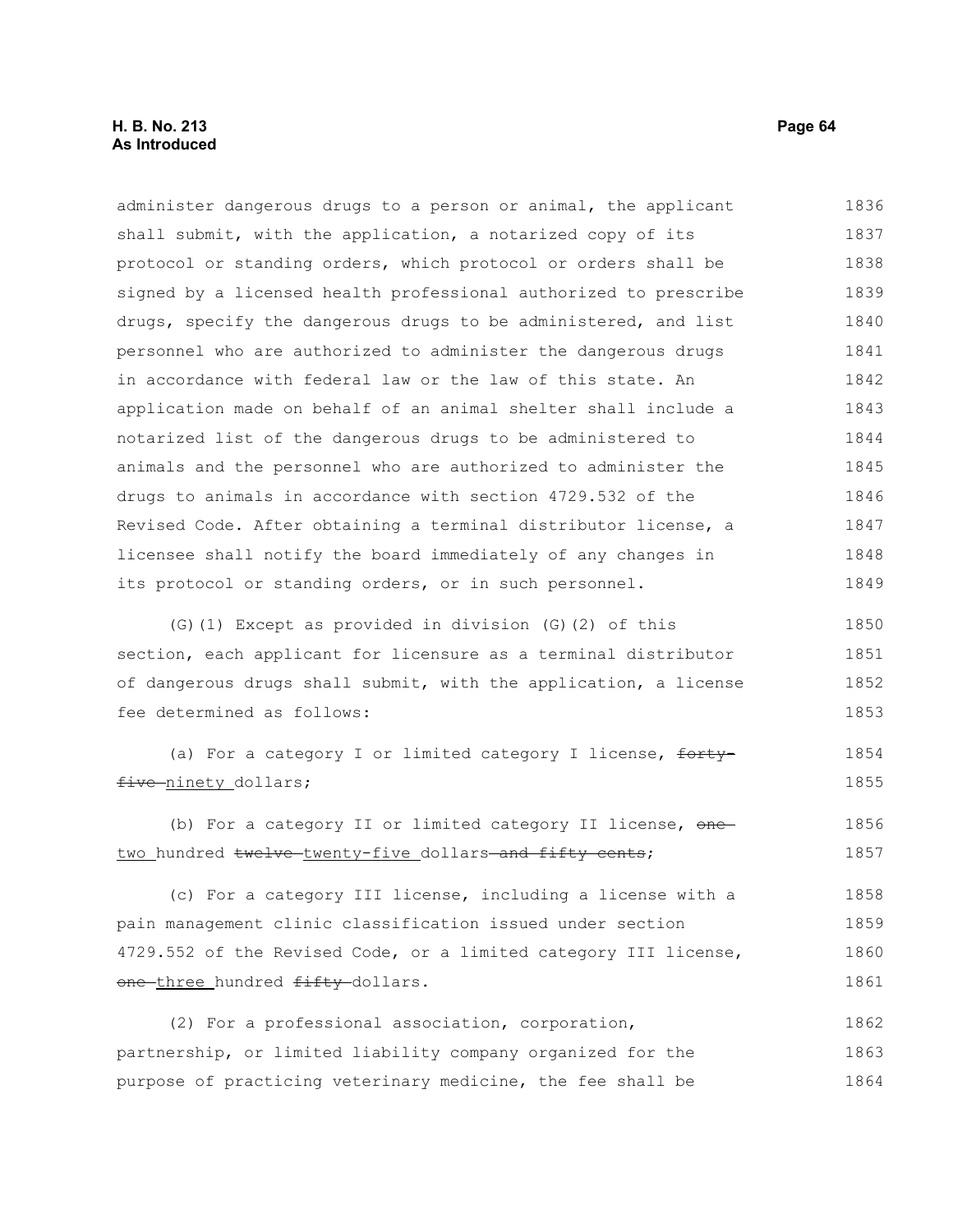#### forty dollars. (3) Fees assessed under divisions (G)(1) and (2) of this section shall not be returned if the applicant fails to qualify for registration. (H)(1) The board shall issue a terminal distributor of dangerous drugs license to each person who submits an application for such licensure in accordance with this section, pays the required license fee, is determined by the board to meet the requirements set forth in section 4729.55 of the 1865 1866 1867 1868 1869 1870 1871 1872 1873

Revised Code, and satisfies any other applicable requirements of this section. 1874 1875

(2) The license of a person other than an emergency medical service organization shall describe the one establishment or place at which the licensee may engage in the sale or other distribution of dangerous drugs at retail and maintain possession, custody, or control of dangerous drugs for purposes other than the licensee's own use or consumption. The one establishment or place shall be that which is described in the application for licensure. 1876 1877 1878 1879 1880 1881 1882 1883

No such license shall authorize or permit the terminal distributor of dangerous drugs named in it to engage in the sale or other distribution of dangerous drugs at retail or to maintain possession, custody, or control of dangerous drugs for any purpose other than the distributor's own use or consumption, at any establishment or place other than that described in the license, except that an agent or employee of an animal shelter may possess and use dangerous drugs in the course of business as provided in division (D) of section 4729.532 of the Revised Code. 1884 1885 1886 1887 1888 1889 1890 1891 1892 1893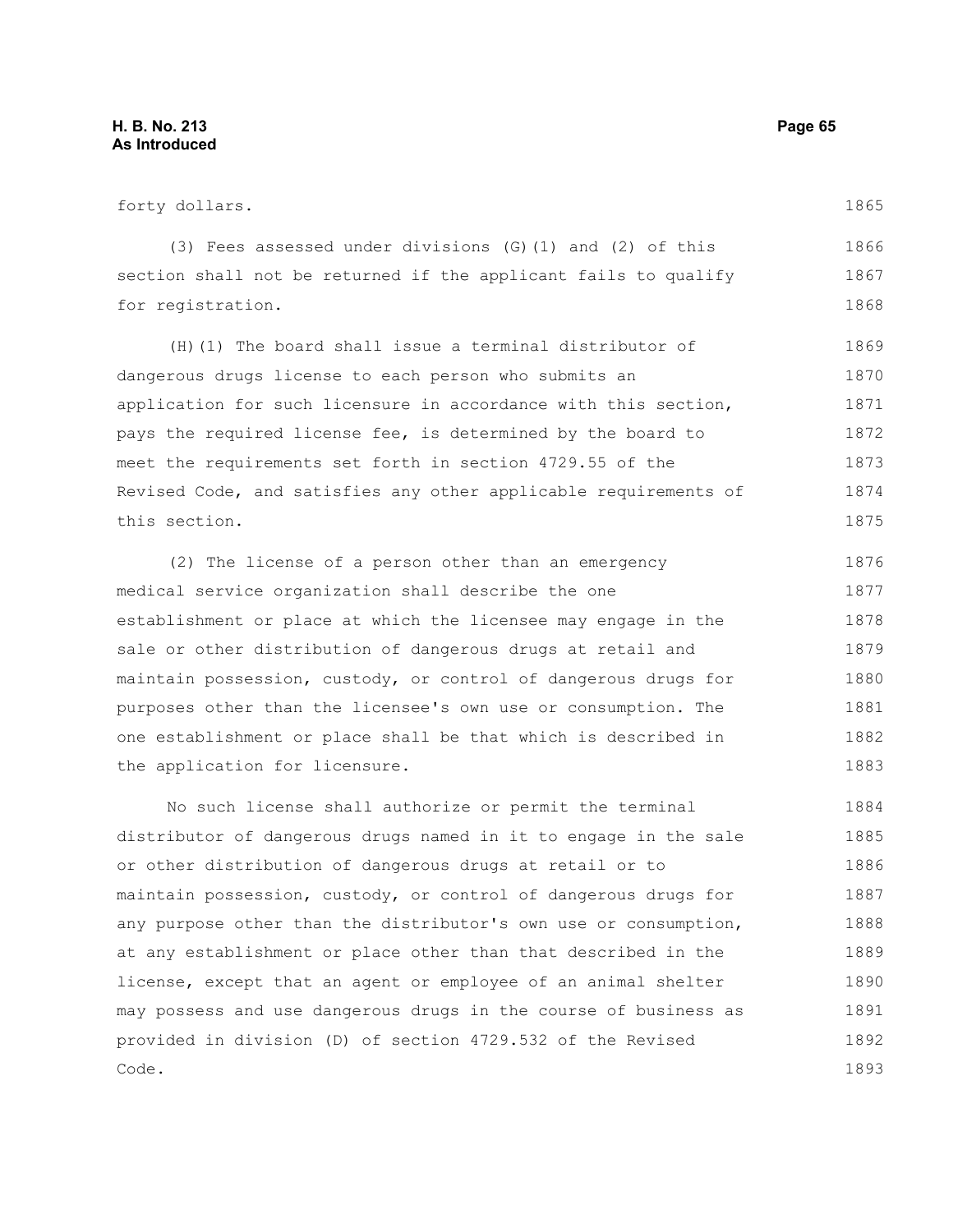# **H. B. No. 213 Page 66 As Introduced**

(3) The license of an emergency medical service organization shall cover and describe all the units of the organization listed in its application for licensure. 1894 1895 1896

(4) The license of every terminal distributor of dangerous drugs shall indicate, on its face, the category of licensure. If the license is a limited category I, II, or III license, it shall specify, and shall authorize the licensee to possess, have custody or control of, and distribute only, the dangerous drugs that were listed in the application for licensure. 1897 1898 1899 1900 1901 1902

(I) All licenses issued pursuant to this section shall be effective for a period of twelve-twenty-four months from the first day of April of each-year biennium. A license shall be renewed by the board for a like period,  $-$ annually biennially, according to the provisions of this section, and the standard renewal procedure of Chapter 4745. of the Revised Code. A person who desires to renew a license shall submit an application for renewal and pay the required fee on or before the thirty-first day of March each of the expiration year. The fee required for the renewal of a license shall be the same as the fee paid for the license being renewed, and shall accompany the application for renewal. 1903 1904 1905 1906 1907 1908 1909 1910 1911 1912 1913 1914

A license that has not been renewed during March in any of the expiration year and by the first day of May of the same year may be reinstated only upon payment of the required renewal fee and a penalty fee of fifty-five dollars. 1915 1916 1917 1918

(J)(1) No emergency medical service organization that is licensed as a terminal distributor of dangerous drugs shall fail to comply with division (C)(2) or (3) of this section. 1919 1920 1921

(2) No emergency medical service organization that is 1922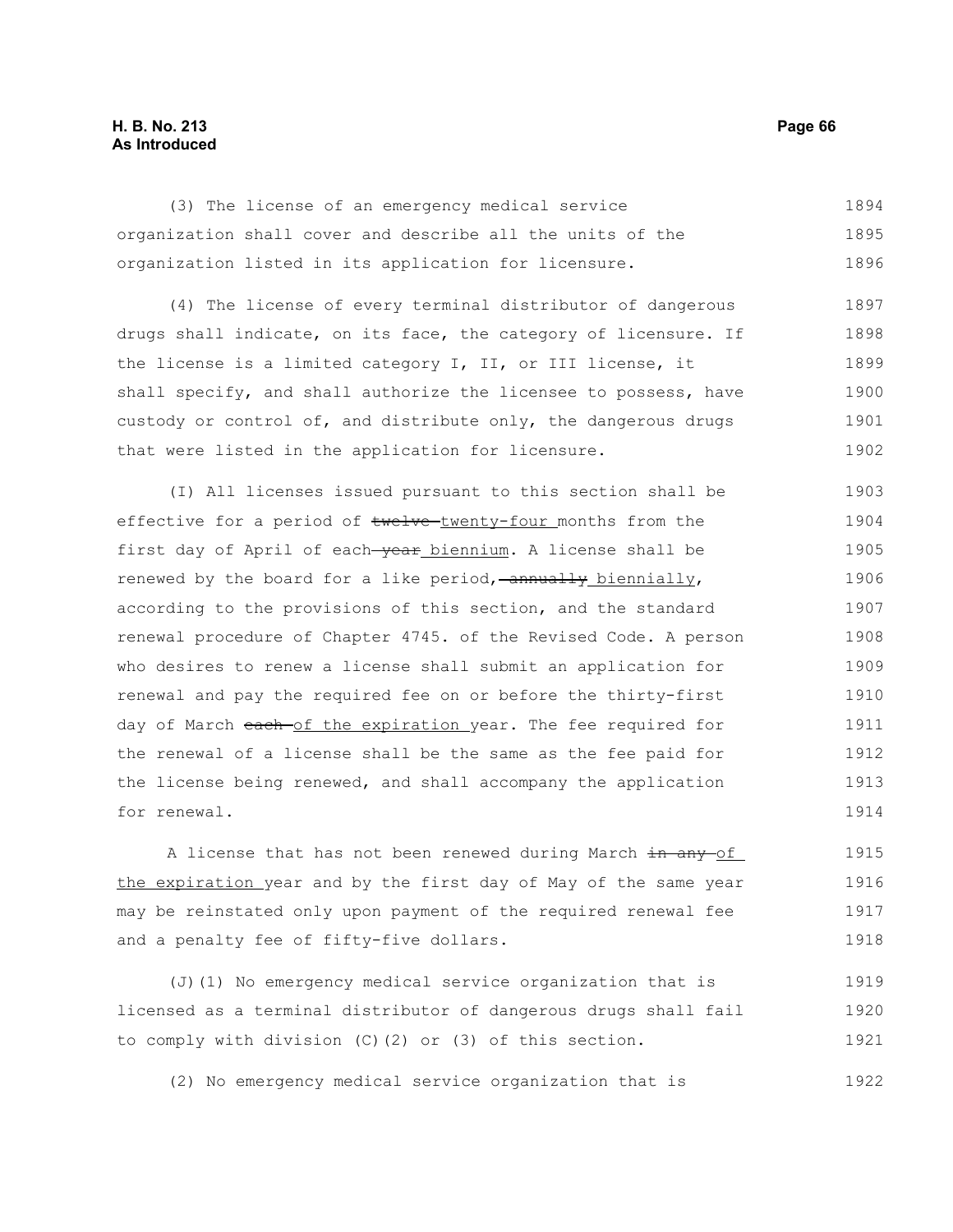licensed as a terminal distributor of dangerous drugs shall fail to comply with division (D) of this section. (3) No licensed terminal distributor of dangerous drugs shall possess, have custody or control of, or distribute dangerous drugs that the terminal distributor is not entitled to possess, have custody or control of, or distribute by virtue of its category of licensure. (4) No licensee that is required by division (F) of this section to notify the board of changes in its protocol or standing orders, or in personnel, shall fail to comply with that division. **Sec. 4735.06.** (A) Application for a license as a real estate broker shall be made to the superintendent of real estate on forms furnished by the superintendent and filed with the superintendent and shall be signed by the applicant or its members or officers. Each application shall state the name of the person applying and the location of the place of business for which the license is desired, and give such other information as the superintendent requires in the form of application prescribed by the superintendent. If the applicant is a partnership, limited liability company, limited liability partnership, or association, the names of all the members also shall be stated, and, if the applicant is a corporation, the names of its president and of each of its officers also shall be stated. The superintendent 1923 1924 1925 1926 1927 1928 1929 1930 1931 1932 1933 1934 1935 1936 1937 1938 1939 1940 1941 1942 1943 1944 1945 1946 1947

has the right to reject the application of any partnership, association, limited liability company, limited liability

such partnership, association, limited liability company, limited liability partnership, or corporation is likely to

partnership, or corporation if the name proposed to be used by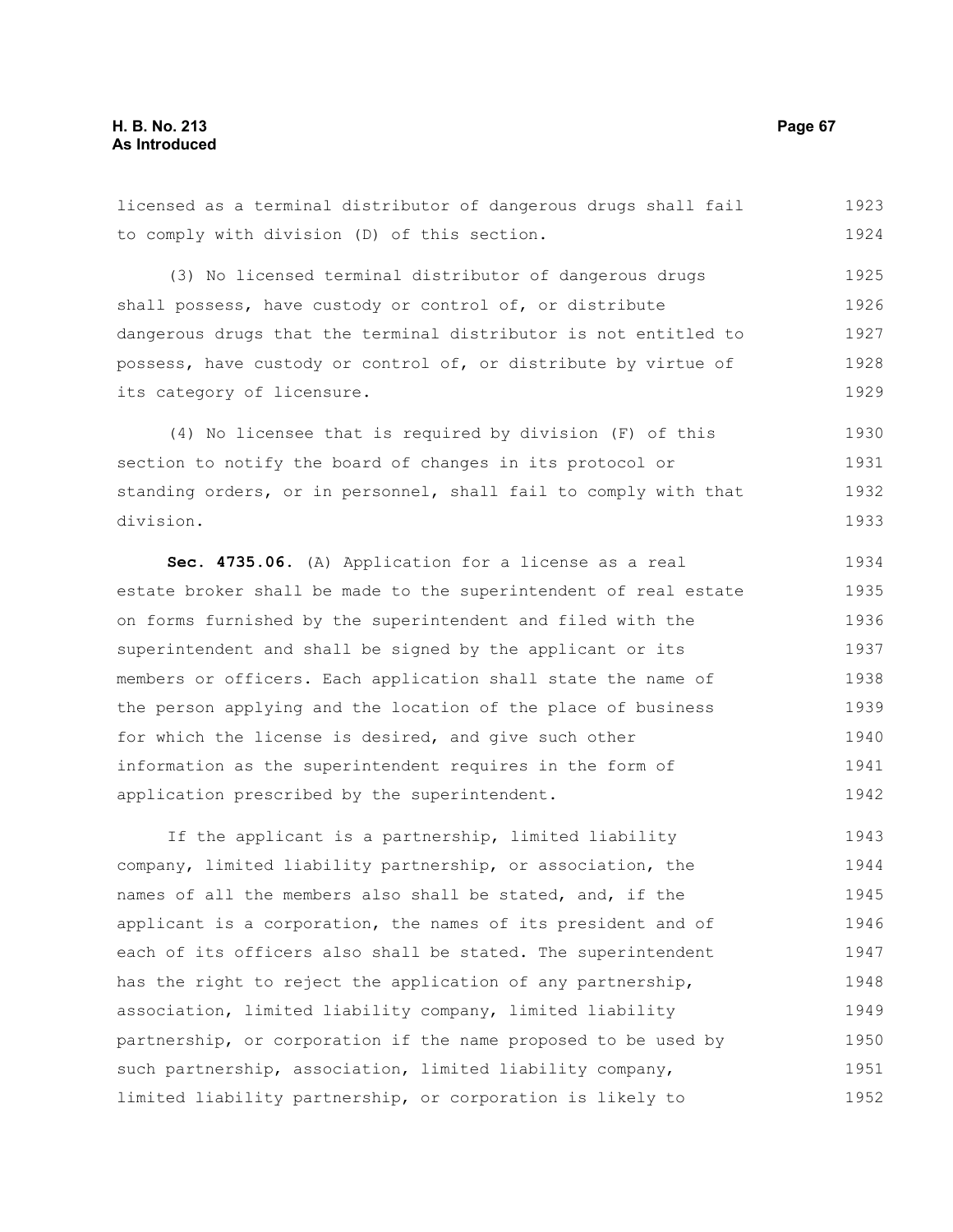mislead the public or if the name is not such as to distinguish it from the name of any existing partnership, association, limited liability company, limited liability partnership, or corporation licensed under this chapter, unless there is filed with the application the written consent of such existing partnership, association, limited liability company, limited liability partnership, or corporation, executed by a duly authorized representative of it, permitting the use of the name of such existing partnership, association, limited liability company, limited liability partnership, or corporation. 1953 1954 1955 1956 1957 1958 1959 1960 1961 1962

(B) A fee of one-two hundred dollars shall accompany the application for a real estate broker's license. The initial licensing period commences at the time the license is issued and ends on the applicant's first-second birthday thereafter. However, if the applicant was an inactive or active salesperson immediately preceding application for a broker's license, then the initial licensing period shall commence at the time the broker's license is issued and ends on the date the licensee's continuing education is due as set when the applicant was a salesperson. The application fee shall be nonrefundable. A fee of one two hundred dollars shall be charged by the superintendent for each successive application made by an applicant. In the case of issuance of a three-year license, upon passing the examination, or upon waiver of the examination requirement, if the superintendent determines it is necessary, the applicant shall submit an additional fee determined by the superintendent based upon the number of years remaining in a real estate salesperson's licensing period. 1963 1964 1965 1966 1967 1968 1969 1970 1971 1972 1973 1974 1975 1976 1977 1978 1979 1980

(C) One dollar Two dollars of each application fee for a real estate broker's license shall be credited to the real estate education and research fund, which is hereby created in 1981 1982 1983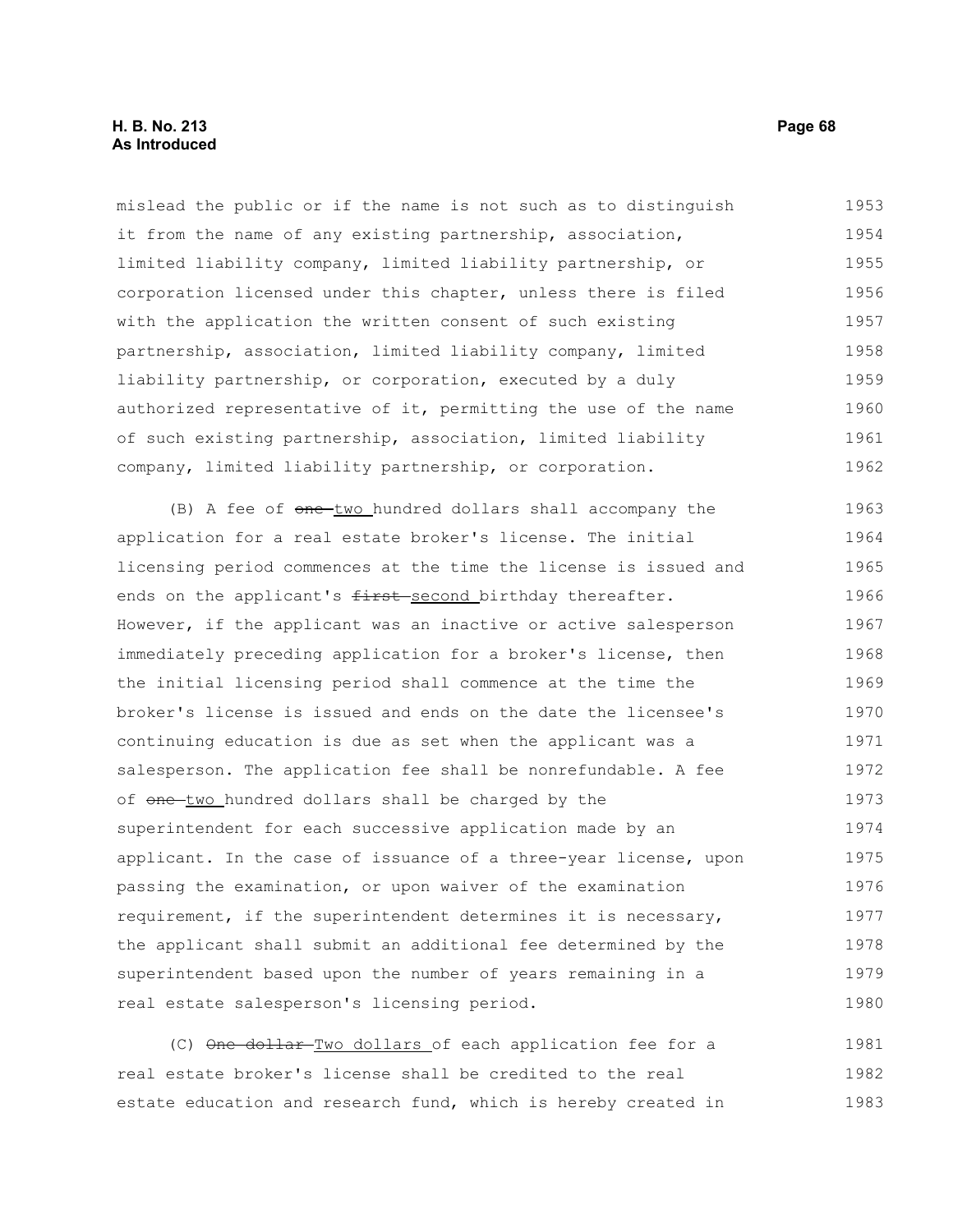the state treasury. The Ohio real estate commission may use the fund in discharging the duties prescribed in divisions (E), (F), (G), and (H) of section 4735.03 of the Revised Code and shall use it in the advancement of education and research in real estate at any institution of higher education in the state, or in contracting with any such institution or a trade organization for a particular research or educational project in the field of real estate, or in advancing loans, not exceeding two thousand dollars, to applicants for salesperson licenses, to defray the costs of satisfying the educational requirements of division (F) of section 4735.09 of the Revised Code. Such loans shall be made according to rules established by the commission under the procedures of Chapter 119. of the Revised Code, and they shall be repaid to the fund within three years of the time they are made. No more than ten thousand dollars shall be lent from the fund in any one year. 1984 1985 1986 1987 1988 1989 1990 1991 1992 1993 1994 1995 1996 1997 1998 1999

The governor may appoint a representative from the executive branch to be a member ex officio of the commission for the purpose of advising on research requests or educational projects. The commission shall report to the general assembly on the third Tuesday after the third Monday in January of each year setting forth the total amount contained in the fund and the amount of each research grant that it has authorized and the amount of each research grant requested. A copy of all research reports shall be submitted to the state library of Ohio and the library of the legislative service commission. 2000 2001 2002 2003 2004 2005 2006 2007 2008 2009

(D) If the superintendent, with the consent of the commission, enters into an agreement with a national testing service to administer the real estate broker's examination, pursuant to division (A) of section 4735.07 of the Revised Code, the superintendent may require an applicant to pay the testing 2010 2011 2012 2013 2014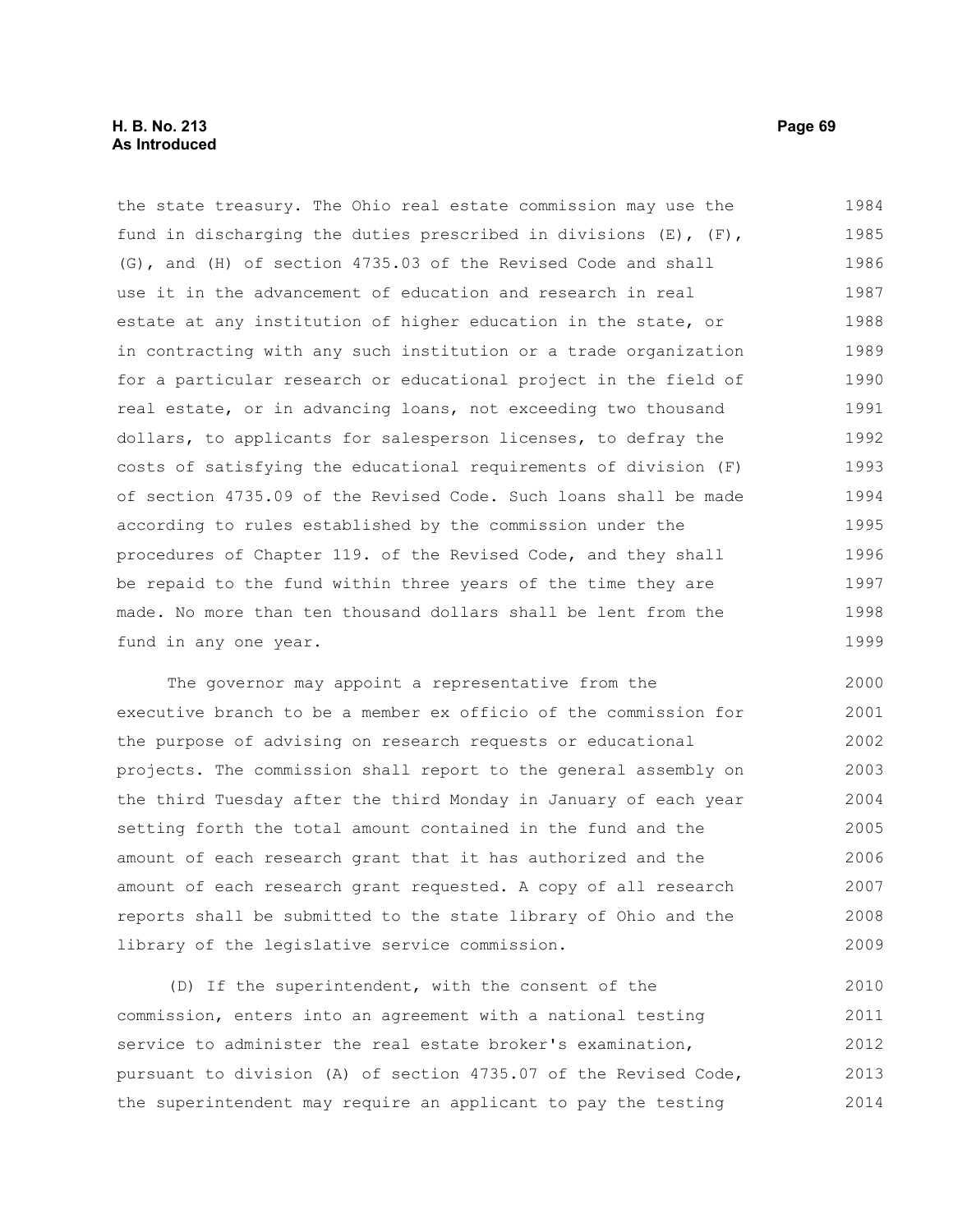#### **H. B. No. 213 Page 70 As Introduced**

service's examination fee directly to the testing service. If the superintendent requires the payment of the examination fee directly to the testing service, each applicant shall submit to the superintendent a processing fee in an amount determined by the Ohio real estate commission pursuant to division (A)(2) of section 4735.10 of the Revised Code. 2015 2016 2017 2018 2019 2020

**Sec. 4735.09.** (A) Application for a license as a real estate salesperson shall be made to the superintendent of real estate on forms furnished by the superintendent and signed by the applicant. The application shall be in the form prescribed by the superintendent and shall contain such information as is required by this chapter and the rules of the Ohio real estate commission. The application shall be accompanied by the recommendation of the real estate broker with whom the applicant is associated or with whom the applicant intends to be associated, certifying that the applicant is honest, truthful, and of good reputation, has not been convicted of a felony or a crime involving moral turpitude, and has not been finally adjudged by a court to have violated any municipal, state, or federal civil rights laws relevant to the protection of purchasers or sellers of real estate, which conviction or adjudication the applicant has not disclosed to the superintendent, and recommending that the applicant be admitted to the real estate salesperson examination. 2021 2022 2023 2024 2025 2026 2027 2028 2029 2030 2031 2032 2033 2034 2035 2036 2037 2038

(B) A fee of  $s$ ixty one hundred twenty dollars shall accompany the application, which fee includes the fee for the initial year of the-licensing period, if a license is issued. The initial year of the licensing period commences at the time the license is issued and ends on the applicant's first-second birthday thereafter. The application fee shall be nonrefundable. A fee of  $s$ ixty-one hundred twenty dollars shall be charged by 2039 2040 2041 2042 2043 2044 2045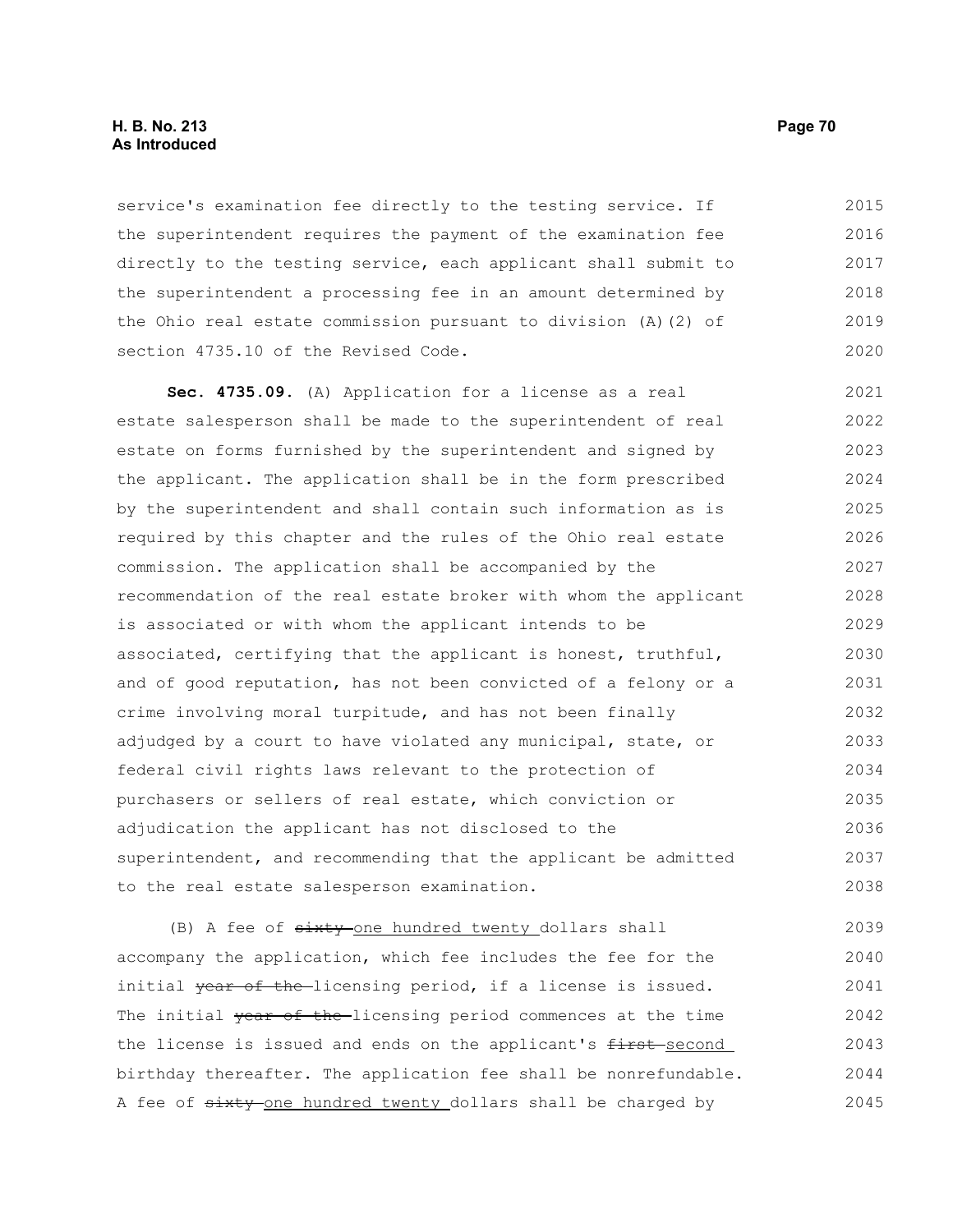# **H. B. No. 213 Page 71 As Introduced**

the superintendent for each successive application made by the applicant. One dollar Two dollars of each application fee shall be credited to the real estate education and research fund. 2046 2047 2048

(C) There shall be no limit placed on the number of times an applicant may retake the examination. 2049 2050

(D) The superintendent, with the consent of the commission, may enter into an agreement with a recognized national testing service to administer the real estate salesperson's examination under the superintendent's supervision and control, consistent with the requirements of this chapter as to the contents of the examination. 2051 2052 2053 2054 2055 2056

If the superintendent, with the consent of the commission, enters into an agreement with a national testing service to administer the real estate salesperson's examination, the superintendent may require an applicant to pay the testing service's examination fee directly to the testing service. If the superintendent requires the payment of the examination fee directly to the testing service, each applicant shall submit to the superintendent a processing fee in an amount determined by the Ohio real estate commission pursuant to division (A)(1) of section 4735.10 of the Revised Code. 2057 2058 2059 2060 2061 2062 2063 2064 2065 2066

(E) The superintendent shall issue a real estate salesperson's license when satisfied that the applicant has received a passing score on each portion of the salesperson's examination as determined by rule by the real estate commission, except that the superintendent may waive one or more of the requirements of this section in the case of an applicant who is a licensed real estate salesperson in another state pursuant to a reciprocity agreement with the licensing authority of the state from which the applicant holds a valid real estate 2067 2068 2069 2070 2071 2072 2073 2074 2075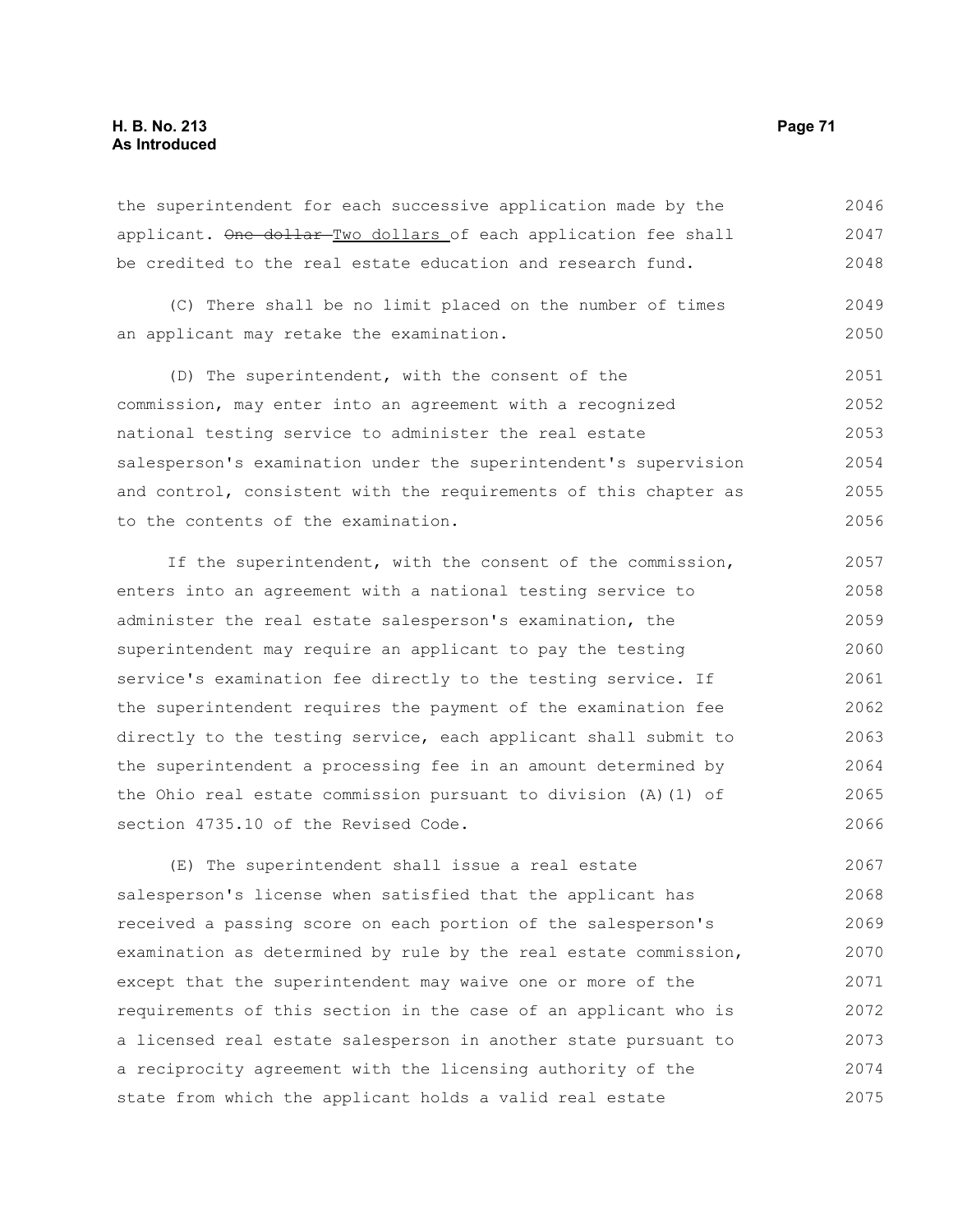salesperson's license.

2076

| (F) No applicant for a salesperson's license shall take<br>the salesperson's examination who has not established to the<br>satisfaction of the superintendent that the applicant: | 2077 |
|-----------------------------------------------------------------------------------------------------------------------------------------------------------------------------------|------|
|                                                                                                                                                                                   | 2078 |
|                                                                                                                                                                                   | 2079 |

(1) Is honest, truthful, and of good reputation; 2080

(2)(a) Has not been convicted of a felony or crime of moral turpitude or, if the applicant has been so convicted, the superintendent has disregarded the conviction because the applicant has proven to the superintendent, by a preponderance of the evidence, that the applicant's activities and employment record since the conviction show that the applicant is honest, truthful, and of good reputation, and there is no basis in fact for believing that the applicant again will violate the laws involved; 2081 2082 2083 2084 2085 2086 2087 2088 2089

(b) Has not been finally adjudged by a court to have violated any municipal, state, or federal civil rights laws relevant to the protection of purchasers or sellers of real estate or, if the applicant has been so adjudged, at least two years have passed since the court decision and the superintendent has disregarded the adjudication because the applicant has proven, by a preponderance of the evidence, that the applicant is honest, truthful, and of good reputation, and there is no basis in fact for believing that the applicant again will violate the laws involved. 2090 2091 2092 2093 2094 2095 2096 2097 2098 2099

(3) Has not, during any period in which the applicant was licensed under this chapter, violated any provision of, or any rule adopted pursuant to this chapter, or, if the applicant has violated such provision or rule, has established to the satisfaction of the superintendent that the applicant will not 2100 2101 2102 2103 2104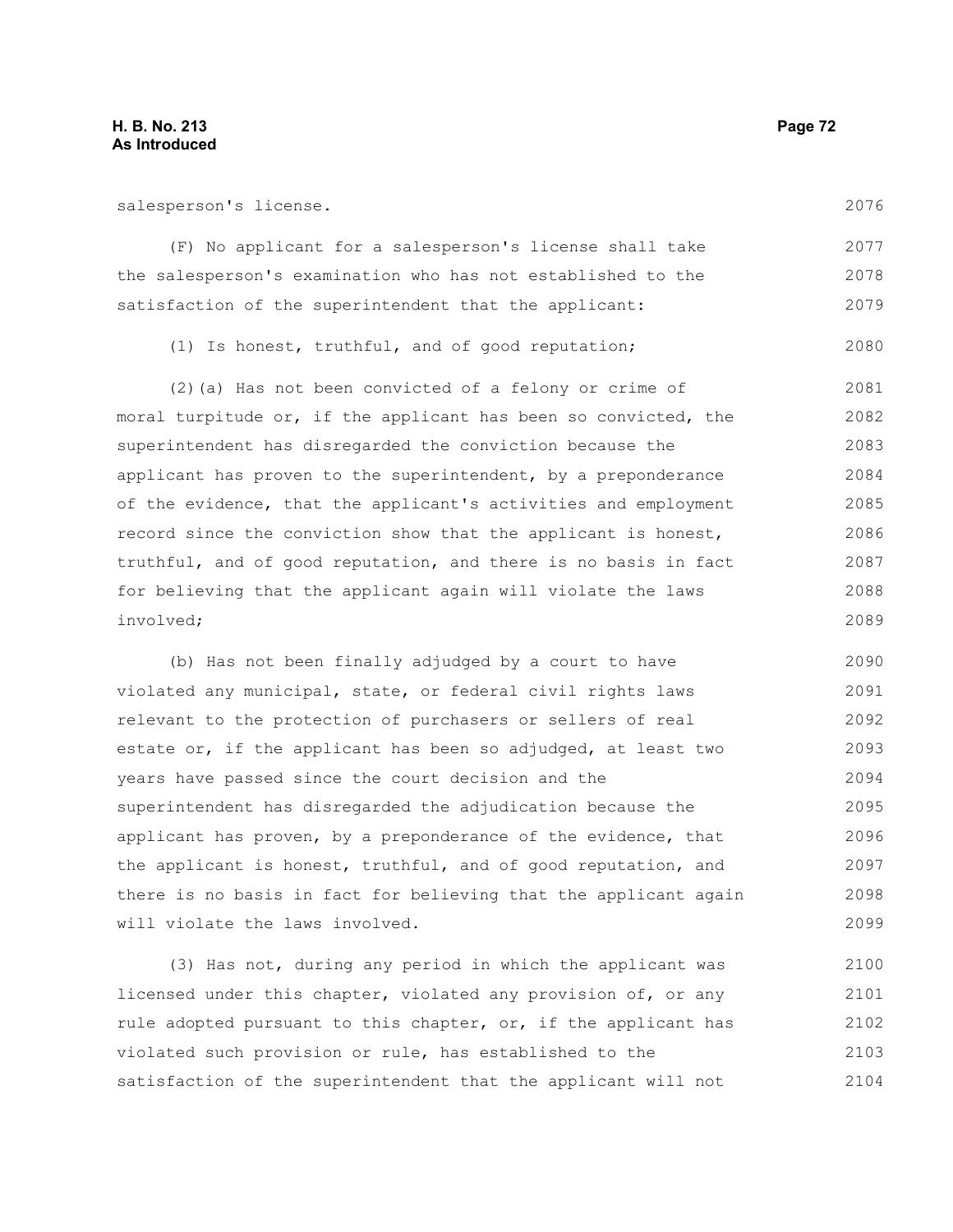again violate such provision or rule;

(4) Is at least eighteen years of age; (5) If born after the year 1950, has a high school diploma or its equivalent as recognized by the state department of education; (6) Has successfully completed at an institution of higher education all of the following: (a) Forty hours of classroom instruction in real estate practice; (b) Forty hours of classroom instruction that includes the subjects of Ohio real estate law, municipal, state, and federal civil rights law, new case law on housing discrimination, desegregation issues, and methods of eliminating the effects of prior discrimination. If feasible, the classroom instruction in Ohio real estate law shall be taught by a member of the faculty of an accredited law school. If feasible, the classroom instruction in municipal, state, and federal civil rights law, new case law on housing discrimination, desegregation issues, and methods of eliminating the effects of prior discrimination shall be taught by a staff member of the Ohio civil rights commission who is knowledgeable with respect to those subjects. The requirements of this division do not apply to an applicant who is admitted to practice before the supreme court. (c) Twenty hours of classroom instruction in real estate appraisal; (d) Twenty hours of classroom instruction in real estate 2106 2107 2108 2109 2110 2111 2112 2113 2114 2115 2116 2117 2118 2119 2120 2121 2122 2123 2124 2125 2126 2127 2128 2129 2130

finance. 2131

(G) Division (F)(6)(c) of this section does not apply to 2132

2105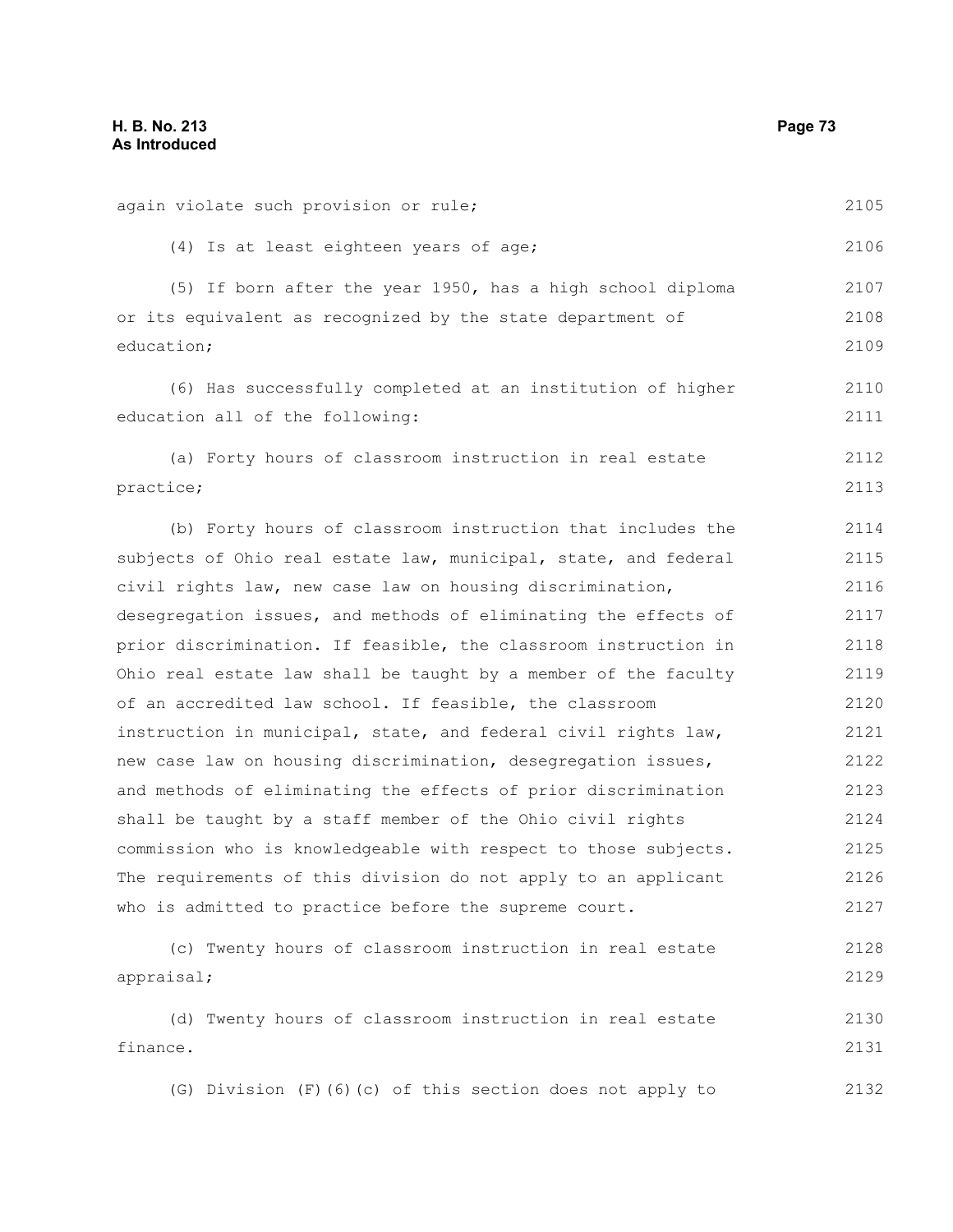any new applicant who holds a valid Ohio real estate appraiser license or certificate issued prior to the date of application for a real estate salesperson's license. 2133 2134 2135

(H) Any person who has not been licensed as a real estate salesperson or broker within a four-year period immediately preceding the person's current application for the salesperson's examination shall have successfully completed the prelicensure classroom instruction required by division (F)(6) of this section within a ten-year period immediately preceding the person's current application for the salesperson's examination. 2136 2137 2138 2139 2140 2141 2142

(I) Not earlier than the date of issue of a real estate salesperson's license to a licensee, but not later than twelve twenty-four months after the date of issue of a real estate salesperson license to a licensee, the licensee shall submit proof satisfactory to the superintendent, on forms made available by the superintendent, of the completion of ten-twenty hours of classroom instruction that shall be completed in schools, seminars, and educational institutions approved by the commission. Approval of the curriculum and providers shall be granted according to rules adopted pursuant to section 4735.10 of the Revised Code. 2143 2144 2145 2146 2147 2148 2149 2150 2151 2152 2153

If proof of completion of the required instruction is not submitted within twelve-twenty-four months of the date a license is issued under this section, the licensee's license is suspended automatically without the taking of any action by the superintendent. The superintendent immediately shall notify the broker with whom such salesperson is associated of the suspension of the salesperson's license. A salesperson whose license has been suspended under this division shall have twelve months after the date of the suspension of the salesperson's 2154 2155 2156 2157 2158 2159 2160 2161 2162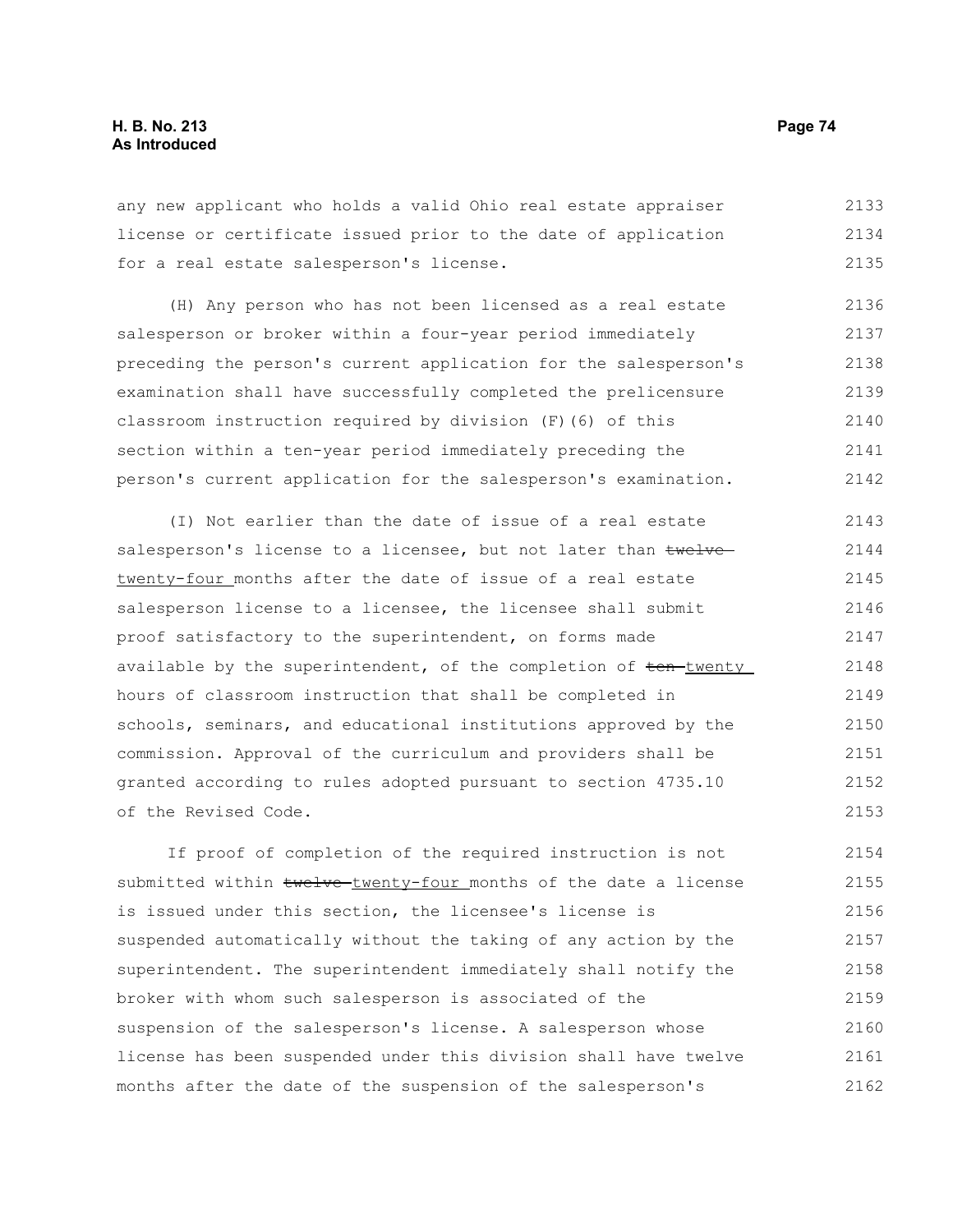## **H. B. No. 213 Page 75 As Introduced**

license to submit proof of successful completion of the instruction required under this division. No such license shall be reactivated by the superintendent until it is established, to the satisfaction of the superintendent, that the requirements of this division have been met and that the licensee is in compliance with this chapter. A licensee's license is revoked automatically without the taking of any action by the superintendent when the licensee fails to submit the required proof of completion of the education requirements under division (I) of this section within twelve months of the date the license is suspended. 2163 2164 2165 2166 2167 2168 2169 2170 2171 2172 2173

(J) Examinations shall be administered with reasonable accommodations in accordance with the requirements of the "Americans with Disabilities Act of 1990," 104 Stat. 327, 42 U.S.C. 12189. The contents of an examination shall be consistent with the classroom instructional requirements of division (F)(6) of this section. An applicant who has completed the classroom instructional requirements of division (F)(6) of this section at the time of application shall be examined no later than twelve months after the applicant is notified of the applicant's admission to the examination. 2174 2175 2176 2177 2178 2179 2180 2181 2182 2183

**Sec. 4735.14.** (A) Each license issued under this chapter, shall be valid without further recommendation or examination until it is placed in an inactive or resigned status, is revoked or suspended, or such license expires by operation of law. 2184 2185 2186 2187

(B) Except for a licensee who has placed the licensee's license in resigned status pursuant to section 4735.142 of the Revised Code, each licensed broker, brokerage, or salesperson shall file, on or before the date the Ohio real estate commission has adopted by rule for that licensee in accordance 2188 2189 2190 2191 2192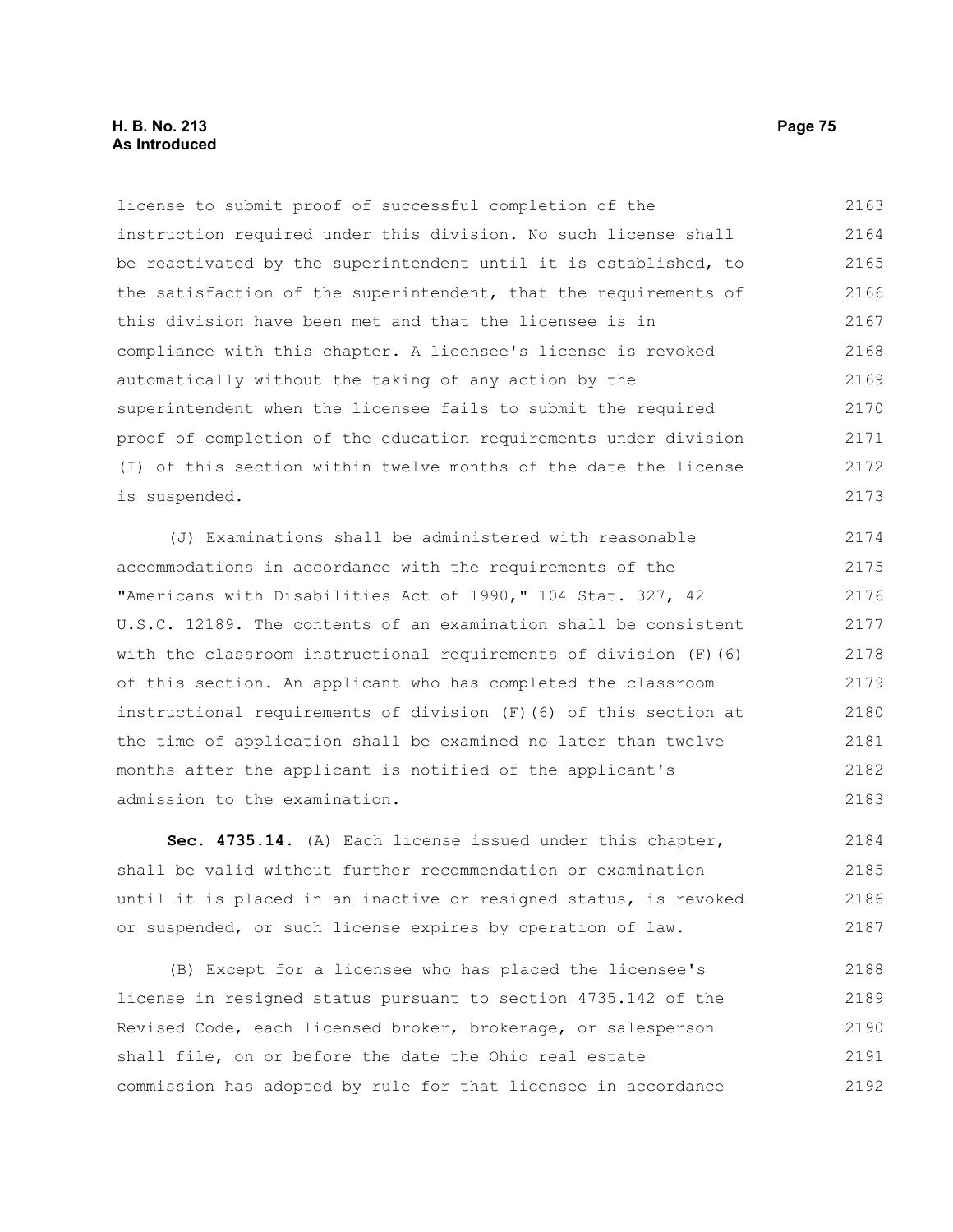with division (A)(2)(f) of section  $4735.10$  of the Revised Code, a notice of renewal on a form prescribed by the superintendent of real estate. The notice of renewal shall be mailed by the superintendent two months prior to the filing deadline to the personal residence address of each broker or salesperson that is on file with the division. If the licensee is a partnership, association, limited liability company, limited liability partnership, or corporation, the notice of renewal shall be mailed by the superintendent two months prior to the filing deadline to the brokerage's business address on file with the division. A licensee shall not renew the licensee's license any earlier than two months prior to the filing deadline. 2193 2194 2195 2196 2197 2198 2199 2200 2201 2202 2203 2204

(C) Except as otherwise provided in division (B) of this section, the license of any real estate broker, brokerage, or salesperson that fails to file a notice of renewal on or before the filing deadline of each ensuing year-biennium shall be suspended automatically without the taking of any action by the superintendent. A suspended license may be reactivated within twelve months of the date of suspension, provided that the renewal fee plus a penalty fee of fifty per cent of the renewal fee is paid to the superintendent. Failure to reactivate the license as provided in this division shall result in automatic revocation of the license without the taking of any action by the superintendent. No person, partnership, association, corporation, limited liability company, or limited partnership shall engage in any act or acts for which a real estate license is required while that entity's license is placed in an inactive or resigned status, or is suspended, or revoked. The commission shall adopt rules in accordance with Chapter 119. of the Revised Code to provide to licensees notice of suspension or revocation or both. 2205 2206 2207 2208 2209 2210 2211 2212 2213 2214 2215 2216 2217 2218 2219 2220 2221 2222 2223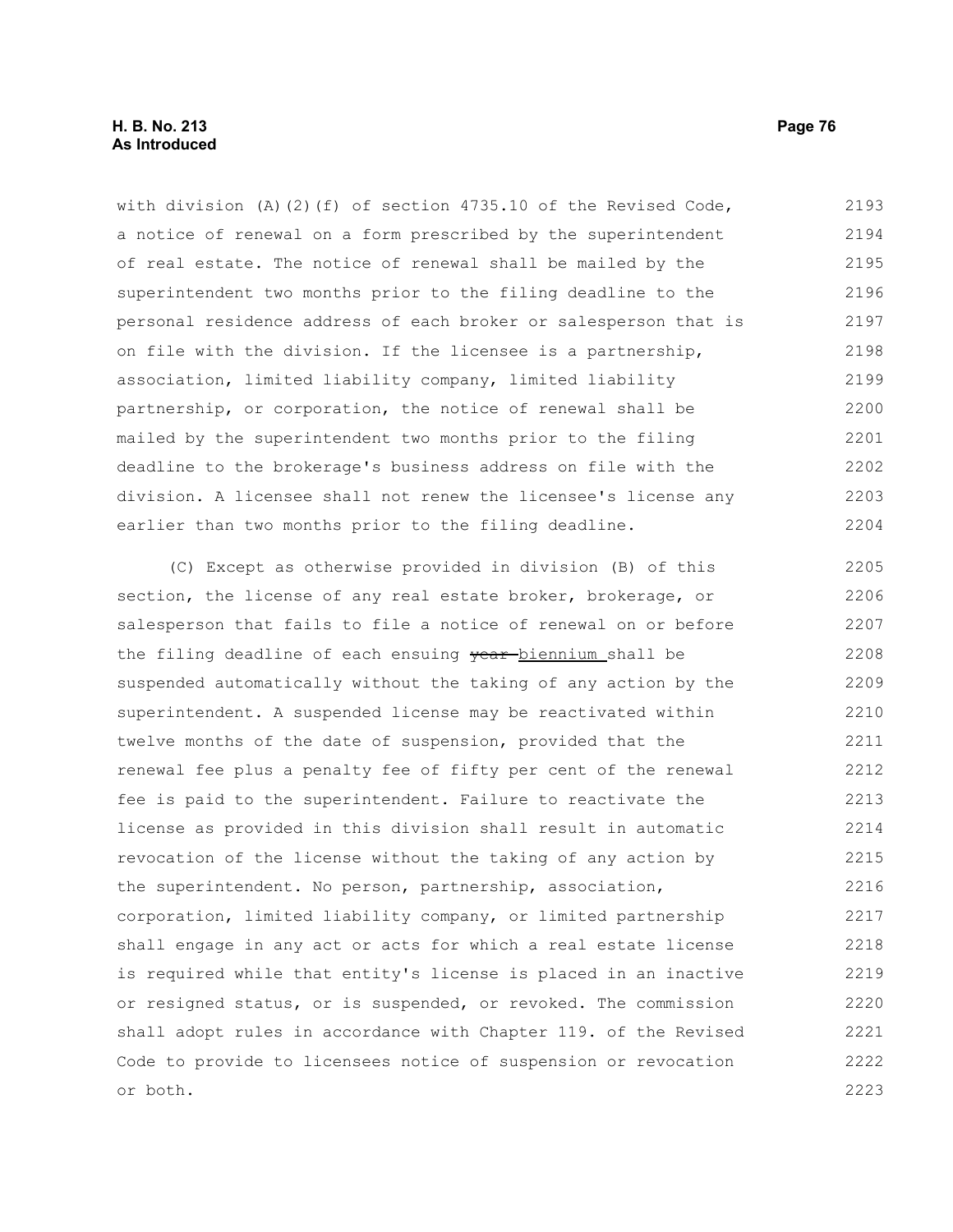(D) Each licensee shall notify the superintendent of a change in personal residence address. A licensee's failure to notify the superintendent of a change in personal residence address does not negate the requirement to file the license renewal by the required deadline established by the commission by rule under division (A)(2)(f) of section 4735.10 of the Revised Code. 2224 2225 2226 2227 2228 2229 2230

(E) The superintendent shall not renew a license if the licensee fails to comply with section 4735.141 of the Revised Code or is otherwise not in compliance with this chapter. 2231 2232 2233

(F) The superintendent shall make notice of successful renewal available electronically to licensees as soon as practicable, but not later than thirty days after receipt by the division of a complete application and renewal fee. This notice shall serve as a notice of renewal for purposes of section 4745.02 of the Revised Code. 2234 2235 2236 2237 2238 2239

**Sec. 4735.141.** (A) Except as otherwise provided in this division and except for a licensee who has placed the licensee's license in resigned status pursuant to section 4735.142 of the Revised Code, each person licensed under section 4735.07 or 4735.09 of the Revised Code shall submit proof satisfactory to the superintendent of real estate that the licensee has satisfactorily completed thirty hours of continuing education, as prescribed by the Ohio real estate commission pursuant to section 4735.10 of the Revised Code, on or before the licensee's birthday occurring three years after the licensee's date of initial licensure, and on or before the licensee's birthday every three years thereafter. 2240 2241 2242 2243 2244 2245 2246 2247 2248 2249 2250 2251

Persons licensed as real estate salespersons who subsequently become licensed real estate brokers shall continue 2252 2253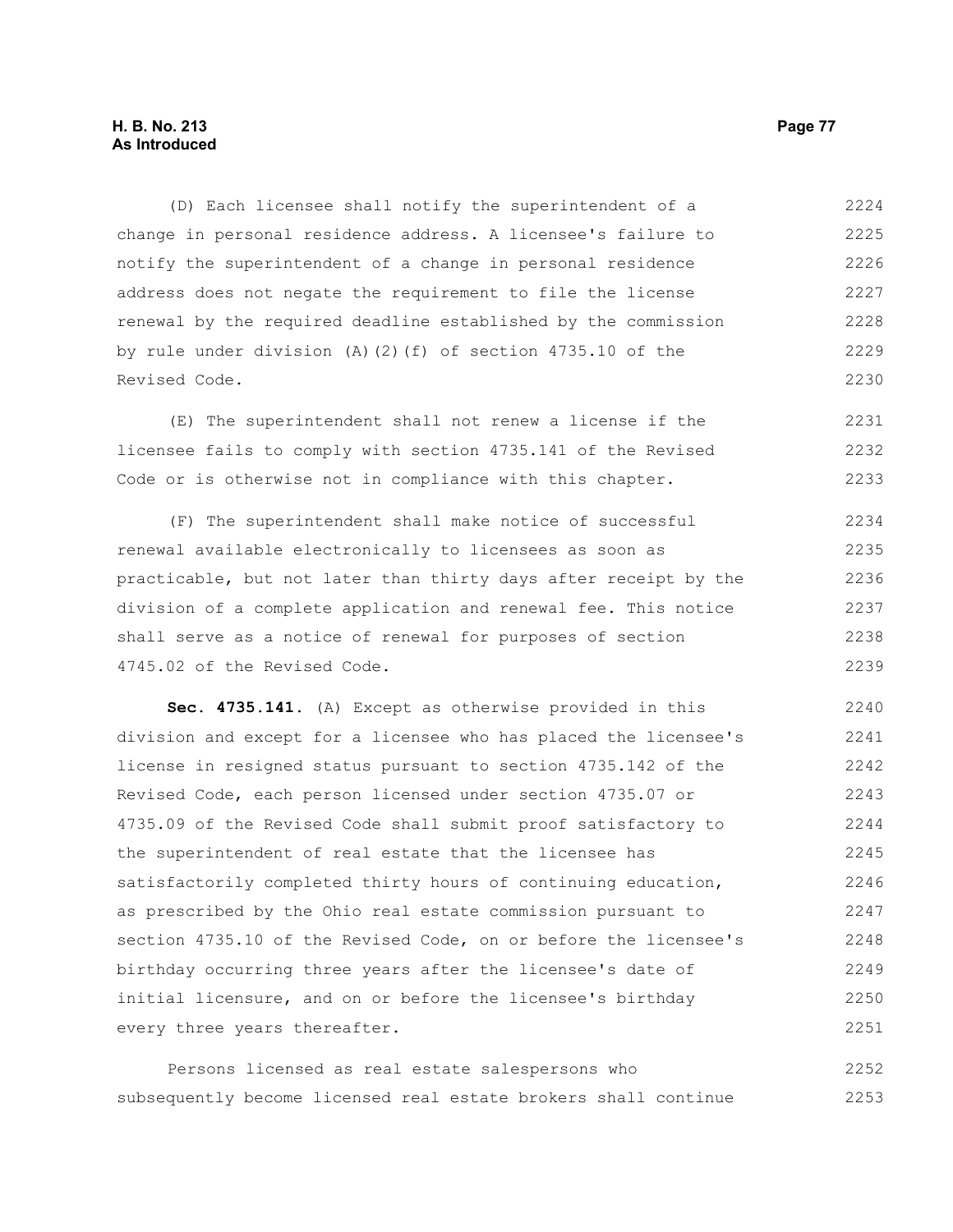## **H. B. No. 213 Page 78 As Introduced**

to submit proof of continuing education in accordance with the time period established in this section. 2254 2255

The requirements of this section shall not apply to any disabled licensee as provided in division (E) of this section. 2256 2257

Each licensee who is seventy years of age or older, within a continuing education reporting period, shall submit proof satisfactory to the superintendent of real estate that the licensee has satisfactorily completed a total of nine classroom hours of continuing education, including instruction in Ohio real estate law; recently enacted state and federal laws affecting the real estate industry; municipal, state, and federal civil rights law; and canons of ethics for the real estate industry as adopted by the commission. The required proof of completion shall be submitted on or before the licensee's birthday that falls in the third year of that continuing education reporting period. A licensee who is seventy years of age or older whose license is in an inactive status is exempt from the continuing education requirements specified in this section. The commission shall adopt reasonable rules in accordance with Chapter 119. of the Revised Code to carry out the purposes of this paragraph. 2258 2259 2260 2261 2262 2263 2264 2265 2266 2267 2268 2269 2270 2271 2272 2273 2274

(B)(1) The continuing education requirements of this section shall be completed in schools, seminars, and educational institutions approved by the commission. Such approval shall be given according to rules established by the commission under the procedures of Chapter 119. of the Revised Code, and shall not be limited to institutions providing two-year or four-year degrees. Each school, seminar, or educational institution approved under this division shall be open to all licensees on an equal basis. 2275 2276 2277 2278 2279 2280 2281 2282

(2) Unless online continuing education is prohibited by 2283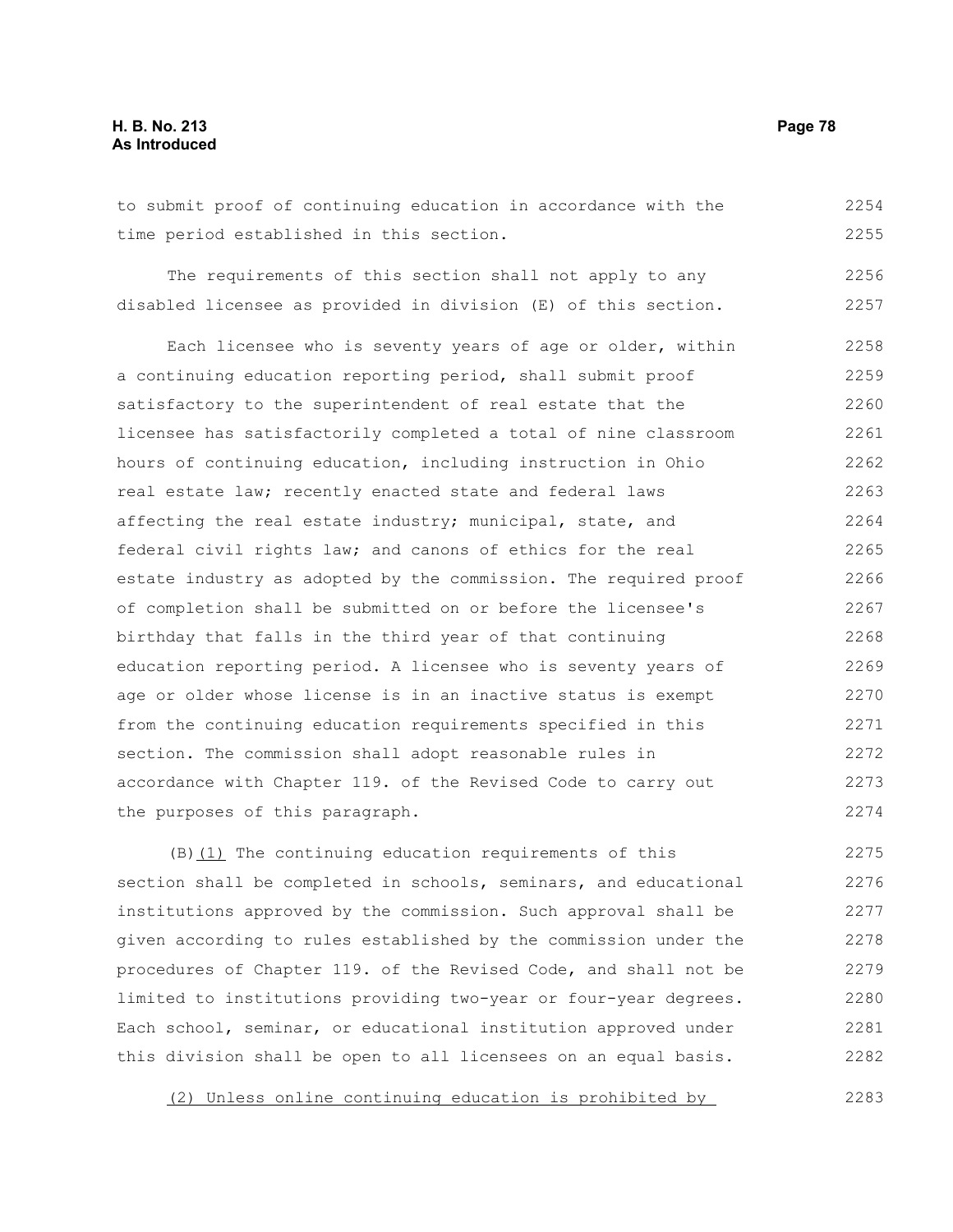| commission rule, a licensee may take up to half of the required | 2284 |
|-----------------------------------------------------------------|------|
| continuing education hours online.                              | 2285 |
|                                                                 |      |
| (3) A licensee may take more than half of the required          | 2286 |
| continuing education hours online if permitted by the           | 2287 |
| commission.                                                     | 2288 |
| (4) Nothing in this section requires the commission to          | 2289 |
| offer or permit online continuing education courses.            | 2290 |
| (C) If the requirements of this section are not met by a        | 2291 |
| licensee within the period specified, the licensee's license    | 2292 |
| shall be suspended automatically without the taking of any      | 2293 |
| action by the superintendent. The superintendent shall notify   | 2294 |
| the licensee of the license suspension, and such notification   | 2295 |
| shall be sent by regular mail to the personal residence address | 2296 |
| of the licensee that is on file with the division. Any license  | 2297 |
| so suspended shall remain suspended until it is reactivated by  | 2298 |
| the superintendent. No such license shall be reactivated until  | 2299 |
| it is established, to the satisfaction of the superintendent,   | 2300 |
| that the requirements of this section have been met. If the     | 2301 |
| requirements of this section are not met within twelve months   | 2302 |
| from the date the license was suspended, the license shall be   | 2303 |
| revoked automatically without the taking of any action by the   | 2304 |
| superintendent.                                                 | 2305 |
|                                                                 |      |

(D) If the license of a real estate broker is suspended pursuant to division (C) of this section, the license of a real estate salesperson associated with that broker correspondingly is suspended pursuant to division (H) of section 4735.20 of the Revised Code. A sole broker shall notify affiliated salespersons of the suspension in writing within three days of receiving the notice required by division (C) of this section. 2306 2307 2308 2309 2310 2311 2312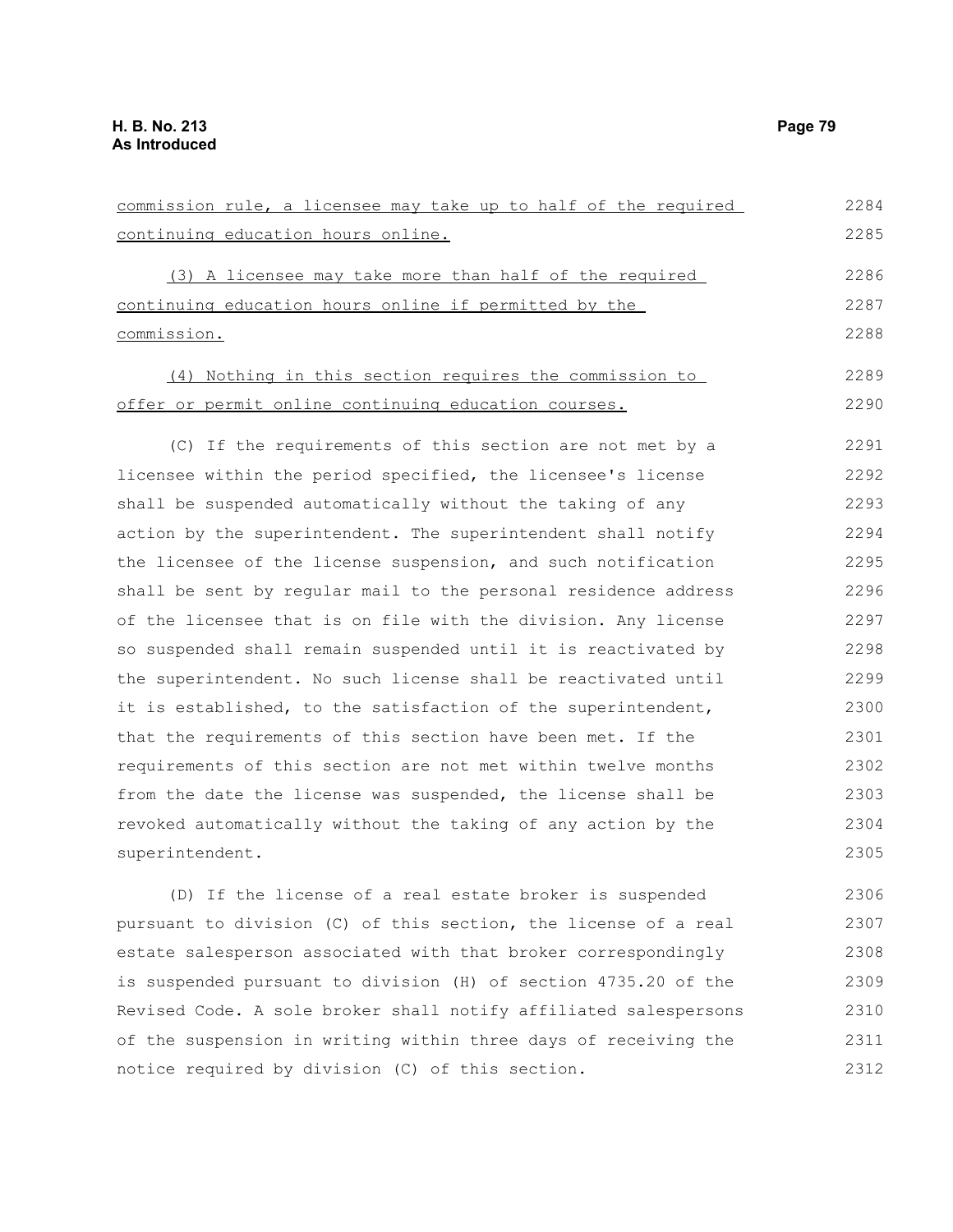# **H. B. No. 213 Page 80 As Introduced**

(1) The suspended license of the associated real estate salesperson shall be reactivated and no fee shall be charged or collected for that reactivation if that broker subsequently submits proof to the superintendent that the broker has complied with the requirements of this section and requests that the broker's license as a real estate broker be reactivated, and the superintendent then reactivates the broker's license as a real estate broker. 2313 2314 2315 2316 2317 2318 2319 2320

(2) If the real estate salesperson submits an application to leave the association of the suspended broker in order to associate with a different broker, the suspended license of the associated real estate salesperson shall be reactivated and no fee shall be charged or collected for that reactivation. The superintendent may process the application regardless of whether the licensee's license is returned to the superintendent. 2321 2322 2323 2324 2325 2326 2327

Any person whose license is reactivated pursuant to this division shall comply with the requirements of this section and otherwise be in compliance with this chapter. 2328 2329 2330

(E) Any licensee who is a disabled licensee at any time during the last three months of the third year of the licensee's continuing education reporting period may receive an extension of time as deemed appropriate by the superintendent to submit proof to the superintendent that the licensee has satisfactorily completed the required thirty hours of continuing education. To receive an extension of time, the licensee shall submit a request to the division of real estate for the extension and proof satisfactory to the commission that the licensee was a disabled licensee at some time during the last three months of the three-year reporting period. The proof shall include, but is not limited to, a signed statement by the licensee's attending 2331 2332 2333 2334 2335 2336 2337 2338 2339 2340 2341 2342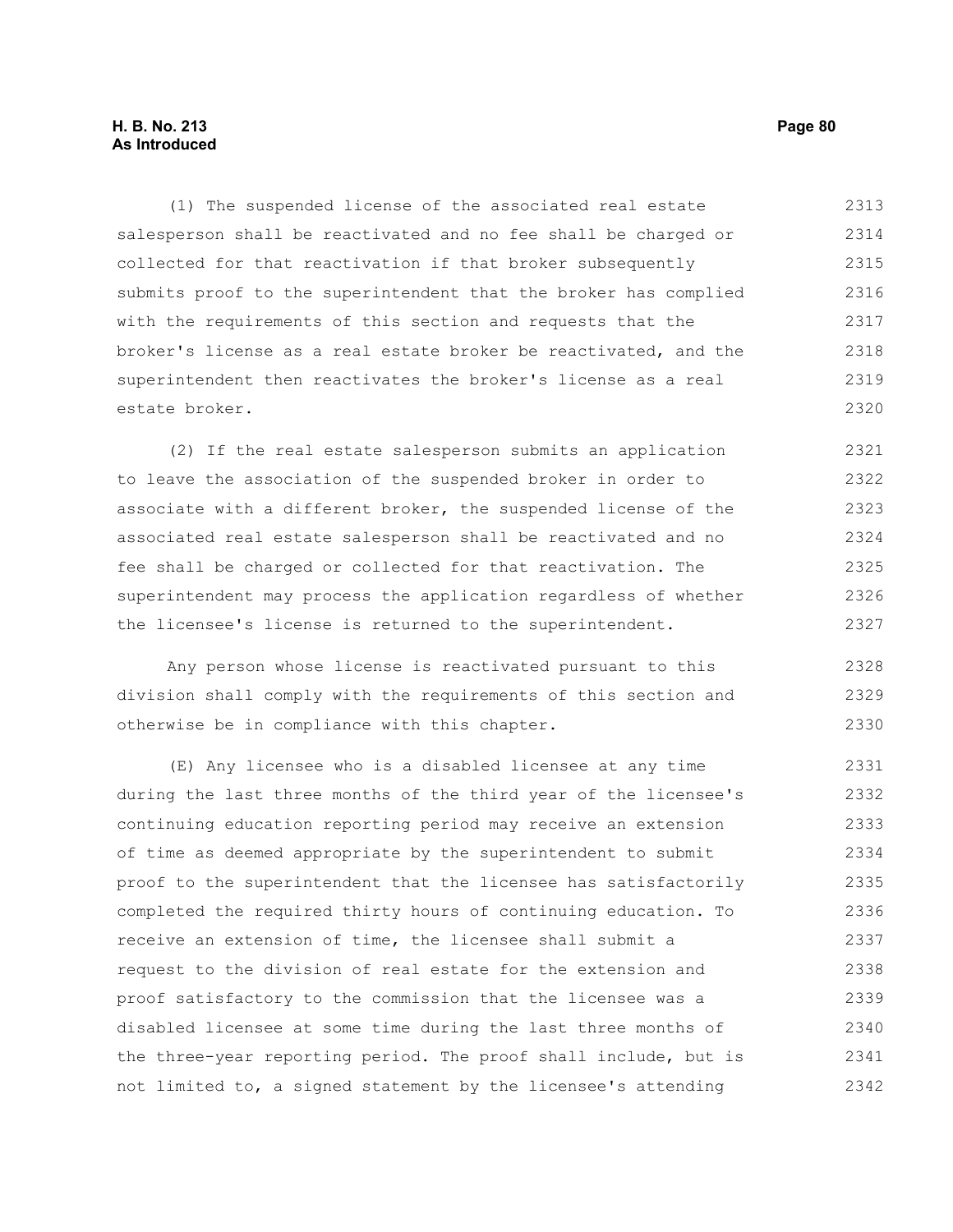## **H. B. No. 213 Page 81 As Introduced**

physician describing the disability, certifying that the licensee's disability is of such a nature as to prevent the licensee from attending any instruction lasting at least three hours in duration, and stating the expected duration of the disability. The licensee shall request the extension and provide the physician's statement to the division no later than one month prior to the end of the licensee's three-year continuing education reporting period, unless the disability did not arise until the last month of the three-year reporting period, in which event the licensee shall request the extension and provide the physician's statement as soon as practical after the occurrence of the disability. A licensee granted an extension pursuant to this division who is no longer a disabled licensee and who submits proof of completion of the continuing education during the extension period, shall submit, for future continuing education reporting periods, proof of completion of the continuing education requirements according to the schedule established in division (A) of this section. 2343 2344 2345 2346 2347 2348 2349 2350 2351 2352 2353 2354 2355 2356 2357 2358 2359 2360

(F) The superintendent shall not renew a license if the licensee fails to comply with this section, and the licensee shall be required to pay the penalty fee provided in section 4735.14 of the Revised Code. 2361 2362 2363 2364

(G) A licensee shall submit proof of completion of the required continuing education with the licensee's notice of renewal. The proof shall be submitted in the manner provided by the superintendent. 2365 2366 2367 2368

**Sec. 4735.27.** (A) An application to act as a foreign real estate dealer shall be in writing and filed with the superintendent of real estate. It shall be in the form the superintendent prescribes and shall contain the following 2369 2370 2371 2372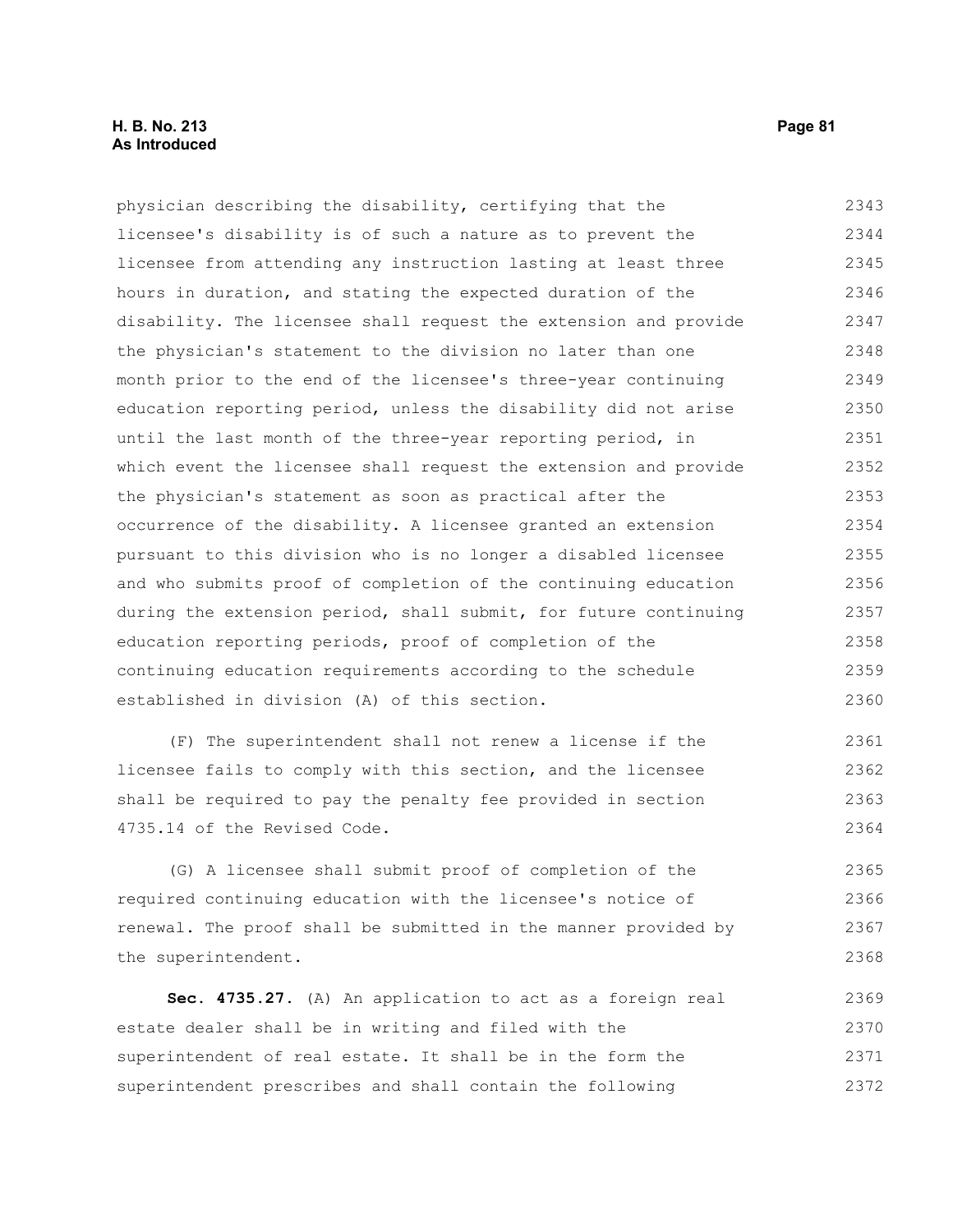| information:                                                     | 2373 |
|------------------------------------------------------------------|------|
| (1) The name and address of the applicant;                       | 2374 |
| (2) A description of the applicant, including, if the            | 2375 |
| applicant is a partnership, unincorporated association, or any   | 2376 |
| similar form of business organization, the names and the         | 2377 |
| residence and business addresses of all partners, officers,      | 2378 |
| directors, trustees, or managers of the organization, and the    | 2379 |
| limitation of the liability of any partner or member; and if the | 2380 |
| applicant is a corporation, a list of its officers and           | 2381 |
| directors, and the residence and business addresses of each,     | 2382 |
| and, if it is a foreign corporation, a copy of its articles of   | 2383 |
| incorporation in addition;                                       | 2384 |
| (3) The location and addresses of the principal office and       | 2385 |
| all other offices of the applicant;                              | 2386 |
| (4) A general description of the business of the applicant       | 2387 |
| prior to the application, including a list of states in which    | 2388 |
| the applicant is a licensed foreign real estate dealer;          | 2389 |
| (5) The names and addresses of all-salesmen_salespersons         | 2390 |
| of the applicant at the date of the application;                 | 2391 |
| (6) The nature of the business of the applicant, and its         | 2392 |
| places of business, for the ten-year period preceding the date   | 2393 |
| of application.                                                  | 2394 |
| (B) Every nonresident applicant shall name a person within       | 2395 |
| this state upon whom process against the applicant may be served | 2396 |
| and shall give the complete residence and business address of    | 2397 |
| the person designated. Every applicant shall file an irrevocable | 2398 |
| written consent, executed and acknowledged by an individual duly | 2399 |
| authorized to give such consent, that actions growing out of a   | 2400 |
| fraud committed by the applicant in connection with the sale in  | 2401 |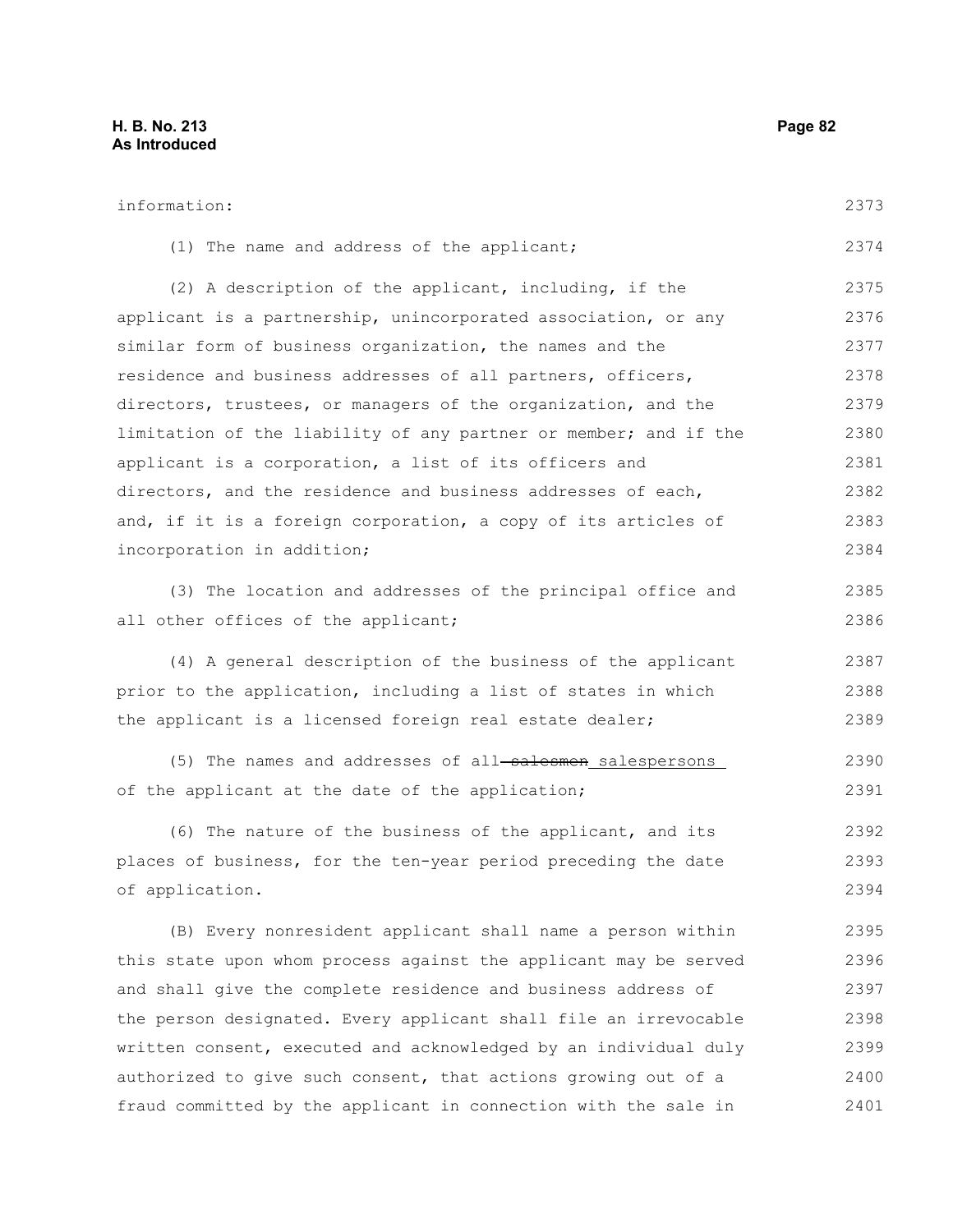## **H. B. No. 213 Page 83 As Introduced**

this state of foreign real estate may be commenced against it, in the proper court of any county in this state in which a cause of action for such fraud may arise or in which the plaintiff in such action may reside, by serving on the secretary of state any proper process or pleading authorized by the laws of this state, in the event that the applicant if a resident of this state, or the person designated by the nonresident applicant, cannot be found at the address given. The consent shall stipulate that the service of process on the secretary of state shall be taken in all courts to be as valid and binding as if service had been made upon the foreign real estate dealer. If the applicant is a corporation or an unincorporated association, the consent shall be accompanied by a certified copy of the resolution of the board of directors, trustees, or managers of the corporation or association, authorizing such individual to execute the consent. 2402 2403 2404 2405 2406 2407 2408 2409 2410 2411 2412 2413 2414 2415 2416

(C) The superintendent may investigate any applicant for a dealer's license, and may require any additional information-hethe superintendent considers necessary to determine the business repute and qualifications of the applicant to act as a foreign real estate dealer. If the application for a dealer's license involves investigation outside this state, the superintendent may require the applicant to advance sufficient funds to pay any of the actual expenses of the investigation, and an itemized statement of such expense shall be furnished to the applicant. 2417 2418 2419 2420 2421 2422 2423 2424 2425

(D) Every applicant shall take a written examination, prescribed and conducted by the superintendent, which covers histhe applicant's knowledge of the principles of real estate practice, real estate law, financing and appraisal, real estate transactions and instruments relating to them, canons of business ethics relating to real estate transactions, and the duties of foreign real estate dealers and salesmen salespersons. 2426 2427 2428 2429 2430 2431 2432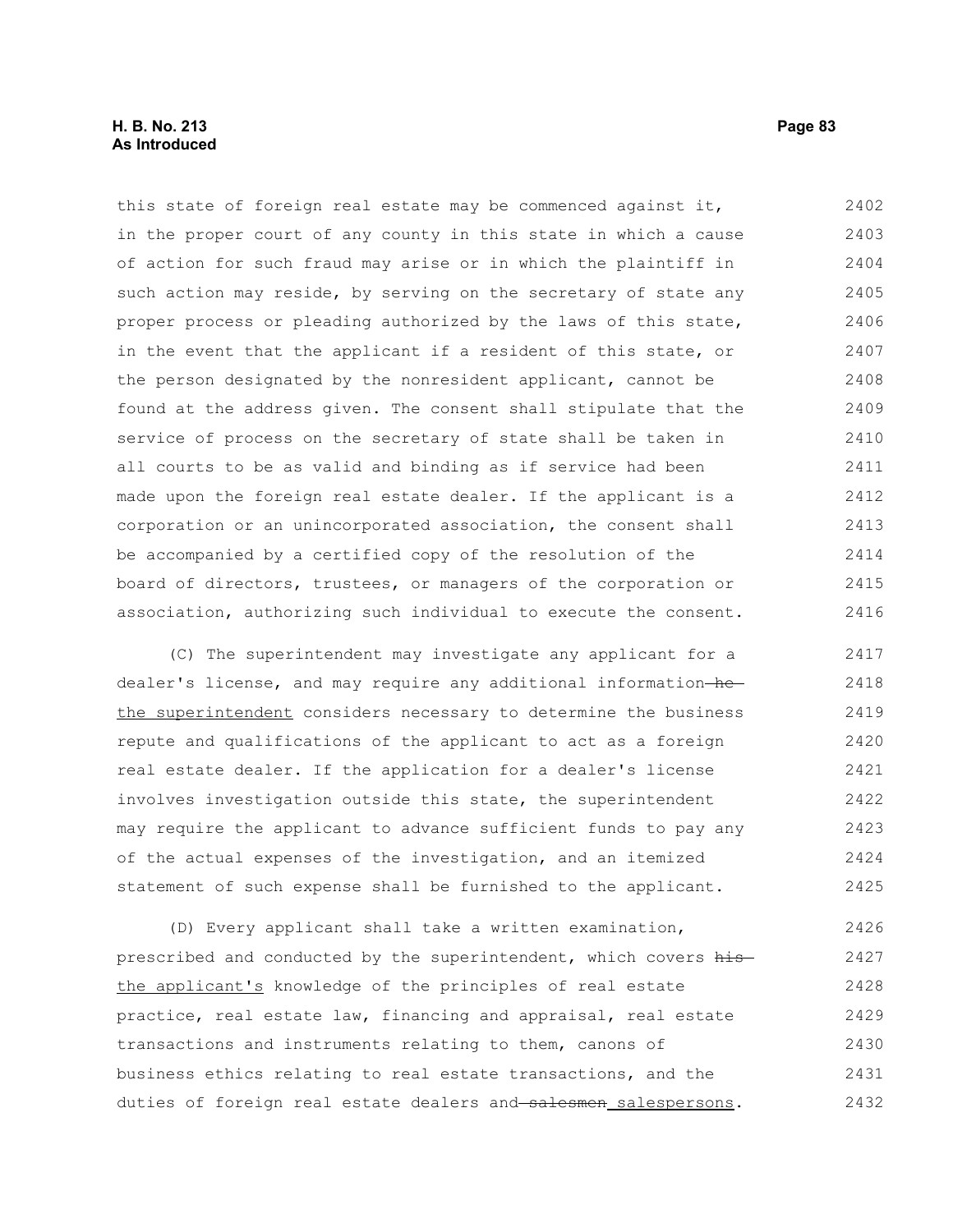The fee for the examination, when administered by the superintendent, is seventy-five dollars. If the applicant does not appear for the examination, the fee shall be forfeited and a new application and fee shall be filed, unless good cause for the failure to appear is shown to the superintendent. The requirement of an examination may be waived in whole or in part by the superintendent if an applicant is licensed as a real estate broker by any state. 2433 2434 2435 2436 2437 2438 2439 2440

Any applicant who fails the examination twice shall wait six months before applying to retake the examination. 2441 2442

(E) No person shall take the foreign real estate dealer's examination who has not established to the satisfaction of the superintendent that-he the person: 2443 2444 2445

(1) Has not been convicted of a felony or a crime of moral turpitude or, if-he the applicant has been so convicted, the superintendent has disregarded the conviction because the applicant has proven to the superintendent, by a preponderance of the evidence, that-his the applicant's activities and employment record since the conviction show that-he the applicant is honest, truthful, and of good reputation, and there is no basis in fact for believing that he the applicant again will violate the laws involved: 2446 2447 2448 2449 2450 2451 2452 2453 2454

(2) Has not been finally adjudged by a court to have violated any municipal, state, or federal civil rights laws relevant to the protection of purchasers or sellers of real estate or, if-he the applicant has been so adjudged, at least two years have passed since the court decision and the superintendent has disregarded the adjudication because the applicant has proven, by a preponderance of the evidence, that histhe applicant's activities and employment record since the 2455 2456 2457 2458 2459 2460 2461 2462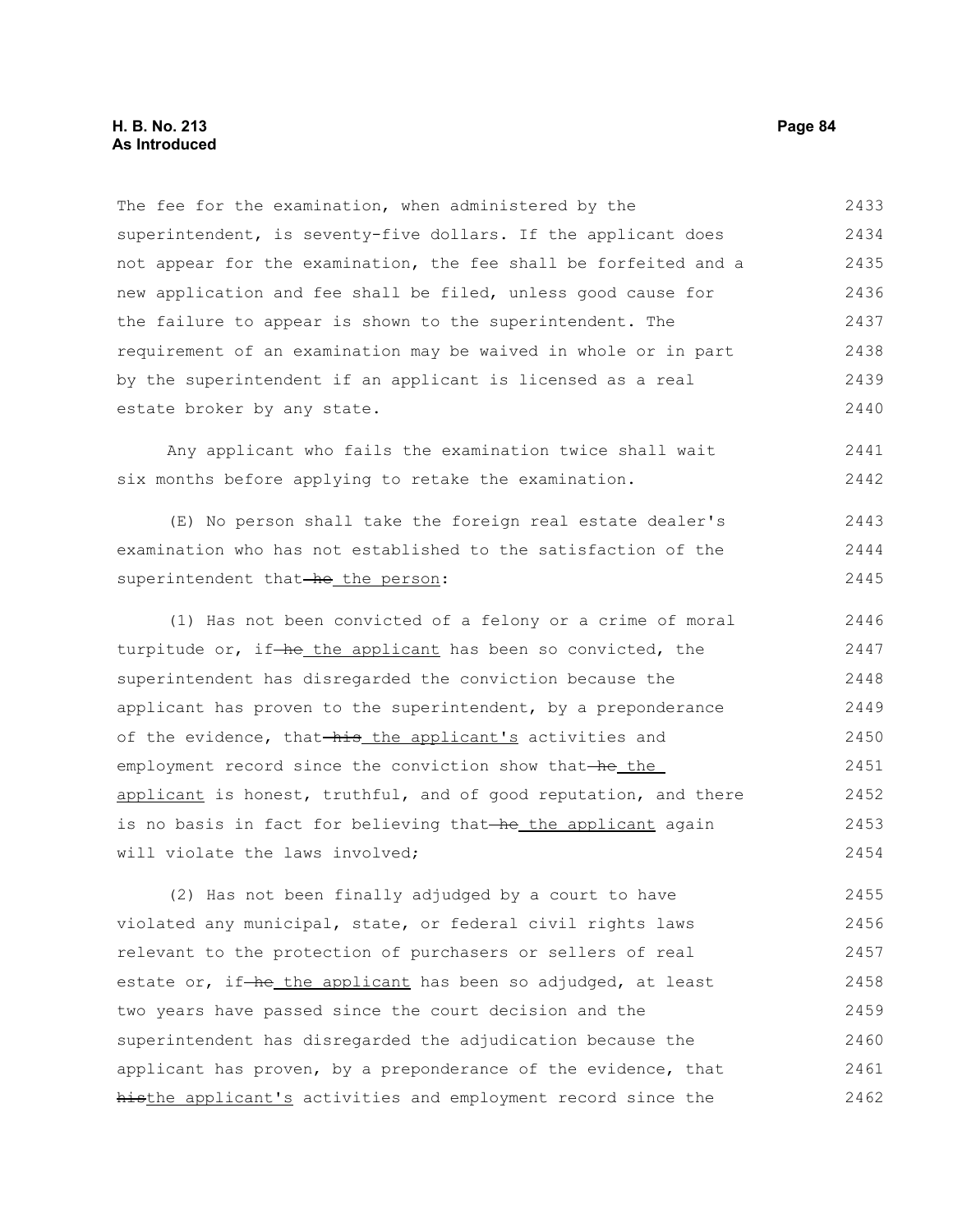adjudication show that-he the applicant is honest, truthful, and of good reputation, and there is no basis in fact for believing that-he the applicant again will violate the laws involved; 2463 2464 2465

(3) Has not, during any period for which-he the applicant was licensed under this chapter or any former section of the Revised Code applicable to licensed foreign real estate dealers or-salesmen salespersons, violated any provision of, or any rule adopted pursuant to, this chapter or that section, or, if-he the applicant has violated any such provision or rule, has established to the satisfaction of the superintendent that-hethe applicant will not again violate the provision or rule. 2466 2467 2468 2469 2470 2471 2472 2473

(F) If the superintendent finds that an applicant for a license as a foreign real estate dealer, or each named member, manager, or officer of a partnership, association, or corporate applicant is at least eighteen years of age, is of good business repute, has passed the examination required under this section or has had the requirement of an examination waived, and appears otherwise qualified, the superintendent shall issue a license to the applicant to engage in business in this state as a foreign real estate dealer. Dealers licensed pursuant to this section shall employ as salesmen salespersons of foreign real estate only persons licensed pursuant to section 4735.28 of the Revised Code. If at any time such salesmen salespersons resign or are discharged or new salesmen salespersons are added, the dealer forthwith shall notify the superintendent and shall file with the division of real estate the names and addresses of new salesmen salespersons. 2474 2475 2476 2477 2478 2479 2480 2481 2482 2483 2484 2485 2486 2487 2488 2489

(G) If the applicant merely is renewing-his the applicant's license for the previous year, the application need contain only the information required by divisions  $(A)$   $(2)$ ,  $(3)$ , 2490 2491 2492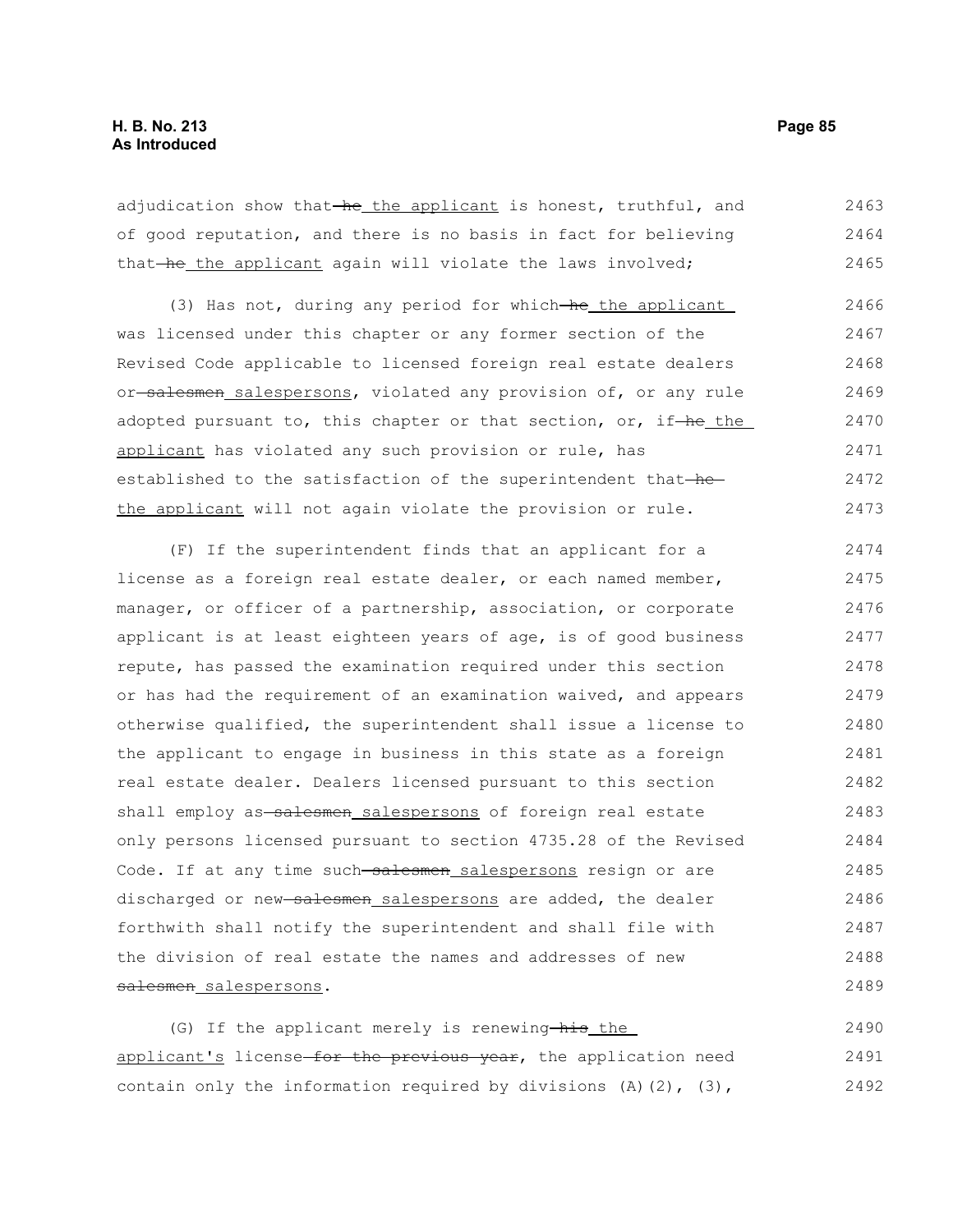and (6) of this section.

2493

2516

2517

**Sec. 4735.29.** The license of every foreign real estate dealer and salesman salesperson shall expire biennially on the thirty-first day of December-of each year, and may be renewed upon the filing with the superintendent of real estate of an application for renewal, and the payment of the fee prescribed in section 4735.15 of the Revised Code, not less than fifteen or more than sixty days before the expiration of the old license. The superintendent may accept an application for renewal less than fifteen days before the expiration of any calendar year. He-The superintendent shall give notice, without unreasonable delay, of-his the superintendent's action on any application for renewal of a foreign real estate dealer's or-salesman's salesperson's license. 2494 2495 2496 2497 2498 2499 2500 2501 2502 2503 2504 2505 2506

A foreign real estate dealer's license may be issued at any time for the remainder of the-calendar year biennial period. In such event, the annual biennial fee prescribed in section 4735.15 of the Revised Code shall not be reduced. 2507 2508 2509 2510

**Sec. 4736.11.** The state board of sanitarian registration shall issue a certificate of registration to any applicant whom it registers as a sanitarian or a sanitarian-in-training. Such certificate shall bear: 2511 2512 2513 2514

(A) The name of the person; 2515

(B) The date of issue;

(C) A serial number, designated by the board;

(D) The seal of the board and signature of the chairperson of the board; 2518 2519

(E) The designation "registered sanitarian" or 2520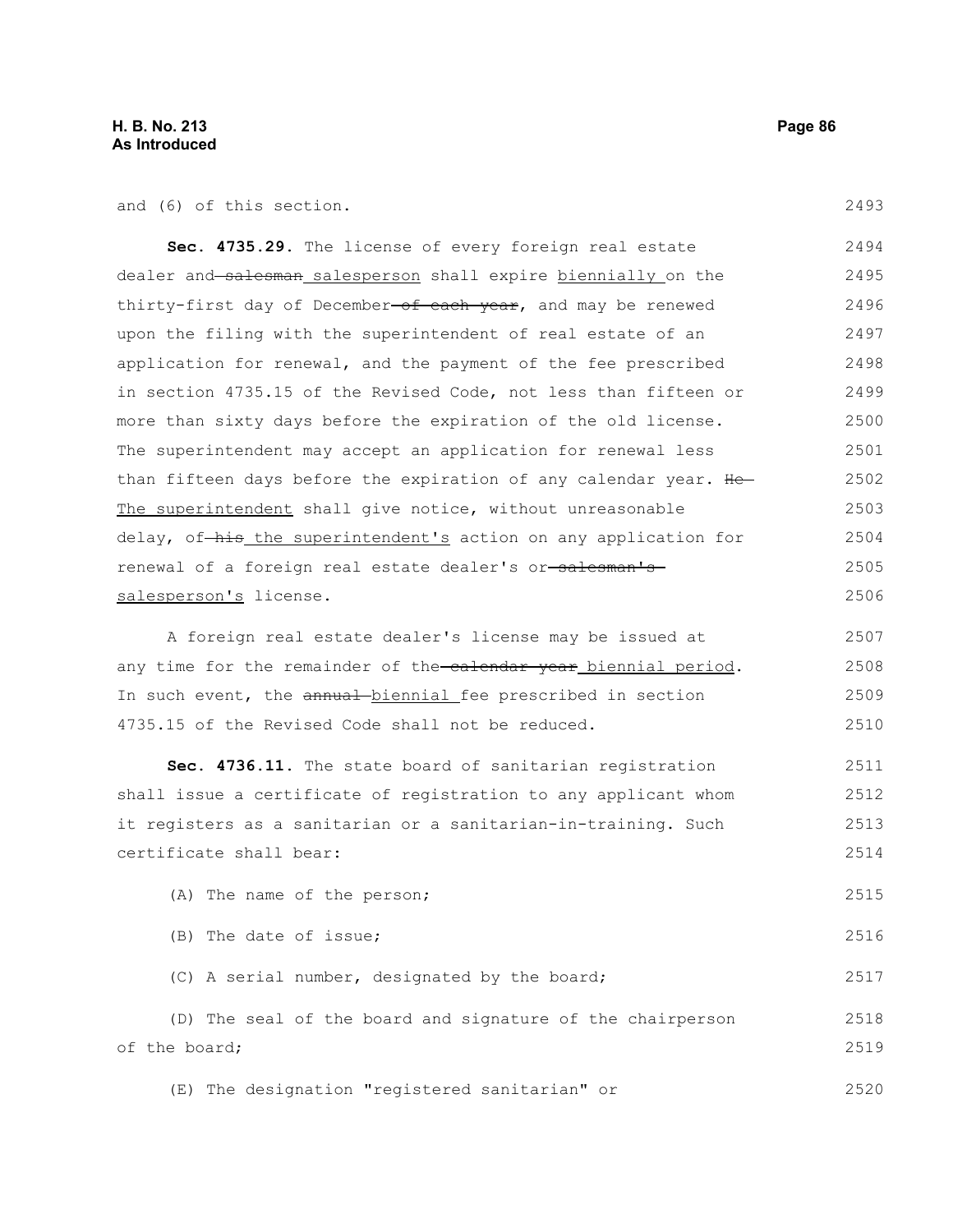2521

| Certificates of registration shall expire annually-              | 2522 |
|------------------------------------------------------------------|------|
| biennially on the date fixed by the board and become invalid on  | 2523 |
| that date unless renewed pursuant to this section. All           | 2524 |
| registered sanitarians shall be required annually biennially to  | 2525 |
| complete a continuing education program in subjects relating to  | 2526 |
| practices of the profession as a sanitarian to the end that the  | 2527 |
| utilization and application of new techniques, scientific        | 2528 |
| advancements, and research findings will assure comprehensive    | 2529 |
| service to the public. The board shall prescribe by rule a       | 2530 |
| continuing education program for registered sanitarians to meet  | 2531 |
| this requirement. The length of study for this program shall be  | 2532 |
| determined by the board but shall be not less than six-twelve    | 2533 |
| nor more than twenty-five-fifty hours during the-calendar year-  | 2534 |
| biennium. At least once annually the board shall provide to each | 2535 |
| registered sanitarian a list of courses approved by the board as | 2536 |
| satisfying the program prescribed by rule. Upon the request of a | 2537 |
| registered sanitarian, the secretary shall supply a list of      | 2538 |
| applicable courses that the board has approved. A certificate    | 2539 |
| may be renewed for a period of one year two years at any time    | 2540 |
| prior to the date of expiration upon payment of the renewal fee  | 2541 |
| prescribed by section 4736.12 of the Revised Code and upon       | 2542 |
| showing proof of having complied with the continuing education   | 2543 |
| requirements of this section. The state board of sanitarian      | 2544 |
| registration may waive the continuing education requirement in   | 2545 |
| cases of certified illness or disability which prevents the      | 2546 |
| attendance at any qualified educational seminars during the      | 2547 |
| twelve-twenty-four months immediately preceding the annual-      | 2548 |
| biennial certificate of registration renewal date. Certificates  | 2549 |
| which expire may be reinstated under rules adopted by the board. | 2550 |
|                                                                  |      |

(F)(1) Unless online continuing education is prohibited by 2551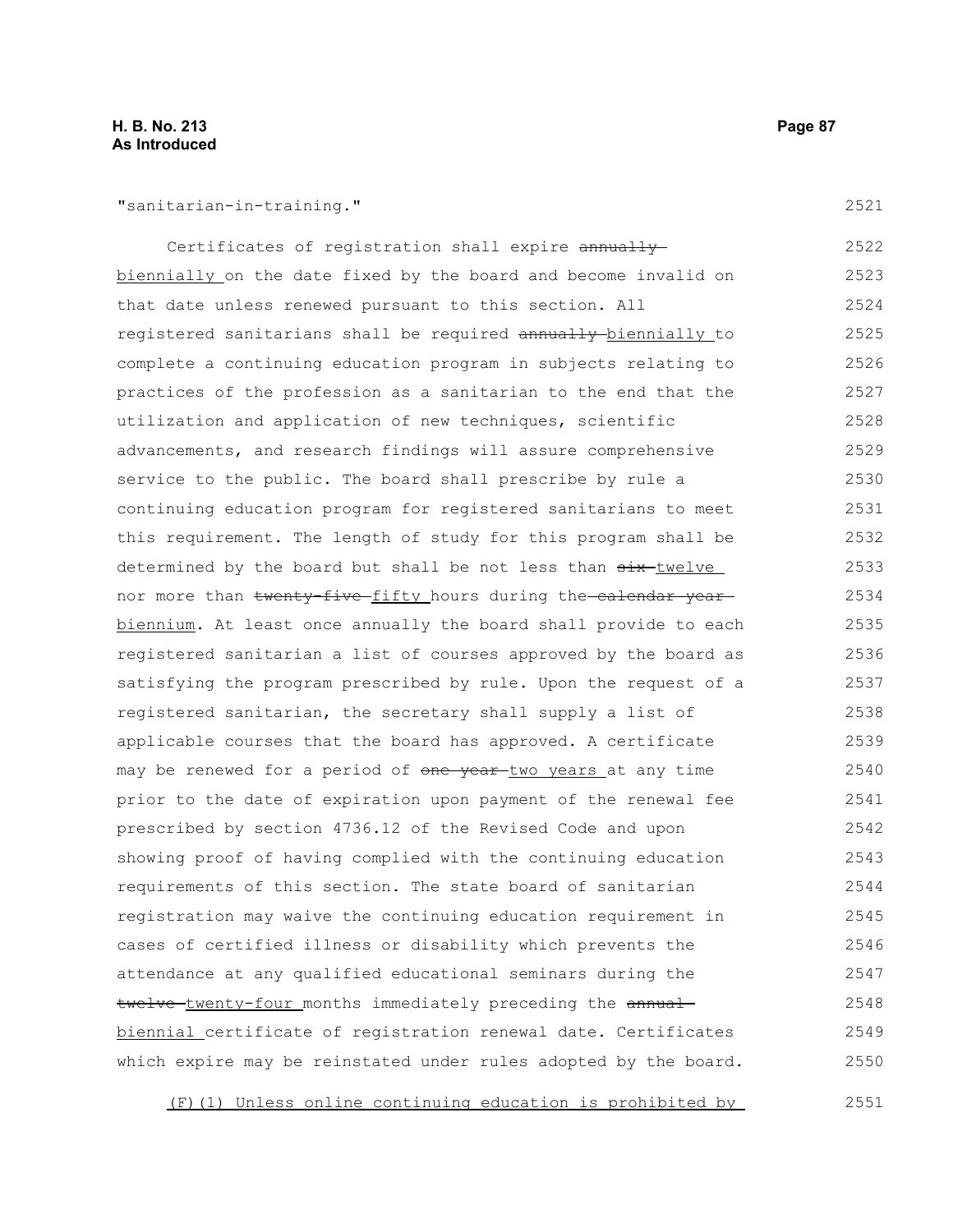board rule, a registered sanitarian may take up to half of the required continuing education hours online. (2) A registered sanitarian may take more than half of the required continuing education hours online if permitted by the board. (3) Nothing in this section requires the board to offer or permit online continuing education courses. **Sec. 4736.12.** (A) The state board of sanitarian registration shall charge the following fees: (1) To apply as a sanitarian-in-training, eighty-one hundred sixty dollars; (2) For sanitarians-in-training to apply for registration as sanitarians, eighty one hundred sixty dollars. The applicant shall pay this fee only once regardless of the number of times the applicant takes an examination required under section 4736.08 of the Revised Code. (3) For persons other than sanitarians-in-training to apply for registration as sanitarians, including persons meeting the requirements of section  $4736.16$  of the Revised Code, one three hundred sixty twenty dollars. The applicant shall pay this fee only once regardless of the number of times the applicant takes an examination required under section 4736.08 of the Revised Code. (4) The renewal fee for registered sanitarians shall be eighty one hundred sixty dollars. (5) The renewal fee for sanitarians-in-training shall be eighty-one hundred sixty\_dollars. (6) For late application for renewal, an additional fifty 2552 2553 2554 2555 2556 2557 2558 2559 2560 2561 2562 2563 2564 2565 2566 2567 2568 2569 2570 2571 2572 2573 2574 2575 2576 2577 2578 2579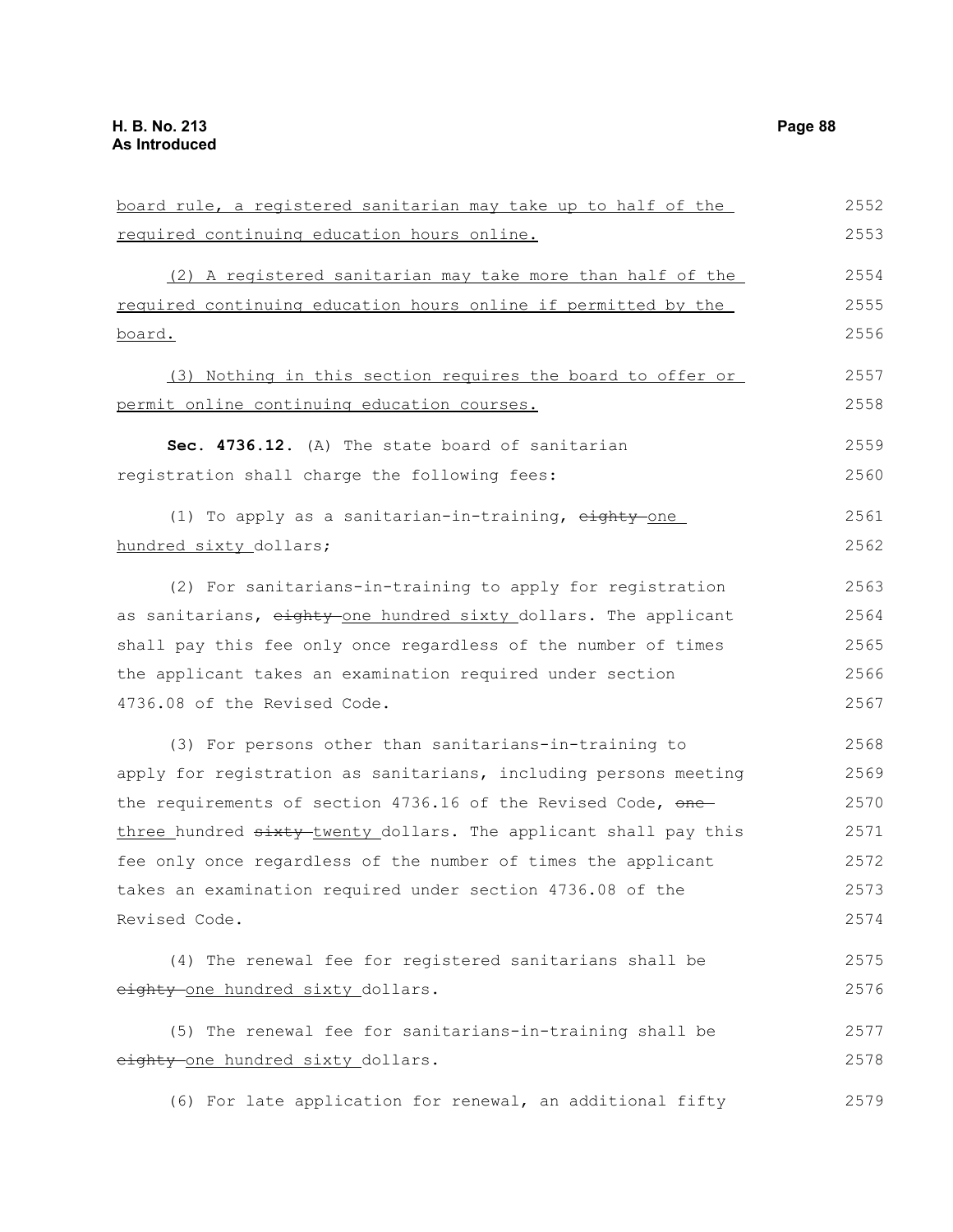| dollars.                                                         | 2580 |
|------------------------------------------------------------------|------|
| The board of sanitarian registration, with the approval of       | 2581 |
| the controlling board, may establish fees in excess of the       | 2582 |
| amounts provided in this section, provided that such fees do not | 2583 |
| exceed the amounts permitted by this section by more than fifty  | 2584 |
| per cent.                                                        | 2585 |
| (B) The board of sanitarian registration shall charge            | 2586 |
| separate fees for examinations as required by section 4736.08 of | 2587 |
| the Revised Code, provided that the fees are not in excess of    | 2588 |
| the actual cost to the board of conducting the examinations.     | 2589 |
| (C) The board of sanitarian registration may adopt rules         | 2590 |
| establishing fees for all of the following:                      | 2591 |
| (1) Application for the registration of a training agency        | 2592 |
| approved under rules adopted by the board pursuant to section    | 2593 |
| 4736.11 of the Revised Code and for the annual biennial          | 2594 |
| registration renewal of an approved training agency;             | 2595 |
| (2) Application for the review of continuing education           | 2596 |
| hours submitted for the board's approval by approved training    | 2597 |
| agencies or by registered sanitarians or sanitarians-in-         | 2598 |
| training;                                                        | 2599 |
| (3) Additional copies of pocket identification cards and         | 2600 |
| wall certificates.                                               | 2601 |
| Sec. 4740.04. The administrative section of the Ohio             | 2602 |
| construction industry licensing board is responsible for the     | 2603 |
| administration of this chapter and shall do all of the           | 2604 |
| following:                                                       | 2605 |
| (A) Schedule the contractor examinations each of the other       | 2606 |
| sections of the board directs. Each type of examination shall be | 2607 |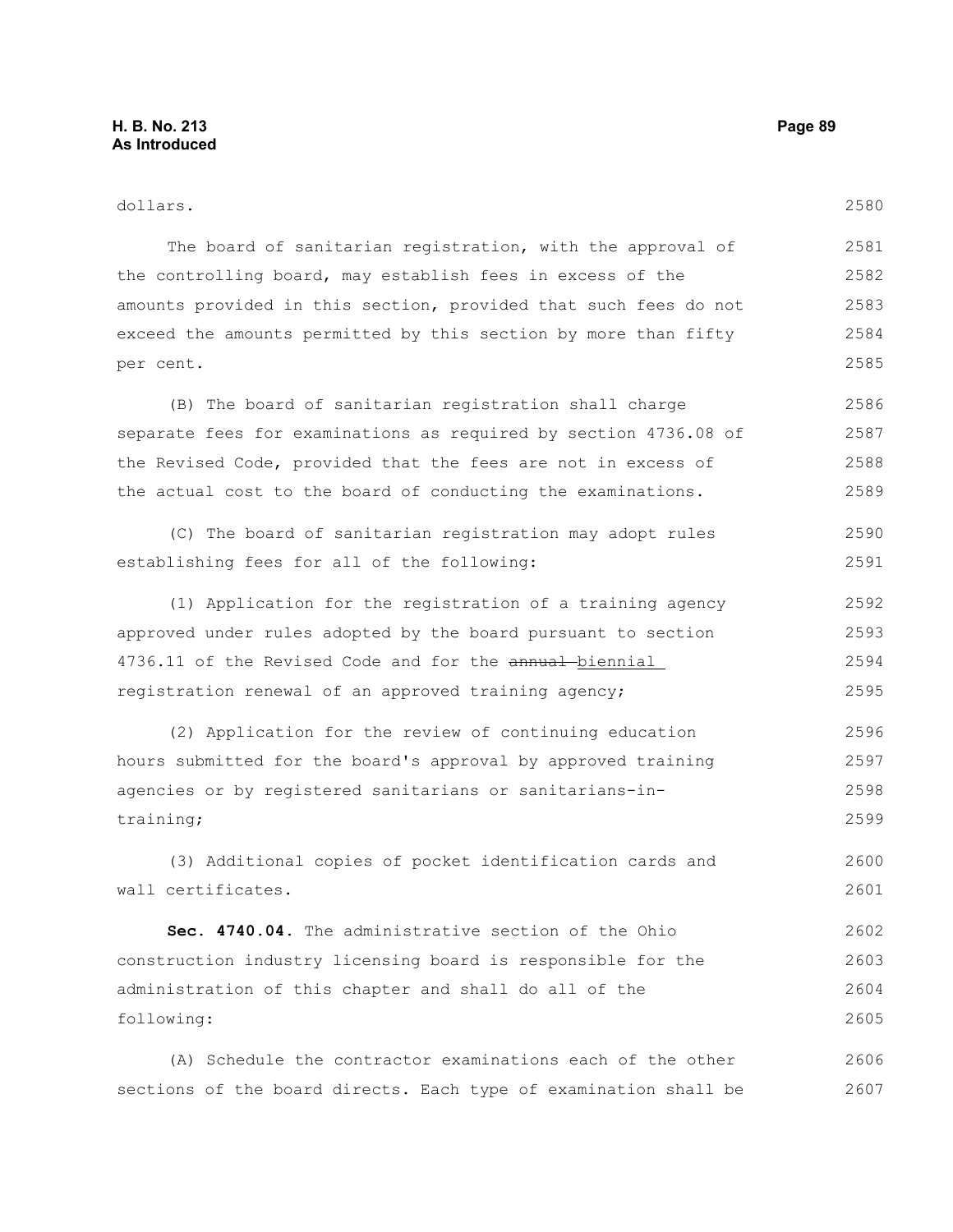| held at least four times per year.                               | 2608 |
|------------------------------------------------------------------|------|
| (B) Select and contract with one or more persons to do all       | 2609 |
| of the following relative to the examinations:                   | 2610 |
| (1) Prepare, administer, score, and maintain the                 | 2611 |
| confidentiality of the examinations;                             | 2612 |
| (2) Be responsible for all the expenses required to              | 2613 |
| fulfill division (B) (1) of this section;                        | 2614 |
| (3) Charge an applicant a fee in an amount the                   | 2615 |
| administrative section of the board authorizes for administering | 2616 |
| the examination.                                                 | 2617 |
| (C) Issue and renew licenses as follows:                         | 2618 |
| (1) Issue a license to any individual who the appropriate        | 2619 |
| specialty section of the board determines is qualified pursuant  | 2620 |
| to section 4740.06 of the Revised Code to hold a license and has | 2621 |
| attained, within the twelve months preceding the individual's    | 2622 |
| application for licensure, a score on the examination that the   | 2623 |
| appropriate specialty section authorizes for the licensed trade. | 2624 |
| (a) Each license shall include the contractor's name,            | 2625 |
| license number, expiration date, and the name of the contracting | 2626 |
| company associated with the individual, as applicable.           | 2627 |
| (b) Each license issued to an individual who holds more          | 2628 |
| than one valid license shall contain the same license number and | 2629 |
| expiration date as the original license issued to that           | 2630 |
| individual.                                                      | 2631 |
| (2) Renew licenses for individuals who meet the renewal          | 2632 |
| requirements of section 4740.06 of the Revised Code.             | 2633 |
| (D) Make an annual written report to the director of             | 2634 |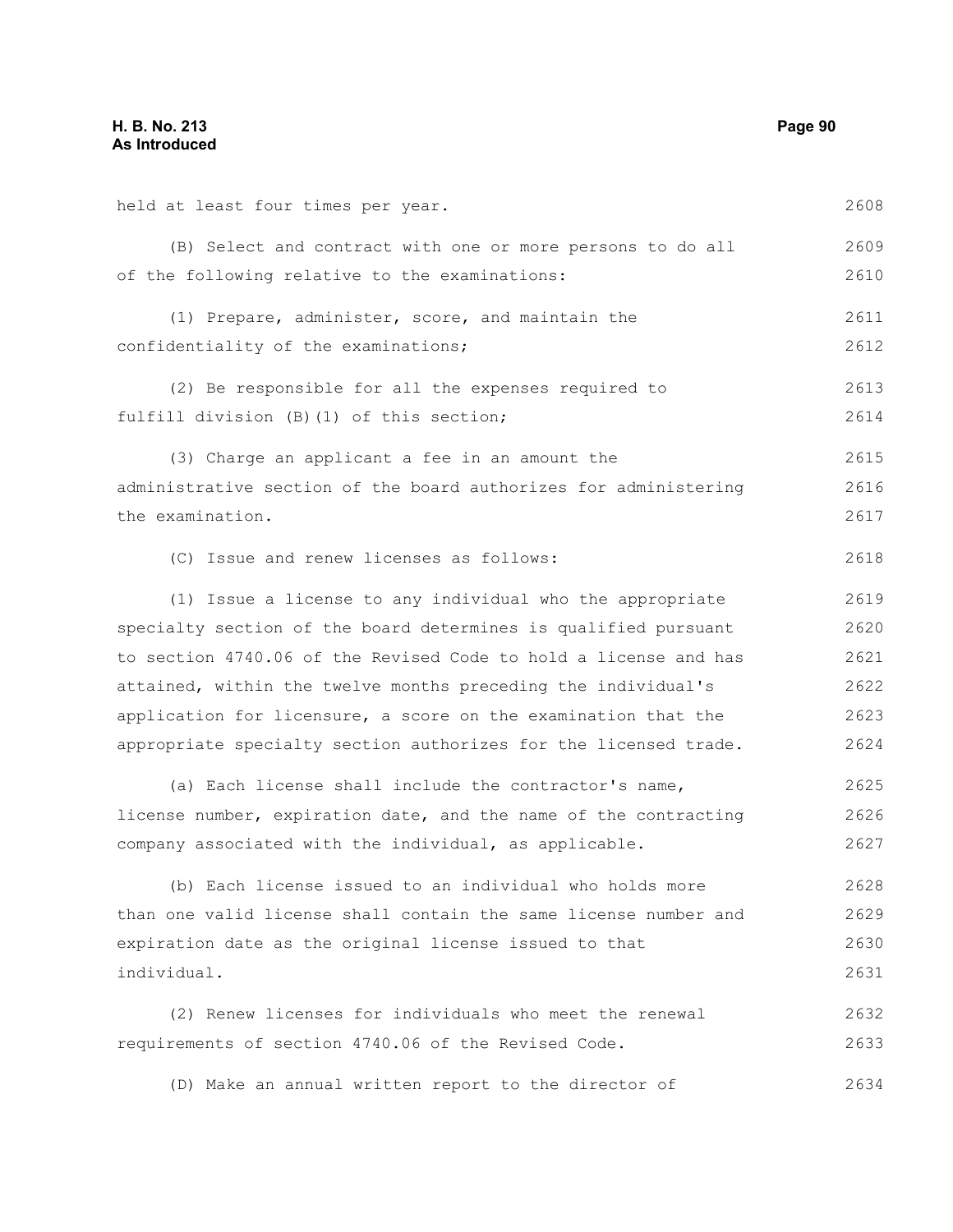commerce on proceedings had by or before the board for the previous year and make an annual statement of all money received and expended by the board during the year; 2635 2636 2637

(E) Keep a record containing the name, address, the date on which the board issues or renews a license to, and the license number of, every heating, ventilating, and air conditioning contractor, refrigeration contractor, electrical contractor, plumbing contractor, and hydronics contractor issued a license pursuant to this chapter; 2638 2639 2640 2641 2642 2643

(F) Regulate a contractor's use and display of a license issued pursuant to this chapter and of any information contained in that license; 2644 2645 2646

(G) Adopt rules in accordance with Chapter 119. of the Revised Code as necessary to properly discharge the administrative section's duties under this chapter. The rules shall include, but not be limited to, the following: 2647 2648 2649 2650

(1) Application procedures for examinations;

(2) Specifications for continuing education requirements for license renewal that address all of the following: 2652 2653

(a) A requirement that an individual who holds any number of valid and unexpired licenses accrue a total of ten-twenty hours of continuing education courses per-year biennium; 2654 2655 2656

(b) Fees the board charges to persons who provide continuing education courses, in an amount of twenty-five dollars annually for each person approved to provide courses, not more than ten dollars plus one dollar per credit hour for each course submitted to a specialty section of the board for approval according to division (F) of section 4740.05 of the Revised Code, and one dollar per credit hour of instruction per 2657 2658 2659 2660 2661 2662 2663

2651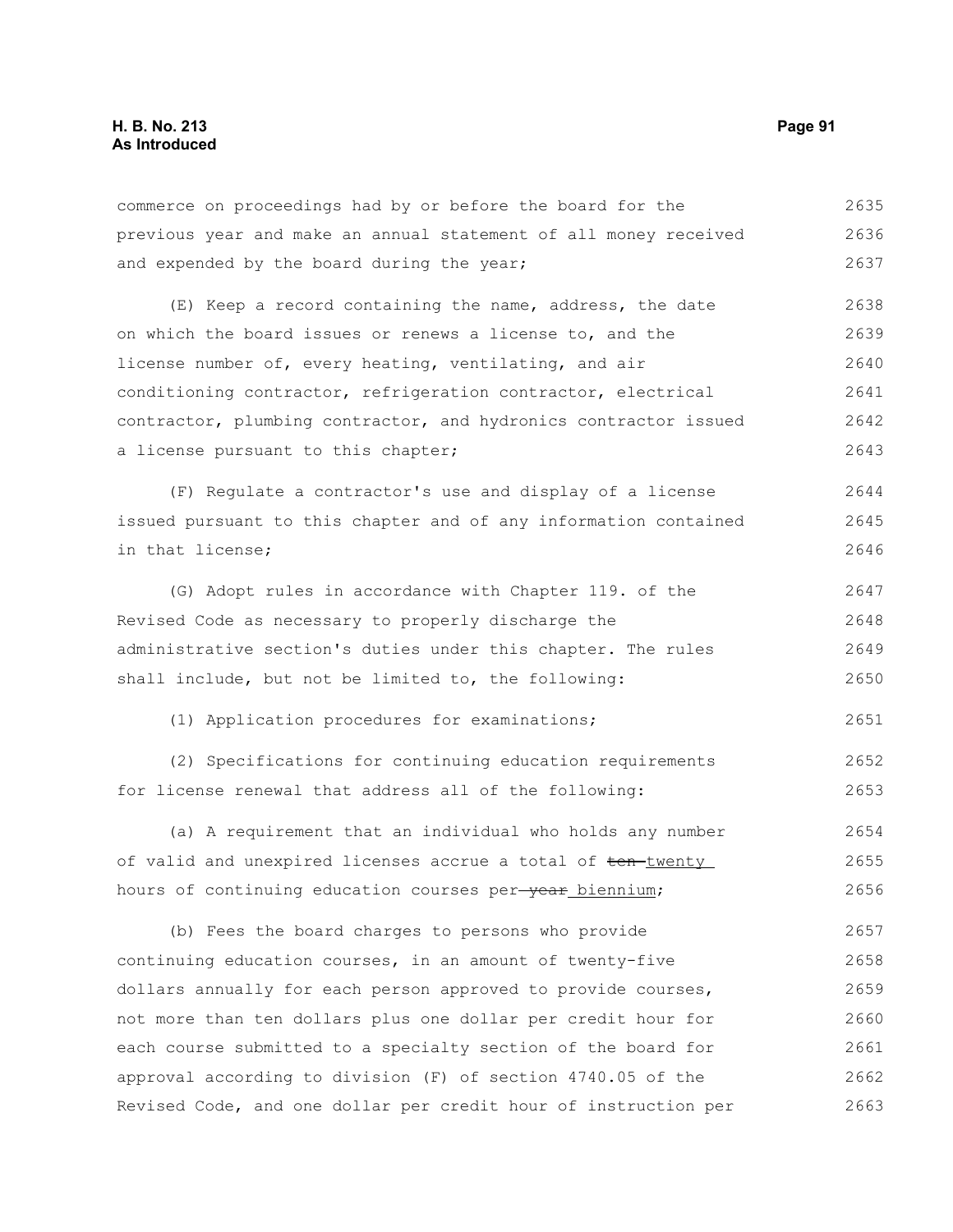attendee; (c) A provision limiting approval of continuing education courses to one year two years. (3) Requirements for criminal records checks of applicants under section 4776.03 of the Revised Code. (H) Adopt any continuing education curriculum as the other sections of the board establish or approve pursuant to division (F) of section 4740.05 of the Revised Code; (I) Keep a record of its proceedings and do all things necessary to carry out this chapter. **Sec. 4740.05.** Each specialty section of the Ohio construction industry licensing board, other than the administrative section, shall do all of the following: (A) Adopt rules in accordance with Chapter 119. of the Revised Code that are limited to the following: (1) Criteria for the section to use in evaluating the qualifications of an individual; (2) Criteria for the section to use in deciding whether to issue, renew, suspend, revoke, or refuse to issue or renew a license; (3) The determinations and approvals the section makes under the reciprocity provision of section 4740.08 of the Revised Code; (4) Criteria for continuing education courses conducted pursuant to this chapter; (5) A requirement that any training agency seeking approval to provide continuing education courses submit the 2664 2665 2666 2667 2668 2669 2670 2671 2672 2673 2674 2675 2676 2677 2678 2679 2680 2681 2682 2683 2684 2685 2686 2687 2688 2689 2690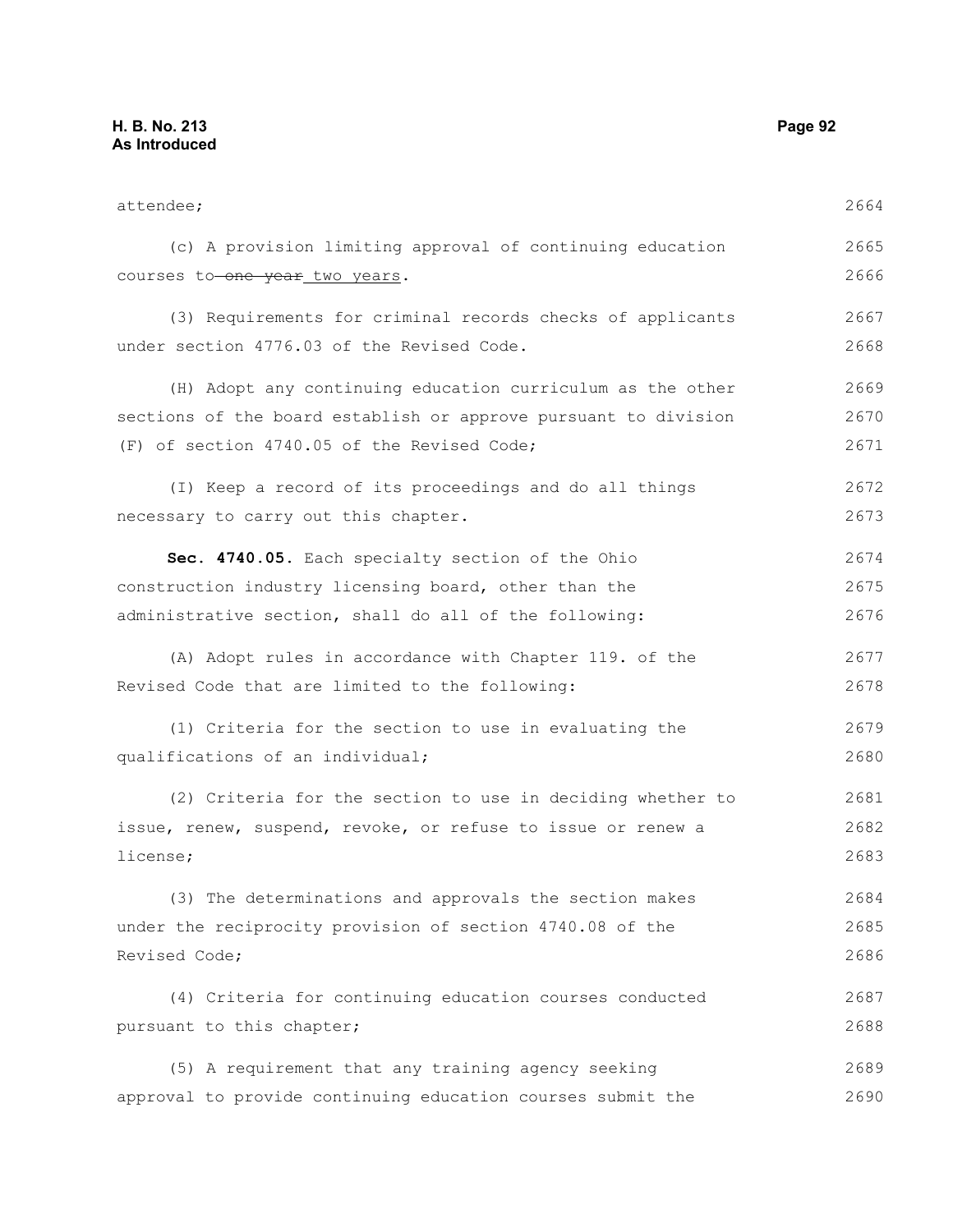required information to the appropriate specialty section of the board at least thirty days, but not more than one year, prior to the date on which the course is proposed to be offered; (6) A prohibition against any training agency providing a continuing education course unless the administrative section of the board approved that training agency not more than one year prior to the date the course is offered; (7) A list of disqualifying offenses pursuant to sections 4740.06, 4740.10, and 4776.10 of the Revised Code. (B) Investigate allegations in reference to violations of this chapter and the rules adopted pursuant to it that pertain to the specialty section and determine by rule a procedure to conduct investigations and hearings on these allegations; (C) Maintain a record of its proceedings; (D) Grant approval to a training agency to offer continuing education courses pursuant to rules the board adopts; (E) As required, do all things necessary to carry out this chapter; (F) Establish or approve a continuing education curriculum for license renewal for each class of contractors for which the section has primary responsibility. No curriculum may require more than five ten hours per year biennium in specific course requirements. No contractor may be required to take more than ten-twenty hours per vear-biennium in continuing education courses. The ten-twenty hours shall be the aggregate of hours of continuing education for all licenses the contractor holds. 2691 2692 2693 2694 2695 2696 2697 2698 2699 2700 2701 2702 2703 2704 2705 2706 2707 2708 2709 2710 2711 2712 2713 2714 2715 2716 2717

(G) Design the examination for the type of contractor the specialty section licenses to determine an applicant's 2718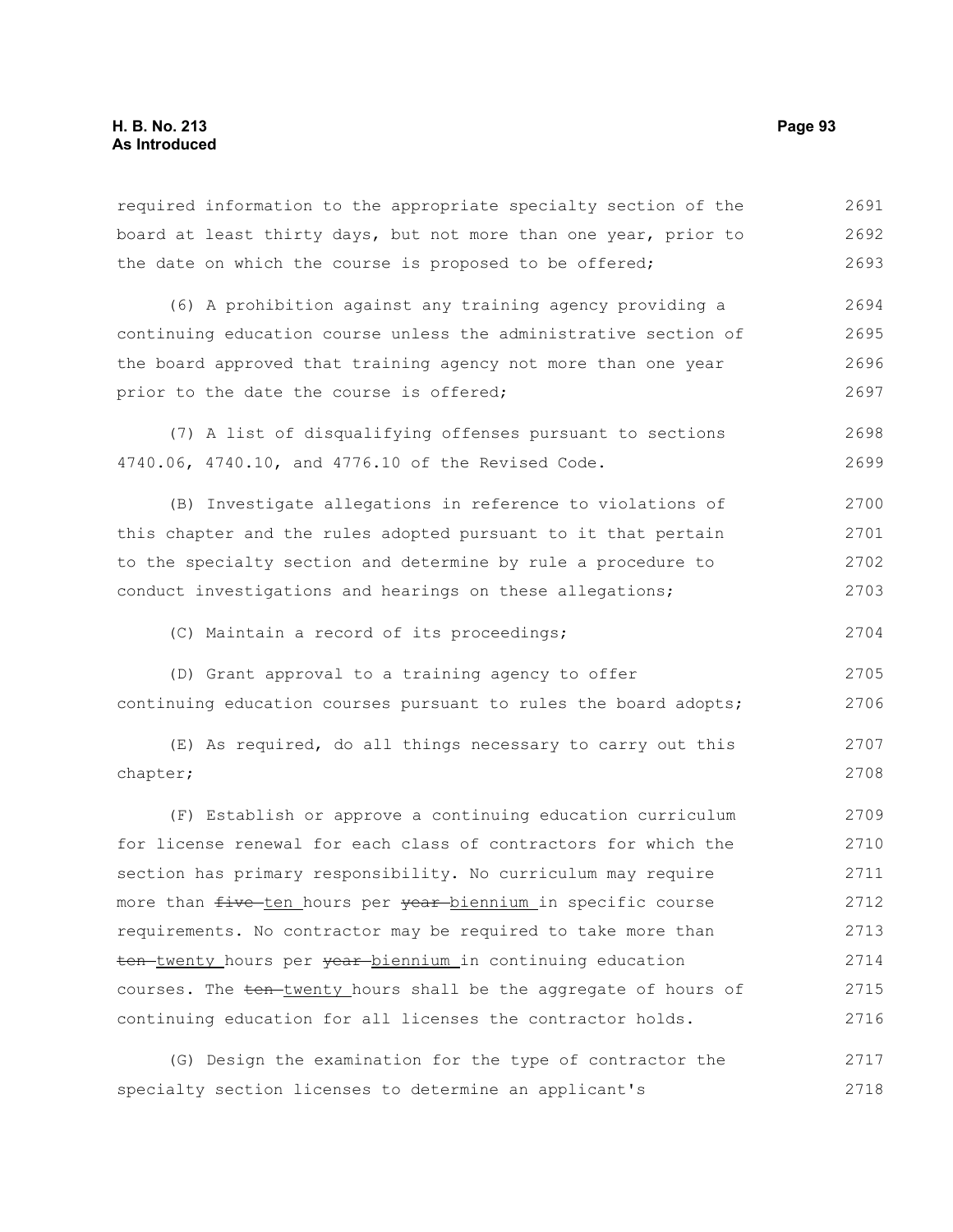| competence to perform that type of contracting.                  | 2719 |
|------------------------------------------------------------------|------|
| Sec. 4740.06. (A) Any individual who applies for a license       | 2720 |
| shall file a written application with the appropriate specialty  | 2721 |
| section of the Ohio construction industry licensing board,       | 2722 |
| accompanied with the application fee as determined pursuant to   | 2723 |
| section 4740.09 of the Revised Code. The application shall be on | 2724 |
| the form the section prescribes and verified by the applicant's  | 2725 |
| oath. The applicant shall provide information satisfactory to    | 2726 |
| the section showing that the applicant meets the requirements of | 2727 |
| division (B) of this section.                                    | 2728 |
| (B) To qualify to take an examination, an individual             | 2729 |
| shall:                                                           | 2730 |
| (1) Be at least eighteen years of age;                           | 2731 |
| (2) Be a United States citizen or legal alien who produces       | 2732 |
| valid documentation to demonstrate the individual is a legal     | 2733 |
| resident of the United States;                                   | 2734 |
| (3) Either have been a tradesperson in the type of               | 2735 |
| licensed trade for which the application is filed for not less   | 2736 |
| than five years immediately prior to the date the application is | 2737 |
| filed, be a currently registered engineer in this state with     | 2738 |
| three years of business experience in the construction industry  | 2739 |
| in the trade for which the engineer is applying to take an       | 2740 |
| examination, or have other experience acceptable to the          | 2741 |
| appropriate specialty section of the board;                      | 2742 |
| (4) Maintain contractor's liability insurance in an amount       | 2743 |
| the appropriate specialty section of the board determines and    | 2744 |
| only in one contracting company name;                            | 2745 |

(5) Not have done any of the following: 2746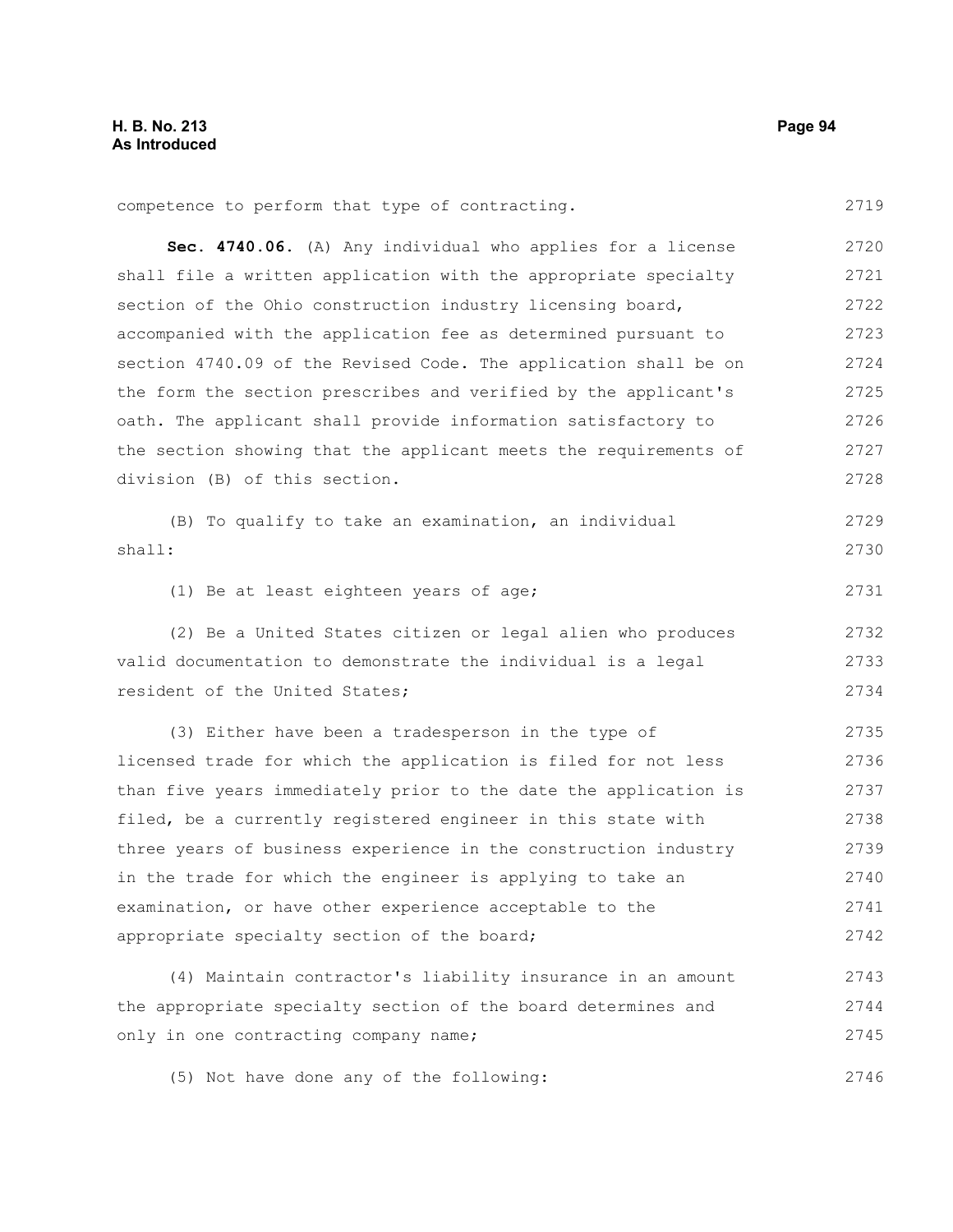# **H. B. No. 213 Page 95 As Introduced**

(a) Been convicted of or pleaded guilty to a crime of moral turpitude or a disqualifying offense as those terms are defined in section 4776.10 of the Revised Code; (b) Violated this chapter or any rule adopted pursuant to it; (c) Obtained or renewed a license issued pursuant to this chapter, or any order, ruling, or authorization of the board or a section of the board by fraud, misrepresentation, or deception; (d) Engaged in fraud, misrepresentation, or deception in the conduct of business. (C) When an applicant for licensure as a contractor in a licensed trade meets the qualifications set forth in division (B) of this section and passes the required examination, the appropriate specialty section of the board, within ninety days after the application was filed, shall authorize the administrative section of the board to license the applicant for the type of contractor's license for which the applicant qualifies. A specialty section of the board may withdraw its authorization to the administrative section for issuance of a license for good cause shown, on the condition that notice of that withdrawal is given prior to the administrative section's issuance of the license. (D)(1) Except as provided in division (D)(2) of this 2747 2748 2749 2750 2751 2752 2753 2754 2755 2756 2757 2758 2759 2760 2761 2762 2763 2764 2765 2766 2767 2768 2769 2770

section, if an applicant does not pass the required examination, the applicant may retake the examination not less than sixty days after the applicant's most recent examination. 2771 2772 2773

(2) An applicant who does not pass the required examination after taking the examination five times under this 2774 2775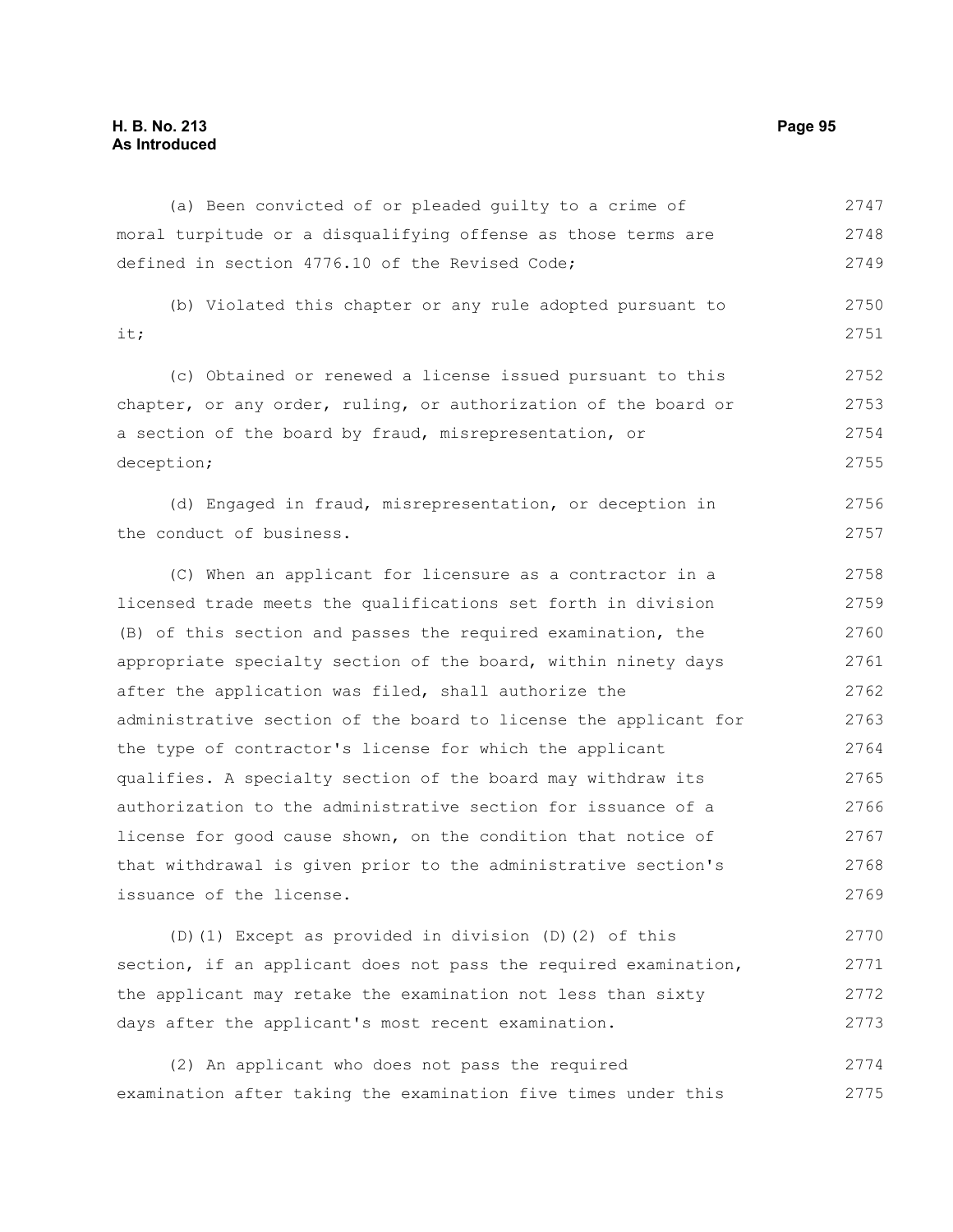section shall reapply for a license under division (A) of this section before retaking the required examination any subsequent time. 2776 2777 2778

(E) All licenses a contractor holds pursuant to this chapter shall expire annually biennially on the same date, which shall be the expiration date of the original license the contractor holds. An individual holding a valid, unexpired license may renew the license, without reexamination, by submitting an application to the appropriate specialty section of the board not more than ninety calendar days before the expiration of the license, along with the renewal fee the specialty section requires and proof of compliance with the applicable continuing education requirements. The applicant shall provide information in the renewal application satisfactory to demonstrate to the appropriate specialty section that the applicant continues to meet the requirements of division (B) of this section. 2779 2780 2781 2782 2783 2784 2785 2786 2787 2788 2789 2790 2791 2792

Upon application and within one calendar year after a license has expired, a section may waive any of the requirements for renewal of a license upon finding that an applicant substantially meets the renewal requirements or that failure to timely apply for renewal is due to excusable neglect. A section that waives requirements for renewal of a license may impose conditions upon the licensee and assess a late filing fee of not more than double the usual renewal fee. An applicant shall satisfy any condition the section imposes before a license is reissued. 2793 2794 2795 2796 2797 2798 2799 2800 2801 2802

(F) An individual holding a valid license may request the section of the board that authorized that license to place the license in inactive status under conditions, and for a period of 2803 2804 2805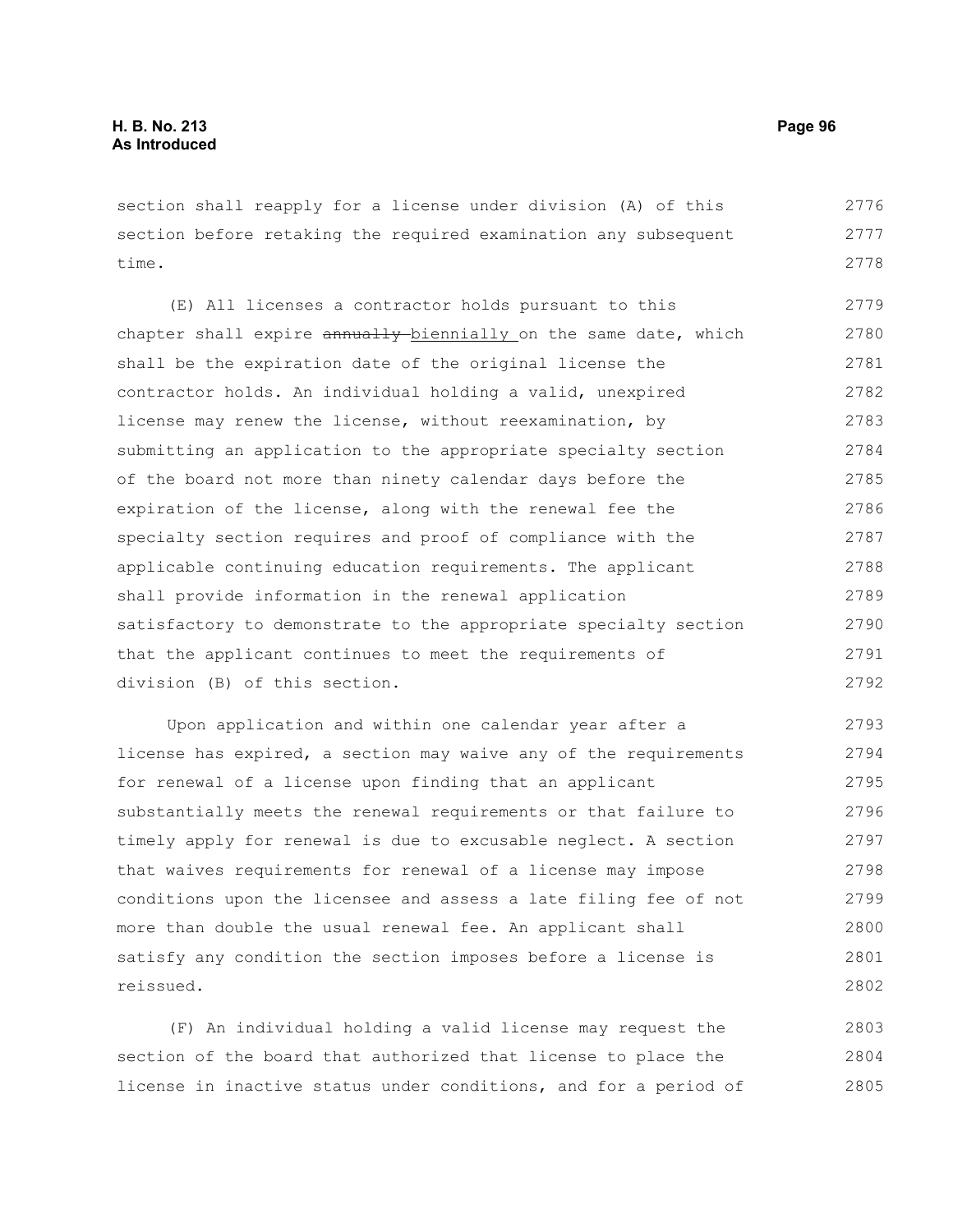time, as that section determines.

2806

(G) Except for the ninety-day extension provided for a license assigned to a contracting company under division (D) of section 4740.07 of the Revised Code, a license held by an individual immediately terminates upon the death of the individual. 2807 2808 2809 2810 2811

(H) Nothing in any license issued by the Ohio construction industry licensing board shall be construed to limit or eliminate any requirement of or any license issued by the Ohio fire marshal. 2812 2813 2814 2815

(I)(1) Subject to divisions  $(I)(2)$ ,  $(3)$ , and  $(4)$  of this section, no specialty section of the board shall adopt, maintain, renew, or enforce any rule, or otherwise preclude in any way, an individual from receiving or renewing a license under this chapter due to any past criminal activity or interpretation of moral character, except as pursuant to division (B)(5)(a) of this section. If the specialty section denies an individual a license or license renewal, the reasons for such denial shall be put in writing. 2816 2817 2818 2819 2820 2821 2822 2823 2824

(2) Except as otherwise provided in this division, if an individual applying for a license has been convicted of or pleaded guilty to a misdemeanor that is not a crime of moral turpitude or a disqualifying offense less than one year prior to making the application, the section may use its discretion in granting or denying the individual a license. Except as otherwise provided in this division, if an individual applying for a license has been convicted of or pleaded guilty to a felony that is not a crime of moral turpitude or a disqualifying offense less than three years prior to making the application, the section may use its discretion in granting or denying the 2825 2826 2827 2828 2829 2830 2831 2832 2833 2834 2835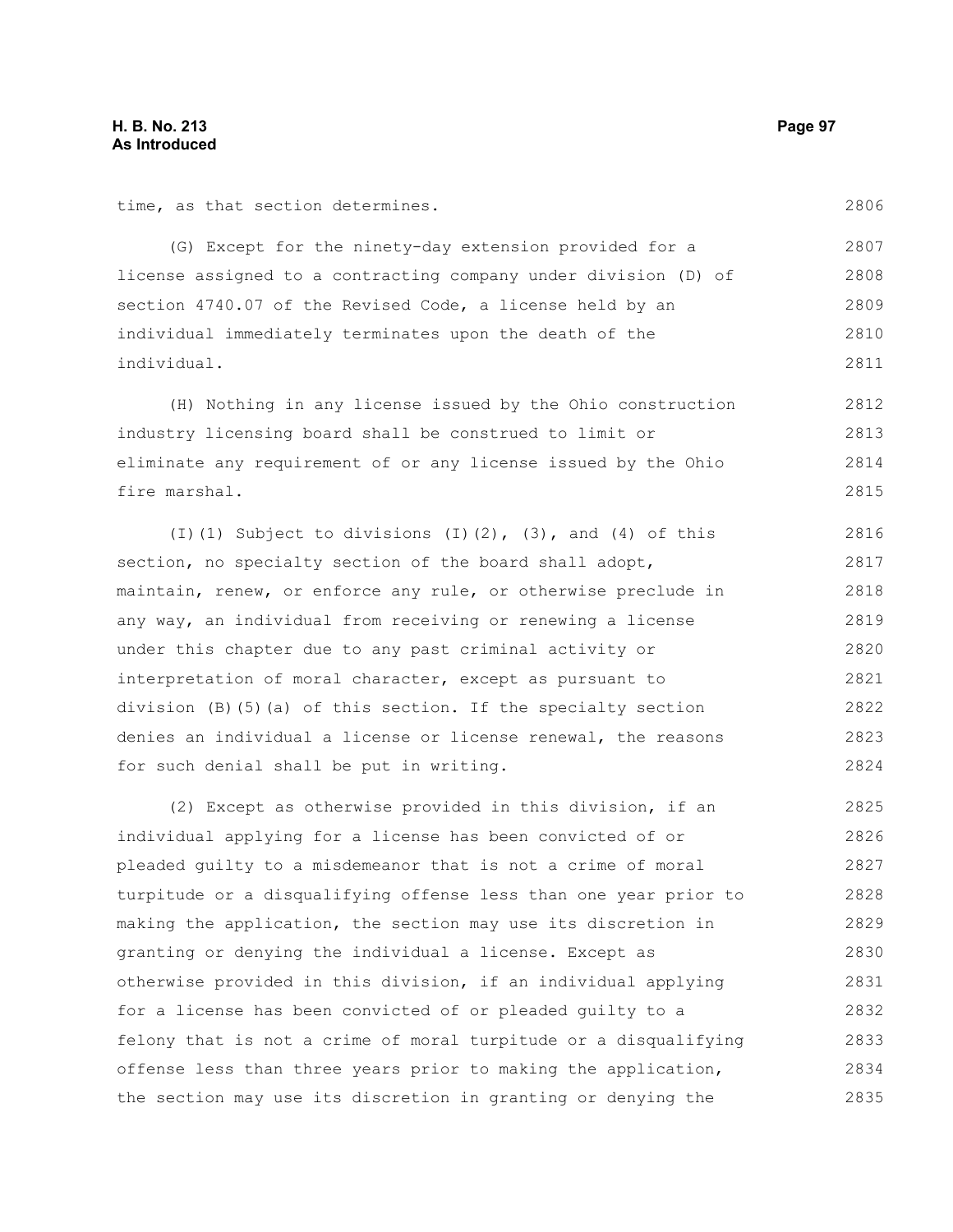## **H. B. No. 213 Page 98 As Introduced**

individual a license. The provisions in this paragraph do not apply with respect to any offense unless the section, prior to September 28, 2012, was required or authorized to deny the application based on that offense. 2836 2837 2838 2839

In all other circumstances, the section shall follow the procedures it adopts by rule that conform to division (I)(1) of this section. 2840 2841 2842

(3) In considering a renewal of an individual's license, the section shall not consider any conviction or plea of guilty prior to the initial licensing. However, the board may consider a conviction or plea of guilty if it occurred after the individual was initially licensed, or after the most recent license renewal. 2843 2844 2845 2846 2847 2848

(4) The section may grant an individual a conditional license that lasts for one year. After the one-year period has expired, the license is no longer considered conditional, and the individual shall be considered fully licensed. 2849 2850 2851 2852

 $(H)(J)$  Notwithstanding divisions  $(H)(E)$  and  $(H)(I)$  of this section and sections 4740.04 and 4740.05 of the Revised Code, the board may establish rules that amend the continuing education requirements and license renewal schedule for licensees as provided in or adopted pursuant to those sections for the purpose of establishing a compliance incentive program. These rules may include provisions for the creation of the program and the qualifications, continuing education requirements, and renewal schedule for the program. 2853 2854 2855 2856 2857 2858 2859 2860 2861

| (K) (1) Unless online continuing education is prohibited by     | 2862 |
|-----------------------------------------------------------------|------|
| board rule, a licensed contractor required to take continuing   | 2863 |
| education courses under this section may take up to half of the | 2864 |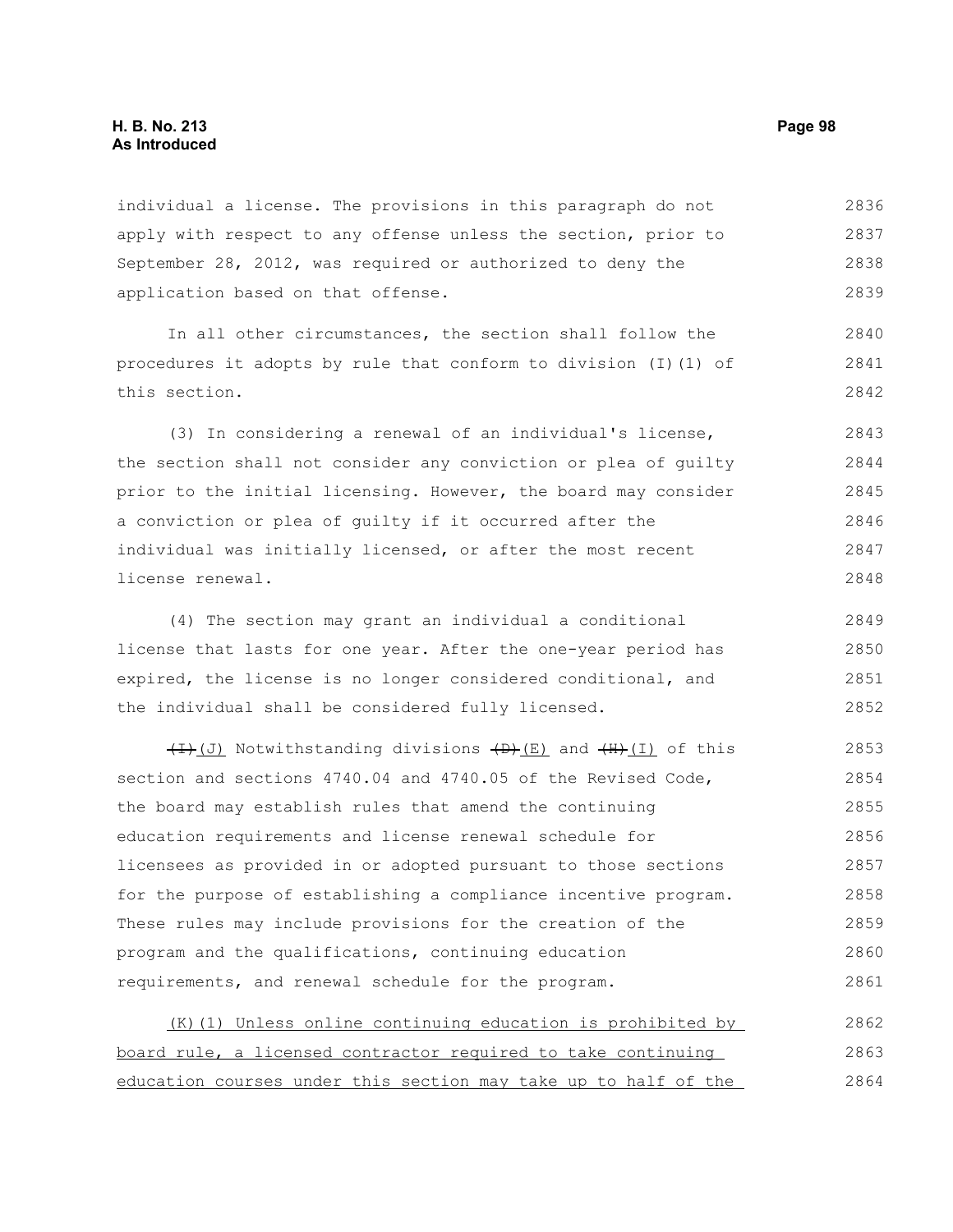required continuing education hours online. (2) A licensed contractor may take more than half of the required continuing education hours online if permitted by the board. (3) Nothing in this section requires the board to offer or permit online continuing education courses. **Sec. 4747.05.** (A) The hearing aid dealers and fitters licensing board shall issue to each applicant, within sixty days of receipt of a properly completed application and payment of two five hundred sixty two twenty-four dollars, a hearing aid dealer's or fitter's license if the applicant, if an individual: (1) Is at least eighteen years of age; (2) Has not committed a disqualifying offense or a crime of moral turpitude, as those terms are defined in section 4776.10 of the Revised Code; (3) Is free of contagious or infectious disease; (4) Has successfully passed a qualifying examination specified and administered by the board. (B) If the applicant is a firm, partnership, association, or corporation, the application, in addition to such information as the board requires, shall be accompanied by an application for a license for each person, whether owner or employee, of the firm, partnership, association, or corporation, who engages in dealing in or fitting of hearing aids, or shall contain a statement that such applications are submitted separately. No firm, partnership, association, or corporation licensed pursuant to this chapter shall permit any unlicensed person to sell or fit hearing aids. 2865 2866 2867 2868 2869 2870 2871 2872 2873 2874 2875 2876 2877 2878 2879 2880 2881 2882 2883 2884 2885 2886 2887 2888 2889 2890 2891 2892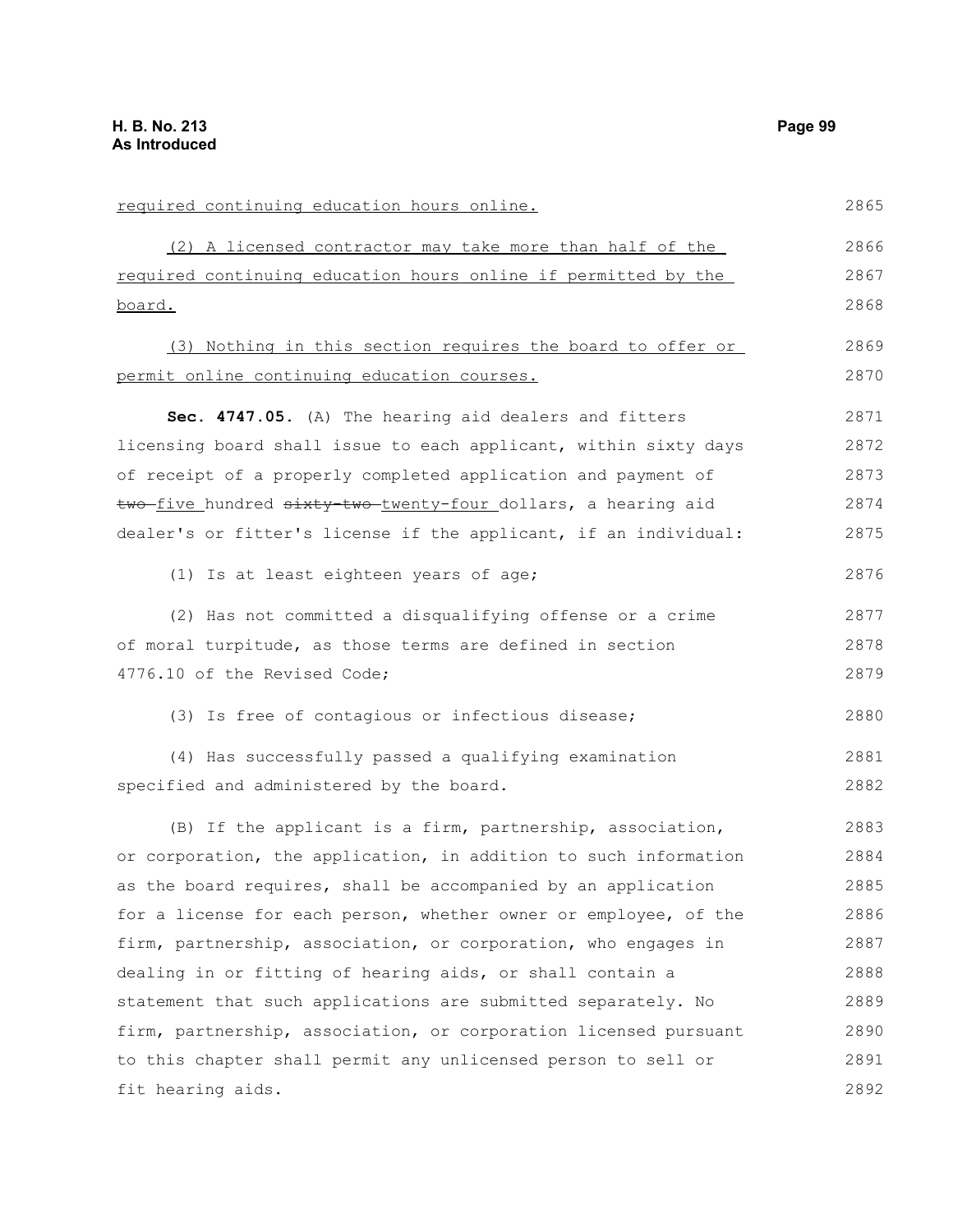# **H. B. No. 213 Page 100 As Introduced**

(C)(1) Subject to divisions  $(C)$ (2),  $(3)$ , and  $(4)$  of this section, the board shall not adopt, maintain, renew, or enforce any rule that precludes an individual from receiving or renewing a license issued under this chapter due to any past criminal activity or interpretation of moral character, unless the individual has committed a crime of moral turpitude or a disqualifying offense as those terms are defined in section 4776.10 of the Revised Code. If the board denies an individual a license or license renewal, the reasons for such denial shall be put in writing. 2893 2894 2895 2896 2897 2898 2899 2900 2901 2902

(2) Except as otherwise provided in this division, if an individual applying for a license has been convicted of or pleaded guilty to a misdemeanor that is not a crime of moral turpitude or a disqualifying offense less than one year prior to making the application, the board may use the board's discretion in granting or denying the individual a license. Except as otherwise provided in this division, if an individual applying for a license has been convicted of or pleaded guilty to a felony that is not a crime of moral turpitude or a disqualifying offense less than three years prior to making the application, the board may use the board's discretion in granting or denying the individual a license. The provisions in this paragraph do not apply with respect to any offense unless the board, prior to the effective date of this amendment September 28, 2012, was required or authorized to deny the application based on that offense. 2903 2904 2905 2906 2907 2908 2909 2910 2911 2912 2913 2914 2915 2916 2917 2918

In all other circumstances, the board shall follow the procedures it adopts by rule that conform to division (C)(1) of this section. 2919 2920 2921

(3) In considering a renewal of an individual's license, 2922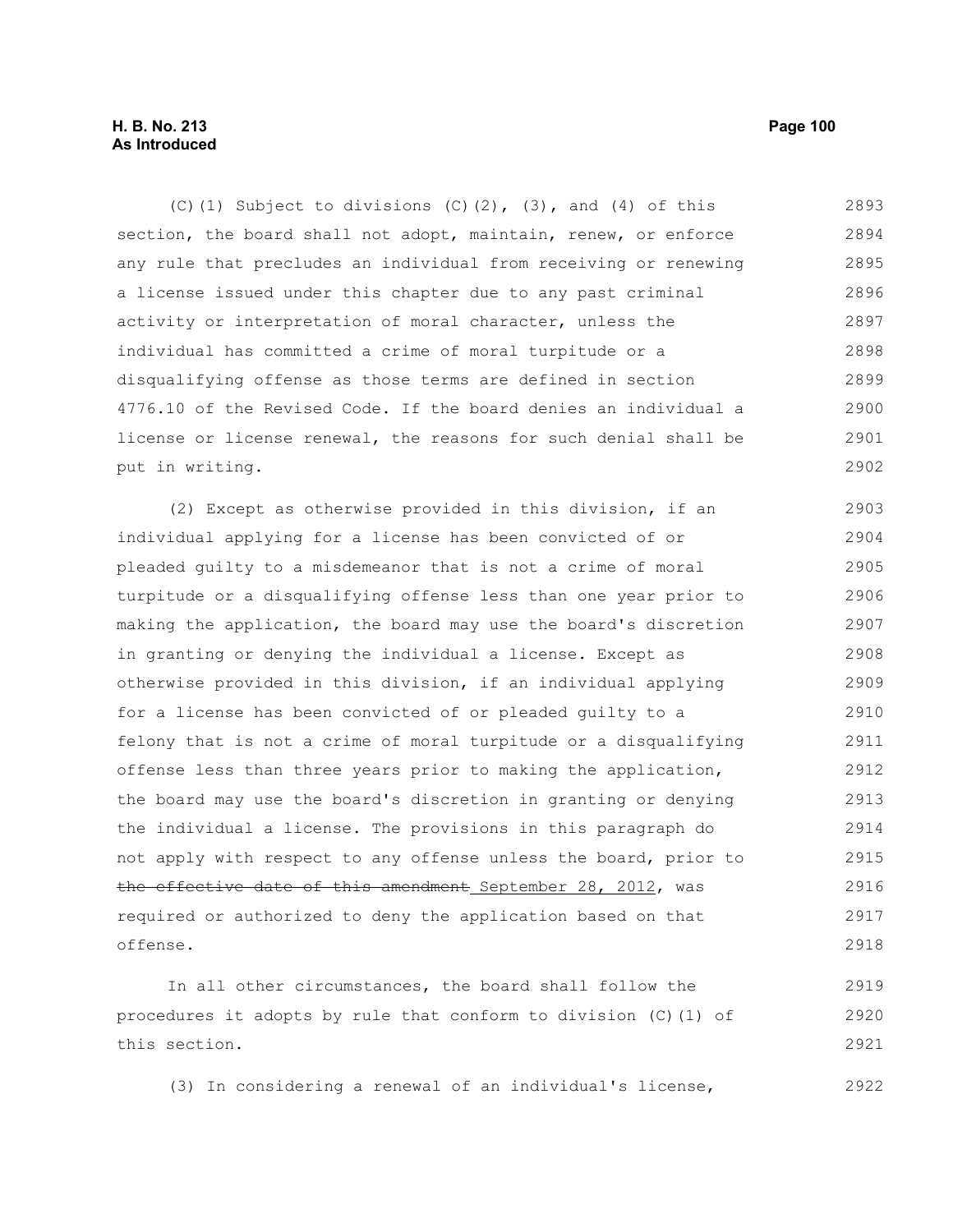## **H. B. No. 213 Page 101 As Introduced**

the board shall not consider any conviction or plea of guilty prior to the initial licensing. However, the board may consider a conviction or plea of guilty if it occurred after the individual was initially licensed, or after the most recent license renewal. 2923 2924 2925 2926 2927

(4) The board may grant an individual a conditional license that lasts for one year. After the one-year period has expired, the license is no longer considered conditional, and the individual shall be considered fully licensed. 2928 2929 2930 2931

(D) Each license issued expires on the thirtieth day of January of the second year following that in which it was issued. 2932 2933 2934

**Sec. 4747.06.** (A) Each person engaged in the practice of dealing in or fitting of hearing aids who holds a valid hearing aid dealer's or fitter's license shall apply annually biennially to the hearing aid dealers and fitters licensing board for renewal of such license under the standard renewal procedure specified in Chapter 4745. of the Revised Code. The board shall issue to each applicant, on proof of completion of the continuing education required by division (B) of this section and payment of one-three hundred fifty-seven-fourteen dollars on or before the first day of February, one three hundred eightythree sixty-six dollars on or before the first day of March, or two-four hundred ten-twenty dollars thereafter, a renewed hearing aid dealer's or fitter's license. No person who applies for renewal of a hearing aid dealer's or fitter's license that has expired shall be required to take any examination as a condition of renewal provided application for renewal is made within two years of the date such license expired. 2935 2936 2937 2938 2939 2940 2941 2942 2943 2944 2945 2946 2947 2948 2949 2950 2951

(B) Each person engaged in the practice of dealing in or 2952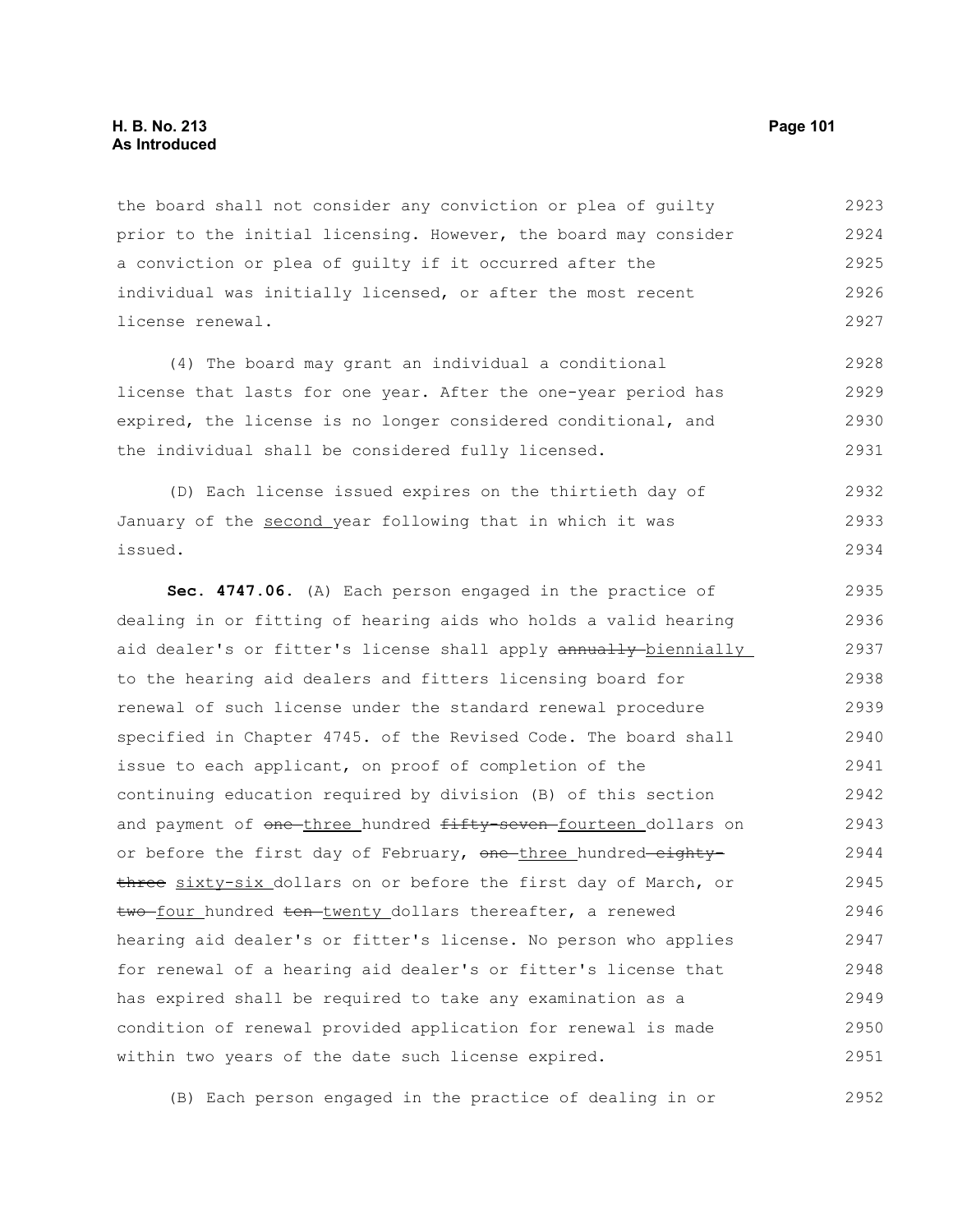# **H. B. No. 213 Page 102 As Introduced**

fitting of hearing aids who holds a valid hearing aid dealer's or fitter's license shall complete each year-biennially not less than ten-twenty hours of continuing professional education approved by the board. On a form provided by the board, the person shall certify to the board, at the time of license renewal pursuant to division (A) of this section, that in the preceding vear-two years the person has completed continuing education in compliance with this division and shall submit any additional information required by rule of the board regarding the continuing education. The board shall adopt rules in accordance with Chapter 119. of the Revised Code establishing the standards continuing education programs must meet to obtain board approval and continuing education reporting requirements. Continuing education may be applied to meet the requirement of this division if it is provided or certified by any of the following: (1) The national institute of hearing instruments studies committee of the international hearing society; (2) The American speech-language hearing association; (3) The American academy of audiology. The board may excuse persons licensed under this chapter, as a group or as individuals, from all or any part of the requirements of this division because of an unusual circumstance, emergency, or special hardship. (C)(1) Unless online continuing education is prohibited by board rule, a licensee may take up to half of the required continuing education hours online. (2) A licensee may take more than half of the required continuing education hours online if permitted by the board. 2953 2954 2955 2956 2957 2958 2959 2960 2961 2962 2963 2964 2965 2966 2967 2968 2969 2970 2971 2972 2973 2974 2975 2976 2977 2978 2979 2980 2981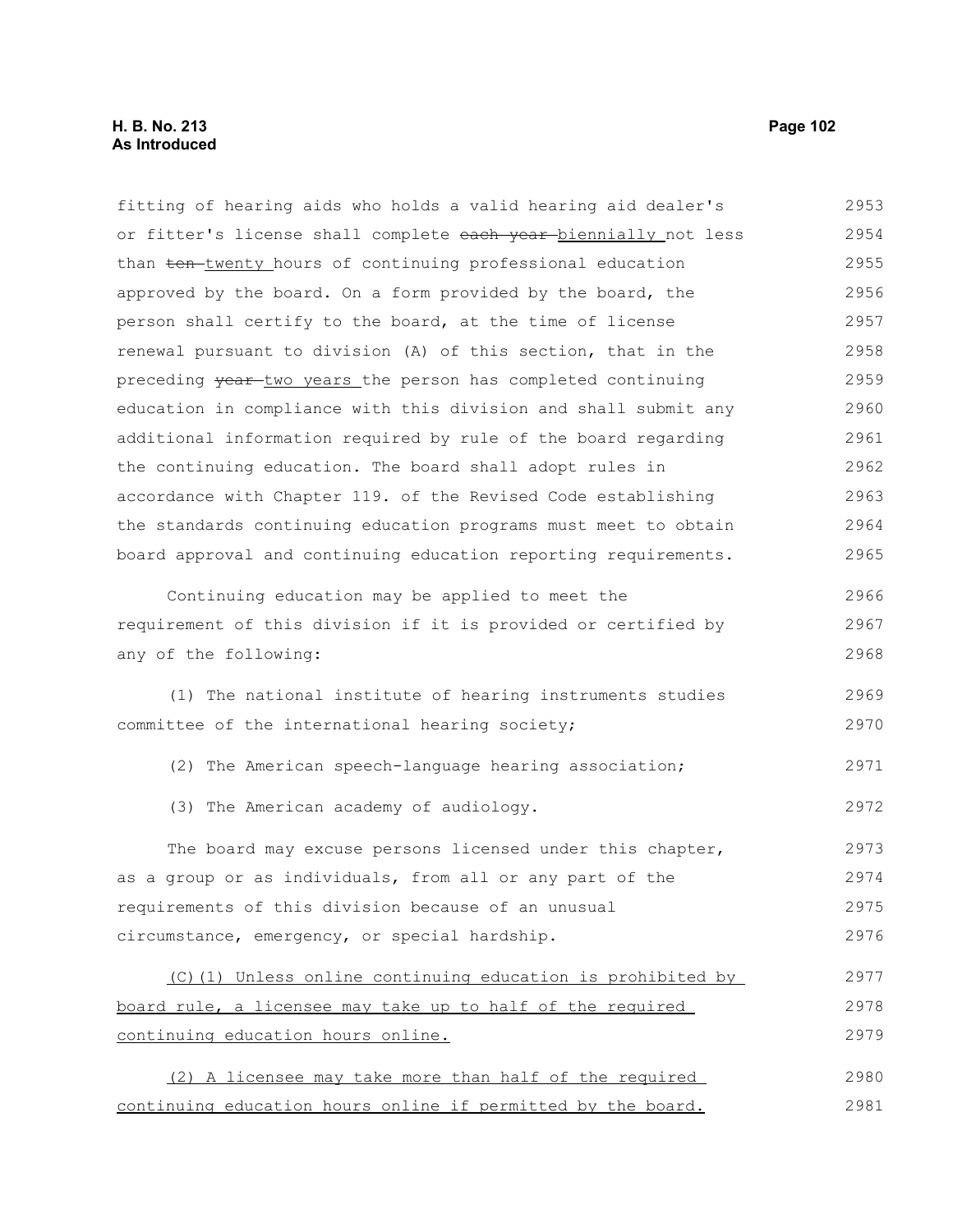| (3) Nothing in this section requires the board to offer or       | 2982 |
|------------------------------------------------------------------|------|
| permit online continuing education courses.                      | 2983 |
|                                                                  |      |
| Sec. 4749.03. (A) (1) Any individual, including a partner        | 2984 |
| in a partnership, may be licensed as a private investigator      | 2985 |
| under a class B license, or as a security quard provider under a | 2986 |
| class C license, or as a private investigator and a security     | 2987 |
| guard provider under a class A license, if the individual meets  | 2988 |
| all of the following requirements:                               | 2989 |
| (a) Has a good reputation for integrity, has not been            | 2990 |
| convicted of a disqualifying offense as defined in section       | 2991 |
| 4776.10 of the Revised Code within the last three years or any   | 2992 |
| crime of moral turpitude as that term is defined in section      | 2993 |
| 4776.10 of the Revised Code, and has not been adjudicated        | 2994 |
| incompetent for the purpose of holding the license, as provided  | 2995 |
| in section 5122.301 of the Revised Code, without having been     | 2996 |
| restored to legal capacity for that purpose.                     | 2997 |
| (b) Depending upon the class of license for which                | 2998 |
| application is made, for a continuous period of at least two     | 2999 |
| years immediately preceding application for a license, has been  | 3000 |
| engaged in investigatory or security services work for a law     | 3001 |
| enforcement or other public agency engaged in investigatory      | 3002 |
| activities, or for a private investigator or security guard      | 3003 |
| provider, or engaged in the practice of law, or has acquired     | 3004 |
| equivalent experience as determined by rule of the director of   | 3005 |
| public safety.                                                   | 3006 |

(c) Demonstrates competency as a private investigator or security guard provider by passing an examination devised for this purpose by the director, except that any individually licensed person who qualifies a corporation for licensure shall not be required to be reexamined if the person qualifies the 3007 3008 3009 3010 3011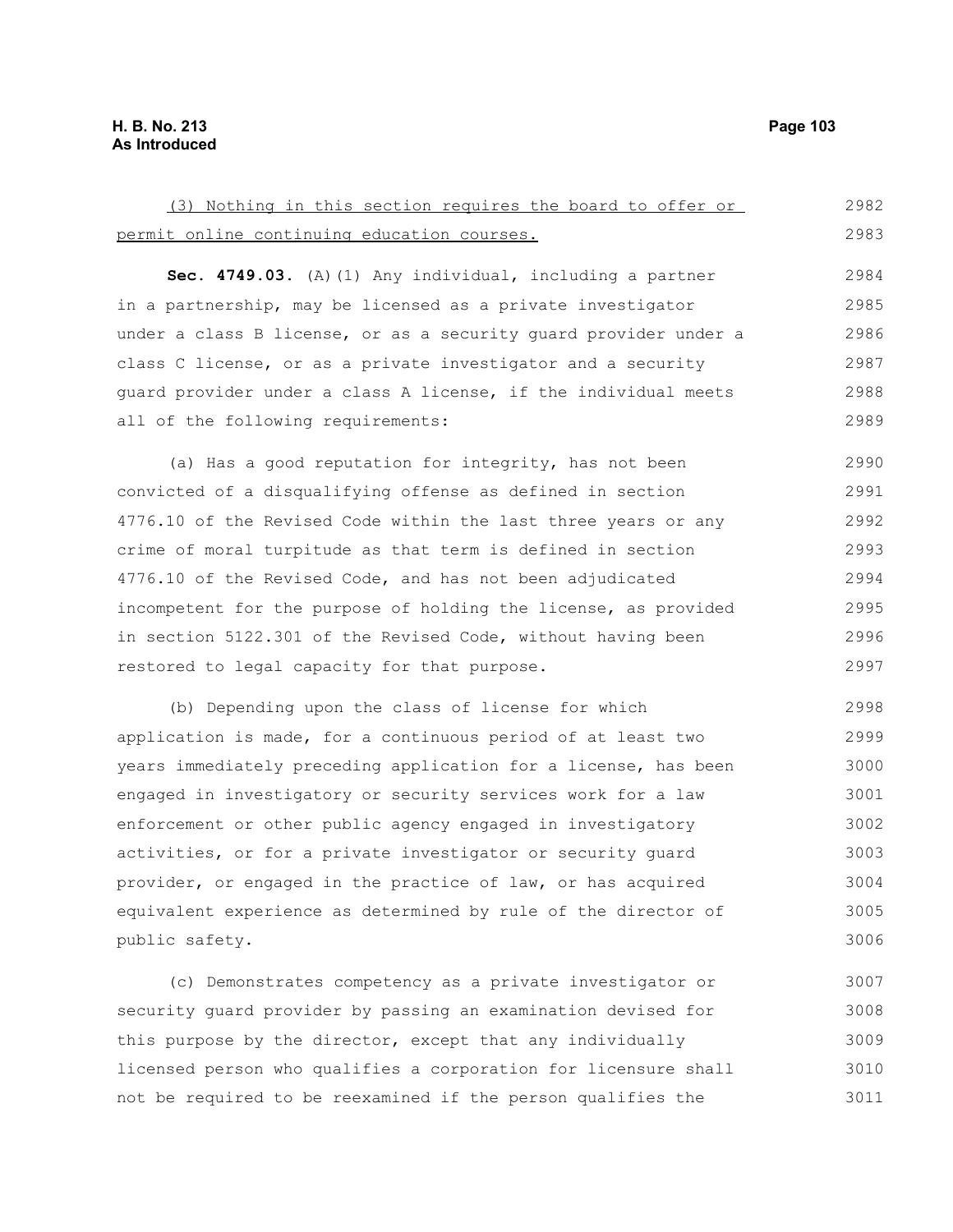| corporation in the same capacity that the person was                | 3012 |
|---------------------------------------------------------------------|------|
| individually licensed.                                              | 3013 |
| (d) Submits evidence of comprehensive general liability             | 3014 |
| insurance coverage, or other equivalent quarantee approved by       | 3015 |
| the director in such form and in principal amounts satisfactory     | 3016 |
| to the director, but not less than one hundred thousand dollars     | 3017 |
| for each person and three hundred thousand dollars for each         | 3018 |
| occurrence for bodily injury liability, and one hundred thousand    | 3019 |
| dollars for property damage liability.                              | 3020 |
| (e) Pays the requisite examination and license fees.                | 3021 |
| (2) A corporation may be licensed as a private                      | 3022 |
| investigator under a class B license, or as a security guard        | 3023 |
| provider under a class C license, or as a private investigator      | 3024 |
| and a security quard provider under a class A license, if an        | 3025 |
| application for licensure is filed by an officer of the             | 3026 |
| corporation and the officer, another officer, or the qualifying     | 3027 |
| agent of the corporation satisfies the requirements of divisions    | 3028 |
| $(A)$ (1) and $(F)$ (1) of this section. Officers and the statutory | 3029 |
| agent of a corporation shall be determined in accordance with       | 3030 |
| Chapter 1701. of the Revised Code.                                  | 3031 |
| (3) At least one partner in a partnership shall be                  | 3032 |
| licensed as a private investigator, or as a security guard          | 3033 |
| provider, or as a private investigator and a security guard         | 3034 |
| provider. Partners in a partnership shall be determined as          | 3035 |
| provided for in Chapter 1775. or 1776. of the Revised Code.         | 3036 |
| (B) An application for a class A, B, or C license shall be          | 3037 |
| completed in the form the director prescribes. In the case of an    | 3038 |

individual, the application shall state the applicant's name, birth date, citizenship, physical description, current 3039 3040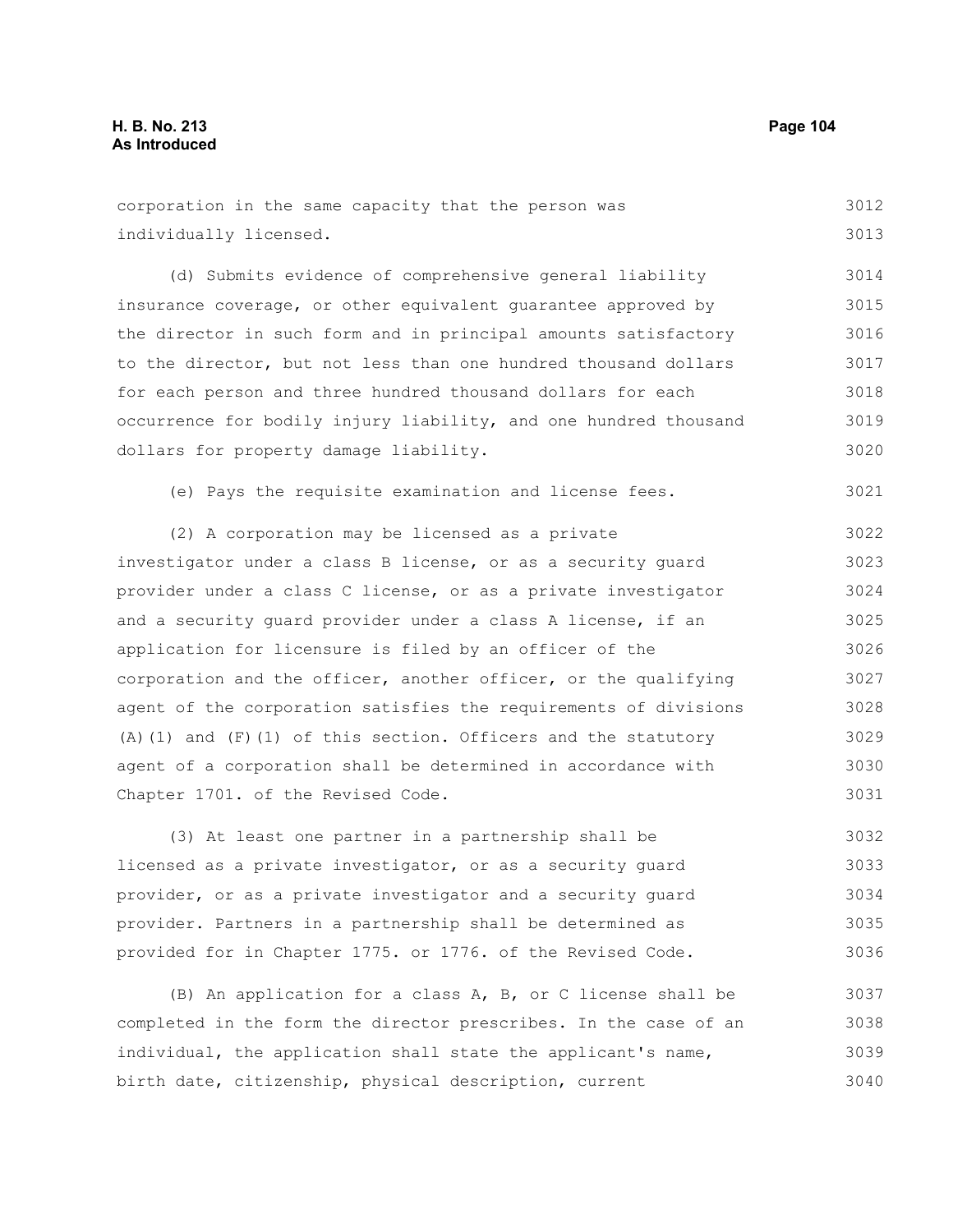## **H. B. No. 213 Page 105 As Introduced**

residence, residences for the preceding ten years, current employment, employment for the preceding seven years, experience qualifications, the location of each of the applicant's offices in this state, and any other information that is necessary in order for the director to comply with the requirements of this chapter. In the case of a corporation, the application shall state the name of the officer or qualifying agent filing the application; the state in which the corporation is incorporated and the date of incorporation; the states in which the corporation is authorized to transact business; the name of its qualifying agent; the name of the officer or qualifying agent of the corporation who satisfies the requirements of divisions (A) (1) and  $(F)(1)$  of this section and the birth date, citizenship, physical description, current residence, residences for the preceding ten years, current employment, employment for the preceding seven years, and experience qualifications of that officer or qualifying agent; and other information that the director requires. A corporation may specify in its application information relative to one or more individuals who satisfy the requirements of divisions (A)(1) and (F)(1) of this section. 3041 3042 3043 3044 3045 3046 3047 3048 3049 3050 3051 3052 3053 3054 3055 3056 3057 3058 3059 3060

The application described in this division shall be accompanied by all of the following: 3061 3062

(1) One recent full-face photograph of the applicant or, in the case of a corporation, of each officer or qualifying agent specified in the application as satisfying the requirements of divisions (A)(1) and  $(F)(1)$  of this section; 3063 3064 3065 3066

(2) Character references from at least five reputable citizens for the applicant or, in the case of a corporation, for each officer or qualifying agent specified in the application as satisfying the requirements of divisions (A)(1) and (F)(1) of 3067 3068 3069 3070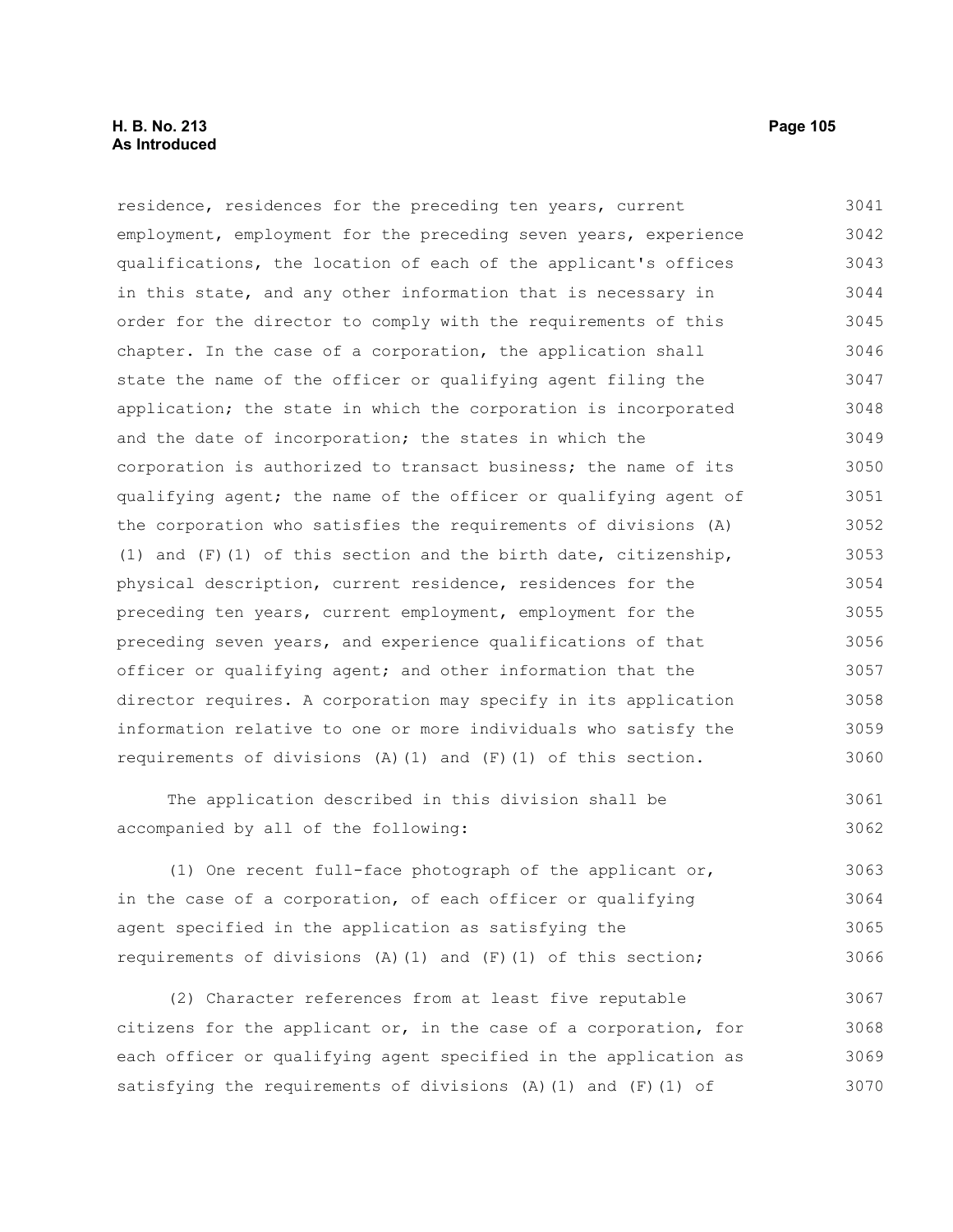## **H. B. No. 213 Page 106 As Introduced**

this section, each of whom has known the applicant, officer, or qualifying agent for at least five years preceding the application, and none of whom are connected with the applicant, officer, or qualifying agent by blood or marriage; 3071 3072 3073 3074

(3) An examination fee of twenty-five dollars for the applicant or, in the case of a corporation, for each officer or qualifying agent specified in the application as satisfying the requirements of divisions (A)(1) and (F)(1) of this section, and a license fee in the amount the director determines, not to exceed three seven hundred seventy-five fifty dollars. The license fee shall be refunded if a license is not issued. 3075 3076 3077 3078 3079 3080 3081

(C)(1) Each individual applying for a license and each individual specified by a corporation as an officer or qualifying agent in an application shall submit one complete set of fingerprints directly to the superintendent of the bureau of criminal identification and investigation for the purpose of conducting a criminal records check. The individual shall provide the fingerprints using a method the superintendent prescribes pursuant to division (C)(2) of section 109.572 of the Revised Code and fill out the form the superintendent prescribes pursuant to division (C)(1) of section 109.572 of the Revised Code. An applicant who intends to carry a firearm as defined in section 2923.11 of the Revised Code in the course of business or employment shall so notify the superintendent. This notification is in addition to any other requirement related to carrying a firearm that applies to the applicant. The individual or corporation requesting the criminal records check shall pay the fee the superintendent prescribes. 3082 3083 3084 3085 3086 3087 3088 3089 3090 3091 3092 3093 3094 3095 3096 3097 3098

(2) The superintendent shall conduct the criminal records check as set forth in division (B) of section 109.572 of the 3099 3100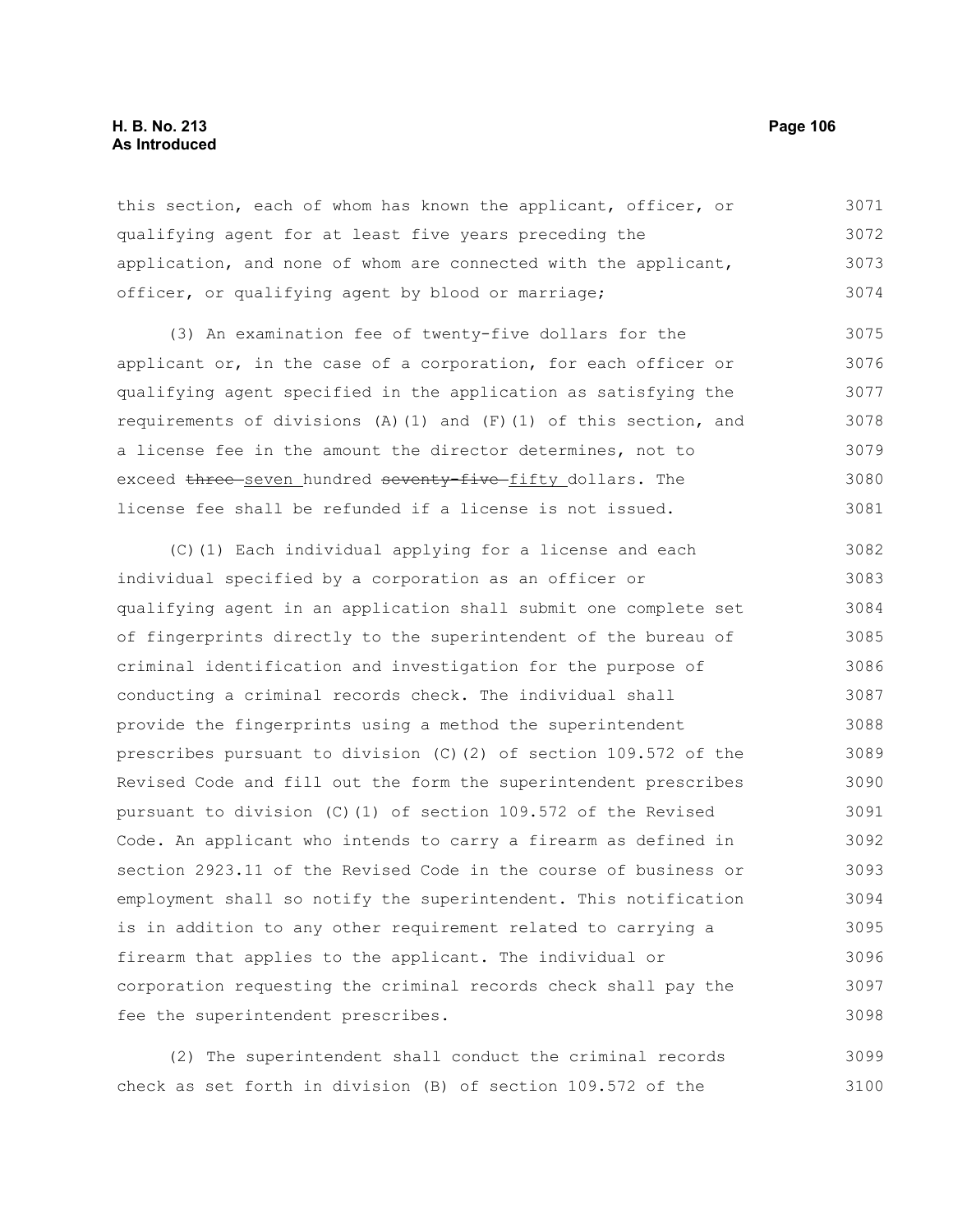## **H. B. No. 213 Page 107 As Introduced**

Revised Code. If an applicant intends to carry a firearm in the course of business or employment, the superintendent shall make a request to the federal bureau of investigation for any information and review the information the bureau provides pursuant to division (B)(2) of section 109.572 of the Revised Code. The superintendent shall submit all results of the completed investigation to the director of public safety. 3101 3102 3103 3104 3105 3106 3107

(3) If the director determines that the applicant, officer, or qualifying agent meets the requirements of divisions (A)(1)(a), (b), and (d) of this section and that an officer or qualifying agent meets the requirement of division (F)(1) of this section, the director shall notify the applicant, officer, or agent of the time and place for the examination. If the director determines that an applicant does not meet the requirements of divisions  $(A)$   $(1)$   $(a)$ ,  $(b)$ , and  $(d)$  of this section, the director shall notify the applicant that the applicant's application is refused and refund the license fee. If the director determines that none of the individuals specified in the application of a corporation as satisfying the requirements of divisions (A)(1) and  $(F)(1)$  of this section meet the requirements of divisions (A)(1)(a), (b), and (d) and (F)(1) of this section, the director shall notify the corporation that its application is refused and refund the license fee. If the bureau assesses the director a fee for any investigation, the director, in addition to any other fee assessed pursuant to this chapter, may assess the applicant, officer, or qualifying agent, as appropriate, a fee that is equal to the fee assessed by the bureau. 3108 3109 3110 3111 3112 3113 3114 3115 3116 3117 3118 3119 3120 3121 3122 3123 3124 3125 3126 3127 3128

(4)(a) Subject to divisions (C)(4)(b), (c), and (d) of this section, the director shall not adopt, maintain, renew, or enforce any rule, or otherwise preclude in any way, an 3129 3130 3131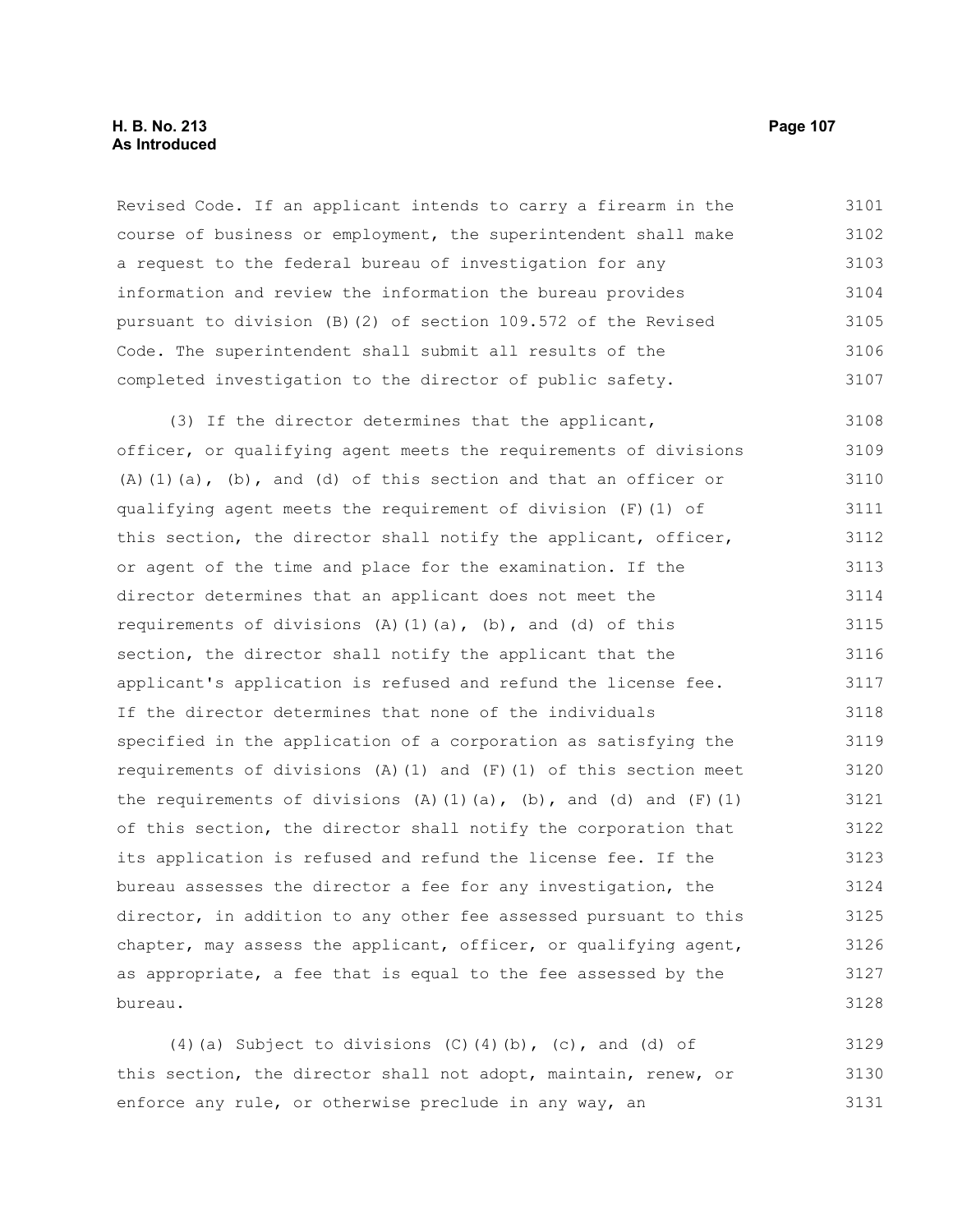## **H. B. No. 213 Page 108 As Introduced**

individual from receiving or renewing a license under this chapter due to any past criminal activity or interpretation of moral character, except as pursuant to division  $(A)$   $(1)$   $(a)$  of this section. If the director denies an individual a license or license renewal, the reasons for such denial shall be put in writing. 3132 3133 3134 3135 3136 3137

(b) Except as otherwise provided in this division, if an individual applying for a license has been convicted of or pleaded guilty to a misdemeanor that is not a crime of moral turpitude or a disqualifying offense less than one year prior to making the application, the director may use the director's discretion in granting or denying the individual a license. Except as otherwise provided in this division, if an individual applying for a license has been convicted of or pleaded guilty to a felony that is not a crime of moral turpitude or a disqualifying offense less than three years prior to making the application, the director may use the director's discretion in granting or denying the individual a license. The provisions in this paragraph do not apply with respect to any offense unless the director, prior to the effective date of this amendment September 28, 2012, was required or authorized to deny the application based on that offense. 3138 3139 3140 3141 3142 3143 3144 3145 3146 3147 3148 3149 3150 3151 3152 3153

In all other circumstances, the director shall follow the procedures the director adopts by rule that conform to division  $(C)$  $(4)$  $(a)$  of this section. 3154 3155 3156

(c) In considering a renewal of an individual's license, the director shall not consider any conviction or plea of guilty prior to the initial licensing. However, the director may consider a conviction or plea of guilty if it occurred after the individual was initially licensed, or after the most recent 3157 3158 3159 3160 3161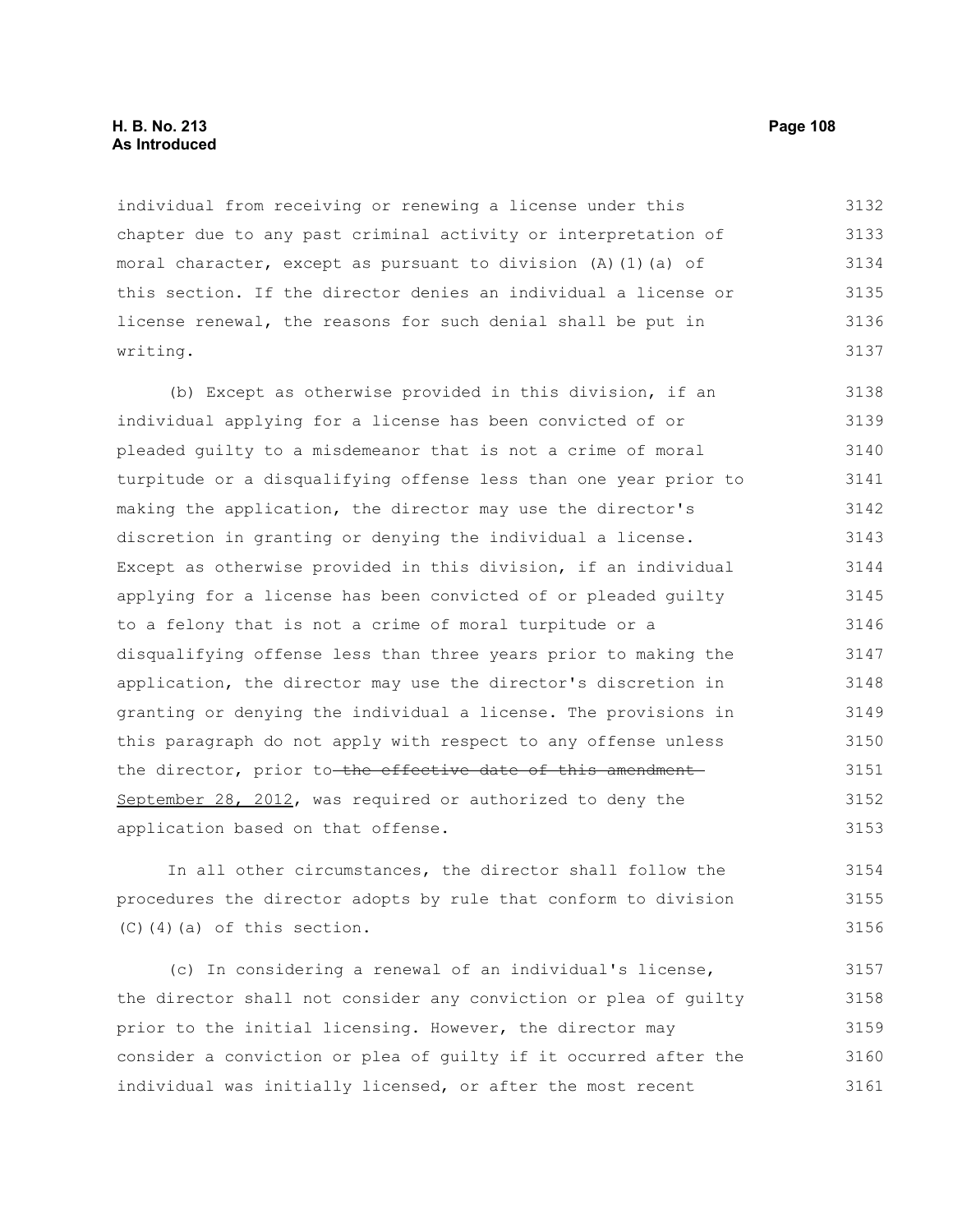license renewal.

(d) The director may grant an individual a conditional license that lasts for one year. After the one-year period has expired, the license is no longer considered conditional, and the individual shall be considered fully licensed. 3163 3164 3165 3166

(D) If upon application, investigation, and examination, the director finds that the applicant or, in the case of a corporation, any officer or qualifying agent specified in the application as satisfying the requirements of divisions (A)(1) and (F)(1) of this section, meets the applicable requirements, the director shall issue the applicant or the corporation a class A, B, or C license. The director also shall issue an identification card to an applicant, but not an officer or qualifying agent of a corporation, who meets the applicable requirements. The license and identification card shall state the licensee's name, the classification of the license, the location of the licensee's principal place of business in this state, and the expiration date of the license, and, in the case of a corporation, it also shall state the name of each officer or qualifying agent who satisfied the requirements of divisions  $(A)$  (1) and  $(F)$  (1) of this section. 3167 3168 3169 3170 3171 3172 3173 3174 3175 3176 3177 3178 3179 3180 3181 3182

Licenses expire on the first day of March on the second year following the date of initial issue, and biennially on the first day of March of each year thereafter. Annual Biennial renewals shall be according to the standard renewal procedures contained in Chapter 4745. of the Revised Code, upon payment of an annual a biennial renewal fee the director determines, not to exceed two five hundred seventy-five fifty dollars. No license shall be renewed if the licensee or, in the case of a corporation, each officer or qualifying agent who qualified the 3183 3184 3185 3186 3187 3188 3189 3190 3191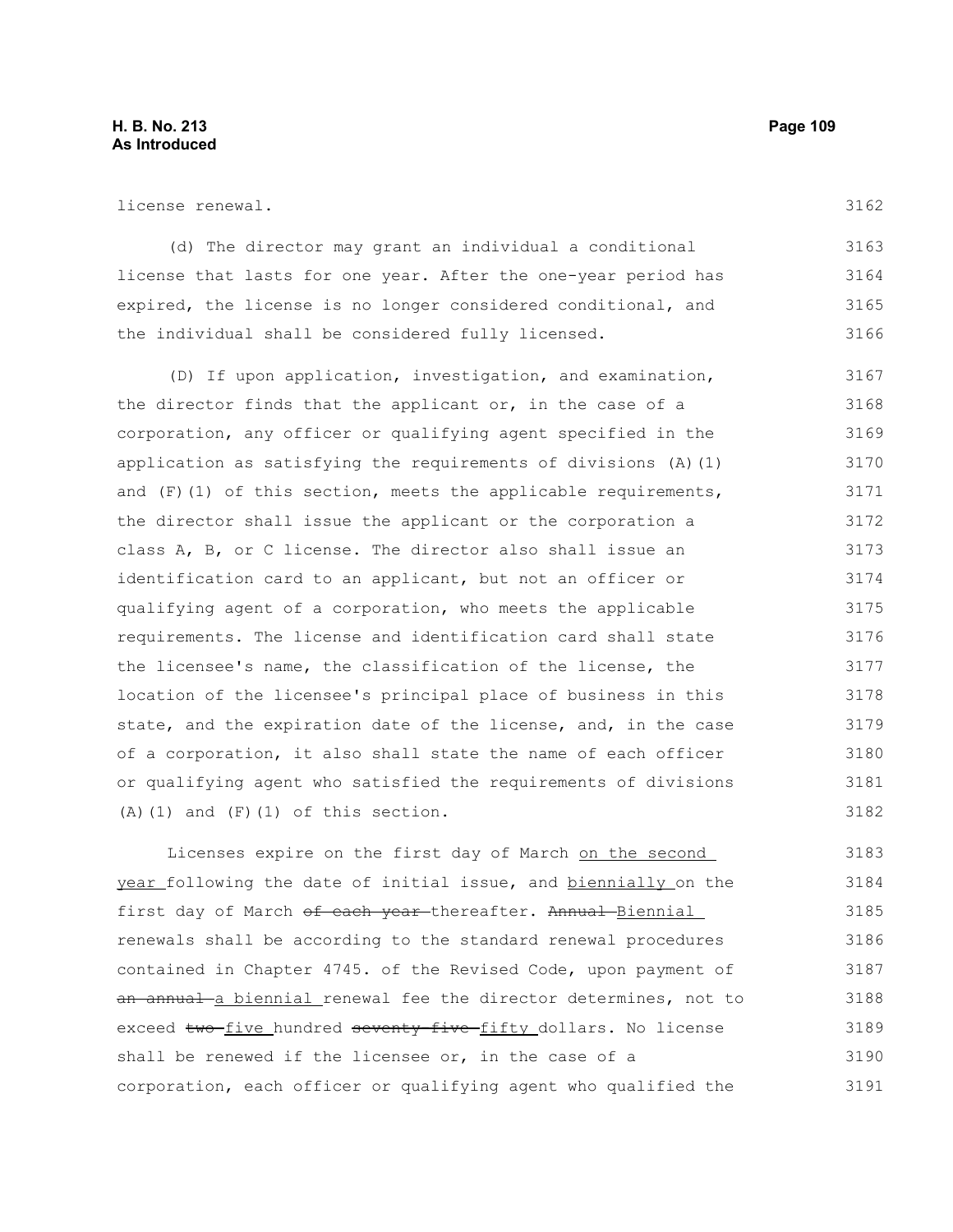corporation for licensure no longer meets the applicable requirements of this section. No license shall be renewed unless the licensee provides evidence of workers' compensation risk coverage and unemployment compensation insurance coverage, other than for clerical employees and excepting sole proprietors who are exempted therefrom, as provided for in Chapters 4123. and 4141. of the Revised Code, respectively, as well as the licensee's state tax identification number. No reexamination shall be required for renewal of a current license. 3192 3193 3194 3195 3196 3197 3198 3199 3200

For purposes of this chapter, a class A, B, or C license issued to a corporation shall be considered as also having licensed the individuals who qualified the corporation for licensure, for as long as they are associated with the corporation. 3201 3202 3203 3204 3205

For purposes of this division, "sole proprietor" means an individual licensed under this chapter who does not employ any other individual. 3206 3207 3208

(E) The director may issue a duplicate copy of a license issued under this section for the purpose of replacement of a lost, spoliated, or destroyed license, upon payment of a fee the director determines, not exceeding twenty-five dollars. Any change in license classification requires new application and application fees. 3209 3210 3211 3212 3213 3214

(F)(1) In order to qualify a corporation for a class A, B, or C license, an officer or qualifying agent may qualify another corporation for similar licensure, provided that the officer or qualifying agent is actively engaged in the business of both corporations. 3215 3216 3217 3218 3219

(2) Each officer or qualifying agent who qualifies a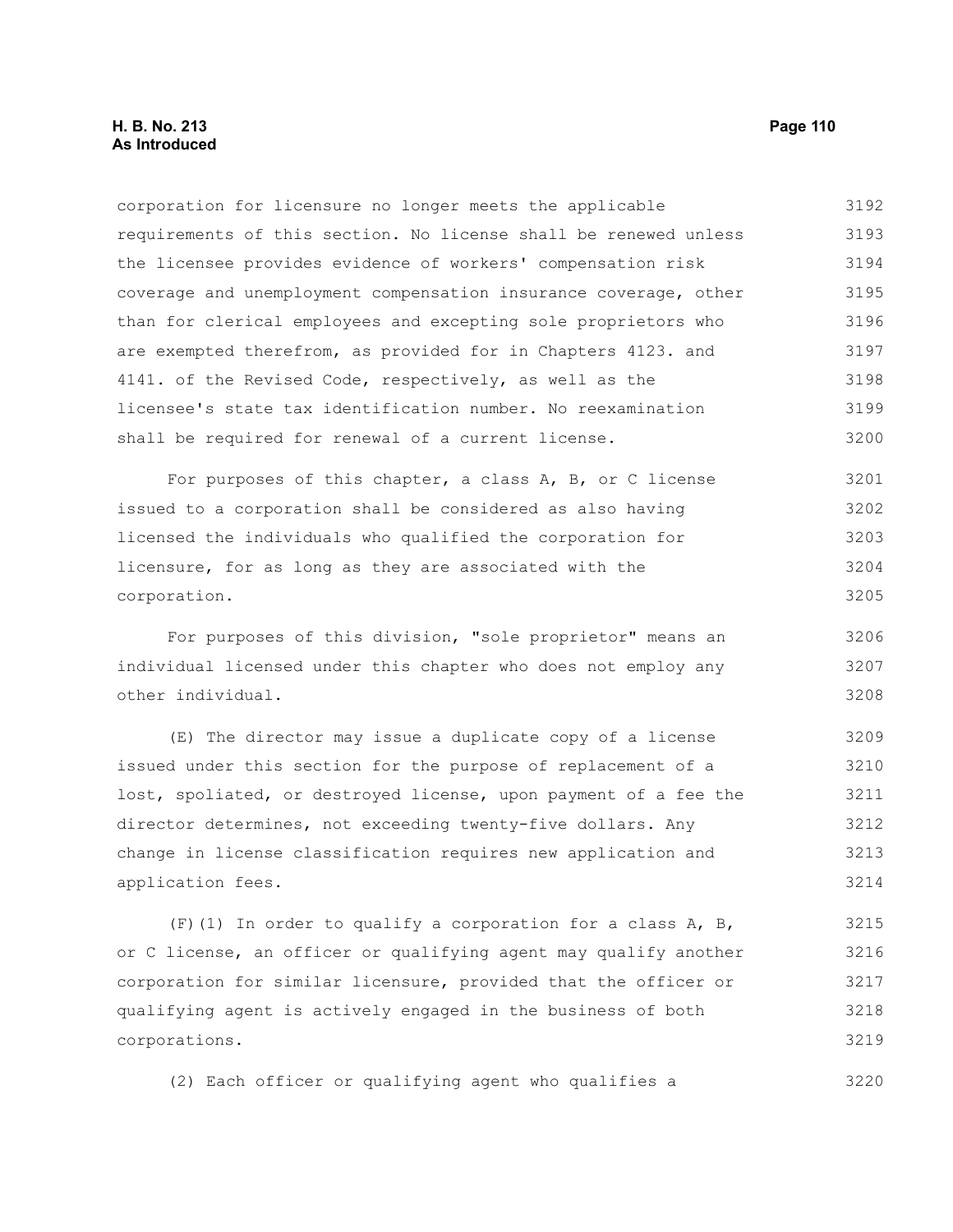corporation for class A, B, or C licensure shall surrender any personal license of a similar nature that the officer or qualifying agent possesses. 3221 3222 3223

(3) Upon written notification to the director, completion of an application similar to that for original licensure, surrender of the corporation's current license, and payment of a twenty-five-dollar fee, a corporation's class A, B, or C license may be transferred to another corporation. 3224 3225 3226 3227 3228

(4) Upon written notification to the director, completion of an application similar to that for an individual seeking class A, B, or C licensure, payment of a twenty-five-dollar fee, and, if the individual was the only individual that qualified a corporation for licensure, surrender of the corporation's license, any officer or qualifying agent who qualified a corporation for licensure under this chapter may obtain a similar license in the individual's own name without reexamination. A request by an officer or qualifying agent for an individual license shall not affect a corporation's license unless the individual is the only individual that qualified the corporation for licensure or all the other individuals who qualified the corporation for licensure submit such requests. 3229 3230 3231 3232 3233 3234 3235 3236 3237 3238 3239 3240 3241

(G) If a corporation is for any reason no longer associated with an individual who qualified it for licensure under this chapter, an officer of the corporation shall notify the director of that fact by certified mail, return receipt requested, within ten days after the association terminates. If the notification is so given, the individual was the only individual that qualified the corporation for licensure, and the corporation submits the name of another officer or qualifying agent to qualify the corporation for the license within thirty 3242 3243 3244 3245 3246 3247 3248 3249 3250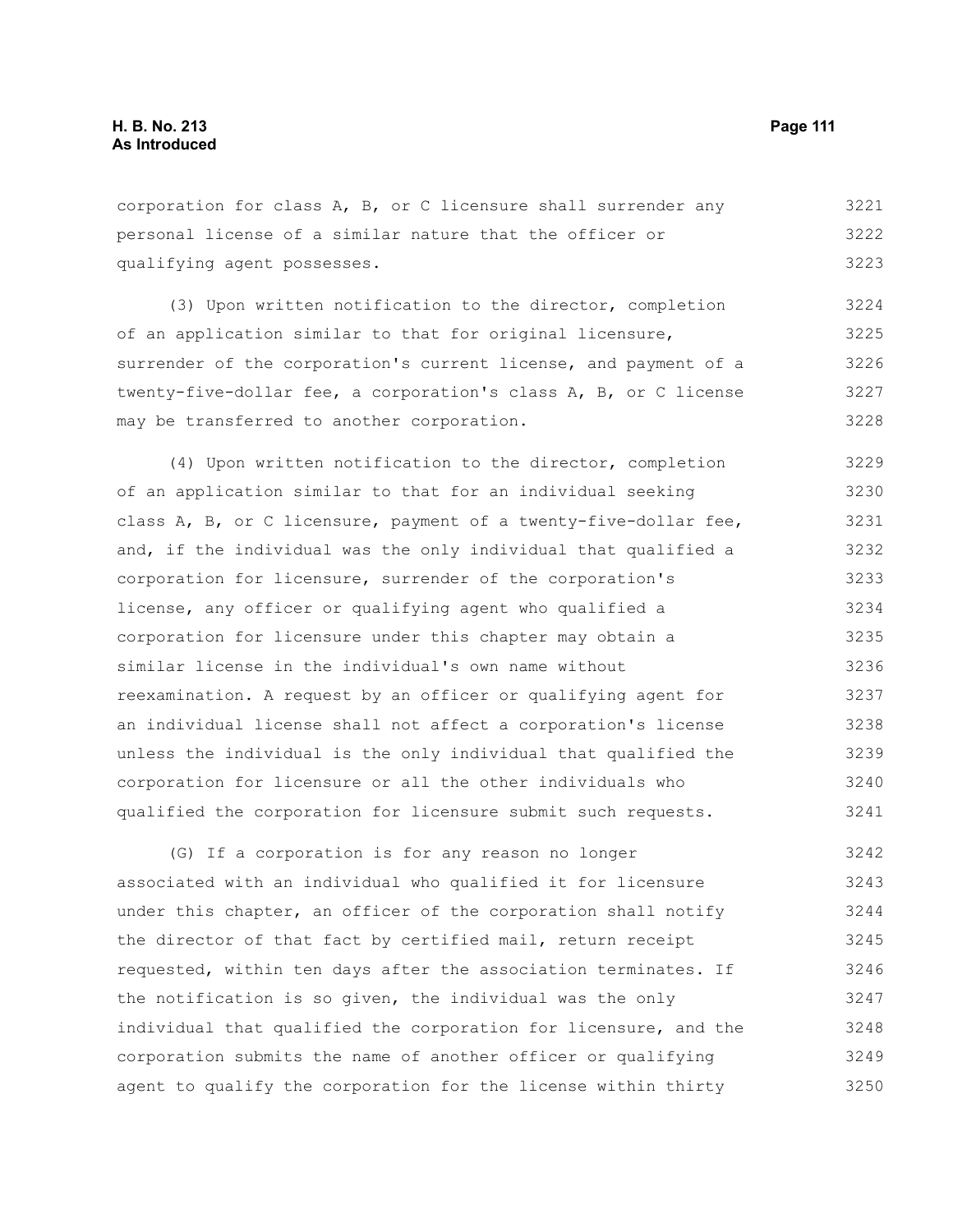### **H. B. No. 213 Page 112 As Introduced**

days after the association terminates, the corporation may continue to operate in the business of private investigation, the business of security services, or both businesses in this state under that license for ninety days after the association terminates. If the officer or qualifying agent whose name is submitted satisfies the requirements of divisions (A)(1) and (F) (1) of this section, the director shall issue a new license to the corporation within that ninety-day period. The names of more than one individual may be submitted. 3251 3252 3253 3254 3255 3256 3257 3258 3259

**Sec. 4749.031.** (A) The department of public safety shall be a participating public office for purposes of the retained applicant fingerprint database established under section 109.5721 of the Revised Code. The department shall elect to participate in the continuous record monitoring service for all persons licensed or registered under this chapter. When the superintendent of the bureau of criminal identification and investigation, under section 109.57 of the Revised Code, indicates that an individual in the retained applicant fingerprint database has been arrested for, convicted of, or pleaded guilty to any offense, the superintendent promptly shall notify the department either electronically or by mail that additional arrest or conviction information is available. 3260 3261 3262 3263 3264 3265 3266 3267 3268 3269 3270 3271 3272

(B) In addition to any other fees charged by the department under this chapter, an applicant for a license under section 4749.03 of the Revised Code, at the time of making an initial or renewal application, shall pay any initial or annual biennial fee charged by the superintendent pursuant to rules adopted under division (F) of section 109.5721 of the Revised Code. 3273 3274 3275 3276 3277 3278 3279

**Sec. 4751.06.** (A) An applicant for licensure as a nursing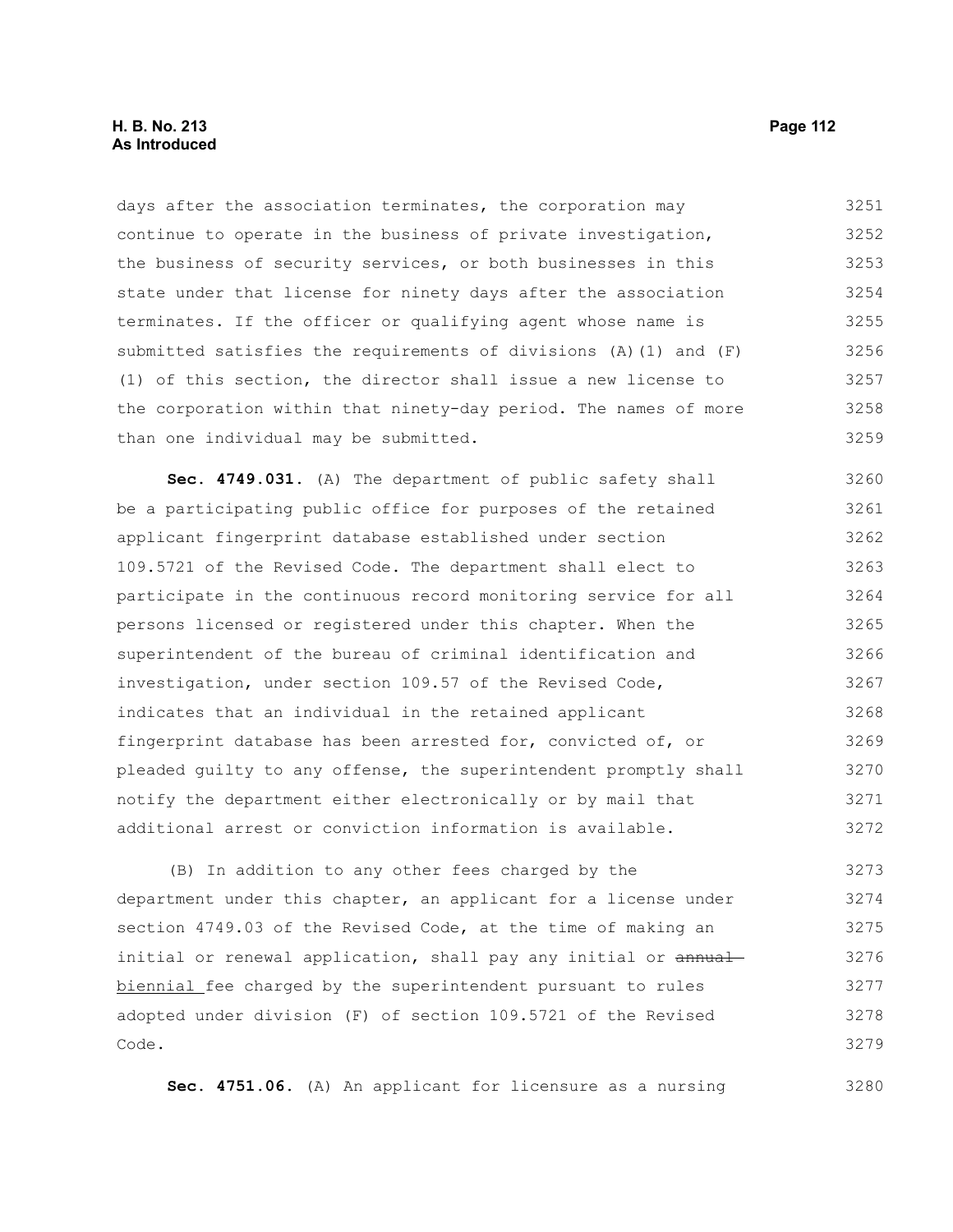### **H. B. No. 213 Page 113 As Introduced**

home administrator who has successfully completed the requirements of section 4751.05 of the Revised Code, passed the examination administered by the board of executives of long-term services and supports or a government or private entity under contract with the board, and paid to the board an original license fee of two-five hundred fifty-dollars shall be issued a license on a form provided by the board. Such license shall certify that the applicant has met the licensure requirements of Chapter 4751. of the Revised Code and is entitled to practice as a licensed nursing home administrator. 3281 3282 3283 3284 3285 3286 3287 3288 3289 3290

(B) A temporary license for a period not to exceed one hundred eighty days may be issued to an individual temporarily filling the position of a nursing home administrator vacated by reason of death, illness, or other unexpected cause, pursuant to regulations adopted by the board. 3291 3292 3293 3294 3295

(C) The fee for a temporary license is one hundred dollars. Said fee must accompany the application for the temporary license. 3296 3297 3298

(D) Any license or temporary license issued by the board pursuant to this section shall be under the hand of the chairperson and the secretary of the board. 3299 3300 3301

(E) A duplicate of the original certificate of registration or license may be secured to replace one that has been lost or destroyed by submitting to the board a notarized statement explaining the conditions of the loss, mutilation, or destruction of the certificate or license and by paying a fee of twenty-five dollars. 3302 3303 3304 3305 3306 3307

(F) A duplicate certificate of registration and license may be issued in the event of a legal change of name by 3308 3309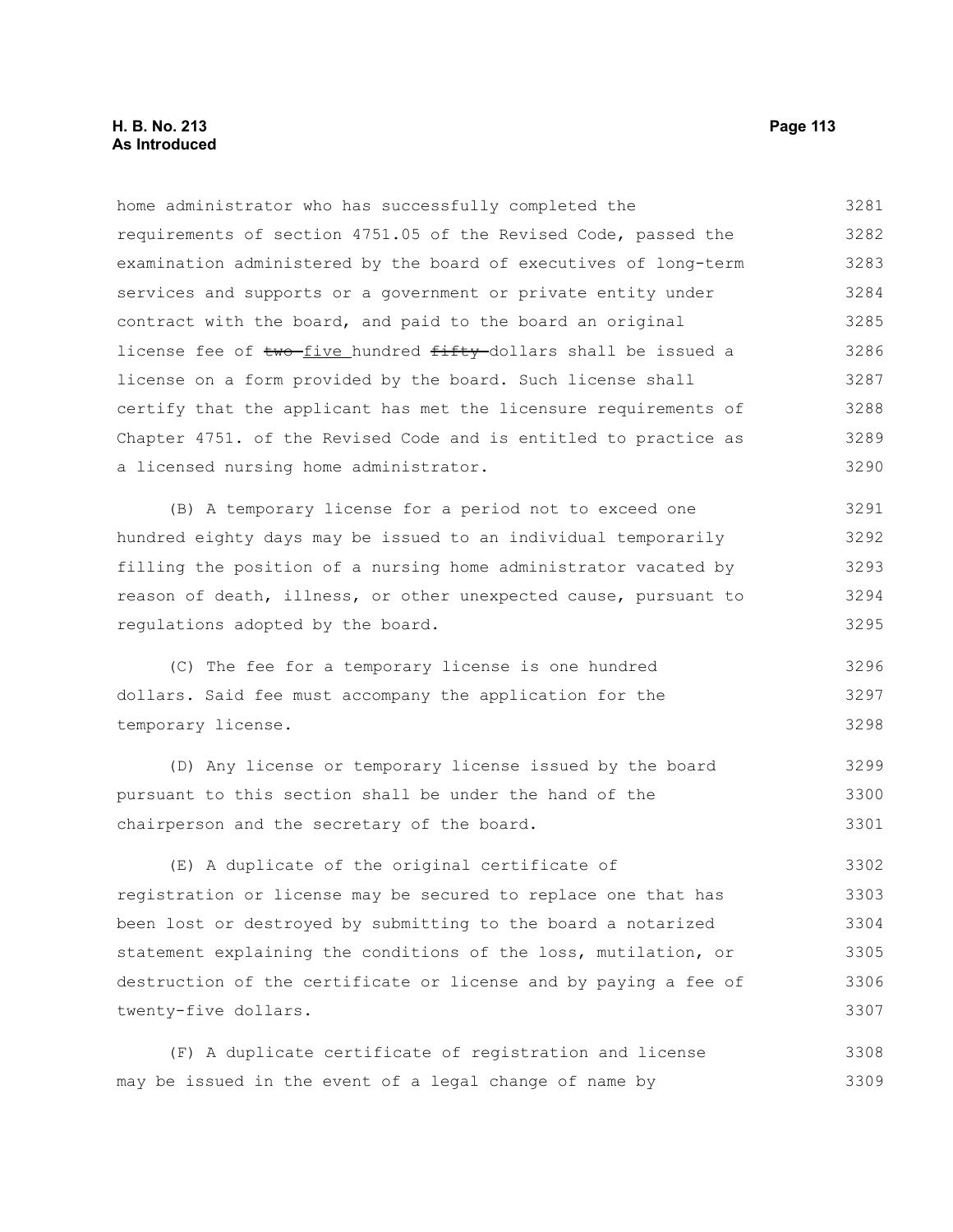# **H. B. No. 213 Page 114 As Introduced**

submitting to the board a certified copy of the court order or marriage license establishing the change of name, by returning at the same time the original license and certificate of registration, and by paying a fee of twenty-five dollars. 3310 3311 3312 3313

Sec. 4751.07. (A) (1) Every individual who holds a valid license as a nursing home administrator issued under division (A) of section 4751.06 of the Revised Code, shall immediately upon issuance thereof be registered with the board of executives of long-term services and supports and be issued a certificate of registration. Such individual shall annually biennially apply to the board for a new certificate of registration on forms provided for such purpose prior to the expiration of the certificate of registration and shall at the same time submit satisfactory evidence to the board of having attended such continuing education programs or courses of study as may be prescribed in rules adopted by the board. 3314 3315 3316 3317 3318 3319 3320 3321 3322 3323 3324 3325

(2) Unless online continuing education is prohibited by board rule, each individual who holds a valid license as a nursing home administrator issued under division (A) of section 4751.06 of the Revised Code and who is required to take continuing education courses as prescribed in the rules adopted by the board may take up to half of the required continuing education hours online. 3326 3327 3328 3329 3330 3331 3332

(3) A licensee may take more than half of the required continuing education hours online if permitted by the board. 3333 3334

#### (4) Nothing in this section requires the board to offer or permit online continuing education courses. 3335 3336

(B) Upon making an application for a new certificate of registration such individual shall pay the annual biennial 3337 3338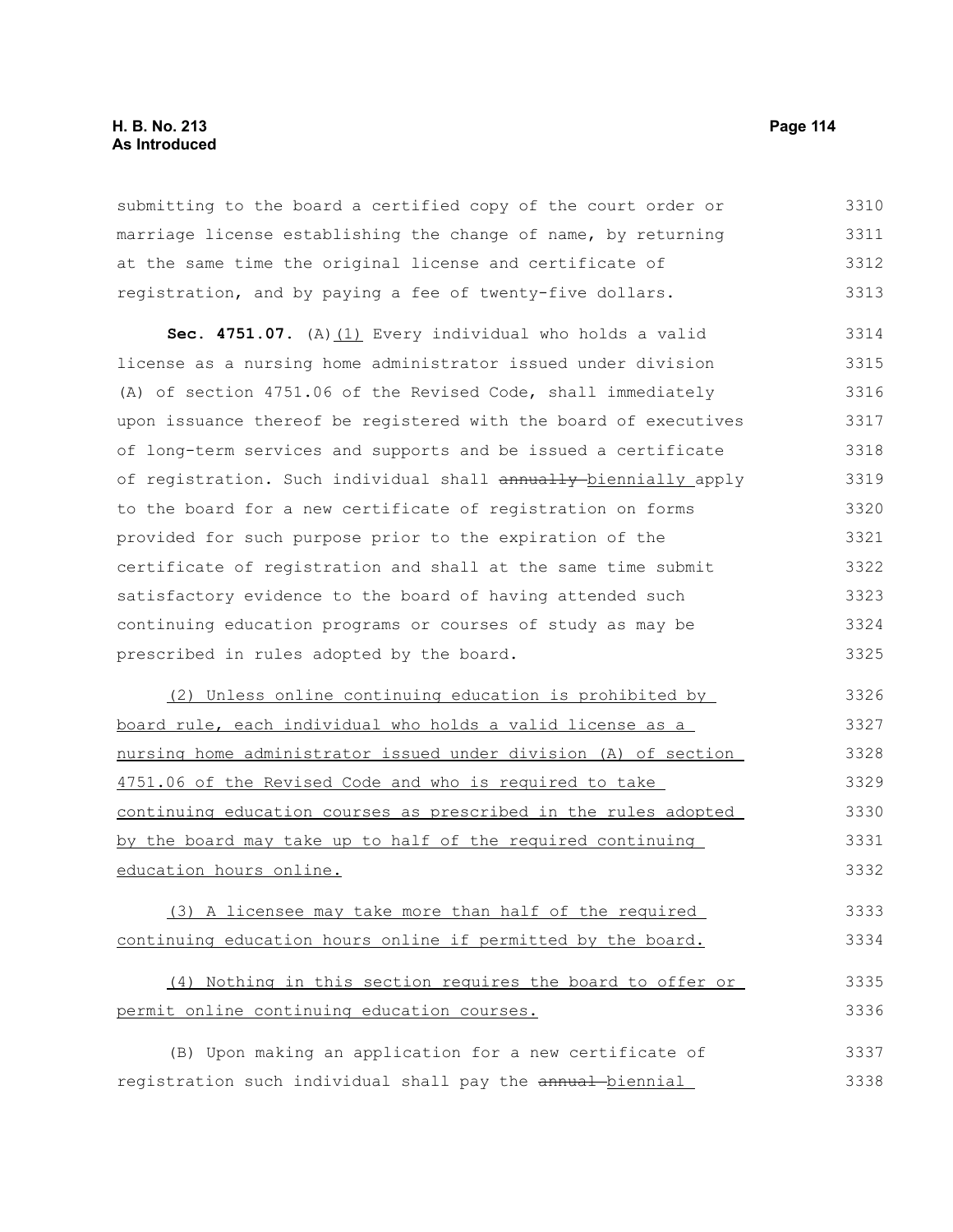registration fee of three six hundred dollars.

3339

(C) Upon receipt of such application for registration and the registration fee required by divisions (A) and (B) of this section, the board shall issue a certificate of registration to such nursing home administrator. 3340 3341 3342 3343

(D) The license of a nursing home administrator who fails to comply with this section shall automatically lapse. 3344 3345

(E) A nursing home administrator who has been licensed and registered in this state who determines to temporarily abandon the practice of nursing home administration shall notify the board in writing immediately; provided, that such individual may thereafter register to resume the practice of nursing home administration within the state upon complying with the requirements of this section regarding annual biennial registration. 3346 3347 3348 3349 3350 3351 3352 3353

(F) Only an individual who has qualified as a licensed and registered nursing home administrator under Chapter 4751. of the Revised Code and the rules adopted thereunder, and who holds a valid current registration certificate pursuant to this section, may use the title "nursing home administrator," or the abbreviation "N.H.A." after the individual's name. No other person shall use such title or such abbreviation or any other words, letters, sign, card, or device tending to indicate or to imply that the person is a licensed and registered nursing home administrator. 3354 3355 3356 3357 3358 3359 3360 3361 3362 3363

(G) Every person holding a valid license entitling the person to practice nursing home administration in this state shall display said license in the nursing home which is the person's principal place of employment, and while engaged in the 3364 3365 3366 3367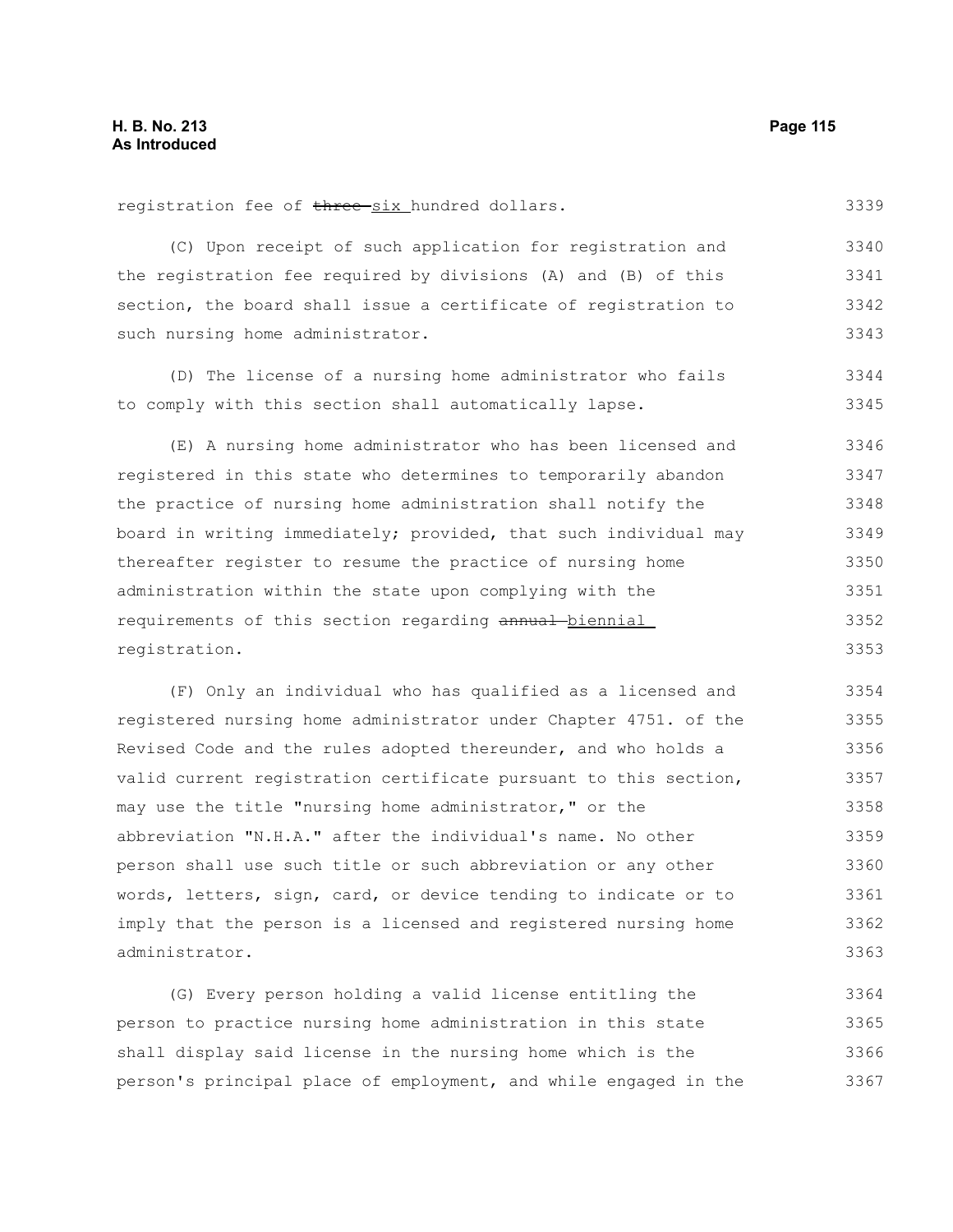| practice of nursing home administration shall have at hand the   | 3368 |
|------------------------------------------------------------------|------|
| current registration certificate.                                | 3369 |
| (H) Every person holding a valid temporary license shall         | 3370 |
| have such license at hand while engaged in the practice of       | 3371 |
| nursing home administration.                                     | 3372 |
| Sec. 4759.06. (A) The Ohio board of dietetics shall issue        | 3373 |
| or renew a license to practice dietetics to an applicant who:    | 3374 |
| (1) Has satisfactorily completed an application for              | 3375 |
| licensure in accordance with division (A) of section 4759.05 of  | 3376 |
| the Revised Code;                                                | 3377 |
| (2) Has paid the fee required under division (A) of              | 3378 |
| section 4759.08 of the Revised Code;                             | 3379 |
| (3) Is a resident of the state or performs or plans to           | 3380 |
| perform dietetic services within the state;                      | 3381 |
| (4) Is of good moral character;                                  | 3382 |
| (5) Has received a baccalaureate or higher degree from an        | 3383 |
| institution of higher education that is approved by the board or | 3384 |
| a regional accreditation agency that is recognized by the        | 3385 |
| council on postsecondary accreditation, and has completed a      | 3386 |
| program consistent with the academic standards for dietitians    | 3387 |
| established by the academy of nutrition and dietetics;           | 3388 |
| (6) Has successfully completed a pre-professional dietetic       | 3389 |
| experience approved by the academy of nutrition and dietetics,   | 3390 |
| or experience approved by the board under division (A) (3) of    | 3391 |
| section 4759.05 of the Revised Code;                             | 3392 |
| (7) Has passed the examination approved by the board under       | 3393 |
| division (A) (1) of section 4759.05 of the Revised Code;         | 3394 |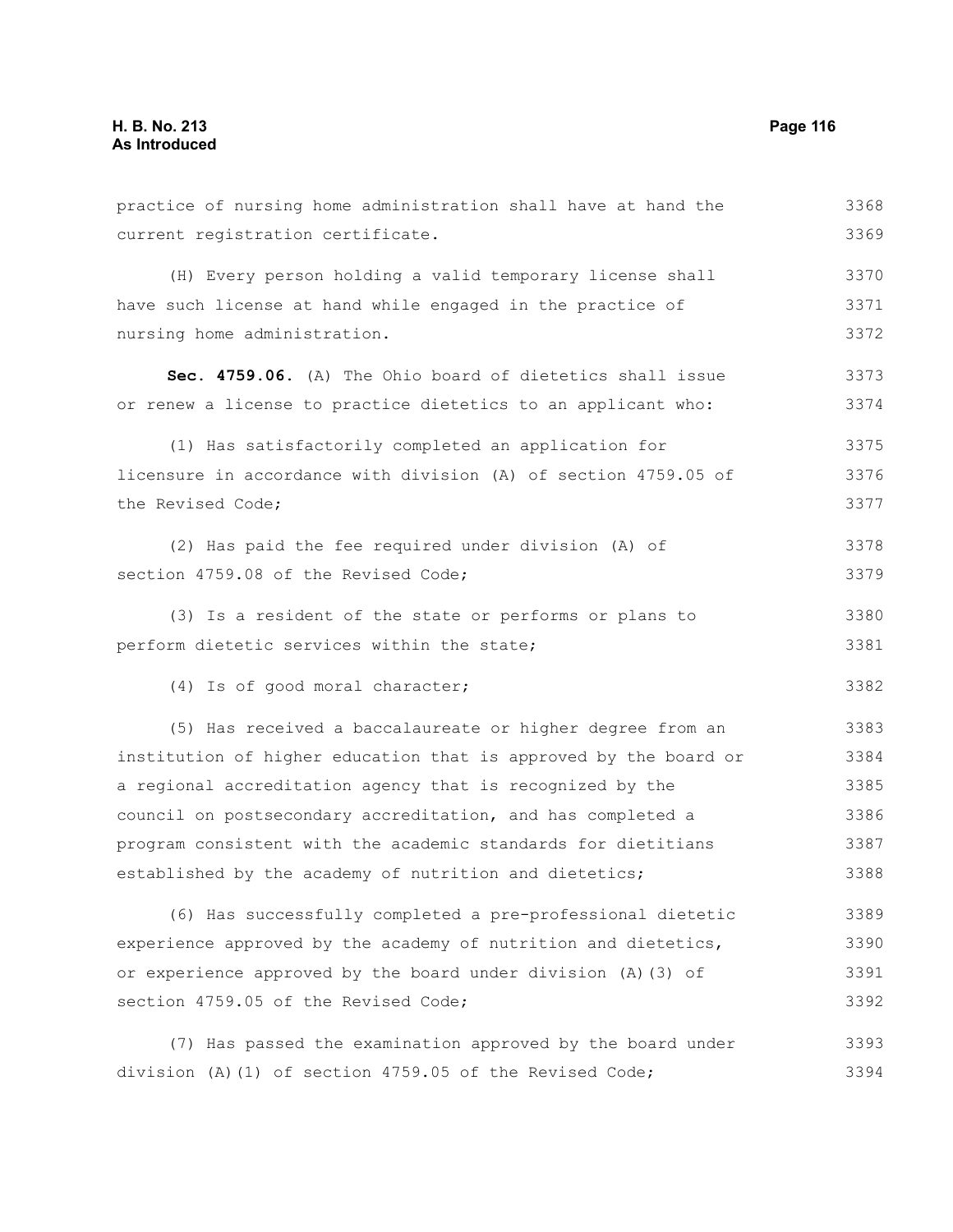# **H. B. No. 213 Page 117 As Introduced**

(8) Is an applicant for renewal of a license, and has fulfilled the continuing education requirements adopted under division (A)(6) of section 4759.05 of the Revised Code. 3395 3396 3397

(B) The board shall waive the requirements of divisions  $(A)$ (5), (6), and (7) of this section and any rules adopted under division (A)(7) of section 4759.05 of the Revised Code if the applicant presents satisfactory evidence to the board of current registration as a registered dietitian with the commission on dietetic registration. 3398 3399 3400 3401 3402 3403

(C) The board shall waive the requirements of division (A) (7) of this section if the application for renewal is made within two years after the date of license expiration. 3404 3405 3406

(D) The board may waive the requirements of division (A) (5), (6), or (7) of this section or any rules adopted under division (A)(7) of section 4759.05 of the Revised Code, if the applicant presents satisfactory evidence of education, experience, or passing an examination in another state or a foreign country, that the board considers the equivalent of the requirements stated in those divisions or rules. 3407 3408 3409 3410 3411 3412 3413

(E) The board shall issue an initial license to practice dietetics to an applicant who meets the requirements of division (A) of this section. An initial license shall be valid from the date of issuance through the thirtieth day of June on the second year following issuance of the license. Each subsequent license shall be valid biennially from the first day of July through the thirtieth day of June on the second year following the renewal date. The board shall renew the license of an applicant who is licensed to practice dietetics and who meets the continuing education requirements of division (A)(6) of section 4759.05 of the Revised Code. The renewal shall be pursuant to the standard 3414 3415 3416 3417 3418 3419 3420 3421 3422 3423 3424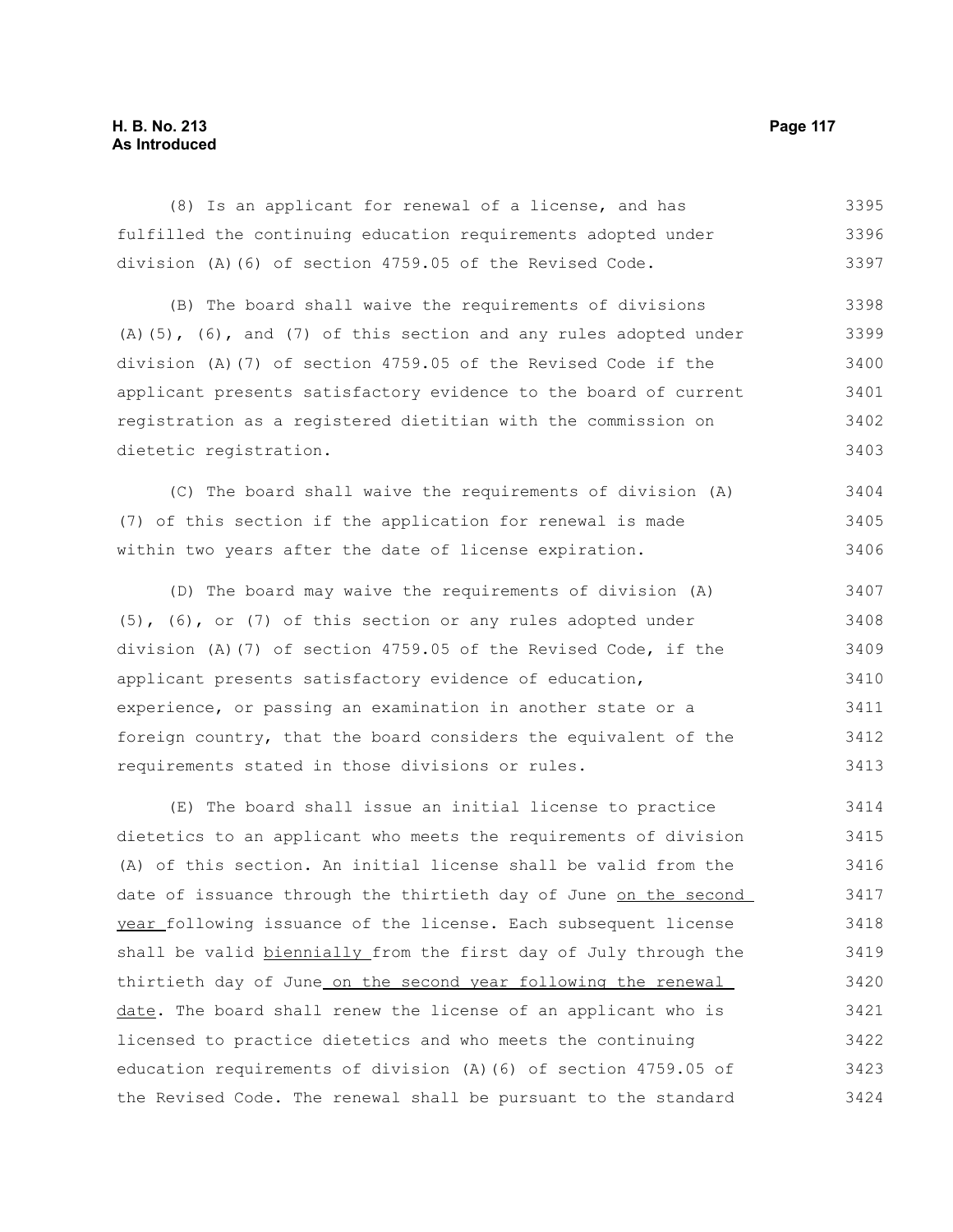| renewal procedure of sections 4745.01 to 4745.03 of the Revised  | 3425 |
|------------------------------------------------------------------|------|
| Code.                                                            | 3426 |
| (F) The board may grant a limited permit to a person who         | 3427 |
| has completed the education and pre-professional requirements of | 3428 |
| divisions (A) (5) and (6) of this section and who presents       | 3429 |
| evidence to the board of having applied to take the examination  | 3430 |
| approved by the board under division (A) (1) of section 4759.05  | 3431 |
| of the Revised Code. A person holding a limited permit who has   | 3432 |
| failed the examination shall practice only under the direct      | 3433 |
| supervision of a licensed dietitian.                             | 3434 |
| (G) A licensed dietitian may place the license in inactive       | 3435 |
| status.                                                          | 3436 |
| (H) (1) Unless online continuing education is prohibited by      | 3437 |
| board rule, a licensed dietitian who is required to take         | 3438 |
| continuing education courses may take up to half of the required | 3439 |
| continuing education hours online.                               | 3440 |
| (2) A licensed dietitian may take more than half of the          | 3441 |
| required continuing education hours online if permitted by the   | 3442 |
| board.                                                           | 3443 |
| (3) Nothing in this section requires the board to offer or       | 3444 |
| permit online continuing education courses.                      | 3445 |
| Sec. 4759.08. (A) The Ohio board of dietetics shall charge       | 3446 |
| and collect fees as described in this section for issuing the    | 3447 |
| following:                                                       | 3448 |
| (1) An application for an initial dietitian license, or an       | 3449 |
| application for reactivation of an inactive license, one-two     | 3450 |
| hundred twenty five fifty dollars, and for reinstatement of a    | 3451 |
| lapsed, revoked, or suspended license, one hundred eighty        | 3452 |
| dollars;                                                         | 3453 |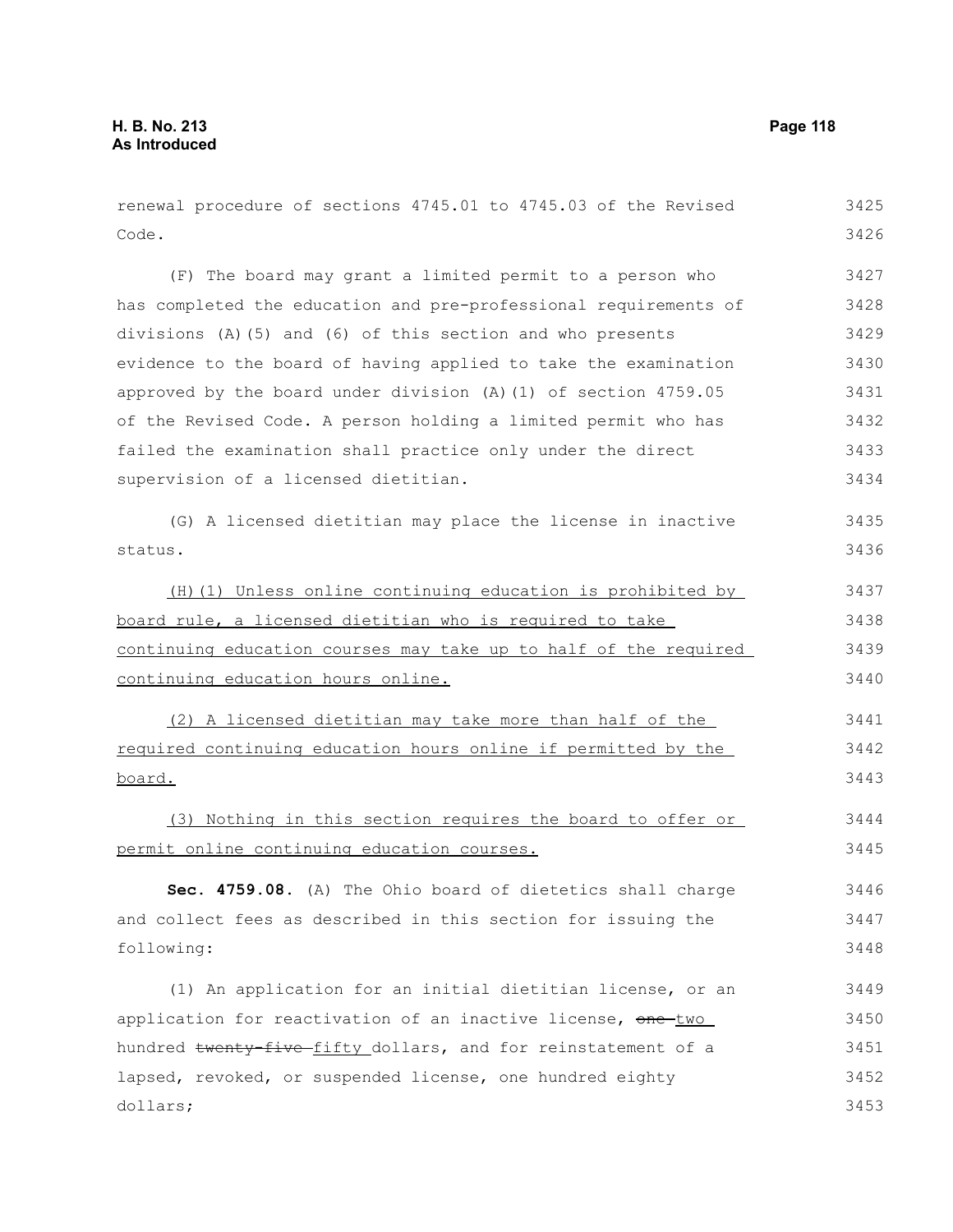| (2) License renewal, ninety-five-one hundred ninety             | 3454 |
|-----------------------------------------------------------------|------|
| dollars;                                                        | 3455 |
| (3) A limited permit, and renewal of the permit, sixty-         | 3456 |
| five dollars;                                                   | 3457 |
| (4) A duplicate license or permit, twenty dollars;              | 3458 |
| (5) For processing a late application for renewal of any        | 3459 |
| license or permit, an additional fee equal to fifty per cent of | 3460 |
| the fee for the renewal.                                        | 3461 |
| (B) The board shall not require a licensed dietitian            | 3462 |
| holding an inactive license to pay the renewal fee.             | 3463 |
| (C) Subject to the approval of the controlling board, the       | 3464 |
| Ohio board of dietetics may establish fees in excess of the     | 3465 |
| amounts provided in division (A) of this section, provided that | 3466 |
| the fees do not exceed the amounts by greater than fifty per    | 3467 |
| cent.                                                           | 3468 |
| (D) The board may adopt rules pursuant to Chapter 119. of       | 3469 |
| the Revised Code to waive all or part of the fee for an initial | 3470 |
| license if the license is issued within one hundred days of the | 3471 |
| date of expiration of the license.                              | 3472 |
| (E) All receipts of the board shall be deposited in the         | 3473 |
| state treasury to the credit of the occupational licensing and  | 3474 |
| regulatory fund. All vouchers of the board shall be approved by | 3475 |
| the chairperson or secretary of the board, or both, as          | 3476 |
| authorized by the board.                                        | 3477 |
| Sec. 4763.05. (A) (1) (a) A person shall make application       | 3478 |
| for an initial state-certified general real estate appraiser    | 3479 |
| certificate, an initial state-certified residential real estate | 3480 |
| appraiser certificate, an initial state-licensed residential    | 3481 |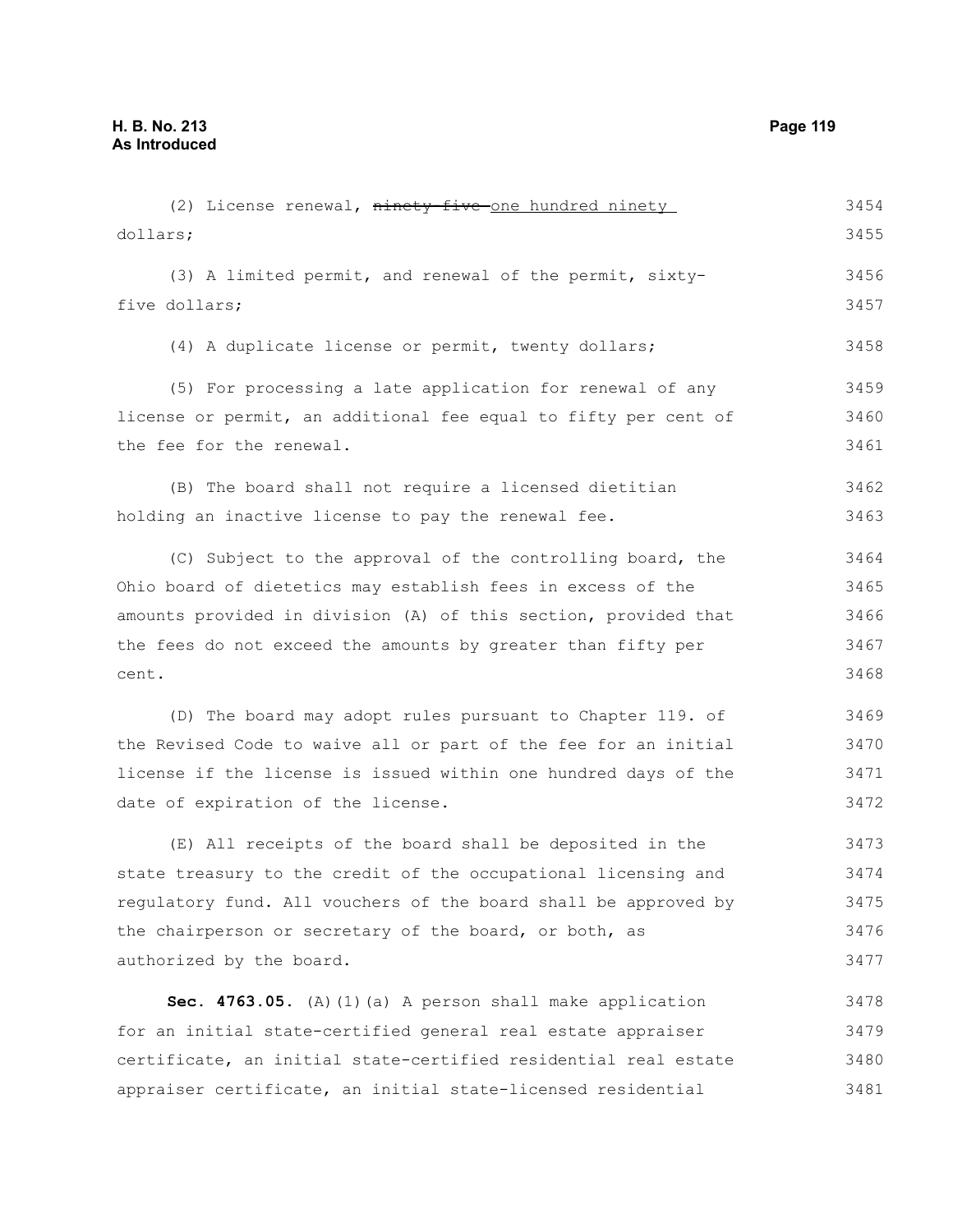### **H. B. No. 213 Page 120 As Introduced**

pursuant to this chapter.

real estate appraiser license, or an initial state-registered real estate appraiser assistant registration in writing to the superintendent of real estate on a form the superintendent prescribes. The application shall include the address of the applicant's principal place of business and all other addresses at which the applicant currently engages in the business of preparing real estate appraisals and the address of the applicant's current residence. The superintendent shall retain the applicant's current residence address in a separate record which does not constitute a public record for purposes of section 149.43 of the Revised Code. The application shall indicate whether the applicant seeks certification as a general real estate appraiser or as a residential real estate appraiser, licensure as a residential real estate appraiser, or registration as a real estate appraiser assistant and be accompanied by the prescribed examination and certification, registration, or licensure fees set forth in section 4763.09 of the Revised Code. The application also shall include a pledge, signed by the applicant, that the applicant will comply with the standards set forth in this chapter; and a statement that the applicant understands the types of misconduct for which disciplinary proceedings may be initiated against the applicant 3482 3483 3484 3485 3486 3487 3488 3489 3490 3491 3492 3493 3494 3495 3496 3497 3498 3499 3500 3501 3502 3503

(b) Upon the filing of an application and payment of any examination and certification, registration, or licensure fees, the superintendent of real estate shall request the superintendent of the bureau of criminal identification and investigation, or a vendor approved by the bureau, to conduct a criminal records check based on the applicant's fingerprints in accordance with section 109.572 of the Revised Code. Notwithstanding division (K) of section 121.08 of the Revised 3505 3506 3507 3508 3509 3510 3511 3512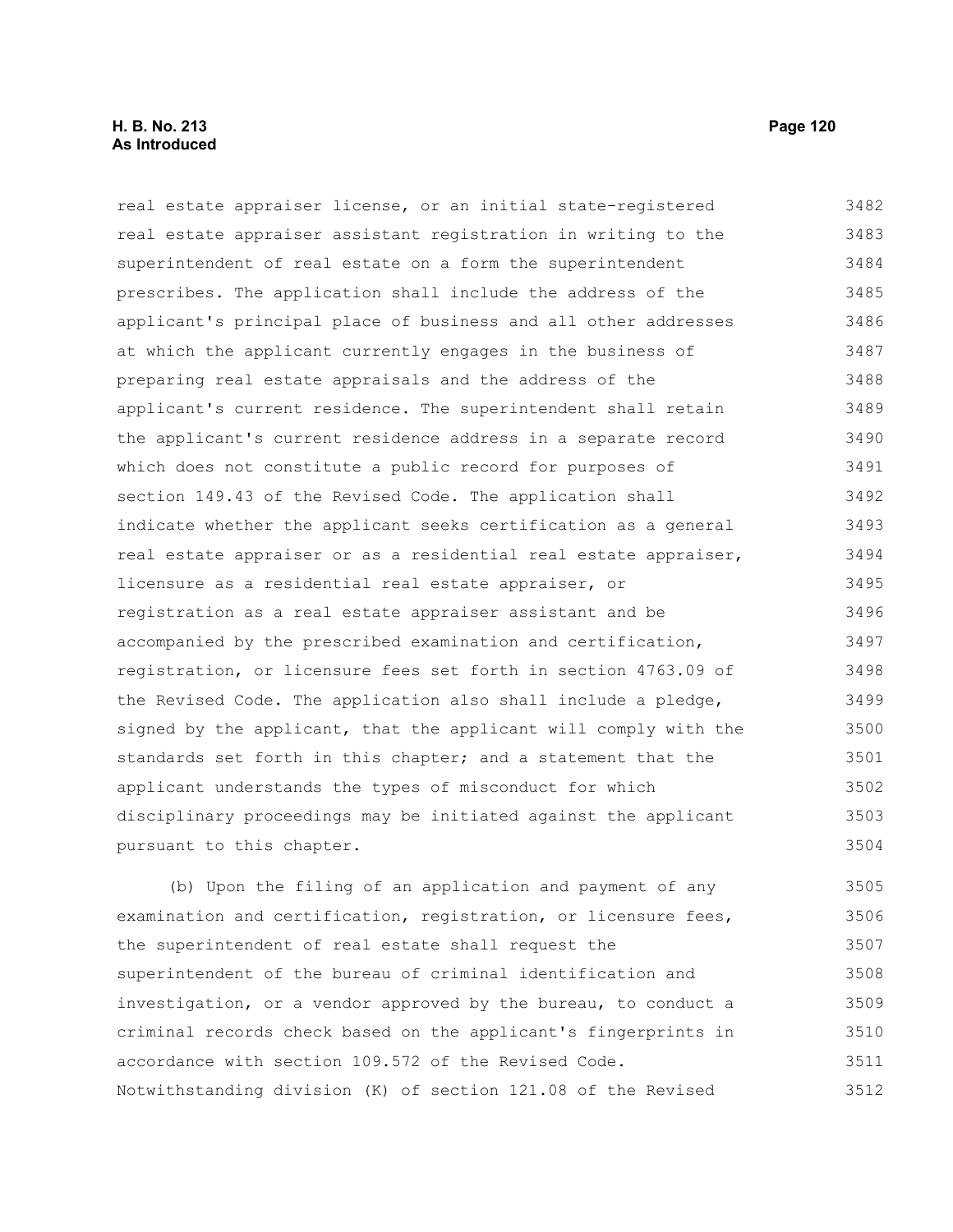#### **H. B. No. 213 Page 121 As Introduced**

Code, the superintendent of real estate shall request that criminal record information from the federal bureau of investigation be obtained as part of the criminal records check. Any fee required under division (C)(3) of section 109.572 of the Revised Code shall be paid by the applicant. 3513 3514 3515 3516 3517

(2) For purposes of providing funding for the real estate appraiser recovery fund established by section 4763.16 of the Revised Code, the real estate appraiser board shall levy an assessment against each person issued an initial certificate, registration, or license and against current licensees, registrants, and certificate holders, as required by board rule. The assessment is in addition to the application and examination fees for initial applicants required by division (A)(1) of this section and the renewal fees required for current certificate holders, registrants, and licensees. The superintendent of real estate shall deposit the assessment into the state treasury to the credit of the real estate appraiser recovery fund. The assessment for initial certificate holders, registrants, and licensees shall be paid prior to the issuance of a certificate, registration, or license, and for current certificate holders, registrants, and licensees, at the time of renewal. 3518 3519 3520 3521 3522 3523 3524 3525 3526 3527 3528 3529 3530 3531 3532 3533

(B) An applicant for an initial general real estate appraiser certificate, residential real estate appraiser certificate, or residential real estate appraiser license shall possess experience in real estate appraisal as the board prescribes by rule. In addition to any other information required by the board, the applicant shall furnish, under oath, a detailed listing of the appraisal reports or file memoranda for each year for which experience is claimed and, upon request of the superintendent or the board, shall make available for examination a sample of the appraisal reports prepared by the 3534 3535 3536 3537 3538 3539 3540 3541 3542 3543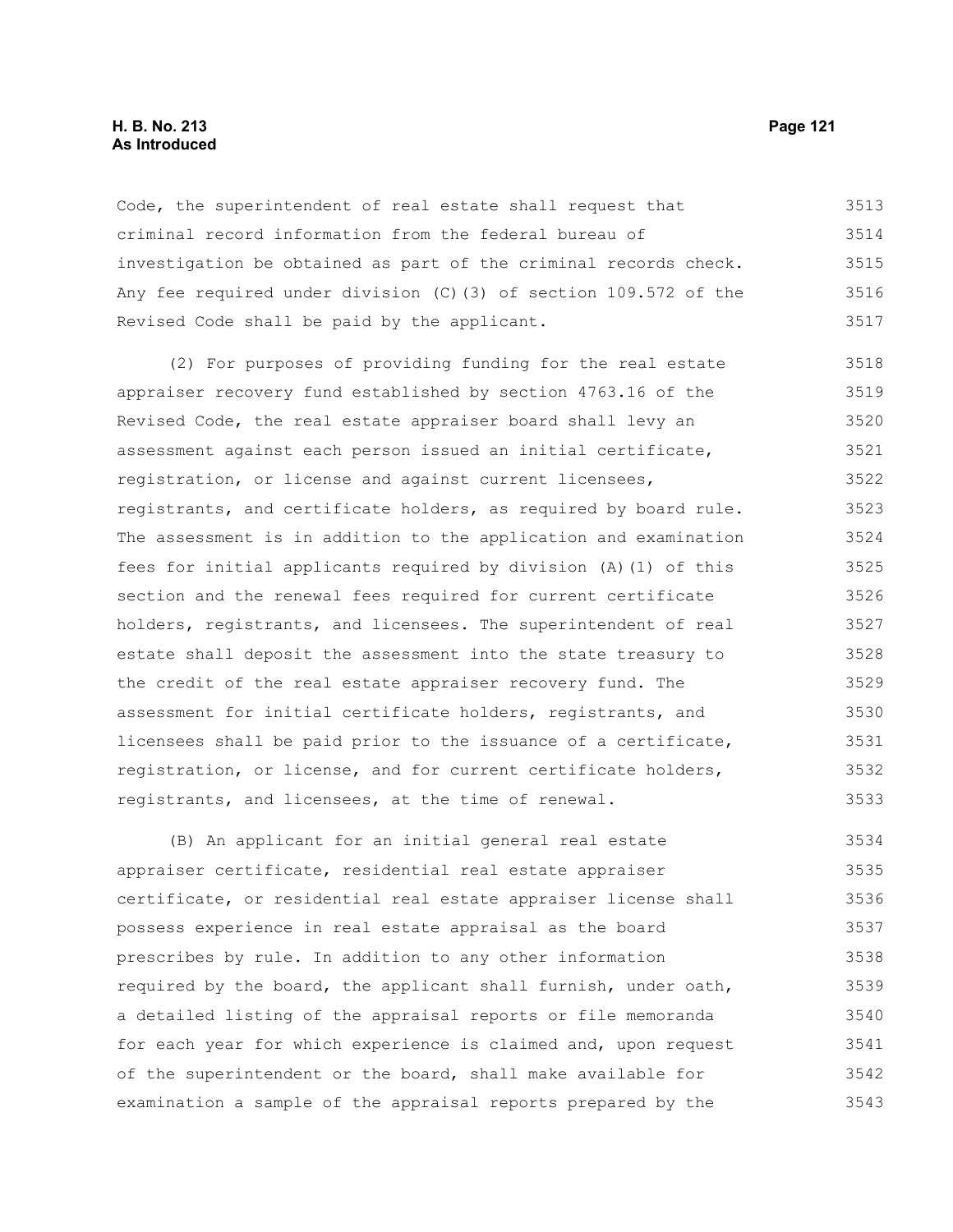applicant in the course of the applicant's practice. (C) An applicant for an initial certificate, registration, or license shall be at least eighteen years of age, honest, truthful, and of good reputation and shall present satisfactory evidence to the superintendent that the applicant has successfully completed any education requirements the board prescribes by rule. (D) An applicant for an initial general real estate appraiser or residential real estate appraiser certificate or residential real estate appraiser license shall take and successfully complete a written examination in order to qualify for the certificate or license. The board shall prescribe the examination requirements by rule. (E)(1) A nonresident, natural person of this state who has complied with this section may obtain a certificate, registration, or license. The board shall adopt rules relating to the certification, registration, and licensure of a nonresident applicant whose state of residence the board determines to have certification, registration, or licensure requirements that are substantially similar to those set forth in this chapter and the rules adopted thereunder. (2) The board shall recognize on a temporary basis a certification or license issued in another state and shall register on a temporary basis an appraiser who is certified or licensed in another state if all of the following apply: (a) The temporary registration is to perform an appraisal assignment that is part of a federally related transaction. 3544 3545 3546 3547 3548 3549 3550 3551 3552 3553 3554 3555 3556 3557 3558 3559 3560 3561 3562 3563 3564 3565 3566 3567 3568 3569 3570 3571

(b) The appraiser's business in this state is of a 3572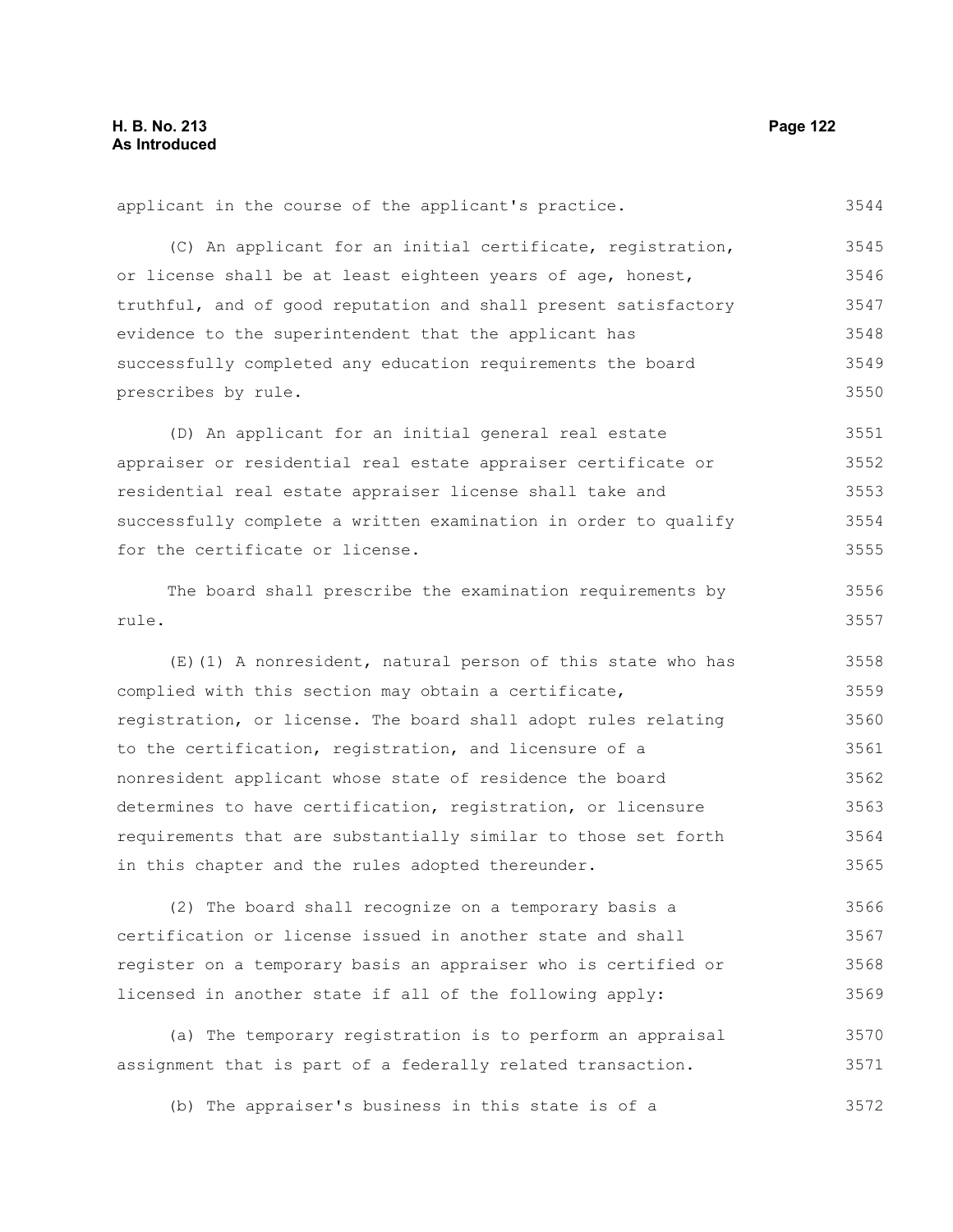| temporary nature.                                                | 3573 |
|------------------------------------------------------------------|------|
| (c) The appraiser registers with the board pursuant to           | 3574 |
| this division.                                                   | 3575 |
| An appraiser who is certified or licensed in another state       | 3576 |
| shall register with the board for temporary practice before      | 3577 |
| performing an appraisal assignment in this state in connection   | 3578 |
| with a federally related transaction.                            | 3579 |
| The board shall adopt rules relating to registration for         | 3580 |
| the temporary recognition of certification and licensure of      | 3581 |
| appraisers from another state. The registration for temporary    | 3582 |
| recognition of certified or licensed appraisers from another     | 3583 |
| state shall not authorize completion of more than one appraisal  | 3584 |
| assignment in this state. The board shall not issue more than    | 3585 |
| two registrations for temporary practice to any one applicant in | 3586 |
| any calendar year.                                               | 3587 |
| (3) In addition to any other information required to be          | 3588 |
| submitted with the nonresident applicant's or appraiser's        | 3589 |
| application for a certificate, registration, license, or         | 3590 |
| temporary recognition of a certificate or license, each          | 3591 |
| nonresident applicant or appraiser shall submit a statement      | 3592 |
| consenting to the service of process upon the nonresident        | 3593 |
| applicant or appraiser by means of delivering that process to    | 3594 |
| the secretary of state if, in an action against the applicant,   | 3595 |
| certificate holder, registrant, or licensee arising from the     | 3596 |
| applicant's, certificate holder's, registrant's, or licensee's   | 3597 |
| activities as a certificate holder, registrant, or licensee, the | 3598 |
| plaintiff, in the exercise of due diligence, cannot effect       | 3599 |
| personal service upon the applicant, certificate holder,         | 3600 |
| registrant, or licensee.                                         | 3601 |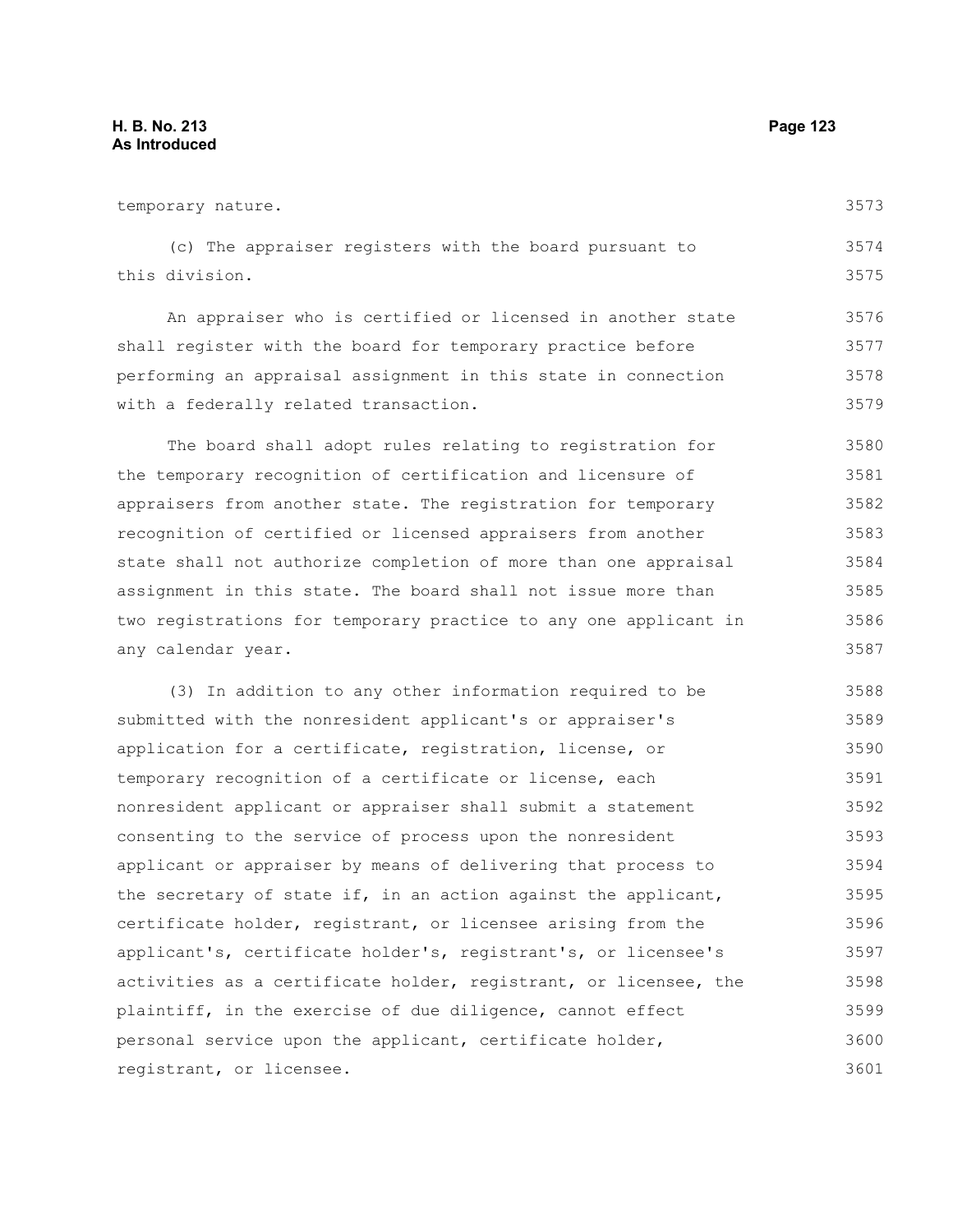### **H. B. No. 213 Page 124 As Introduced**

(F) The superintendent shall not issue a certificate, registration, or license to, or recognize on a temporary basis an appraiser from another state that is a corporation, partnership, or association. This prohibition shall not be construed to prevent a certificate holder or licensee from signing an appraisal report on behalf of a corporation, partnership, or association. 3602 3603 3604 3605 3606 3607 3608

(G) Every person licensed, registered, or certified under this chapter shall notify the superintendent, on a form provided by the superintendent, of a change in the address of the licensee's, registrant's, or certificate holder's principal place of business or residence within thirty days of the change. If a licensee's, registrant's, or certificate holder's license, registration, or certificate is revoked or not renewed, the licensee, registrant, or certificate holder immediately shall return the annual and any renewal certificate, registration, or license to the superintendent. 3609 3610 3611 3612 3613 3614 3615 3616 3617 3618

(H)(1) The superintendent shall not issue a certificate, registration, or license to any person, or recognize on a temporary basis an appraiser from another state, who does not meet applicable minimum criteria for state certification, registration, or licensure prescribed by federal law or rule. 3619 3620 3621 3622 3623

(2) The superintendent shall not issue a general real estate appraiser certificate, residential real estate appraiser certificate, residential real estate appraiser license, or real estate appraiser assistant registration to any person who has been convicted of or pleaded guilty to any criminal offense involving theft, receiving stolen property, embezzlement, forgery, fraud, passing bad checks, money laundering, or drug trafficking, or any criminal offense involving money or 3624 3625 3626 3627 3628 3629 3630 3631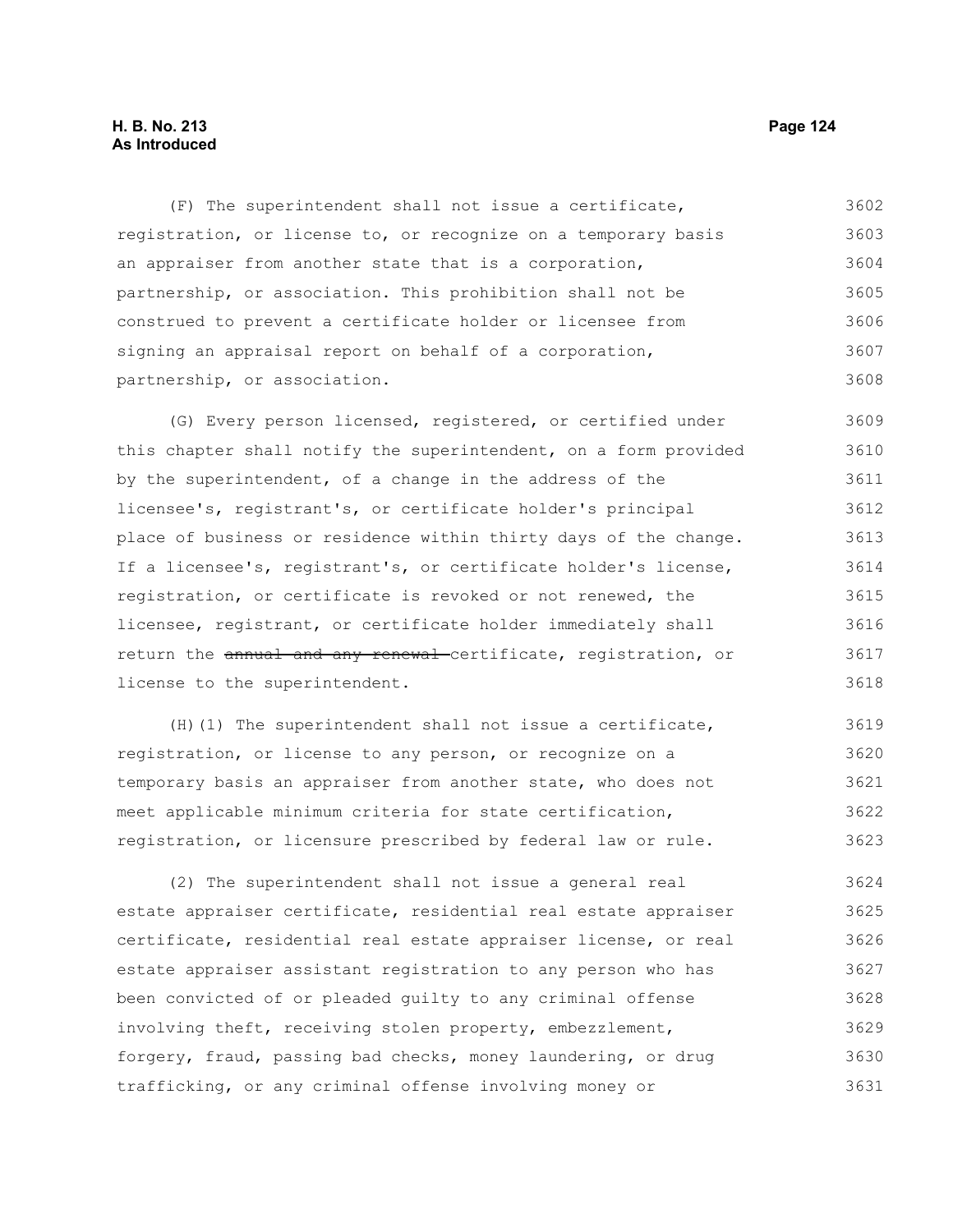### **H. B. No. 213 Page 125 As Introduced**

securities, including a violation of an existing or former law of this state, any other state, or the United States that substantially is equivalent to such an offense. However, if the applicant has pleaded guilty to or been convicted of such an offense, the superintendent shall not consider the offense if the applicant has proven to the superintendent, by a preponderance of the evidence, that the applicant's activities and employment record since the conviction show that the applicant is honest, truthful, and of good reputation, and there is no basis in fact for believing that the applicant will commit such an offense again. 3632 3633 3634 3635 3636 3637 3638 3639 3640 3641 3642

Sec. 4763.06. (A) A person licensed, registered, or certified under this chapter may obtain a renewal certificate, registration, or license by filing a renewal application with and paying the renewal fee set forth in section 4763.09 of the Revised Code and any amount assessed pursuant to division (A)(2) of section 4763.05 of the Revised Code to the superintendent of real estate. The renewal application shall include a statement, signed by the certificate holder, registrant, or licensee, that the certificate holder, registrant, or licensee has not, during the immediately preceding twelve-month-license or registration period, been convicted of or pleaded guilty to any criminal offense described in division (H)(2) of section 4763.05 of the Revised Code. The certificate holder, registrant, or licensee shall file the renewal application at least thirty days, but no earlier than one hundred twenty days, prior to expiration of the certificate holder's, registrant's, or licensee's current certificate, registration, or license. 3643 3644 3645 3646 3647 3648 3649 3650 3651 3652 3653 3654 3655 3656 3657 3658 3659

(B) A certificate holder, registrant, or licensee who fails to renew a certificate, registration, or license prior to its expiration is ineligible to obtain a renewal certificate, 3660 3661 3662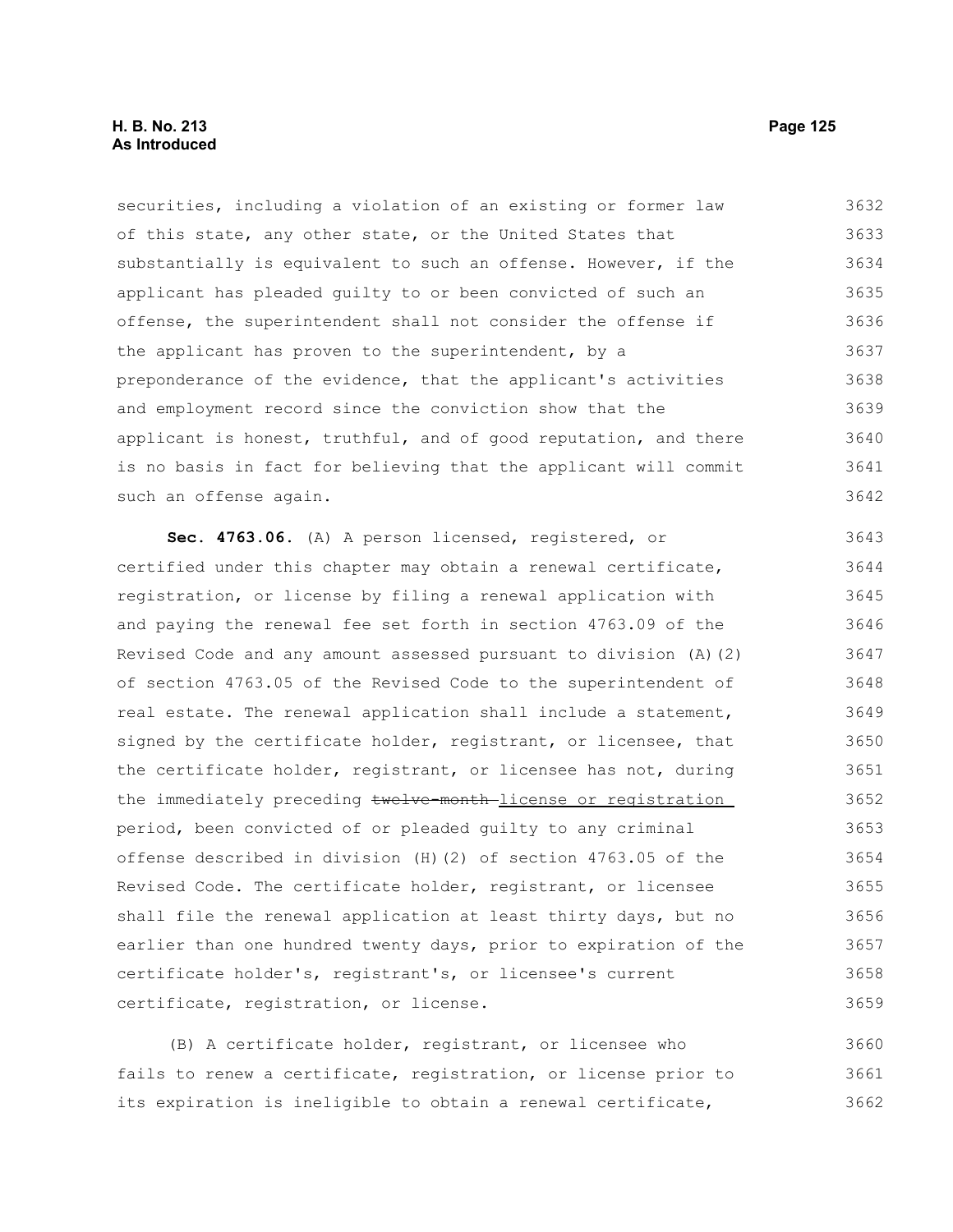### **H. B. No. 213 Page 126 As Introduced**

registration, or license and shall comply with section 4763.05 of the Revised Code in order to regain certification, registration, or licensure, except that a certificate holder, registrant, or licensee may renew the certificate, registration, or license without having to comply with section 4763.05 of the Revised Code by doing either of the following: 3663 3664 3665 3666 3667 3668

(1) Filing a renewal application and submitting payment of all fees for renewal and payment of the late filing fee set forth in section 4763.09 of the Revised Code within three months after the expiration of the certificate holder's, registrant's, or licensee's certificate, registration, or license; 3669 3670 3671 3672 3673

(2) Obtaining a medical exception under division (C) of this section, filing a renewal application, and submitting payment of all fees for renewal and payment of the late filing fee set forth in section 4763.09 of the Revised Code. A certificate holder, registrant, or licensee who applies for late renewal of the certificate holder's, registrant's, or licensee's certificate, registration, or license may not engage in any activities permitted by the certification, registration, or license being renewed during the three-month period following the certificate's, registration's, or license's normal expiration date, or during the time period for which a medical exception applies, until all renewal fees and the late filing fee have been paid. 3674 3675 3676 3677 3678 3679 3680 3681 3682 3683 3684 3685 3686

(C) The superintendent may grant a medical exception upon application by a person certified, registered, or licensed under this chapter. To receive an exception, the certificate holder, registrant, or licensee shall submit a request to the superintendent with proof satisfactory that a medical exception is warranted. If the superintendent makes a determination that 3687 3688 3689 3690 3691 3692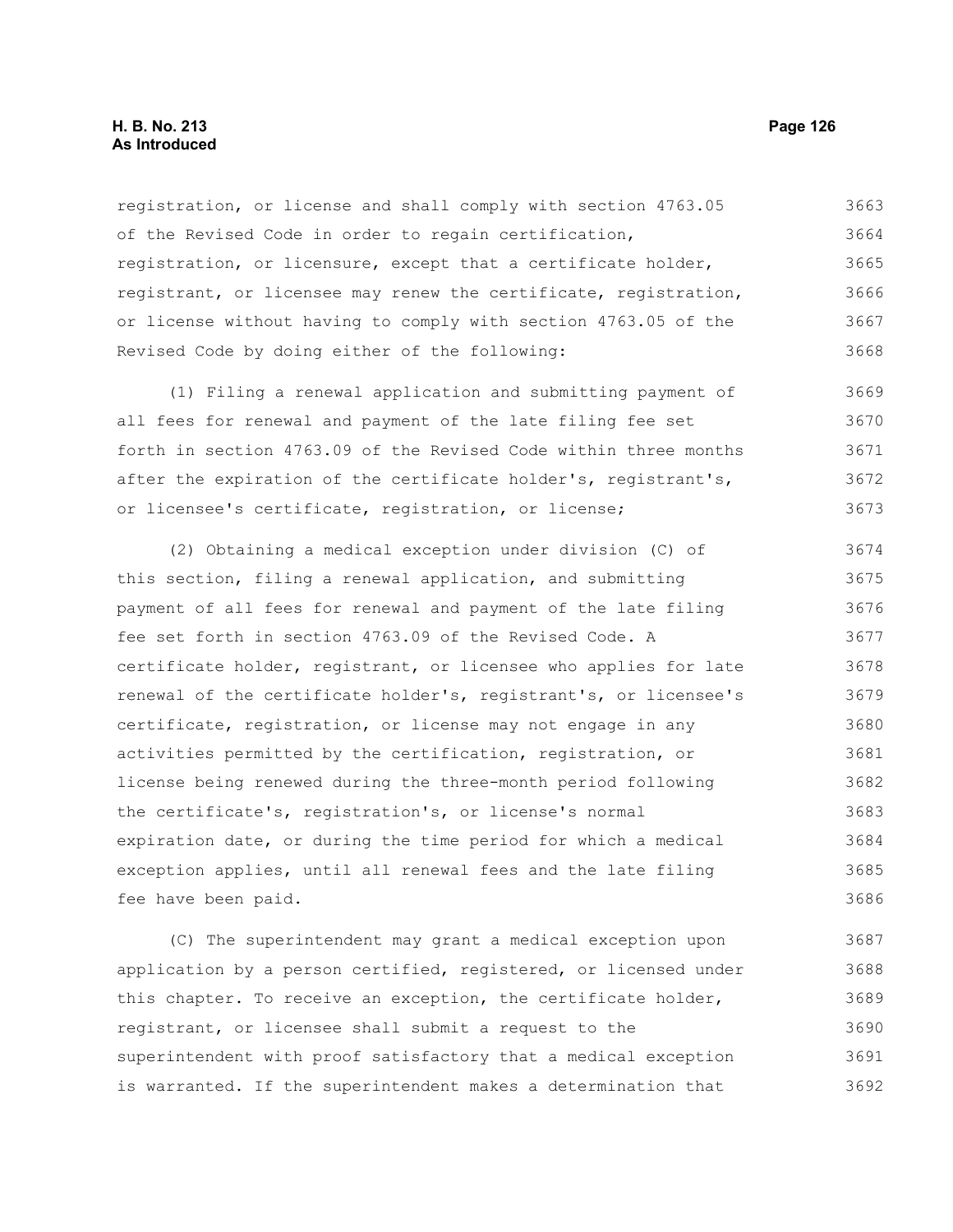### **H. B. No. 213 Page 127 As Introduced**

satisfactory proof has not been presented, within fifteen days of the date of the denial of the medical exception the certificate holder, registrant, or licensee may file with the division of real estate a request that the real estate appraiser board review the determination. The board may adopt reasonable rules in accordance with Chapter 119. of the Revised Code to implement this division. 3693 3694 3695 3696 3697 3698 3699

**Sec. 4763.07.** (A) Every state-certified general real estate appraiser, state-certified residential real estate appraiser, and state-licensed residential real estate appraiser shall submit proof of successfully completing a minimum of fourteen twenty-eight classroom hours of continuing education instruction in courses or seminars approved by the real estate appraiser board. The certificate holder and licensee shall have satisfied the fourteen-hour-twenty-eight-hour\_continuing education requirements within the one-year-two-year period immediately following the issuance of the initial certificate or license and shall satisfy those requirements annually biennially thereafter. A state-registered real estate appraiser assistant who remains in this classification for more than two years shall satisfy in the third and successive years this section's requirements. A certificate holder, licensee, or registrant who fails to submit proof to the superintendent of meeting these requirements is ineligible to obtain a renewal certificate, license, or registration and shall comply with section 4763.05 of the Revised Code in order to regain a certificate, license, or registration, except that the certificate holder, licensee, or registrant may submit proof to the superintendent of meeting these requirements within three months after the date of expiration of the certificate, license, or registration, or by obtaining a medical exception under division (E) of this 3700 3701 3702 3703 3704 3705 3706 3707 3708 3709 3710 3711 3712 3713 3714 3715 3716 3717 3718 3719 3720 3721 3722 3723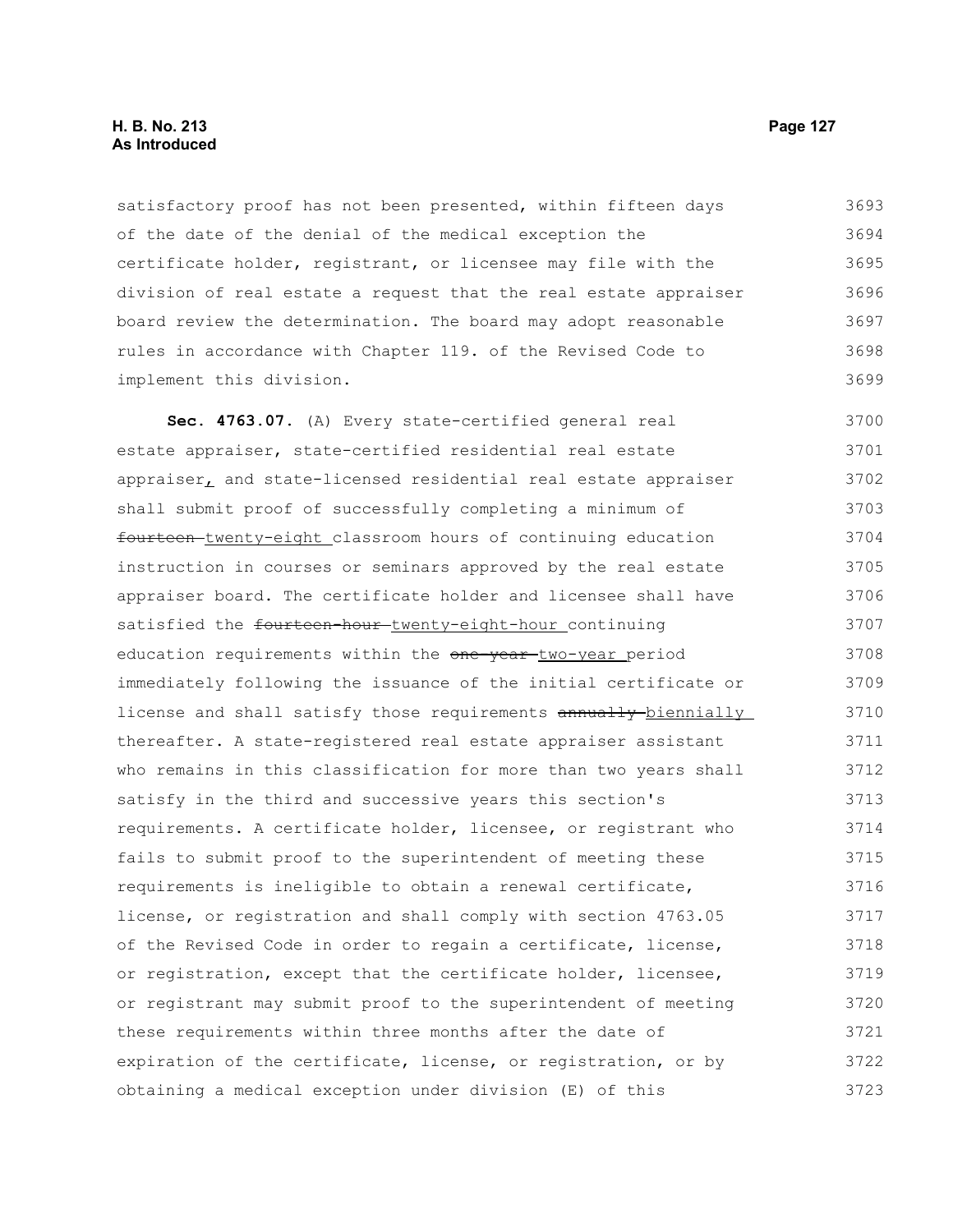section, without having to comply with section 4763.05 of the Revised Code. A certificate holder, licensee, or registrant may not engage in any activities permitted by the certificate, license, or registration during the three-month period following the certificate's, license's, or registration's normal expiration date or during the time period for which a medical exception applies. 3724 3725 3726 3727 3728 3729 3730

A certificate holder, licensee, or registrant may satisfy all or a portion of the required hours of classroom instruction in the following manner: 3731 3732 3733

(1) Completion of an educational program of study determined by the board to be equivalent, for continuing education purposes, to courses or seminars approved by the board; 3734 3735 3736 3737

(2) Participation, other than as a student, in educational processes or programs approved by the board that relate to real estate appraisal theory, practices, or techniques. 3738 3739 3740

A certificate holder, licensee, or registrant shall present to the superintendent of real estate evidence of the manner in which the certificate holder, licensee, or registrant satisfied the requirements of division (A) of this section. 3741 3742 3743 3744

(B) The board shall adopt rules for implementing a continuing education program for state-certified general real estate appraisers, state-certified residential real estate appraisers, state-licensed residential real estate appraisers, and state-registered real estate appraiser assistants for the purpose of assuring that certificate holders, licensees, and registrants have current knowledge of real estate appraisal theories, practices, and techniques that will provide a high 3745 3746 3747 3748 3749 3750 3751 3752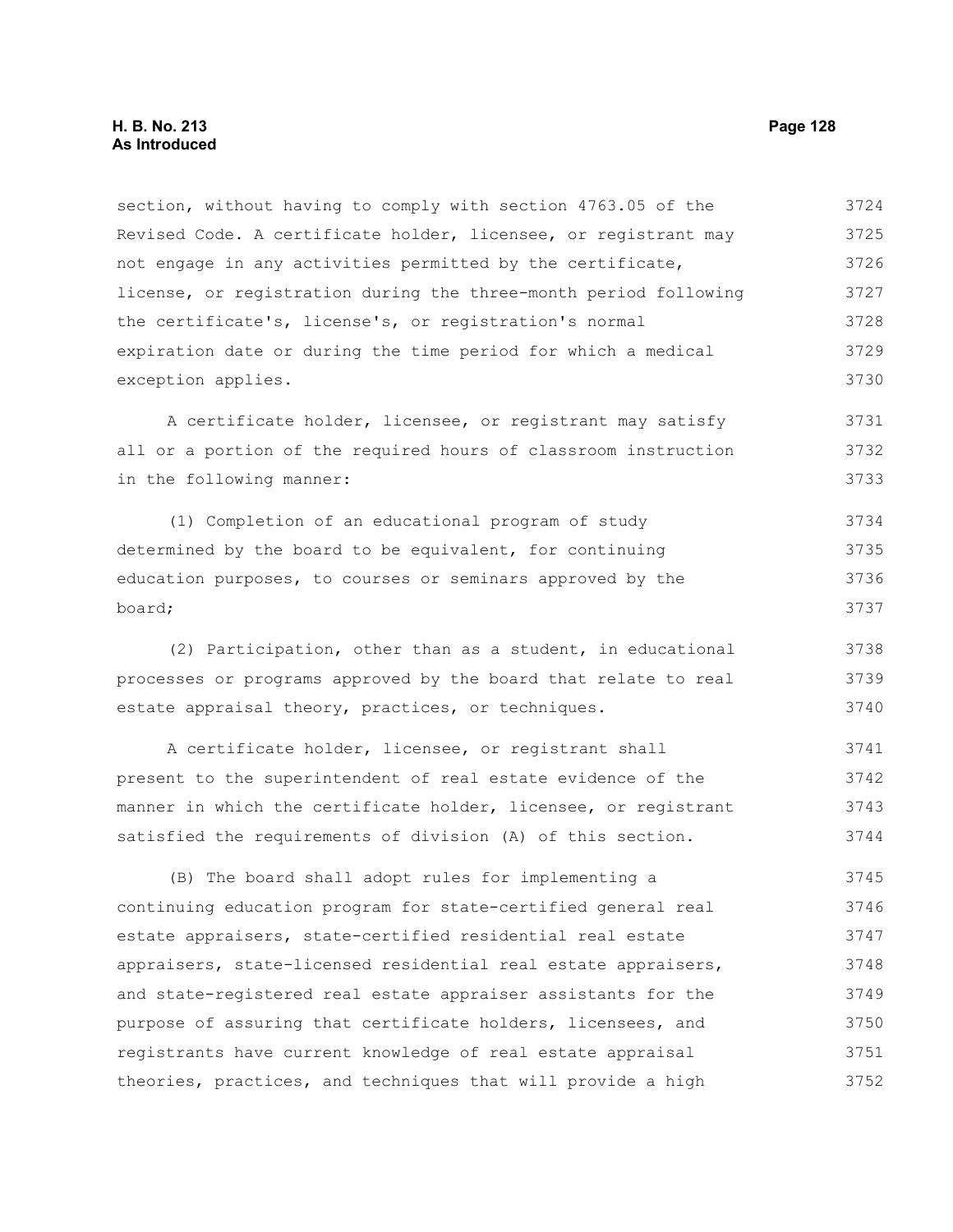degree of service and protection to members of the public. In addition to any other provisions the board considers appropriate, the rules adopted by the board shall prescribe the following: 3753 3754 3755 3756

(1) Policies and procedures for obtaining board approval of courses of instruction and seminars;

(2) Standards, policies, and procedures to be applied in evaluating the alternative methods of complying with continuing education requirements set forth in divisions (A)(1) and (2) of this section; 3759 3760 3761 3762

(3) Standards, monitoring methods, and systems for recording attendance to be employed by course sponsors as a prerequisite to approval of courses for continuing education credit. 3763 3764 3765 3766

(C) No amendment or rescission of a rule the board adopts pursuant to division (B) of this section shall operate to deprive a certificate holder or licensee of credit toward renewal of certification or licensure for any course of instruction completed by the certificate holder or licensee prior to the effective date of the amendment or rescission that would have qualified for credit under the rule as it existed prior to amendment or rescission. 3767 3768 3769 3770 3771 3772 3773 3774

(D) The superintendent of real estate shall not issue a renewal certificate, registration, or license to any person who does not meet applicable minimum criteria for state certification, registration, or licensure prescribed by federal law or rule. 3775 3776 3777 3778 3779

(E) The superintendent may grant a medical exception upon application by a person certified, registered, or licensed under 3780 3781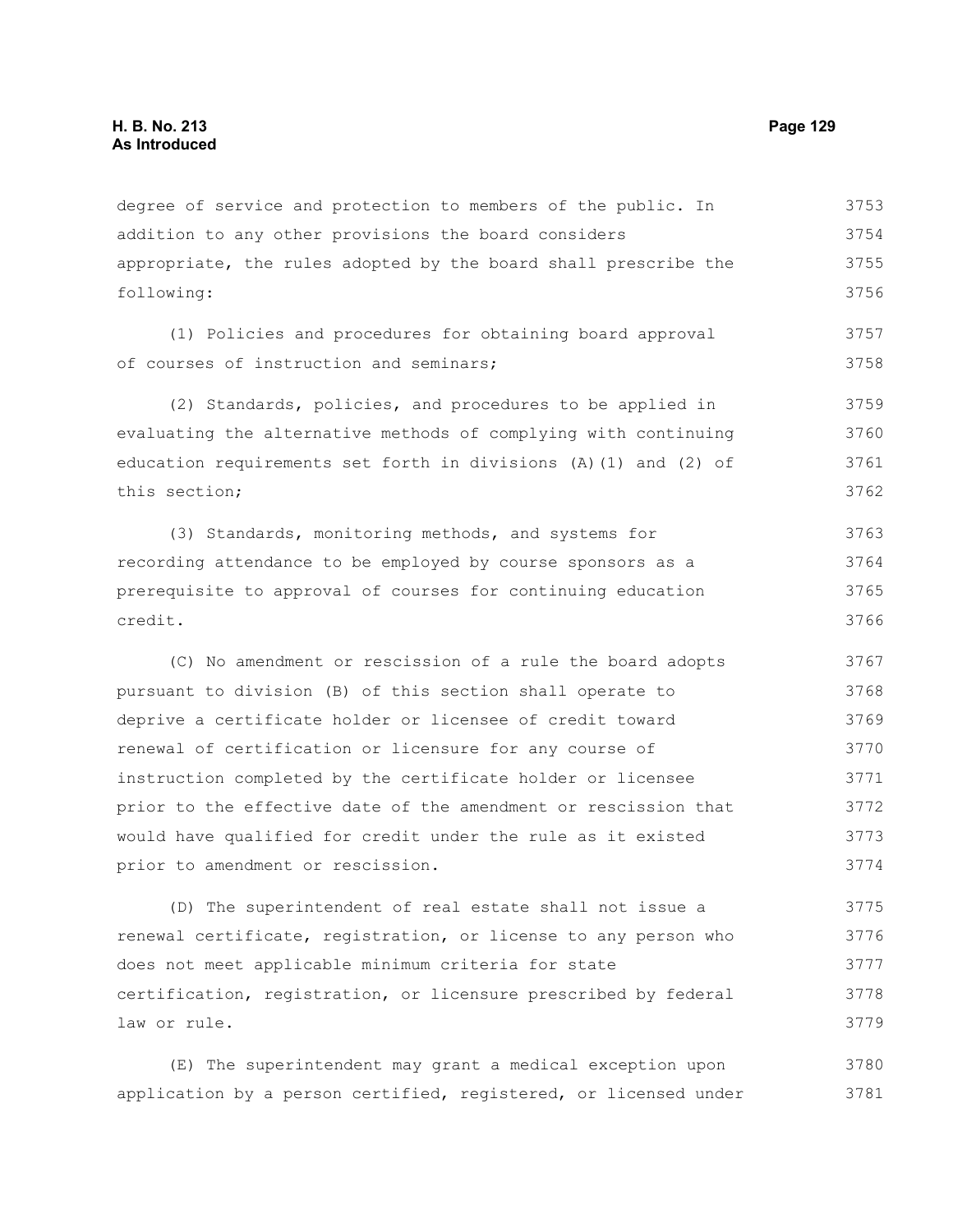3811

#### this chapter. To receive an exception, the certificate holder, registrant, or licensee shall submit a request to the superintendent with proof satisfactory that a medical exception is warranted. If the superintendent makes a determination that satisfactory proof has not been presented, within fifteen days of the date of the denial of the medical exception, the certificate holder, registrant, or licensee may file with the division of real estate a request that the real estate appraiser board review the determination. The board may adopt reasonable rules in accordance with Chapter 119. of the Revised Code to implement this division. (F)(1) Unless online continuing education is prohibited by board rule, a state-certified general real estate appraiser, state-certified residential real estate appraiser, and statelicensed residential real estate appraiser who is required to take continuing education instruction under division (A) of this section may take up to half of the required continuing education hours online. (2) A state-certified general real estate appraiser, state-certified residential real estate appraiser, and statelicensed residential real estate appraiser may take more than half of the required continuing education instruction online if permitted by the board. (3) Nothing in this section requires the board to offer or permit online continuing education instruction. **Sec. 4763.08.** On and after December 22, 1992, each Each certificate, registration, and license issued under this chapter, other than a temporary certificate or license issued under division  $(E)$  (2) of section 4763.05 of the Revised Code, is 3782 3783 3784 3785 3786 3787 3788 3789 3790 3791 3792 3793 3794 3795 3796 3797 3798 3799 3800 3801 3802 3803 3804 3805 3806 3807 3808 3809 3810

valid for a period of one year-two years from its date of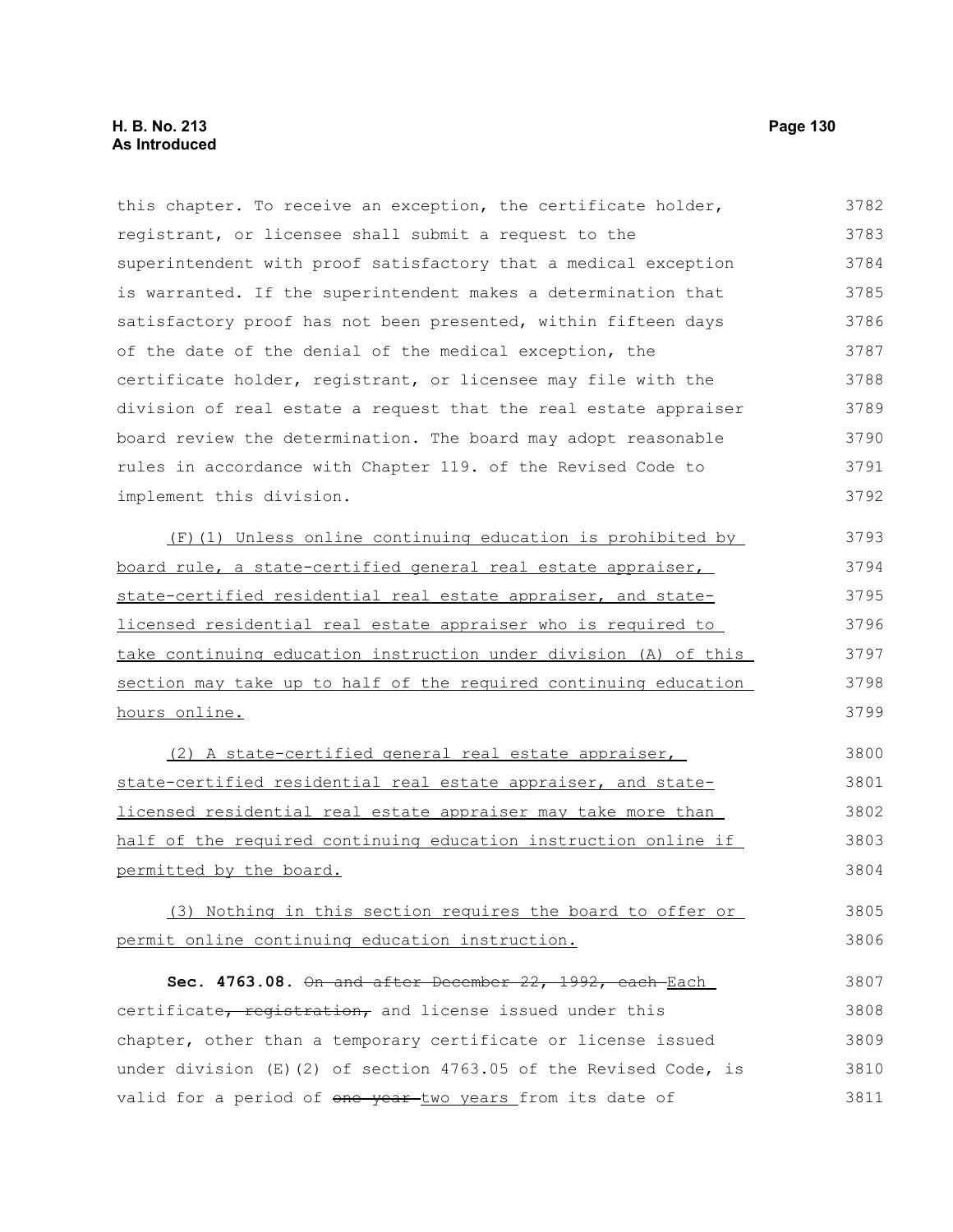| issuance. Each registration issued under this chapter is valid   | 3812 |
|------------------------------------------------------------------|------|
| for a period of one year from its date of issuance. The          | 3813 |
| superintendent of real estate shall provide renewal notices to   | 3814 |
| certificate holders, registrants, and licensees no later than    | 3815 |
| thirty days prior to the expiration of the certificate,          | 3816 |
| registration, or license. The superintendent shall issue to each | 3817 |
| person initially certified, registered, or licensed under this   | 3818 |
| chapter a certificate, registration, or license in the form and  | 3819 |
| size the superintendent prescribes. The initial certificate,     | 3820 |
| registration, and license shall indicate the name of the         | 3821 |
| certificate holder, registrant, or licensee, bear the signatures | 3822 |
| of the members of the real estate appraiser board, be issued     | 3823 |
| under the seal prescribed in section 121.20 of the Revised Code, | 3824 |
| and contain a certificate, registration, or license number       | 3825 |
| assigned by the superintendent. The superintendent shall issue   | 3826 |
| to each person who renews a certificate, registration, or        | 3827 |
| license a renewal certificate, registration, or license in the   | 3828 |
| size and form the superintendent prescribes. The renewal         | 3829 |
| certificate, registration, or license shall contain the name and | 3830 |
| principal address of the certificate holder, registrant, or      | 3831 |
| licensee and the expiration and number of the certificate,       | 3832 |
| registration, or license. Each certificate holder and licensee   | 3833 |
| shall place the certificate holder's or licensee's certificate   | 3834 |
| or license number adjacent to the title "state-licensed          | 3835 |
| residential real estate appraiser," "state-certified residential | 3836 |
| real estate appraiser," or "state-certified general real estate  | 3837 |
| appraiser," when issuing an appraisal report or in a contract or | 3838 |
| other instrument used in conducting real estate appraisal        | 3839 |
| activities as required by section 4763.12 of the Revised Code.   | 3840 |
| If a state-registered real estate appraiser assistant            | 3841 |
| participated in the development of an appraisal or specialized   | 3842 |
| service report, the certificate holder or licensee shall also    | 3843 |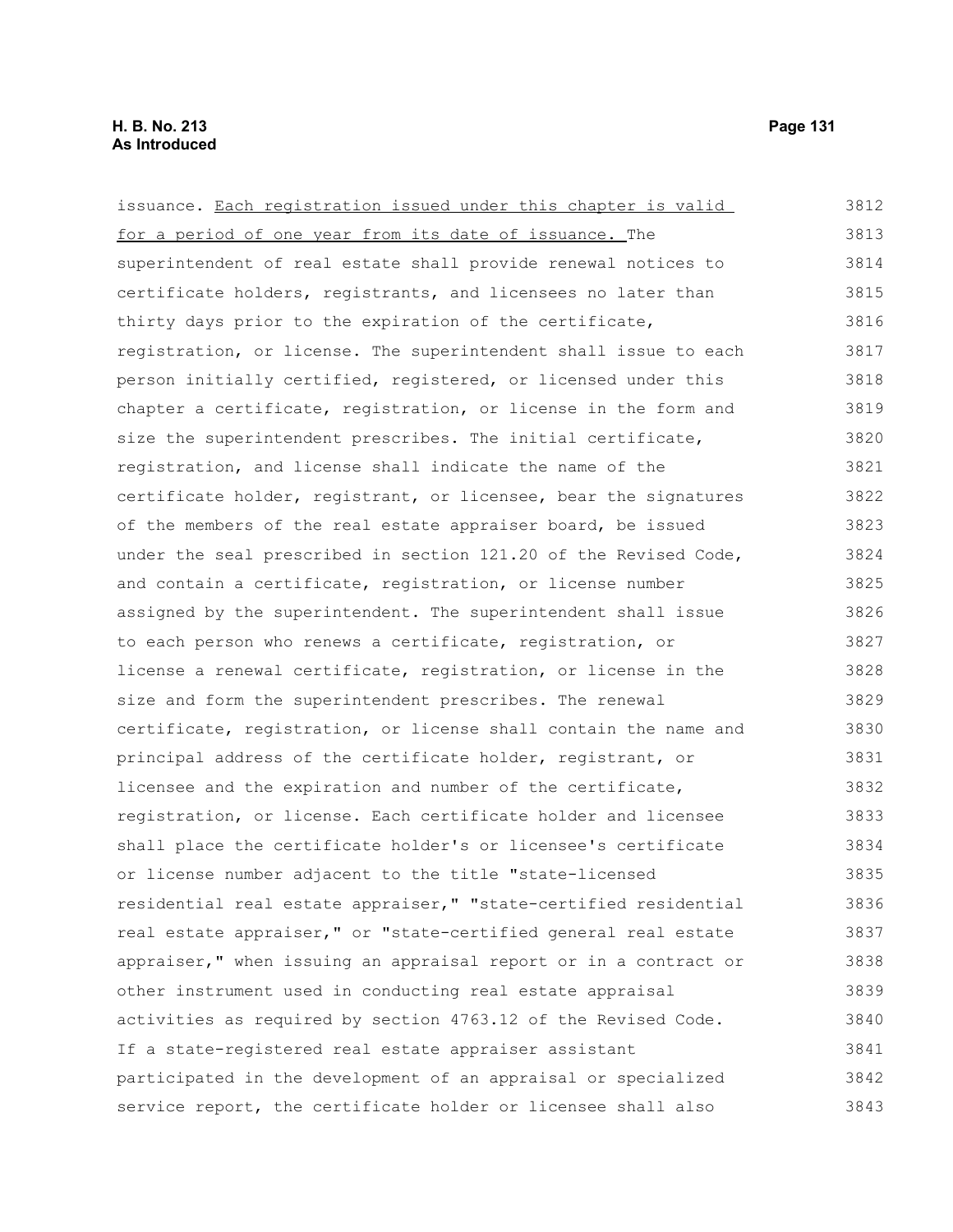place the registrant's name, registration number, and the title "state-registered real estate appraiser assistant" on the appraisal or report. **Sec. 4763.09.** (A) The real estate appraiser board shall adopt rules, in accordance with Chapter 119. of the Revised Code, for the establishment of the following fees: (1) The examination fee required under division (A) of section 4763.05 of the Revised Code, up to a maximum of one hundred fifty dollars, which fee shall be nonrefundable; (2) The initial state-certified general real estate 3844 3845 3846 3847 3848 3849 3850 3851 3852 3853

appraiser and state-certified residential real estate appraiser certification and state-licensed residential real estate appraiser license fees, and the annual biennial renewal thereof, up to a maximum of one three hundred seventy five fifty dollars each; 3854 3855 3856 3857 3858

(3) The initial real estate appraiser assistant registration fee, and the annual renewal thereof, up to a maximum of one hundred dollars; 3859 3860 3861

(4) The late filing fee for renewal of a certification, registration, or license, which shall be one-half of the certification, registration, and licensure fees established pursuant to divisions (A)(2) and (3) of this section; 3862 3863 3864 3865

(5) The amount to be charged to cover the cost of the issuance of a temporary certificate or license under division (E)(2) of section 4763.05 of the Revised Code; 3866 3867 3868

(6) Other reasonable fees as needed, including any annual pass-through charges imposed by the federal government. 3869 3870

(B) An applicant for certification or licensure under this 3871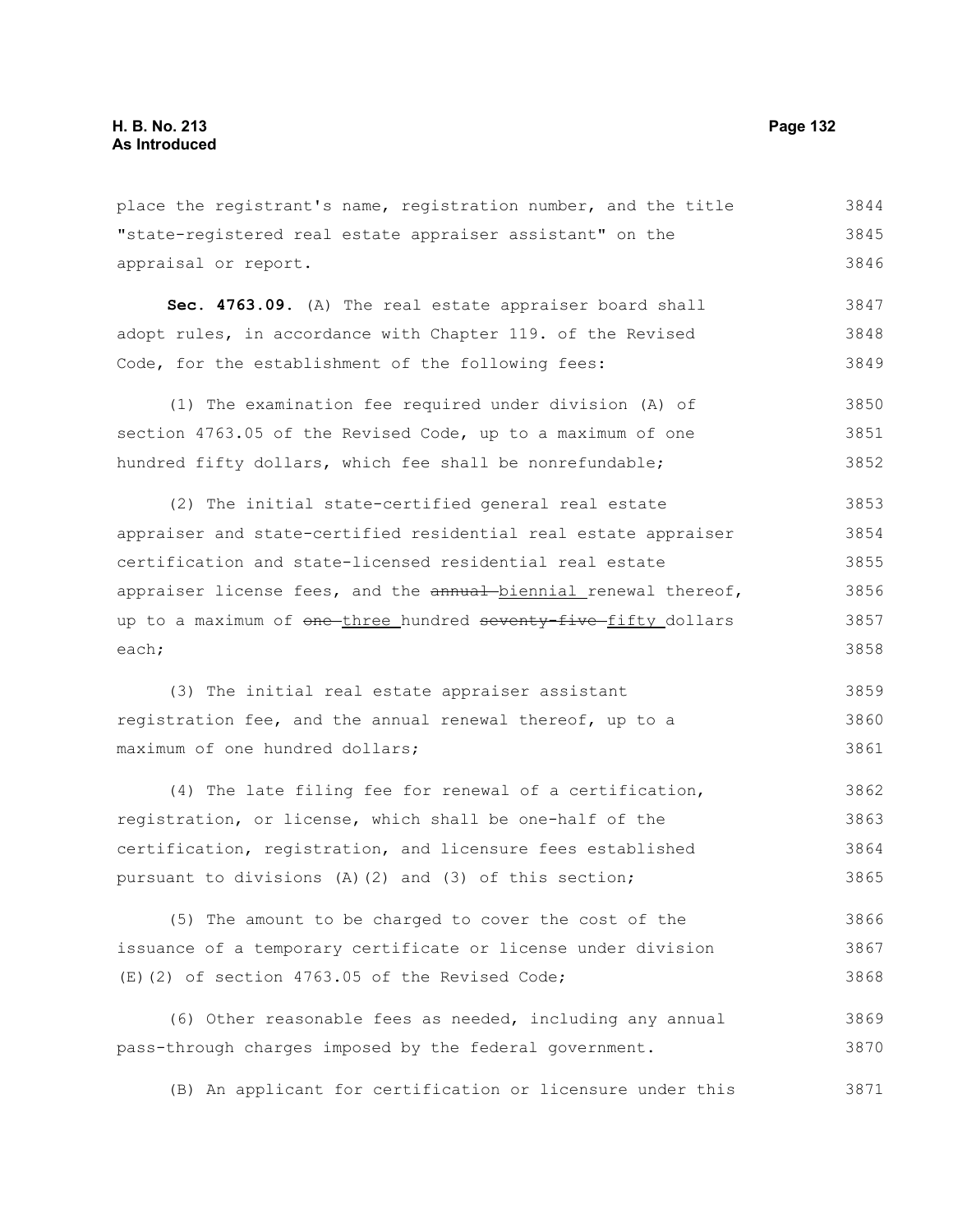### **H. B. No. 213 Page 133 As Introduced**

chapter shall pay the examination fee directly to a testing service if so prescribed and in such amount as the superintendent of real estate prescribes. The balance, if any, of the examination fee shall accompany the application. 3872 3873 3874 3875

**Sec. 4779.19.** A license issued under section 4779.09 of the Revised Code or renewed under section 4779.20 of the Revised Code is valid from the date of issuance until the date it expires, unless earlier suspended or revoked. An initial license and each renewed license expires on the thirty-first day of January-immediately succeeding the date of issuance on a biennial basis. 3876 3877 3878 3879 3880 3881 3882

**Sec. 4779.23.** (A) To be eligible for approval by the state board of orthotics, prosthetics, and pedorthics, a continuing education course must satisfy all of the following requirements: 3883 3884 3885

(1) Include significant intellectual or practical content and be designed to improve the professional competence of participants; 3886 3887 3888

(2) Deal with matters directly related to the practice of orthotics, prosthetics, or pedorthics, including professional responsibility, ethical obligations, or similar subjects that the board considers necessary to maintain and improve the quality of orthotic and prosthetic services in this state; 3889 3890 3891 3892 3893

(3) Involve in-person instruction, except that a course may use self-study materials if the materials are prepared and presented by a group with appropriate practical experience; 3894 3895 3896

(4) Be presented in a setting that is physically suited to the course; 3897 3898

(5) Include thorough, high-quality written material; 3899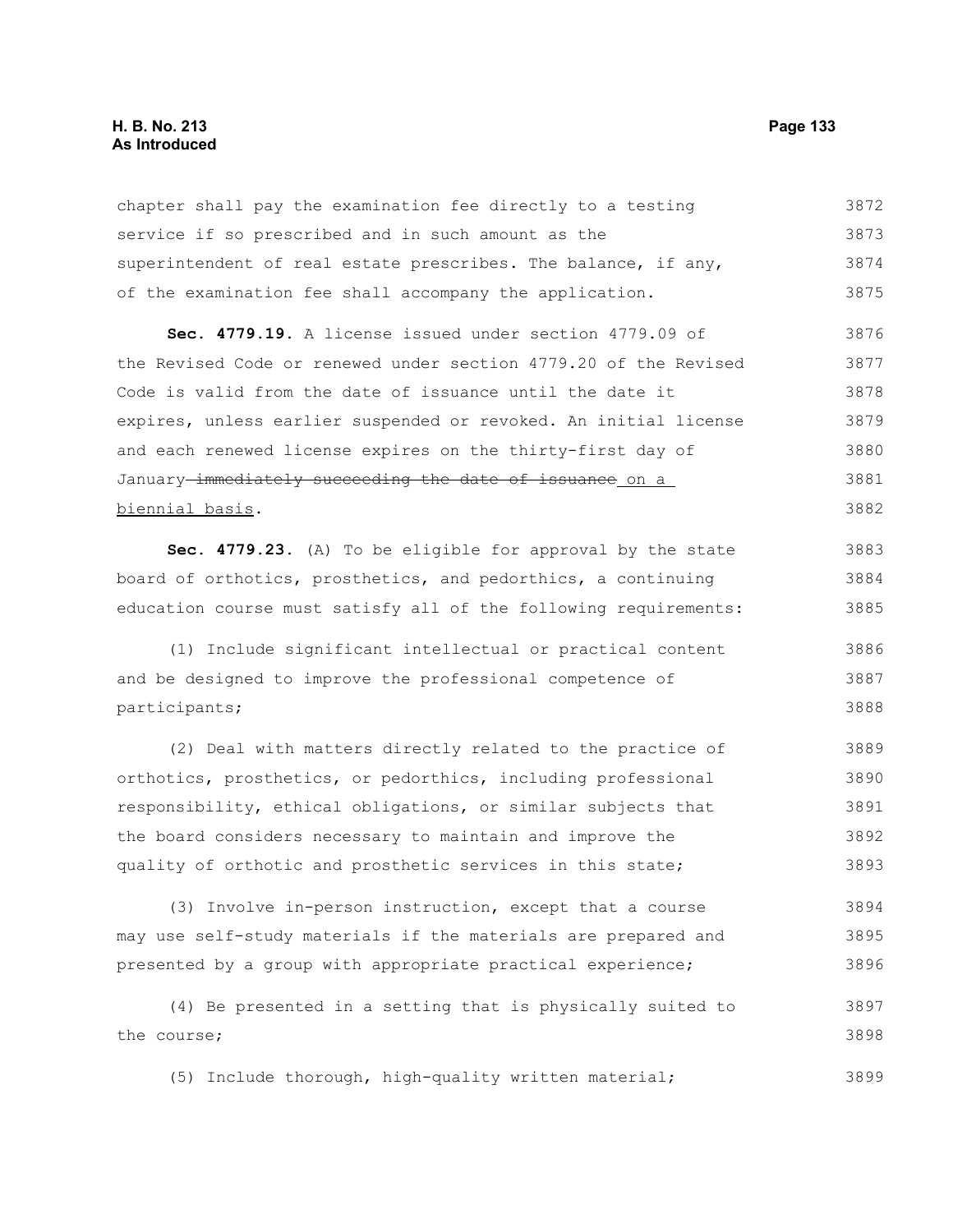| (6) Meet any other requirements the board considers              | 3900 |
|------------------------------------------------------------------|------|
| appropriate.                                                     | 3901 |
| (B) The board shall, in accordance with the standards in         | 3902 |
| division (A) of this section, review and approve continuing      | 3903 |
| education courses. If the board does not approve a course, it    | 3904 |
| shall provide a written explanation of the reason for the denial | 3905 |
| to the person that requested approval. The board may approve     | 3906 |
| continuing education courses approved by boards of other states  | 3907 |
| that regulate orthotics, prosthetics, and pedorthics if the      | 3908 |
| other board's standards for approving continuing education       | 3909 |
| courses are equivalent to the standards established pursuant to  | 3910 |
| division (A) of this section.                                    | 3911 |
| (C)(1) Unless online continuing education is prohibited by       | 3912 |
| board rule, a licensee required to take continuing education     | 3913 |
| courses under this chapter may take up to half of the required   | 3914 |
| continuing education units online.                               | 3915 |
| (2) A licensee may take more than half of the required           | 3916 |
| continuing education units online if permitted by the board.     | 3917 |
| (3) Nothing in this section requires the board to offer or       | 3918 |
| permit online continuing education courses.                      | 3919 |
| Section 2. That existing sections 1321.05, 1321.08,              | 3920 |
| 1321.20, 1321.52, 1321.532, 1321.536, 1322.041, 1322.052,        | 3921 |
| 3773.36, 3773.42, 3773.43, 4707.071, 4707.10, 4725.16, 4725.17,  | 3922 |
| 4725.171, 4725.34, 4725.51, 4727.03, 4727.19, 4728.03, 4729.11,  | 3923 |
| 4729.12, 4729.15, 4729.52, 4729.54, 4735.06, 4735.09, 4735.14,   | 3924 |
| 4735.141, 4735.27, 4735.29, 4736.11, 4736.12, 4740.04, 4740.05,  | 3925 |
| 4740.06, 4747.05, 4747.06, 4749.03, 4749.031, 4751.06, 4751.07,  | 3926 |
| 4759.06, 4759.08, 4763.05, 4763.06, 4763.07, 4763.08, 4763.09,   | 3927 |
| 4779.19, and 4779.23 of the Revised Code are hereby repealed.    | 3928 |